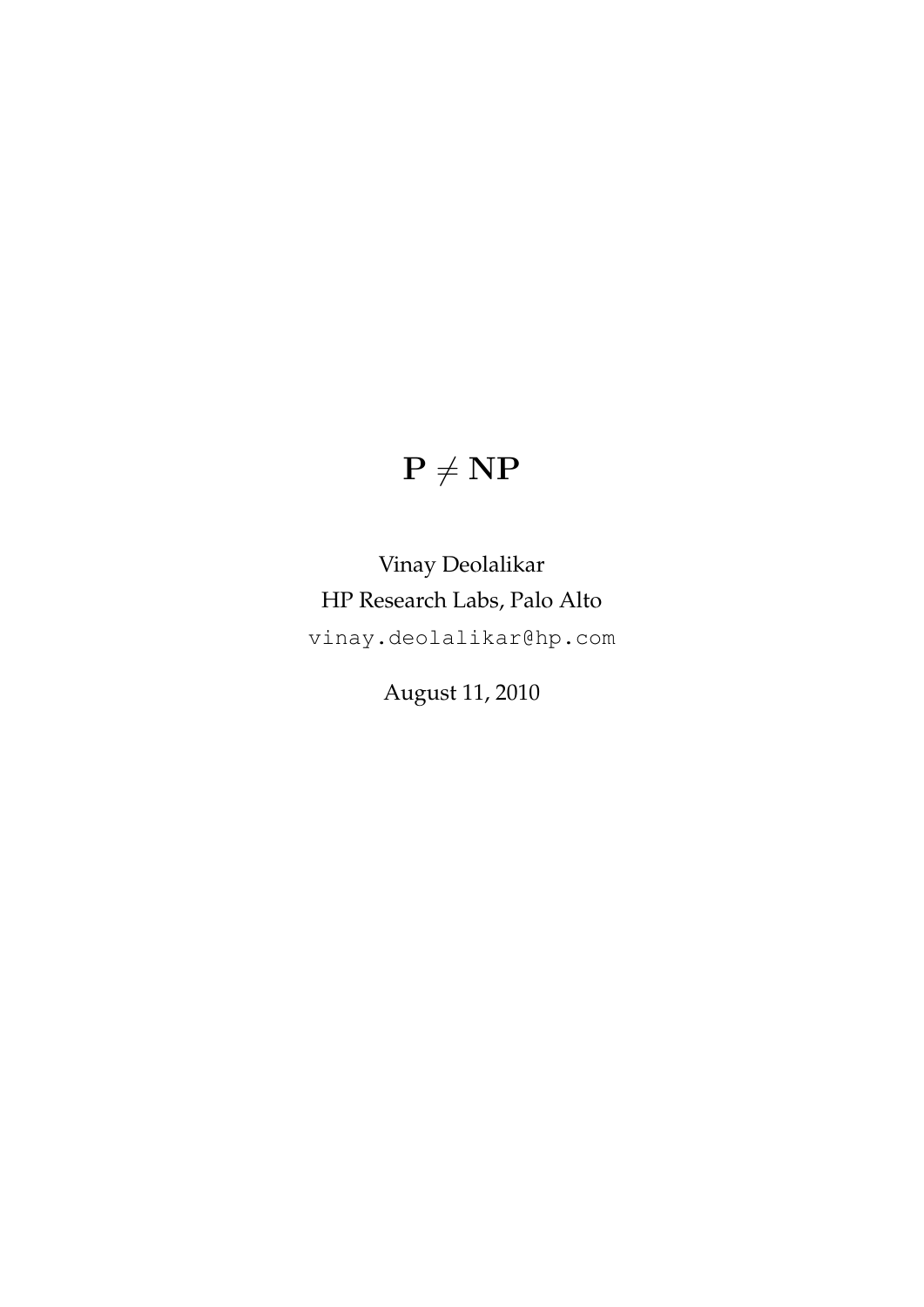शरण्याम् सर्वसत्वानां <mark>श्रेष्ठौ</mark> सर्वधनुष्मताम् ।

कर्मण्येवाधिकारस्ते मा फलेषु कदाचन । ्रः स्मान् सम्भारतः स्मान् सम्मान् कर्मफलहेतुर्भुर्मा ते सङ्गोऽस्त्वकर्मणि॥

This work is dedicated to my late parents: my father Shri. Shrinivas Deolalikar, my mother Smt. Usha Deolalikar, and my maushi Kum. Manik Deogire, for all their hard work in raising me; and to my late grand parents: Shri. Rajaram Deolalikar and Smt. Vimal Deolalikar, for their struggle to educate my father inspite of extreme poverty. This work is part of my *Matru-Pitru Rin*<sup>1</sup> .

I am forever indebted to my wife for her faith during these years.

<sup>&</sup>lt;sup>1</sup>The debt to mother and father that a pious Hindu regards as his obligation to repay in this life.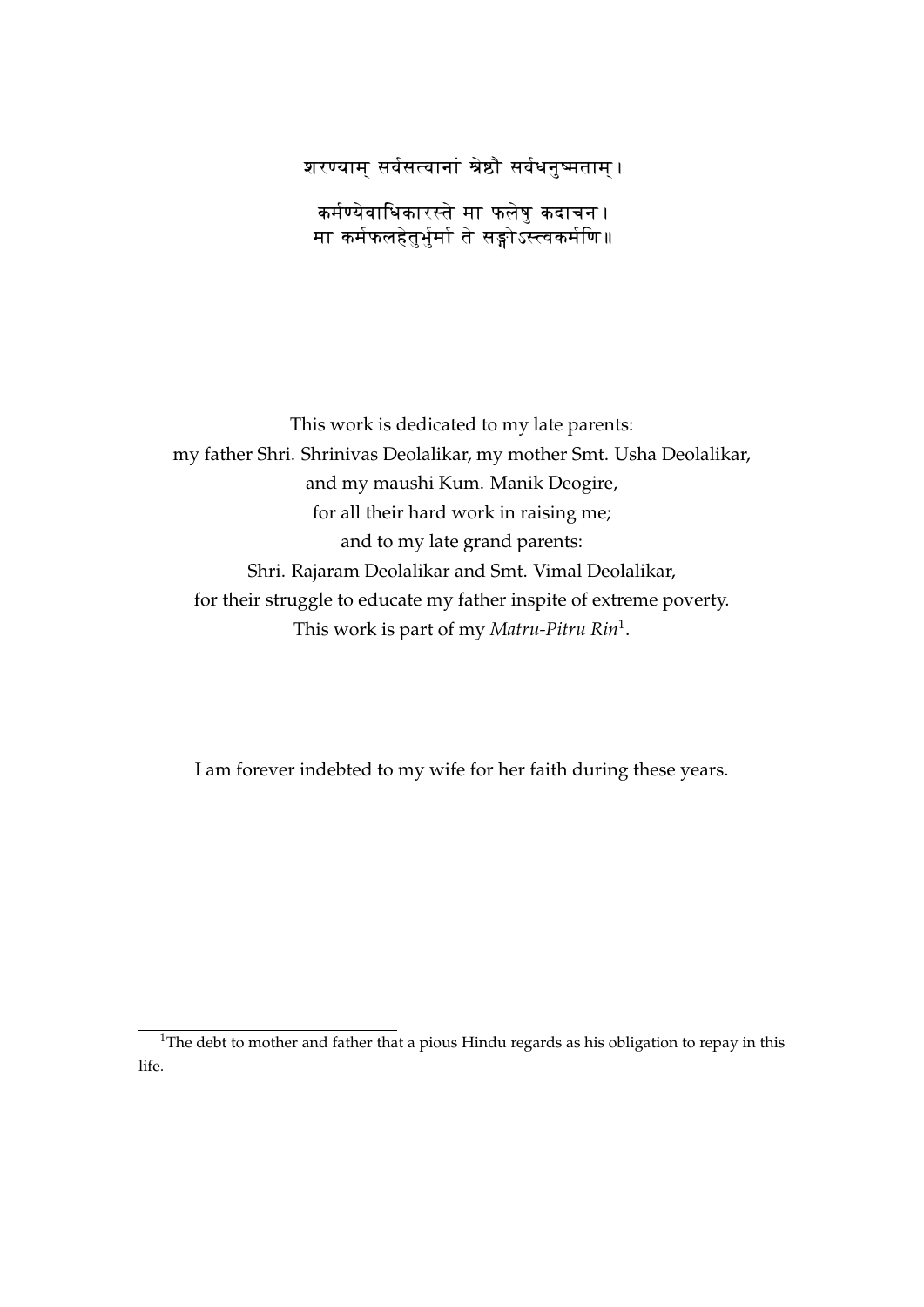#### **Abstract**

We demonstrate the separation of the complexity class NP from its subclass P. Throughout our proof, we observe that the ability to compute a property on structures in polynomial time is intimately related to an atypical property of the space of solutions — namely, the space is parametrizable with only  $c^{\text{poly}(\log n)}$ ,  $c > 1$  parameters instead of the typical  $c^n$  parameters required for a joint distribution of  $n$  covariates.

This type of exponentially smaller parametrization arises as a result of severe limitations placed on the interaction between the variates. In particular, it may arise from range limited interactions where variates interact at short ranges, and chain together such interactions to create long range interactions. Such long range interactions then would be characterized by the statistical notions of conditional independence and sufficient statistics. The presence of conditional independencies manifests in the form of economical parametrizations of the joint distribution of covariates. Likewise, such economical parametrizations can arise from interactions which take only  $c^{\text{poly}(\log n)}$  many values. In both cases, the result on the joint distribution is the same — it is parametrizable with only  $c^{\text{poly}(\log n)}$  independent parameters. In order to apply this analysis to the space of solutions of random constraint satisfaction problems, we utilize and expand upon ideas from several fields spanning logic, statistics, graphical models, random ensembles, and statistical physics.

We begin by introducing the requisite framework of graphical models for a set of interacting variables. We focus on the correspondence between Markov and Gibbs properties for directed and undirected models as reflected in the factorization of their joint distribution, and the number of independent parameters required to specify the distribution.

Next, we build the central contribution of this work. We show that there are fundamental conceptual relationships between polynomial time computation,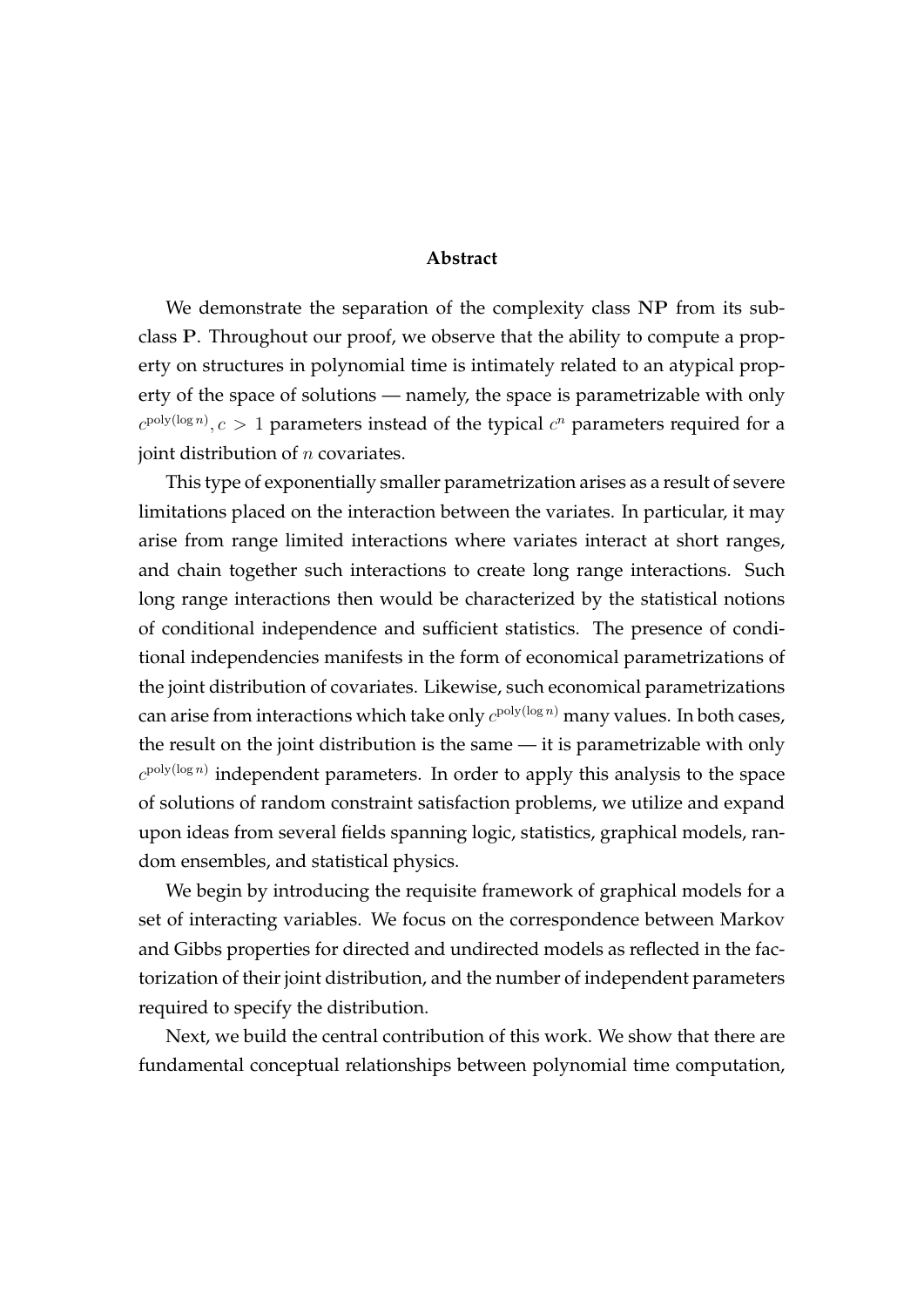which is completely captured by the logic FO(LFP) on classes of successor structures, and  $poly(log n)$ -parametrization. In particular, monadic LFP is a range limited interaction model that possesses certain directed Markov properties that may be stated in terms of conditional independence and sufficient statistics. In order to demonstrate these relationships, we view the LFP computation as "factoring through" several stages of first order computations, and then utilize the limitations of first order logic. Specifically, we exploit the limitation that first order logic can only express properties in terms of a bounded number of local neighborhoods of the underlying structure. Then we relate complex fixed points to value limited interactions, which again result in  $poly(\log n)$ parametrization.

Next we introduce ideas from the 1RSB replica symmetry breaking ansatz of statistical physics. We recollect the description of the clustered phase for random k-SAT that arises when the clause density is sufficiently high and  $k \geq 9$ . In this phase, known as the d1RSB phase, an arbitrarily large fraction of all variables in cores freeze within exponentially many clusters in the thermodynamic limit, as the clause density is increased towards the SAT-unSAT threshold. The Hamming distance between a solution that lies in one cluster and that in another is  $O(n)$ . Note that the onset of this phase is rigorously proven only for  $k \geq 9$ , and it is here that we will demonstrate our separation.

Next, we encode  $k$ -SAT formulae as structures on which  $FO(LFP)$  captures polynomial time. By asking FO(LFP) to extend partial assignments on ensembles of random k-SAT, we build distributions of solutions. We then construct a dynamic graphical model on a product space that captures all the information flows through the various stages of a LFP computation on ensembles of  $k$ -SAT structures. Distributions computed by LFP must satisfy this model. This model is directed, which allows us to compute factorizations locally and parameterize using Gibbs potentials on cliques. We then use results from ensembles of factor graphs of random  $k$ -SAT to bound the various information flows in this directed graphical model. We parametrize the resulting distributions in a manner that demonstrates that irreducible interactions between covariates — namely,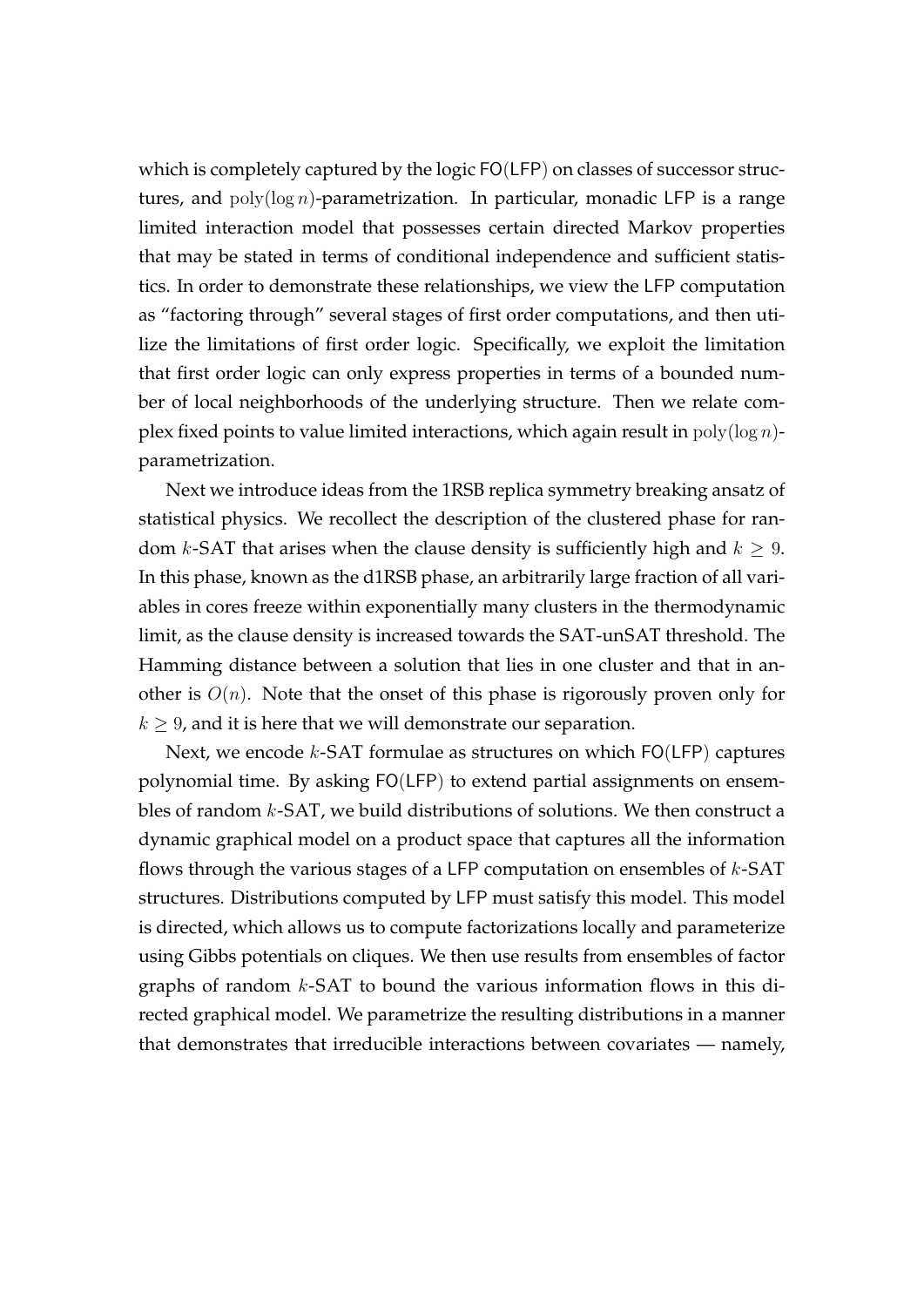those that may not be factored any further through conditional independencies — cannot grow faster than  $poly(log n)$  in the range limited monadic LFP computed distributions. For value limited complex LFP, we show how to obtain a parametrization of the solution space by merging potentials with scope  $O(n)$ . This allows us to analyze the behavior of the entire class of polynomial time algorithms on ensembles simultaneously.

Using the aforementioned limitations of LFP, we demonstrate that a purported polynomial time solution to k-SAT would result in solution space that is a mixture of distributions each having an exponentially smaller parametrization than is consistent with the highly constrained d1RSB phases of  $k$ -SAT. We show that this would contradict the behavior exhibited by the solution space in the d1RSB phase. This corresponds to the intuitive picture provided by physics about the emergence of extensive (meaning  $O(n)$ ) long-range correlations between variables in this phase and also explains the empirical observation that all known polynomial time algorithms break down in this phase.

Our work shows that every polynomial time algorithm must fail to produce solutions to large enough problem instances of  $k$ -SAT in the d1RSB phase. This shows that polynomial time algorithms are not capable of solving NP-complete problems in their hard phases, and demonstrates the separation of P from NP.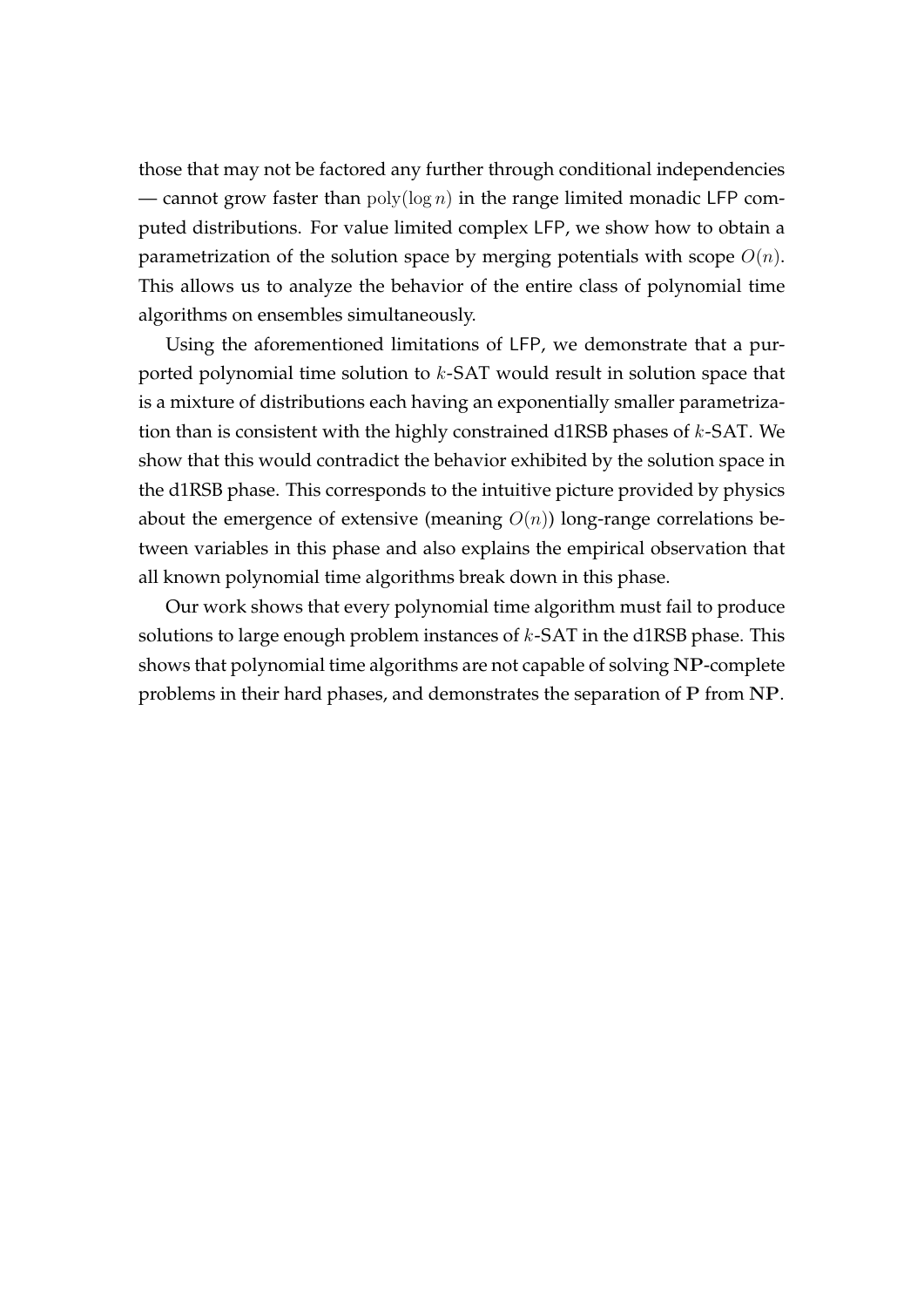# **Contents**

| $\mathbf{1}$   | Introduction                                              |                                                                                         |                                                                     |    |  |  |
|----------------|-----------------------------------------------------------|-----------------------------------------------------------------------------------------|---------------------------------------------------------------------|----|--|--|
|                | 1.1                                                       |                                                                                         |                                                                     | 5  |  |  |
| $\overline{2}$ |                                                           | <b>Interaction Models and Conditional Independence</b>                                  |                                                                     |    |  |  |
|                | 2.1                                                       |                                                                                         |                                                                     |    |  |  |
|                | 2.2                                                       | Conditional Independence in Undirected Graphical Models                                 |                                                                     |    |  |  |
|                |                                                           | 2.2.1                                                                                   | Gibbs Random Fields and the Hammersley-Clifford The-                |    |  |  |
|                |                                                           |                                                                                         |                                                                     | 21 |  |  |
|                | 2.3                                                       |                                                                                         |                                                                     | 24 |  |  |
|                | 2.4                                                       | The Markov-Gibbs Correspondence for Directed Models                                     |                                                                     |    |  |  |
|                | 2.5                                                       | $I$ -maps and $D$ -maps $\ldots \ldots \ldots \ldots \ldots \ldots \ldots \ldots$<br>29 |                                                                     |    |  |  |
| 3              | Distributions with $\text{poly}(\log n)$ -Parametrization |                                                                                         |                                                                     |    |  |  |
|                | 3.1                                                       | Two Kinds of $poly(\log n)$ -parameterizations                                          |                                                                     |    |  |  |
|                |                                                           | 3.1.1                                                                                   |                                                                     | 32 |  |  |
|                |                                                           | 3.1.2                                                                                   |                                                                     | 35 |  |  |
|                |                                                           | 3.1.3                                                                                   | On the Atypical Nature of $poly(\log n)$ -parameterization $\ldots$ | 38 |  |  |
|                |                                                           | 3.1.4                                                                                   | Our Treatment of Range and Value Limited Distributions.             | 38 |  |  |
| 4              | <b>Logical Descriptions of Computations</b><br>40         |                                                                                         |                                                                     |    |  |  |
|                | 4.1                                                       | Inductive Definitions and Fixed Points                                                  |                                                                     |    |  |  |
|                | 4.2                                                       | Fixed Point Logics for P and PSPACE                                                     |                                                                     |    |  |  |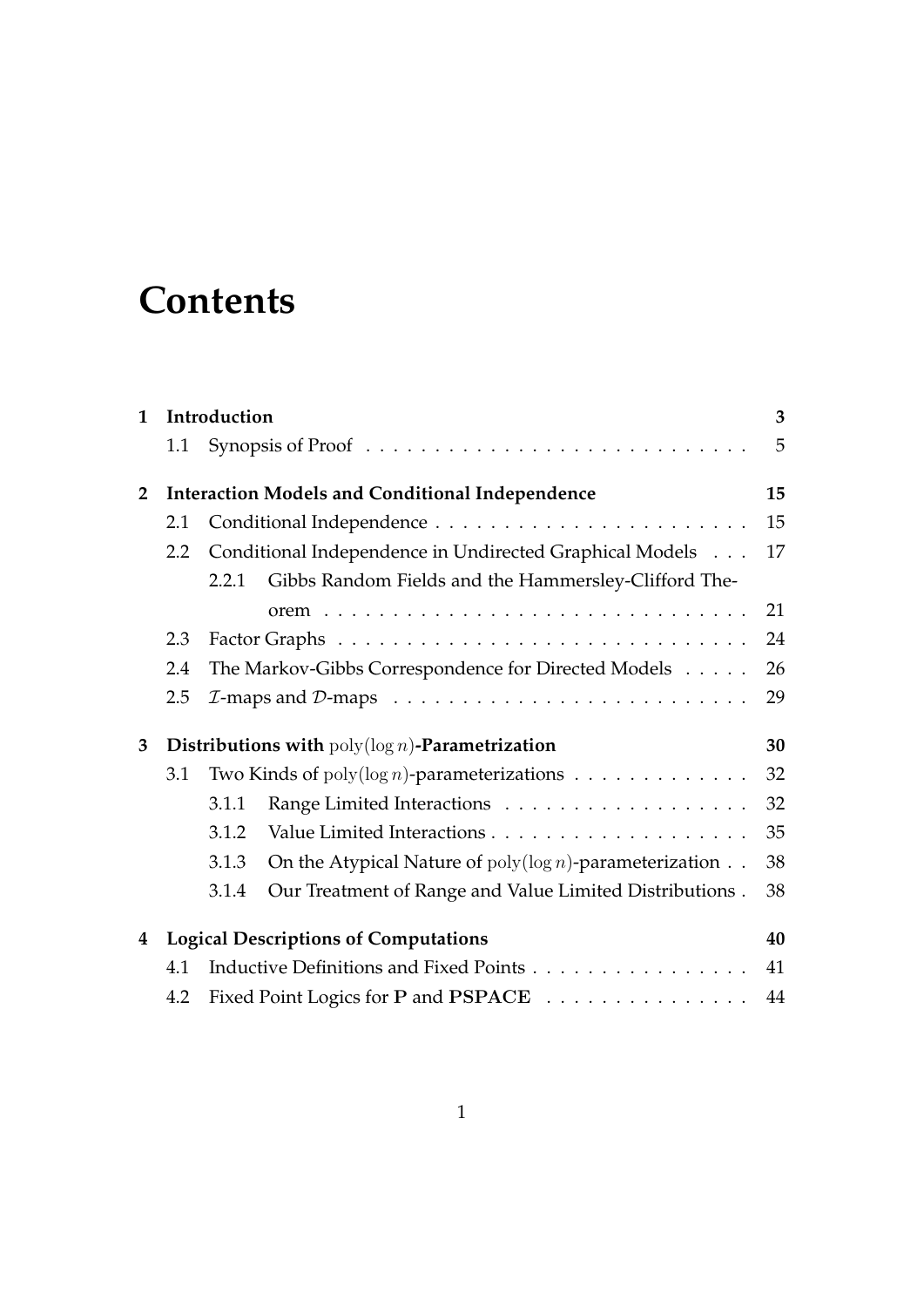| 5 | The Link Between Polynomial Time Computation and Conditional In- |                                                       |                                                             |     |  |  |  |
|---|------------------------------------------------------------------|-------------------------------------------------------|-------------------------------------------------------------|-----|--|--|--|
|   | dependence                                                       |                                                       |                                                             |     |  |  |  |
|   | 5.1                                                              |                                                       |                                                             | 50  |  |  |  |
|   |                                                                  |                                                       | 5.1.1 Locality of First Order Logic                         | 51  |  |  |  |
|   | 5.2                                                              |                                                       | Simple Monadic LFP and Conditional Independence             | 55  |  |  |  |
|   | 5.3                                                              | Conditional Independence in Complex Fixed Points      |                                                             | 60  |  |  |  |
|   | 5.4                                                              | Aggregate Properties of LFP over Ensembles            |                                                             |     |  |  |  |
| 6 | 64<br>The 1RSB Ansatz of Statistical Physics                     |                                                       |                                                             |     |  |  |  |
|   | 6.1                                                              |                                                       |                                                             | 64  |  |  |  |
|   | 6.2                                                              |                                                       |                                                             | 66  |  |  |  |
|   |                                                                  | 6.2.1                                                 |                                                             | 68  |  |  |  |
|   |                                                                  | 6.2.2                                                 | Performance of Known Algorithms in the d1RSB Phase          | 71  |  |  |  |
| 7 |                                                                  | 74<br><b>Random Graph Ensembles</b>                   |                                                             |     |  |  |  |
|   | 7.1                                                              | Properties of Factor Graph Ensembles                  |                                                             |     |  |  |  |
|   |                                                                  | 7.1.1                                                 |                                                             | 75  |  |  |  |
|   |                                                                  | 7.1.2                                                 | Degree Profiles in Random Graphs                            | 76  |  |  |  |
| 8 | 78<br><b>Separation of Complexity Classes</b>                    |                                                       |                                                             |     |  |  |  |
|   | 8.1                                                              |                                                       | Measuring Conditional Independence in Range Limited Models. | 78  |  |  |  |
|   | 8.2                                                              |                                                       |                                                             | 80  |  |  |  |
|   |                                                                  | 8.2.1                                                 | Encoding <i>k</i> -SAT into Structures                      | 80  |  |  |  |
|   |                                                                  | 8.2.2                                                 | The LFP Neighborhood System                                 | 83  |  |  |  |
|   |                                                                  | 8.2.3                                                 |                                                             | 85  |  |  |  |
|   | 8.3                                                              | Disentangling the Interactions: The ENSP Model<br>-87 |                                                             |     |  |  |  |
|   | 8.4                                                              | 93                                                    |                                                             |     |  |  |  |
|   | 8.5                                                              | 96                                                    |                                                             |     |  |  |  |
|   | 8.6                                                              | 103                                                   |                                                             |     |  |  |  |
|   | A Reduction to a Single LFP Operation<br>105                     |                                                       |                                                             |     |  |  |  |
|   | A.1                                                              |                                                       |                                                             | 105 |  |  |  |
|   | A.2                                                              |                                                       | Sections and the Simultaneous Induction Lemma for LFP 106   |     |  |  |  |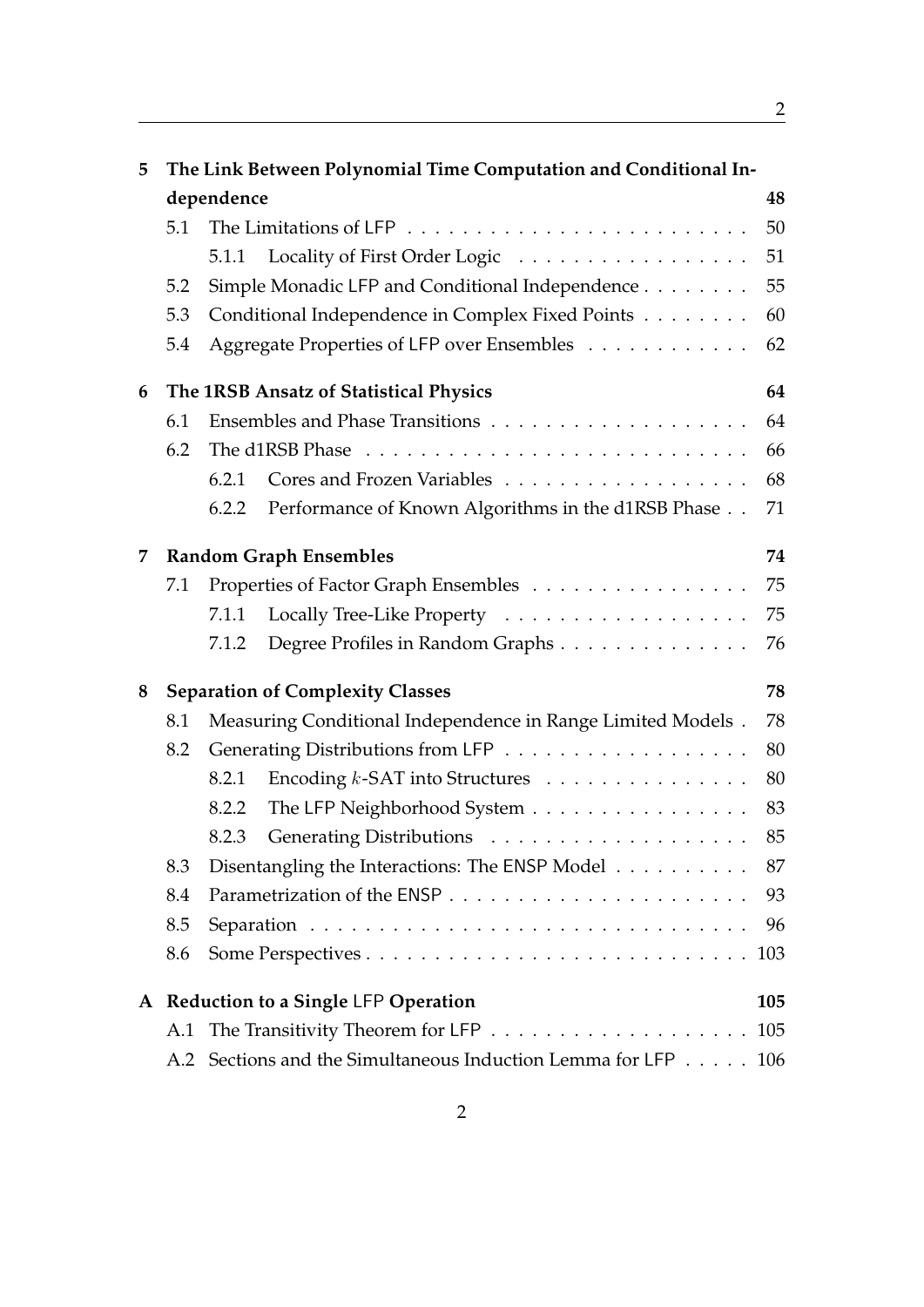# **1. Introduction**

The  $P \stackrel{?}{=} NP$  question is generally considered one of the most important and far reaching questions in contemporary mathematics and computer science.

The origin of the question seems to date back to a letter from Gödel to Von Neumann in 1956 [Sip92]. Formal definitions of the class NP awaited work by Edmonds [Edm65], Cook [Coo71], and Levin [Lev73]. The Cook-Levin theorem showed the existence of complete problems for this class, and demonstrated that SAT– the problem of determining whether a set of clauses of Boolean literals has a satisfying assignment – was one such problem. Later, Karp [Kar72] showed that twenty-one well known combinatorial problems, which include TRAVELLING SALESMAN, CLIQUE, and HAMILTONIAN CIRCUIT, were also NP-complete. In subsequent years, many problems central to diverse areas of application were shown to be NP-complete (see [GJ79] for a list). If  $P \neq NP$ , we could never solve these problems efficiently. If, on the other hand  $P = NP$ , the consequences would be even more stunning, since *every* one of these problems would have a polynomial time solution. The implications of this on applications such as cryptography, and on the general philosophical question of whether human creativity can be automated, would be profound.

The  $P \stackrel{?}{=} NP$  question is also singular in the number of approaches that researchers have brought to bear upon it over the years. From the initial question in logic, the focus moved to complexity theory where early work used diagonalization and relativization techniques. However, [BGS75] showed that these methods were perhaps inadequate to resolve  $\mathbf{P}\stackrel{?}{=} \mathbf{NP}$  by demonstrating relativized worlds in which  $P = NP$  and others in which  $P \neq NP$  (both relations for the appropriately relativized classes). This shifted the focus to methods us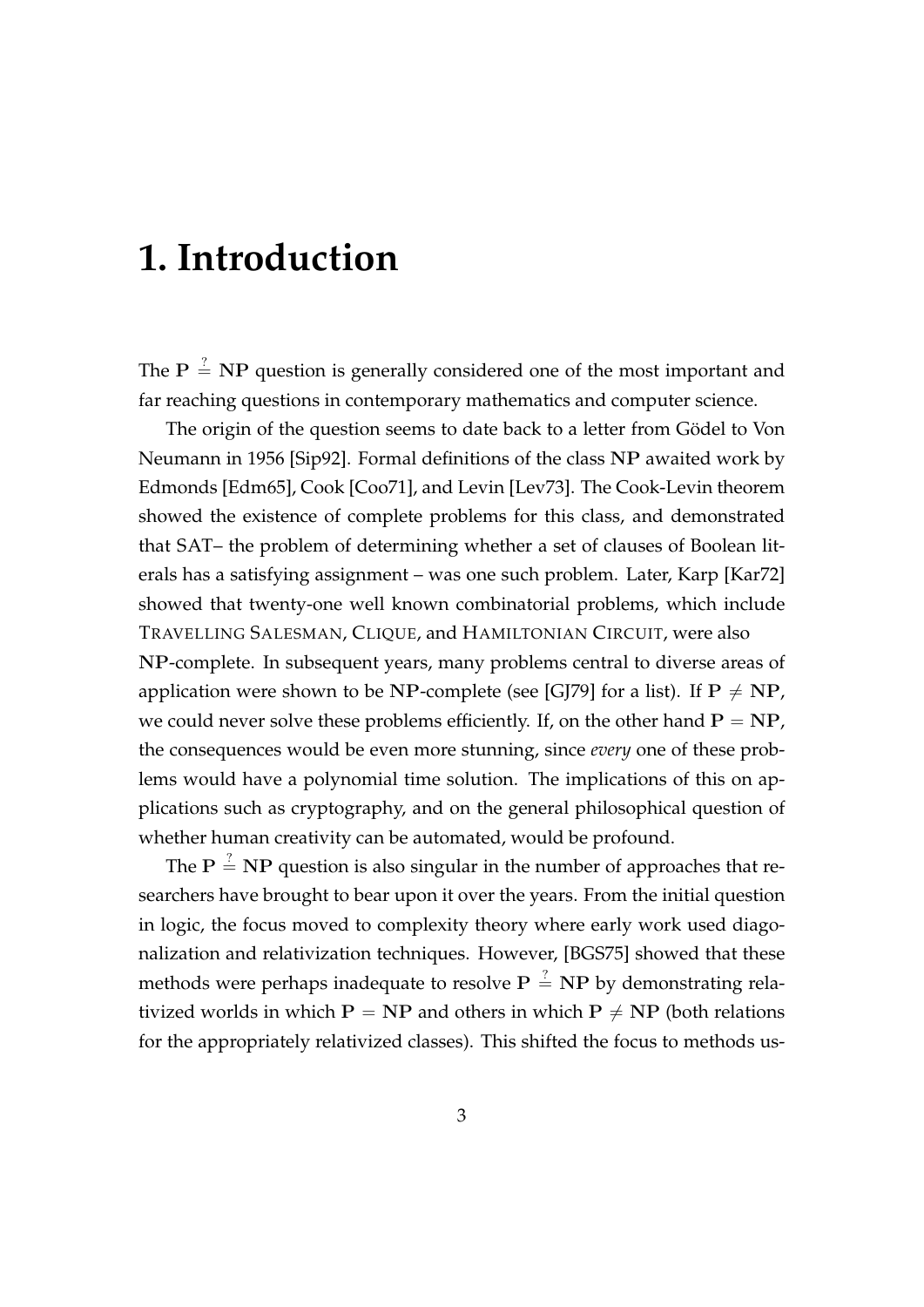ing circuit complexity and for a while this approach was deemed the one most likely to resolve the question. Once again, a negative result in [RR97] showed that a class of techniques known as "Natural Proofs" that subsumed the above could not separate the classes NP and P, provided one-way functions exist.

Owing to the difficulty of resolving the question, and also to the negative results mentioned above, there has been speculation that resolving the P  $\stackrel{?}{=}$ NP question might be outside the domain of mathematical techniques. More precisely, the question might be independent of standard axioms of set theory. The first such results in [HH76] show that some relativized versions of the P  $\stackrel{?}{=}$ NP question are independent of reasonable formalizations of set theory.

The influence of the  $\mathbf{P} \stackrel{?}{=} \mathbf{NP}$  question is felt in other areas of mathematics. We mention one of these, since it is central to our work. This is the area of descriptive complexity theory — the branch of finite model theory that studies the expressive power of various logics viewed through the lens of complexity theory. This field began with the result [Fag74] that showed that NP corresponds to queries that are expressible in second order existential logic over finite structures. Later, characterizations of the classes P [Imm86], [Var82] and PSPACE over ordered structures were also obtained.

There are several introductions to the  $\mathbf{P} \stackrel{?}{=} \mathbf{NP}$  question and the enormous amount of research that it has produced. The reader is referred to [Coo06] for an introduction which also serves as the official problem description for the Clay Millenium Prize. An older excellent review is [Sip92]. See [Wig07] for a more recent introduction. Most books on theoretical computer science in general, and complexity theory in particular, also contain accounts of the problem and attempts made to resolve it. See the books [Sip97] and [BDG95] for standard references.

#### **Preliminaries and Notation**

Treatments of standard notions from complexity theory, such as definitions of the complexity classes P, NP, PSPACE, and notions of reductions and completeness for complexity classes, etc. may be found in [Sip97, BDG95].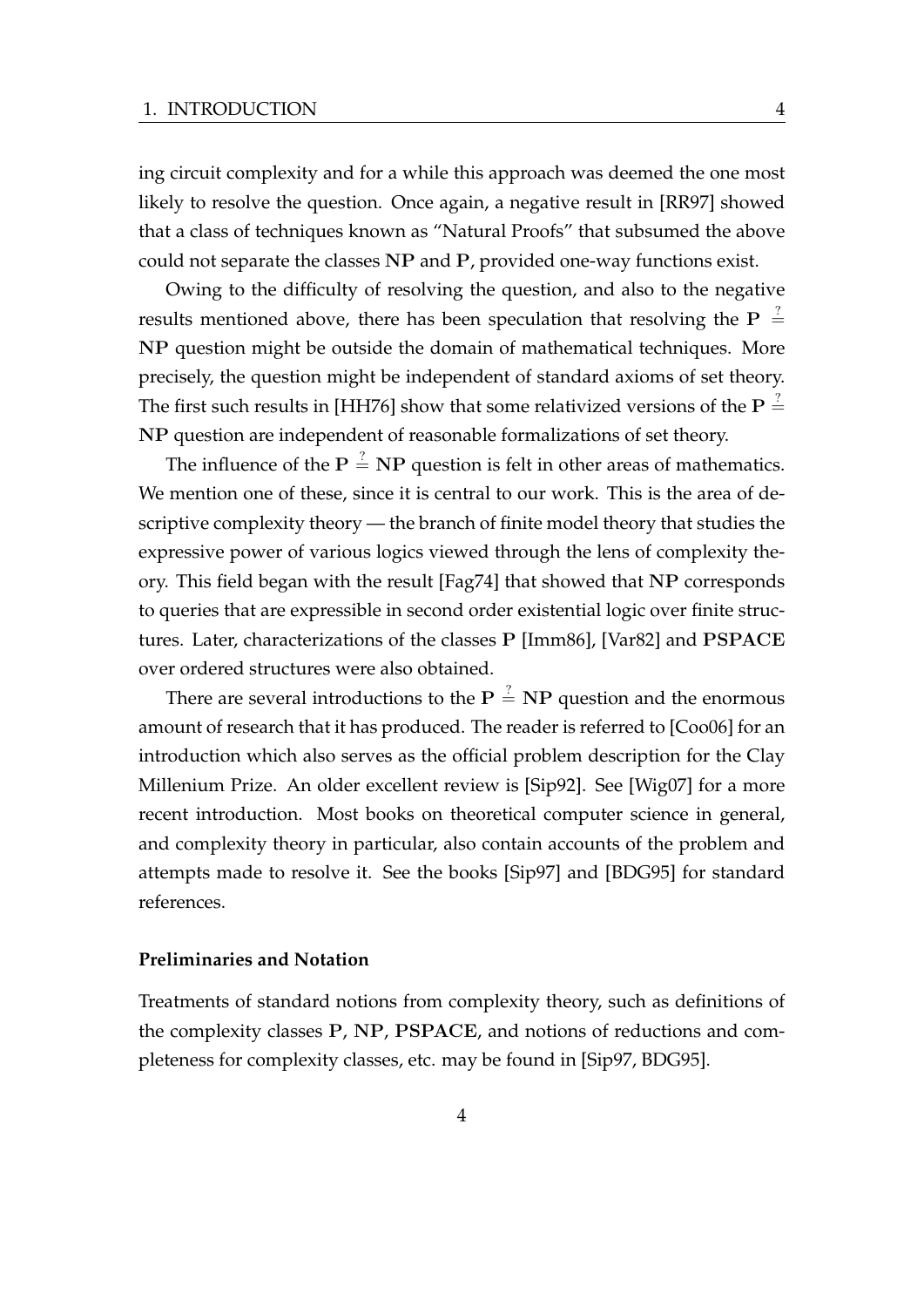Our work will span various developments in three broad areas. While we have endeavored to be relatively complete in our treatment, we feel it would be helpful to provide standard textual references for these areas, in the order in which they appear in the work. Additional references to results will be provided within the chapters.

Standard references for graphical models include [Lau96] and the more recent [KF09]. For an engaging introduction, please see [Bis06, Ch. 8]. For an early treatment in statistical mechanics of Markov random fields and Gibbs distributions, see [KS80].

Preliminaries from logic, such as notions of structure, vocabulary, first order language, models, etc., may be obtained from any standard text on logic such as [Hod93]. In particular, we refer to [EF06, Lib04] for excellent treatments of finite model theory and [Imm99] for descriptive complexity.

For a treatment of the statistical physics approach to random CSPs, we recommend [MM09]. An earlier text is [MPV87].

### **1.1 Synopsis of Proof**

This proof requires a convergence of ideas and an interplay of principles that span several areas within mathematics and physics. This represents the majority of the effort that went into constructing the proof. Given this, we felt that it would be beneficial to explain the various stages of the proof, and highlight their interplay. The technical details of each stage are described in subsequent chapters.

Consider a system of  $n$  interacting variables such as is ubiquitous in mathematical sciences. For example, these may be the variables in a  $k$ -SAT instance that interact with each other through the clauses present in the  $k$ -SAT formula, or  $n$  Ising spins that interact with each other in a ferromagnet. For ease of presentation, we will assume our variables are binary. Through their interaction, variables exert an influence on each other, and affect the values each other may take. The proof centers on the study of logical and algorithmic constructs where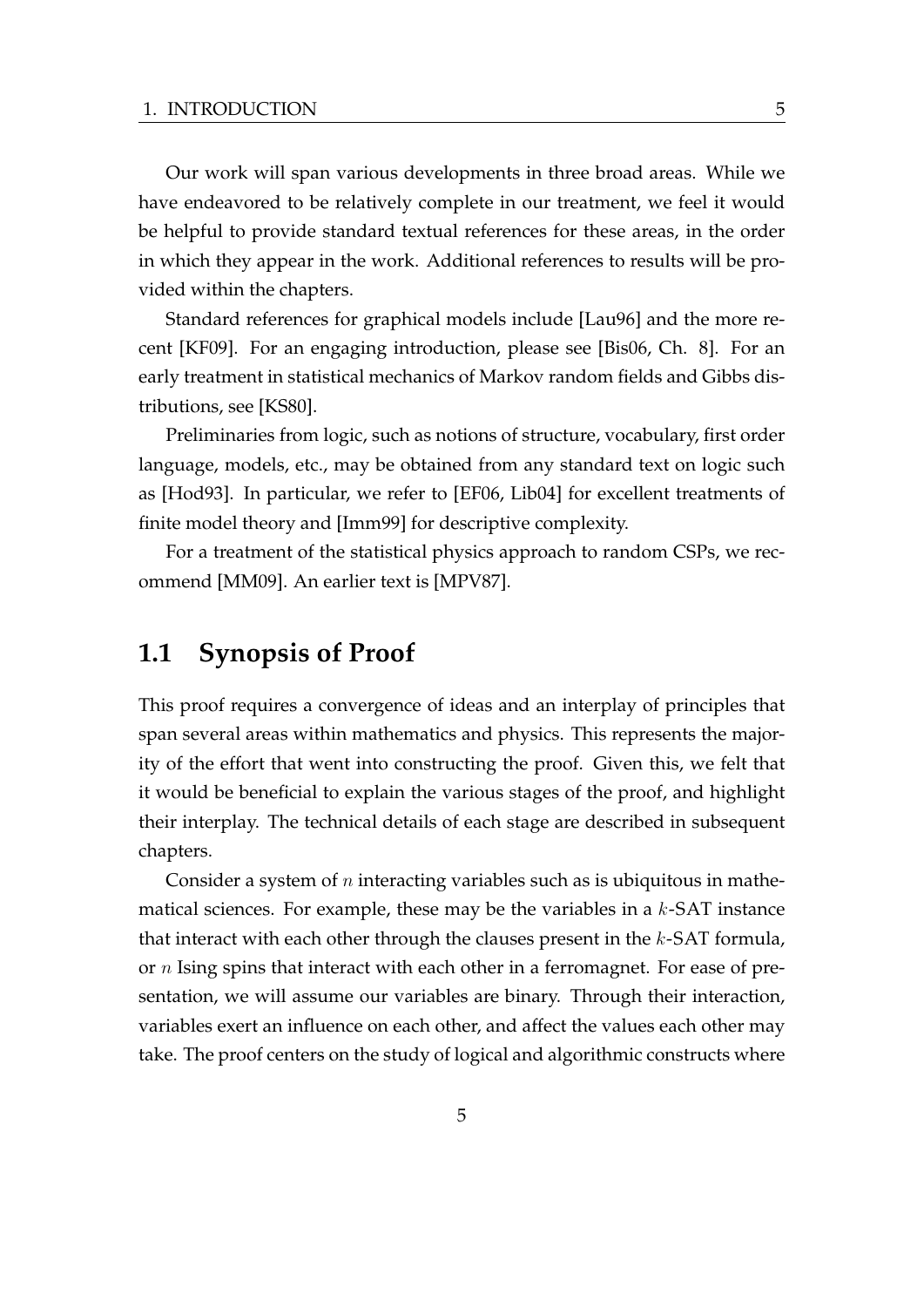such complex interactions have "simple" descriptions.

What constitutes a simple description of the interaction of  $n$  variables? The *number of independent parameters* required to specify the joint distribution is a measure of the complexity of interactions between the covariates. There are two components to this. The first measures correlations, and the second measures "ampleness" under those correlations. This is best explained with two examples. Consider first the uniform distribution over all binary pairs

$$
\{(0,0), (0,1), (1,0), (1,1)\}
$$

There is no correlation between the two variables in this distribution. They are independent. Consider next the distribution over 5 covariates which is uniformly supported only on

$$
(0, 0, 0, 0, 0)
$$
 and  $(1, 1, 1, 1, 1)$ .

In this distribution, the covariates are tightly correlated, but the distribution is not "ample". A distribution over  $n$  covariates is defined to be ample when it is supported on  $c^n, c > 1$  points.

Though initially these two distributions appear quite different, there is a commonality. Both can be specified with just two parameters. In the first example, the two parameters are the probability of the first variate and the probability of the second variate taking the value 1. With this much information, we can specify the joint distribution since the variates are independent.

In the second example, we again need two parameters to specify the distribution — namely, the two points on which it is supported.

Though both distributions have simple descriptions, the reasons are very different. We will study distributions on n covariates that require only  $2^{\text{poly}(\log n)}$ parameters to specify. We will call such distributions poly(log n)*-parametrizable*. We will see that such distributions are at the heart of polynomial time computability. Conversely, in hard phases of constraint satisfaction problems such as k-SAT, the space of solutions is *both* correlated and ample. This causes all polynomial time algorithms to fail on them.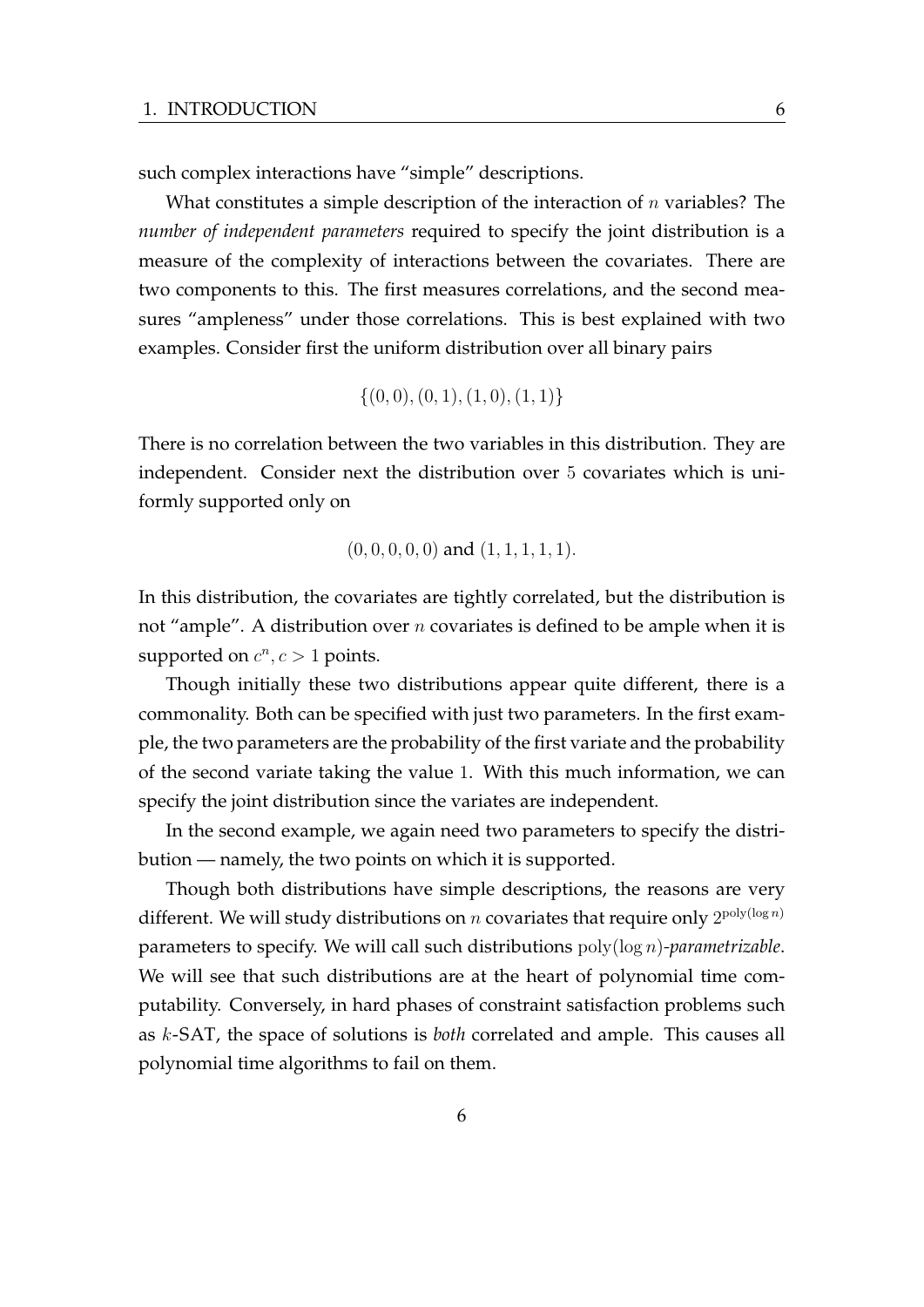A distribution is simple to describe if there is either independence between the variates (as was the case in our first example) or limited support of the distribution (as was the case in our second example). We call the first case a *range limited interaction* because variates interact with a limited range of other variates. The second case is called *value limited* since the number of joint values the variates can take is limited. The common feature underlying both cases is that the distribution has a very economical parametrization as compared to "true" joint distributions (more precisely, statistically typical joint distributions) on  $n$ covariates, which require  $O(2^n)$  parameters to specify. Thus, we wish to study such distributions, and will consider both the cases of range and value limited interactions.

At this point, we visit the topic of graphical interaction models and *conditional independence* which is a manifestation of range limited interactions. While complete independence between variates in a complex system is rare, conditional independence between blocks of variables is fairly frequent. We see that factorization into conditionally independent pieces manifests in terms of economical parametrizations of the joint distribution. Graphical models offer us a way to measure the size of these interactions.

The factorization of interactions can be represented by a corresponding factorization of the joint distribution of the variables over the space of configurations of the *n* variables subject to the constraints of the problem. It has been realized in the statistics and physics communities for long that certain multivariate distributions decompose into the product of a few types of factors, with each factor itself having only a few variables. Such a factorization of joint distributions into simpler factors can often be represented by graphical models whose vertices index the variables. A factorization of the joint distribution according to the graph implies that the interactions between variables can be factored into a sequence of "local interactions" between vertices that lie within neighborhoods of each other.

Consider the case of an undirected graphical model. The factoring of interactions may be stated in terms of either a Markov property, or a Gibbs property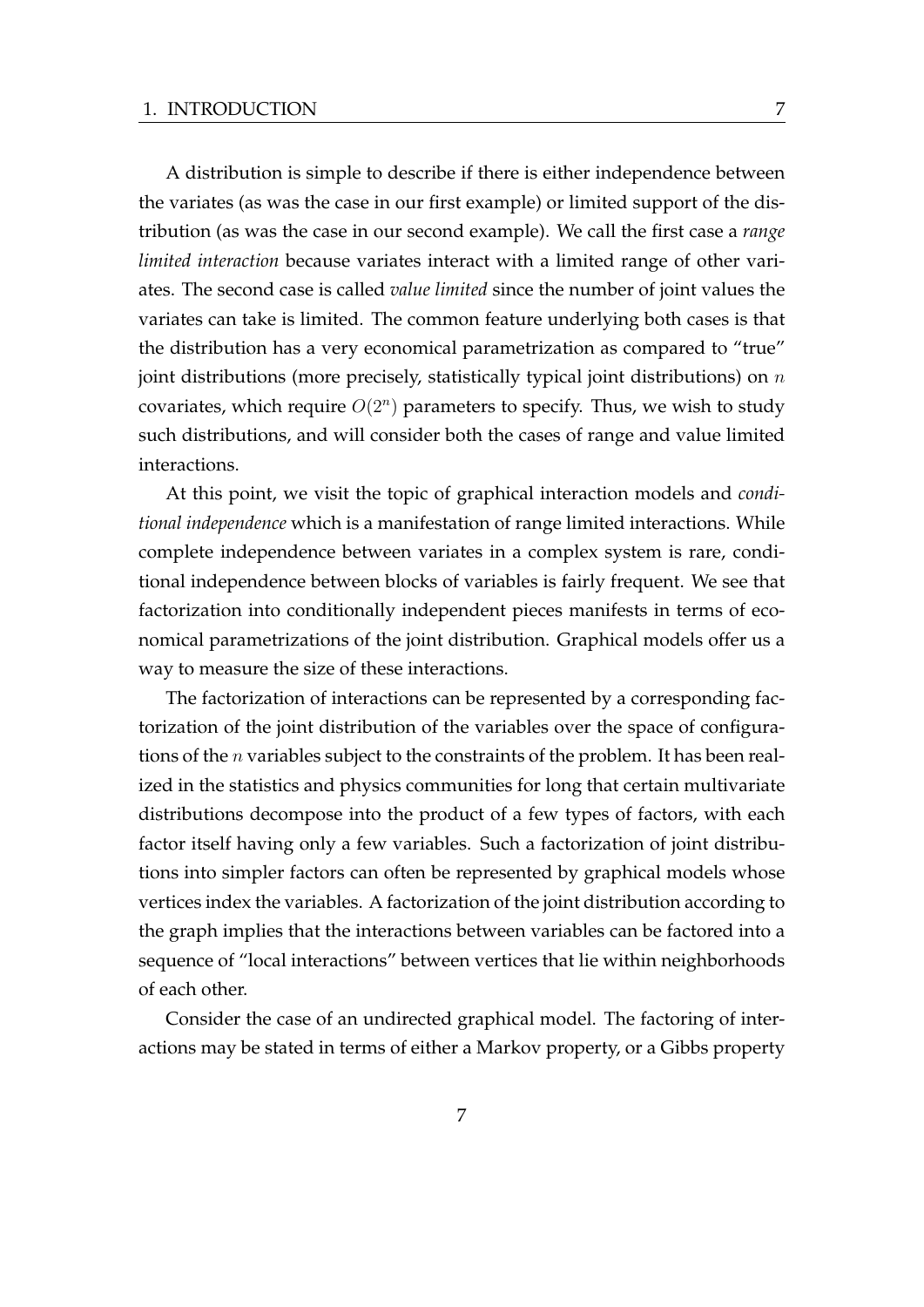with respect to the graph. Specifically, the *local Markov property* of such models states that the distribution of a variable is only dependent *directly* on that of its neighbors in an appropriate neighborhood system. Of course, two variables arbitrarily far apart can influence each other, *but only through a sequence of successive local interactions*. The *global Markov property* for such models states that when two sets of vertices are separated by a third, this induces a conditional independence on variables corresponding to these sets of vertices, given those corresponding to the third set. On the other hand, the *Gibbs property* of a distribution with respect to a graph asserts that the distribution factors into a product of potential functions over the maximal cliques of the graph. Each potential captures the interaction between the set of variables that form the clique. The Hammersley-Clifford theorem states that a *positive* distribution having the Markov property with respect to a graph must have the Gibbs property with respect to the same graph.

The condition of positivity is essential in the Hammersley-Clifford theorem for undirected graphs. However, it is not required when the distribution satisfies certain directed models. In that case, the Markov property with respect to the directed graph implies that the distribution factorizes into local conditional probability distributions (CPDs). Furthermore, if the model is a directed acyclic graph (DAG), we can obtain the Gibbs property with respect to an undirected graph constructed from the DAG by a process known as *moralization*. We will return to the directed case shortly.

Chapter 2 develops the principles underlying the framework of graphical models. We will not use any of these models in particular, but construct another directed model on a larger *product* space that utilizes these principles and tailors them to the case of least fixed point logic, which we turn to next.

At this point, we change to the setting of finite model theory. Finite model theory is a branch of mathematical logic that has provided machine independent characterizations of various important complexity classes including P, NP, and PSPACE. In particular, the class of polynomial time computable queries on *successor structures* has a precise description — it is the class of queries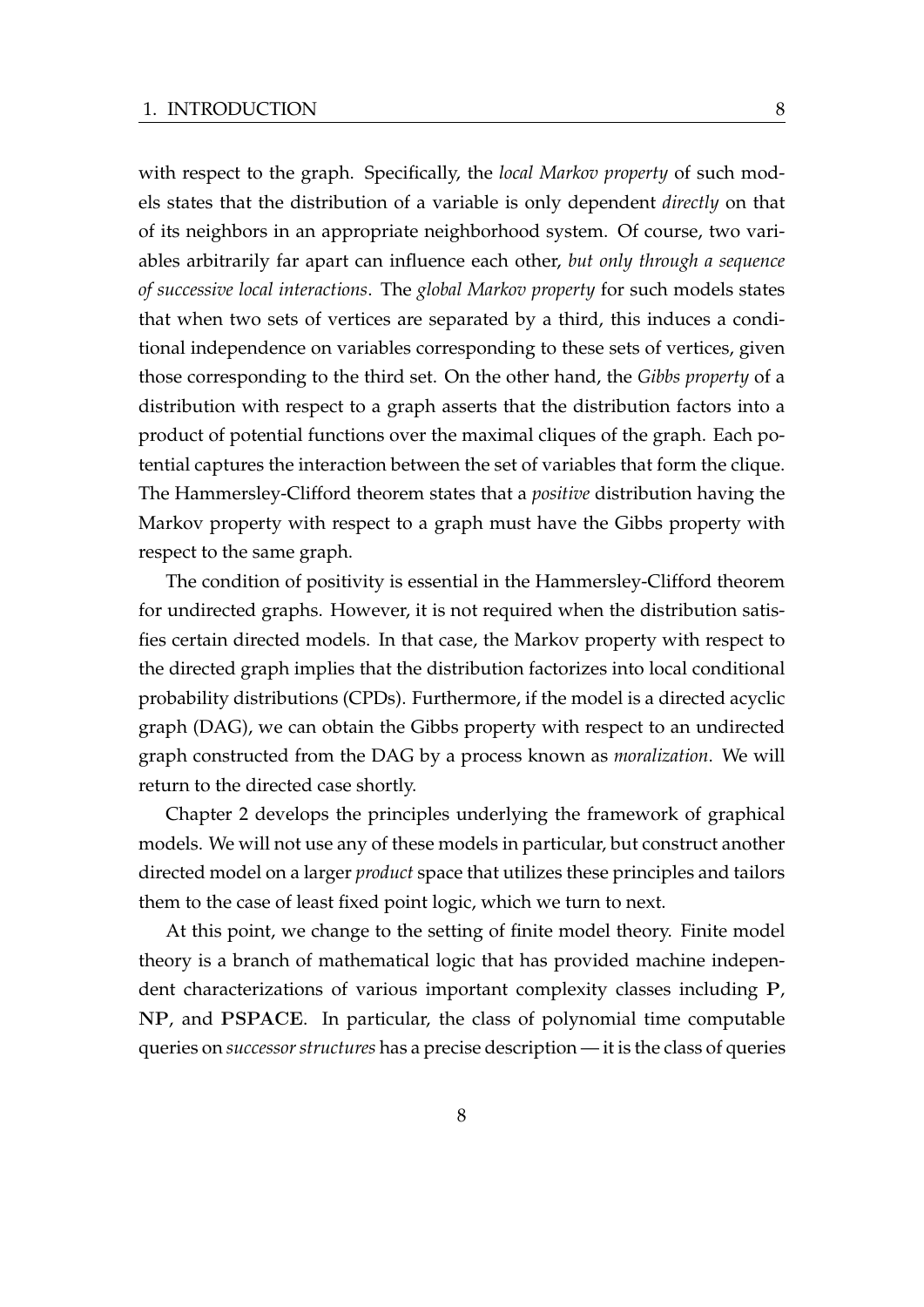expressible in the logic FO(LFP) which extends first order logic with the ability to compute least fixed points of positive first order formulae. Least fixed point constructions iterate an underlying positive first order formula, thereby building up a relation in stages. We take a geometric picture of a monadic LFP computation. Initially the relation to be built is empty. At the first stage, certain elements, whose types satisfy the first order formula, enter the relation. This changes the neighborhoods of these elements, and therefore in the next stage, other elements (whose neighborhoods have been thus changed in the previous stages) become eligible for entering the relation. The positivity of the formula implies that once an element is in the relation, it cannot be removed, and so the iterations reach a fixed point in a polynomial number of steps. Importantly from our point of view, the positivity and the stage-wise nature of LFP means that the computation has a *directed* representation on a graphical model that we will construct. Recall at this stage that distributions over directed models enjoy factorization even when they are not defined over the entire space of configurations.

We may interpret this as follows: monadic LFP relies on the assumption that variables that are highly entangled with each other due to constraints can be disentangled in a way that they now interact with each other through conditional independencies induced by a certain directed graphical model construction. Of course, an element does influence others arbitrarily far away, *but only through a sequence of such successive local and bounded interactions*. The reason LFP computations terminate in polynomial time is analogous to the notions of conditional independence that underlie efficient algorithms on graphical models having sufficient factorization into local interactions.

In order to apply this picture in full generality to all LFP computations, we use the simultaneous induction lemma to push all simultaneous inductions into nested ones, and then employ the transitivity theorem to encode nested fixed points as sections of a single relation of higher arity. We then see that this is the case of a value limited interaction between  $O(n)$  variates. Namely, although n variates interact with each other, they do not take  $c<sup>n</sup>$  joint values. Building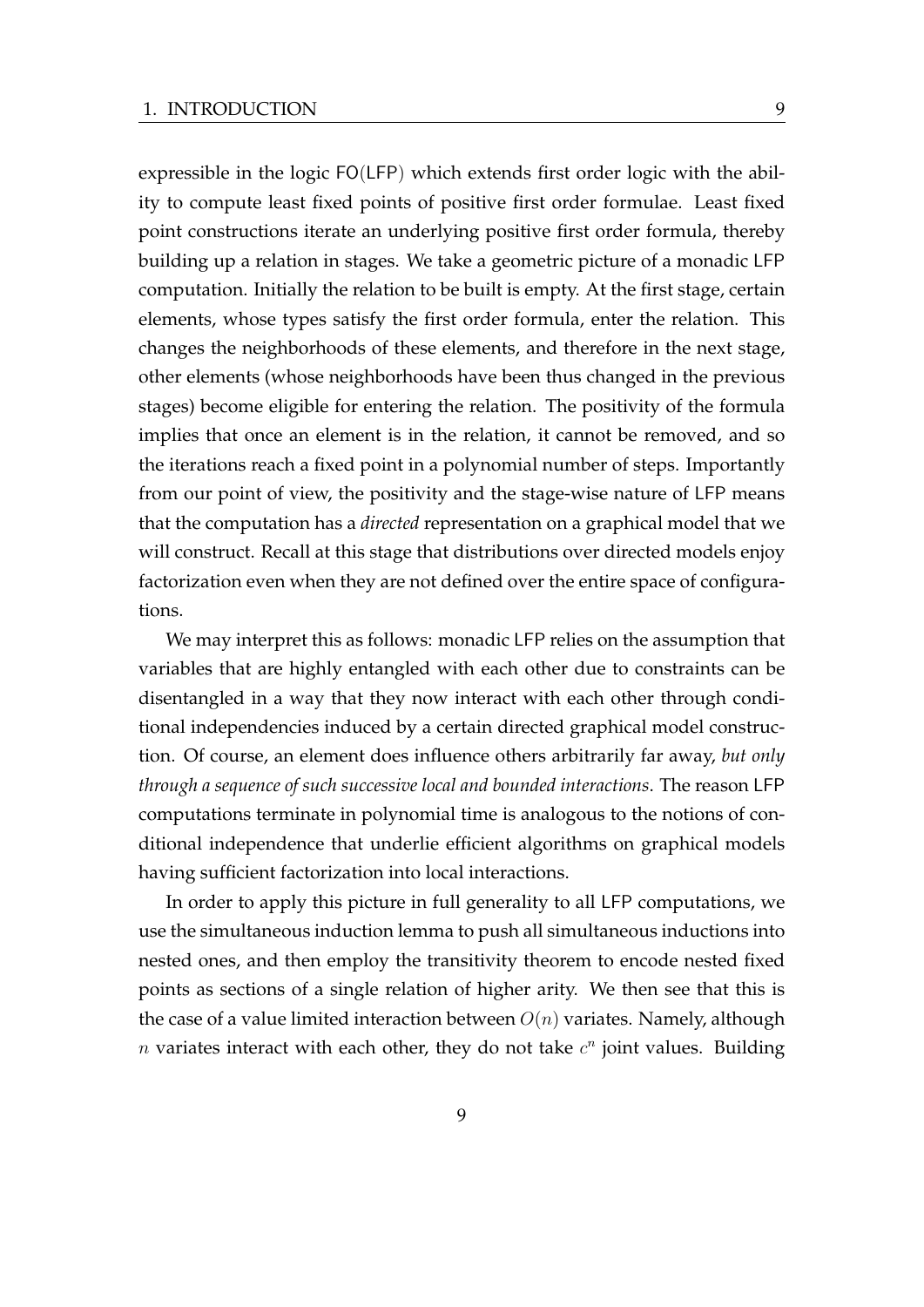the machinery that can precisely map all these cases to the picture of either factorization into range limited or value limited interactions is the subject of Chapter 5.

The preceding insights now direct us to the setting necessary in order to separate P from NP. We need a regime of NP-complete problems where interactions between variables have the following two properties.

- 1. They are so "dense" that they cannot be factored through the bottleneck of the local and bounded properties of first order logic that limit each stage of LFP computation.
- 2. The distribution is ample. Namely, it takes  $c^n$  joint values.

Intuitively, this should happen when each variable has to simultaneously satisfy constraints involving an extensive  $(O(n))$  fraction of the variables in the problem, *and* blocks of  $n$  variables are instantiated  $c<sup>n</sup>$  distinct ways under these strong correlations. Namely, we have ample, and highly correlated distributions having no factorization into conditionally independent pieces (remember the value limited case is already ruled out since the distribution is ample).

In search of regimes where such situations arise, we turn to the study of ensemble random k-SAT where the properties of the ensemble are studied as a function of the clause density parameter. We will now add ideas from this field which lies on the intersection of statistical mechanics and computer science to the set of ideas in the proof.

In the past two decades, the phase changes in the solution geometry of random  $k$ -SAT ensembles as the clause density increases, have gathered much research attention. The 1RSB ansatz of statistical mechanics says that the space of solutions of random k-SAT shatters into exponentially many clusters of solutions when the clause density is sufficiently high. This phase is called 1dRSB (1- Step Dynamic Replica Symmetry Breaking) and was conjectured by physicists as part of the 1RSB ansatz. It has since been rigorously proved for high values of k. It demonstrates the properties of high correlation between large sets of variables that we will need. Specifically, the emergence of *cores* that are sets of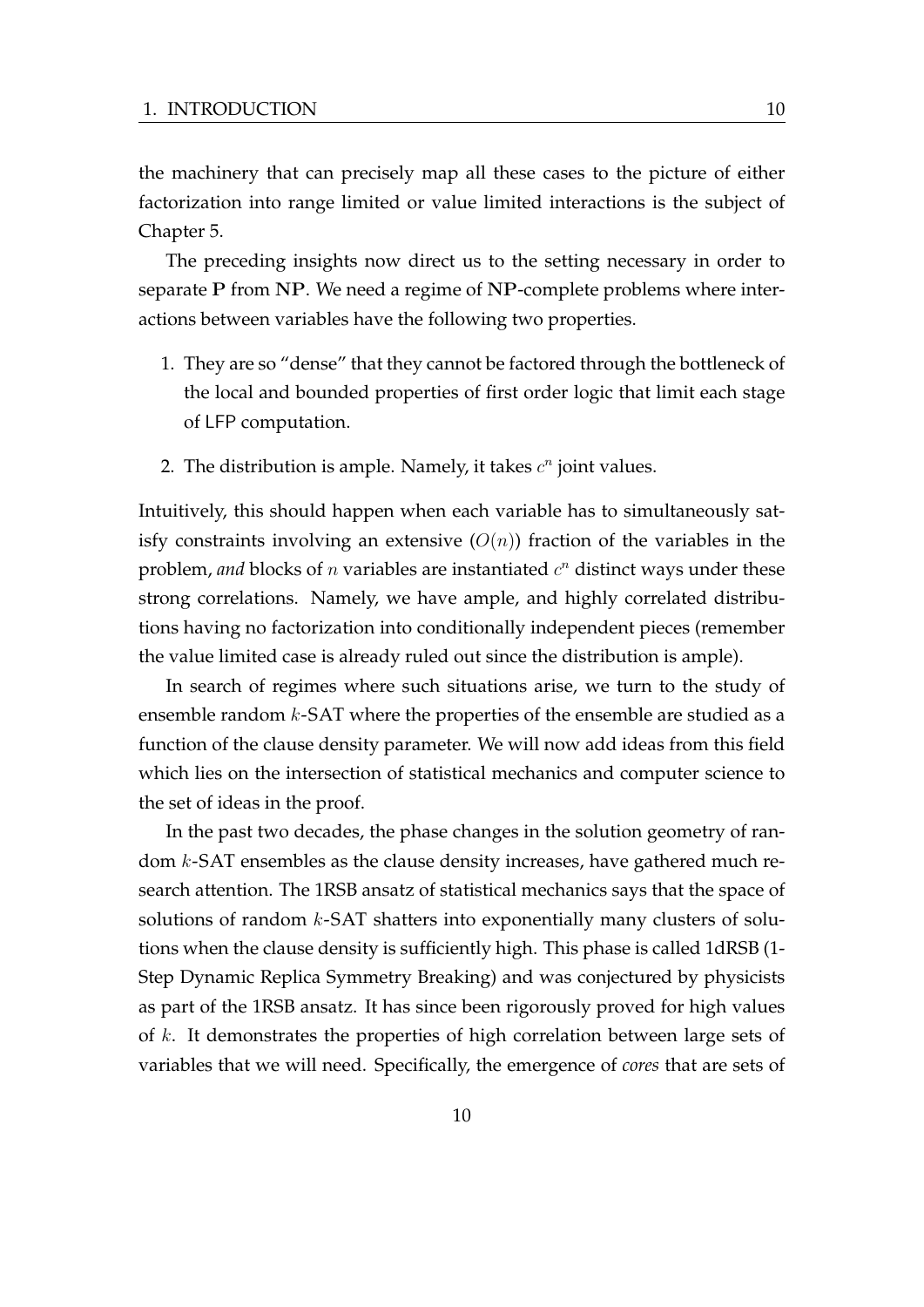$C$  clauses all of whose variables lie in a set of size  $C$  (this actually forces  $C$  to be  $O(n)$ ). As the clause density is increased, the variables in these cores "freeze." Namely, they take the same value throughout the cluster. Changing the value of a variable within a cluster necessitates changing  $O(n)$  other variables in order to arrive at another satisfying solution, which would be in a different cluster. Furthermore, as the clause density is increased towards the SAT-unSAT threshold, each cluster collapses steadily towards a single solution, that is maximally far apart from every other cluster. Physicists think of this as an "energy gap" between the clusters. Such stages are precisely the ones that we need since they possess the following two properties.

- 1. Due to strong  $O(n)$  correlations that cannot be factored through conditional independencies, they resist attack by local and bounded first order stages of a monadic LFP computation.
- 2. Due to their ampleness, which arises from their instantiations in exponentially many clusters, they resist attack by complex fixed points that produce value limited distributions.

Finally, as the clause density increases above the SAT-unSAT threshold, the solution space vanishes, and the underlying instance of SAT is no longer satisfiable.

We should stress that the picture described above is known to hold in the case of random k-SAT only for  $k \geq 9$ . For lower values of k, such as  $k = 3$ , there is empirical evidence that this picture does *not* hold. In other words, the "true" d1RSB phase arises in random k-SAT for  $k \geq 9$  as the clause density rises above  $(2^k/k) \ln k$ . Since we need *all* the known properties of the d1RSB phase, we will work in this regime. Therefore, our proof does not say anything about the efficacy of various algorithms for 3-SAT, for instance. We specifically prove that the d1RSB phase is out of reach for polynomial time algorithms, and this phase is only reached at  $k \geq 9$ . We reproduce the rigorously proved picture of the 1RSB ansatz that we will need in Chapter 6.

In Chapter 7, we make a brief excursion into the random graph theory of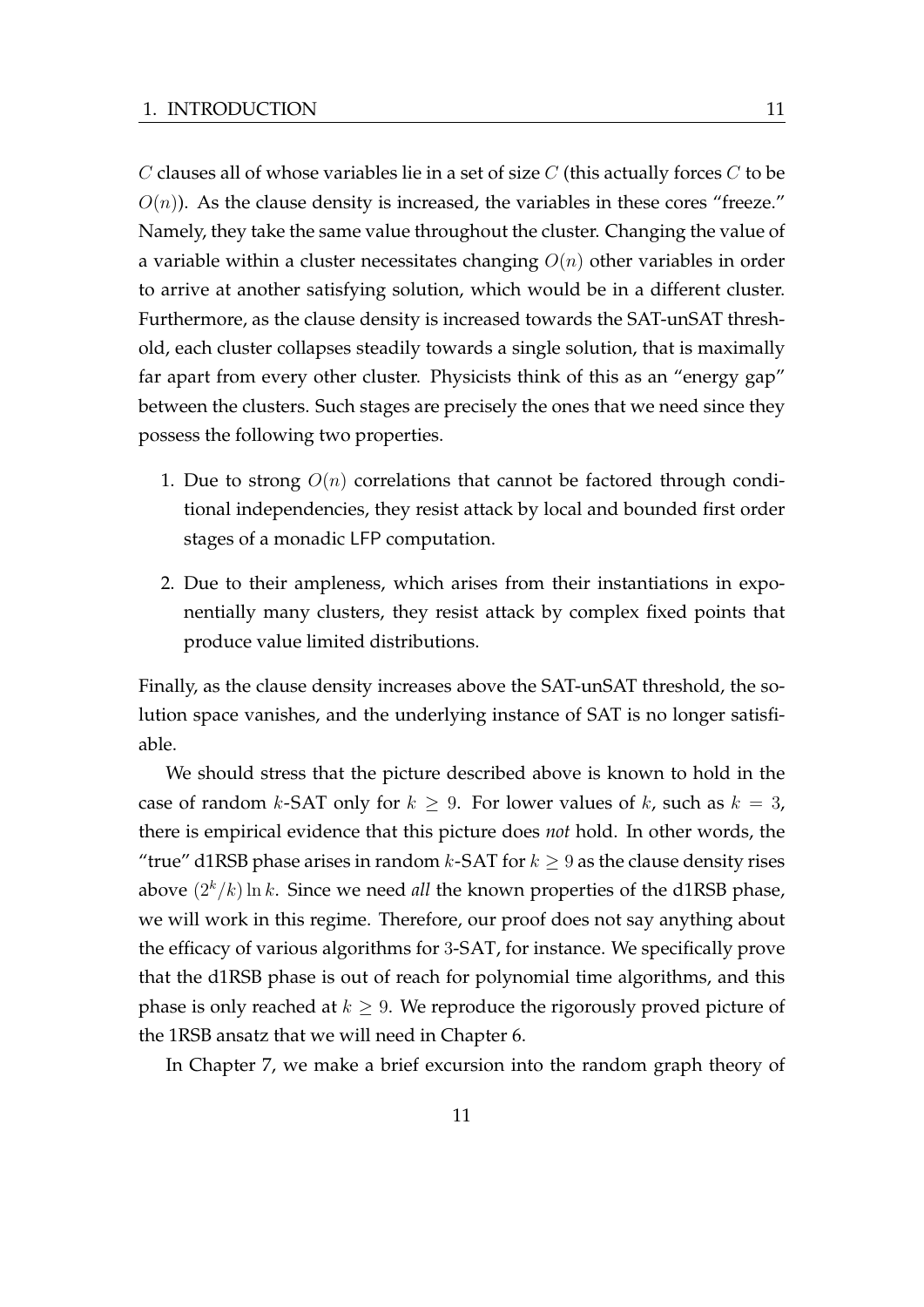the factor graph ensembles underlying random  $k$ -SAT. From here, we obtain results that asymptotically almost surely upper bound the size of the largest cliques in the neighborhood systems on the Gaifman graphs that we study later when we build models for the range limited interactions that occur during monadic LFP. These provide us with bounds on the largest irreducible interactions between variables during the various stages of a LFP computation.

Finally in Chapter 8, we pull all the threads and machinery together. First, we encode k-SAT instances as queries on structures over a certain vocabulary in a way that LFP captures all polynomial time computable queries on them. We then set up the framework whereby we can generate distributions of solutions to each instance by asking a purported LFP algorithm for  $k$ -SAT to extend partial assignments on variables to full satisfying assignments.

Next, we embed the space of covariates into a larger *product space* which allows us to "disentangle" the flow of information during a LFP computation. This allows us to study the computations performed by the LFP with various initial values under a directed graphical model. This model is only polynomially larger than the structure itself. We call this the *Element-Neighborhood-Stage Product*, or ENSP model. The distribution of solutions generated by LFP then is a mixture of distributions each of whom factors according to an ENSP.

At this point, we wish to measure the growth of *independent parameters* of distributions of solutions whose embeddings into the larger product space factor over the ENSP. In order to do so, we utilize the following properties for range limited models.

- 1. The directed nature of the model that comes from properties of LFP.
- 2. The properties of neighborhoods that are obtained by studies on random graph ensembles, specifically that neighborhoods that occur during the LFP computation are of size  $poly(log n)$  asymptotically almost surely in the  $n \to \infty$  limit.
- 3. The locality and boundedness properties of FO that put constraints upon each individual stage of the LFP computation.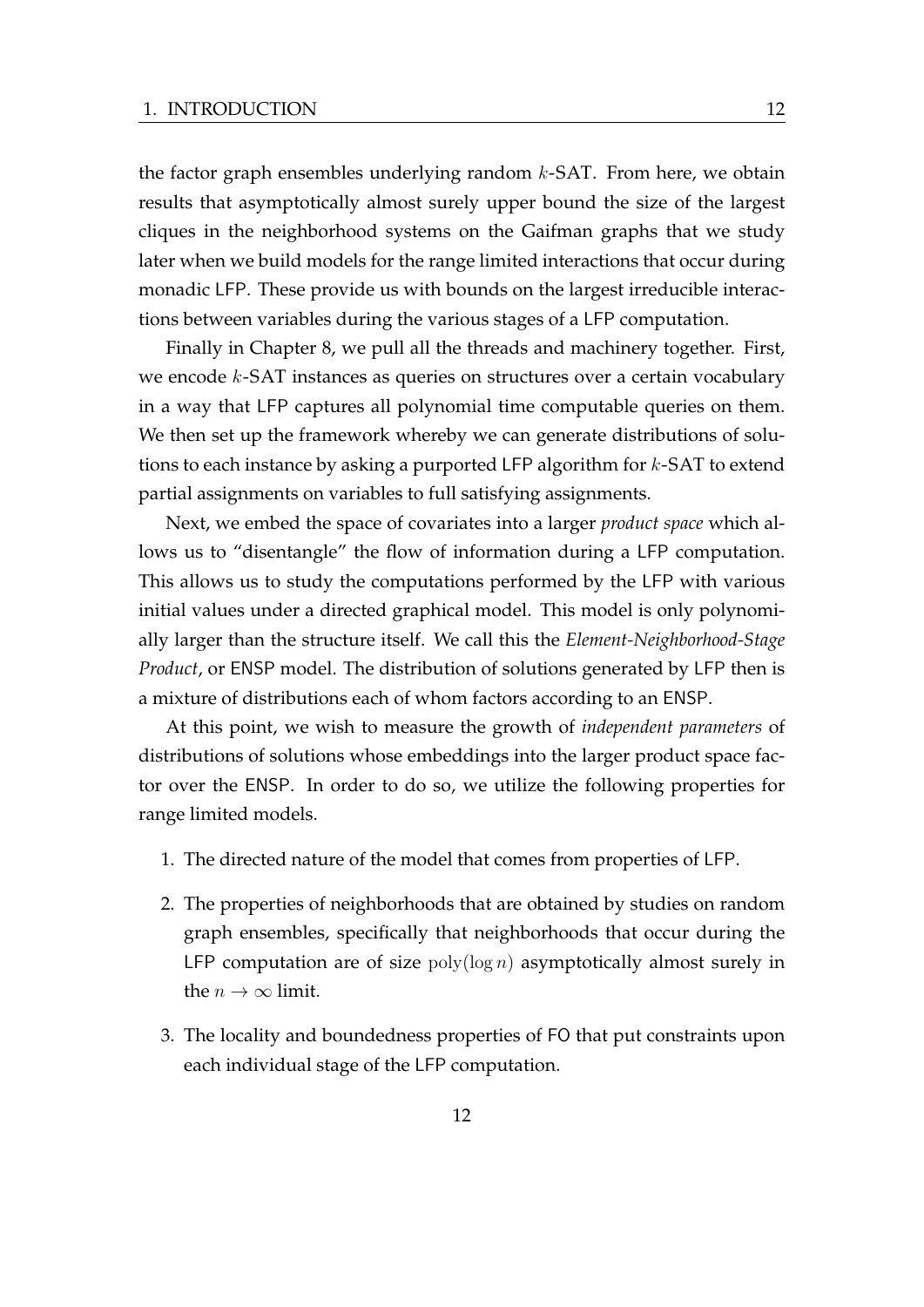4. Simple properties of LFP, such as the closure ordinal being a polynomial in the structure size.

The crucial property that allows us to analyze mixtures of range limited distributions that factor according to some ENSP is that we can parametrize the distribution using potentials on cliques of its moralized graph that are of size at most  $\text{poly}(\log n)$ . This means that when the mixture is exponentially numerous, we will see features that reflect the  $poly(log n)$  factor size of the conditionally independent parametrization.

Next, we come to value limited models. Here, interactions are of size  $O(n)$ , but they are limited to only  $c^{\text{poly}(\log n)}$  values, thereby giving us  $\operatorname{poly}(\log n)$ -parametrization. We show how to deal with mixtures of value limited models. We build a technique that merges various  $O(n)$  potentials that are  $\text{poly}(\log n)$ -parametrizable into a single potential that is also  $poly(log n)$ -parametrizable, and covers the entire graphical model (that has  $poly(n)$  variables.)

Now we close the loop and show that a distribution of solutions for  $k$ -SAT constructed by any purported LFP algorithm (monadic or complex) would not have enough parameters to describe the known picture of  $k$ -SAT in the d1RSB phase for  $k \geq 9$  — namely, the presence of extensive frozen variables in exponentially many clusters with Hamming distance between the clusters being  $O(n)$ . In particular, in exponentially numerous mixtures of range limited models, we would have conditionally independent variation between blocks of  $poly(log n)$  variables, causing the Hamming distance between solutions to be of this order as well. In other words, solutions for  $k$ -SAT that are constructed using range limited LFP will display aggregate behavior that reflects that they are constructed out of "building blocks" of size  $poly(log n)$ . This behavior will manifest when exponentially many solutions are generated by the LFP construction. The case of value limited LFP also leads to a contradiction since it would be unable to explain the exponentially many cluster instantiations of cores that are present in the d1RSB phase.

This shows that LFP cannot express the satisfiability query in the d1RSB phase for high enough  $k$ , and separates P from NP. This also explains the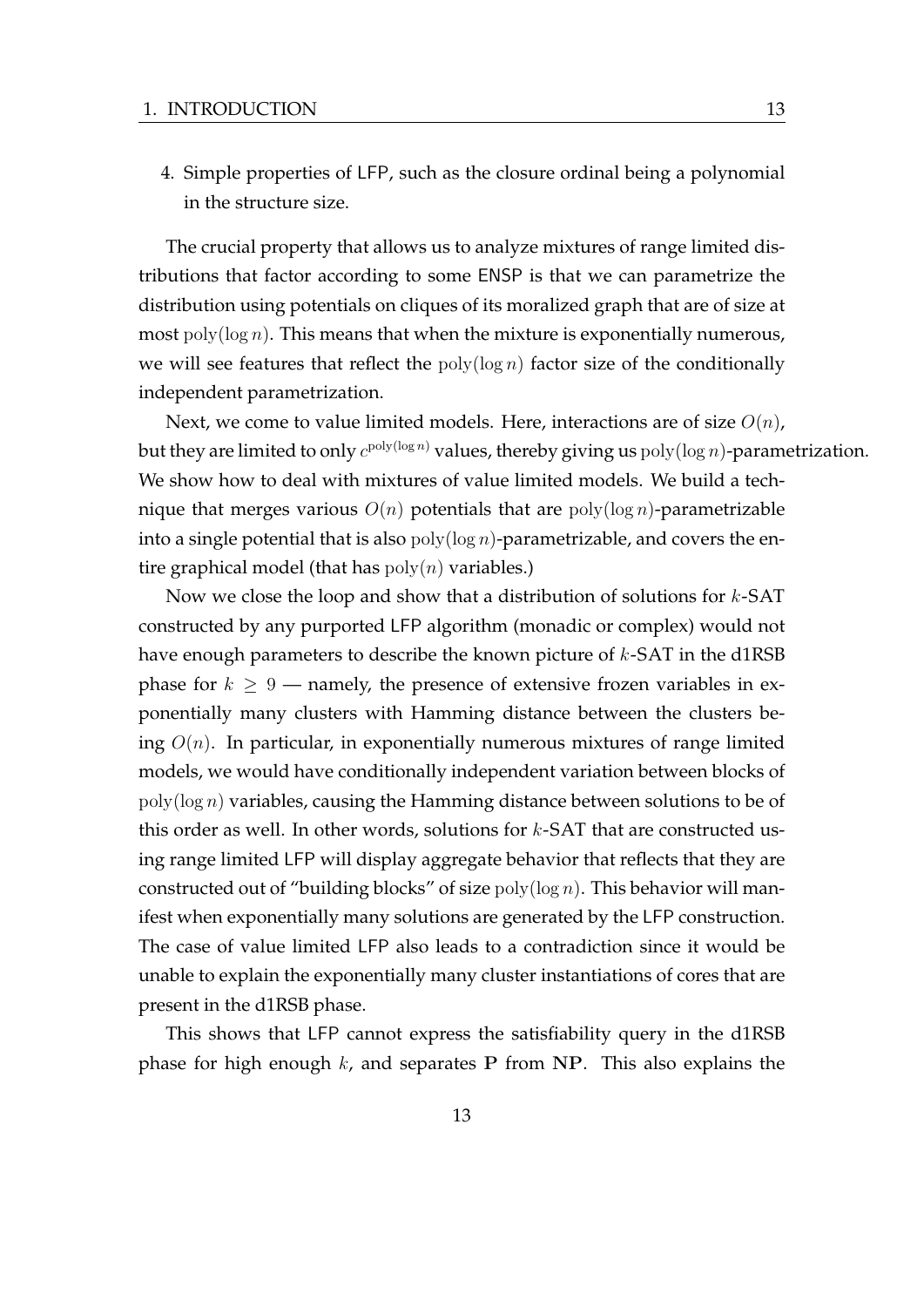empirical observation that all known polynomial time algorithms fail in the d1RSB phase for high values of  $k$ , and also establishes on rigorous principles the physics intuition about the onset of extensive long range correlations in the d1RSB phase that causes all known polynomial time algorithms to fail. It also completes this picture, since it says that extensive  $O(n)$  correlations that (a) cannot factor through conditional independencies and (b) are amply instantiated, are the source of failure of polynomial time algorithms.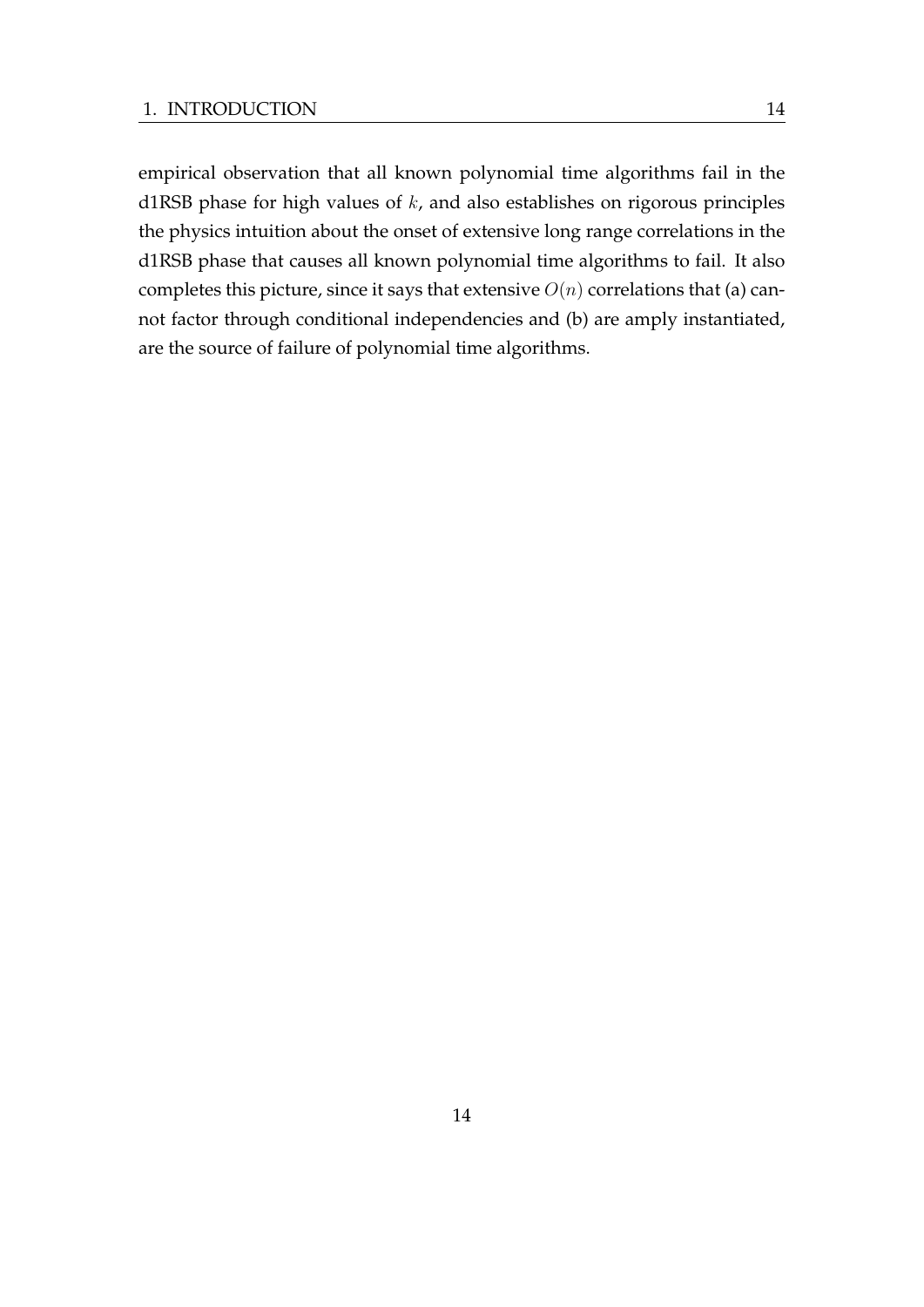# **2. Interaction Models and Conditional Independence**

Systems involving a large number of variables interacting in complex ways are ubiquitous in the mathematical sciences. These interactions induce dependencies between the variables. Because of the presence of such dependencies in a complex system with interacting variables, it is not often that one encounters independence between variables. However, one frequently encounters *conditional independence* between sets of variables. Both independence and conditional independence among sets of variables have been standard objects of study in probability and statistics. Speaking in terms of algorithmic complexity, one often hopes that by exploiting the conditional independence between certain sets of variables, one may avoid the cost of enumeration of an exponential number of hypothesis in evaluating functions of the distribution that are of interest.

### **2.1 Conditional Independence**

We first fix some notation. Random variables will be denoted by upper case letters such as  $X, Y, Z$ , etc. The values a random variable takes will be denoted by the corresponding lower case letters, such as  $x, y, z$ . Throughout this work, we assume our random variables to be discrete unless stated otherwise. We may also assume that they take values in a common finite state space, which we usually denote by Λ following physics convention. We denote the probability mass functions of discrete random variables X, Y, Z by  $P_X(x)$ ,  $P_Y(y)$ ,  $P_Z(z)$ respectively. Similarly,  $P_{X,Y}(x, y)$  will denote the joint mass of  $(X, Y)$ , and so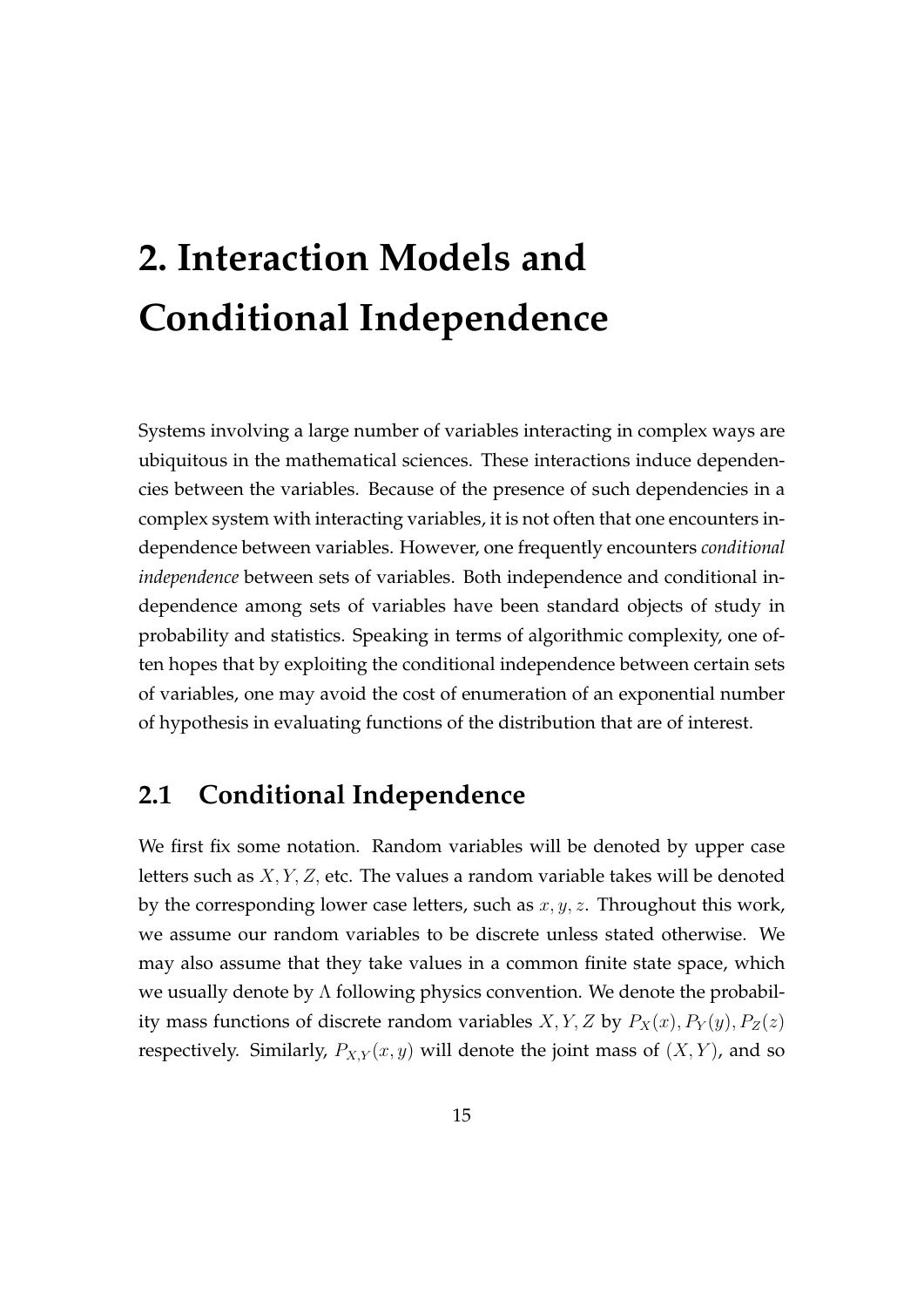on. We drop subscripts on the  $P$  when it causes no confusion. We freely use the term "distribution" for the probability mass function.

The notion of conditional independence is central to our proof. The intuitive definition of the conditional independence of X from Y given Z is that the conditional distribution of X given  $(Y, Z)$  is equal to the conditional distribution of X given Z alone. This means that once the value of Z is given, no further information about the value of  $X$  can be extracted from the value of  $Y$ . This is an asymmetric definition, and can be replaced by the following symmetric definition. Recall that  $X$  is independent of  $Y$  if

$$
P(x, y) = P(x)P(y).
$$

**Definition 2.1.** Let notation be as above. X is *conditionally independent* of Y given Z, written  $X \perp\!\!\!\perp Y \mid Z$ , if

$$
P(x, y | z) = P(x | z) P(y | z),
$$

The asymmetric version which says that the information contained in  $Y$  is superfluous to determining the value of  $X$  once the value of  $Z$  is known may be represented as

$$
P(x \mid y, z) = P(x \mid z).
$$

The notion of conditional independence pervades statistical theory [Daw79, Daw80]. Several notions from statistics may be recast in this language.

EXAMPLE 2.2. The notion of sufficiency may be seen as the presence of a certain conditional independence [Daw79]. A *sufficient statistic* T in the problem of parameter estimation is that which renders the estimate of the parameter independent of any further information from the sample X. Thus, if  $\Theta$  is the parameter to be estimated, then  $T$  is a sufficient statistic if

$$
P(\theta | x) = P(\theta | t).
$$

Thus, all there is to be gained from the sample in terms of information about  $\Theta$  is already present in T alone. In particular, if  $\Theta$  is a posterior that is being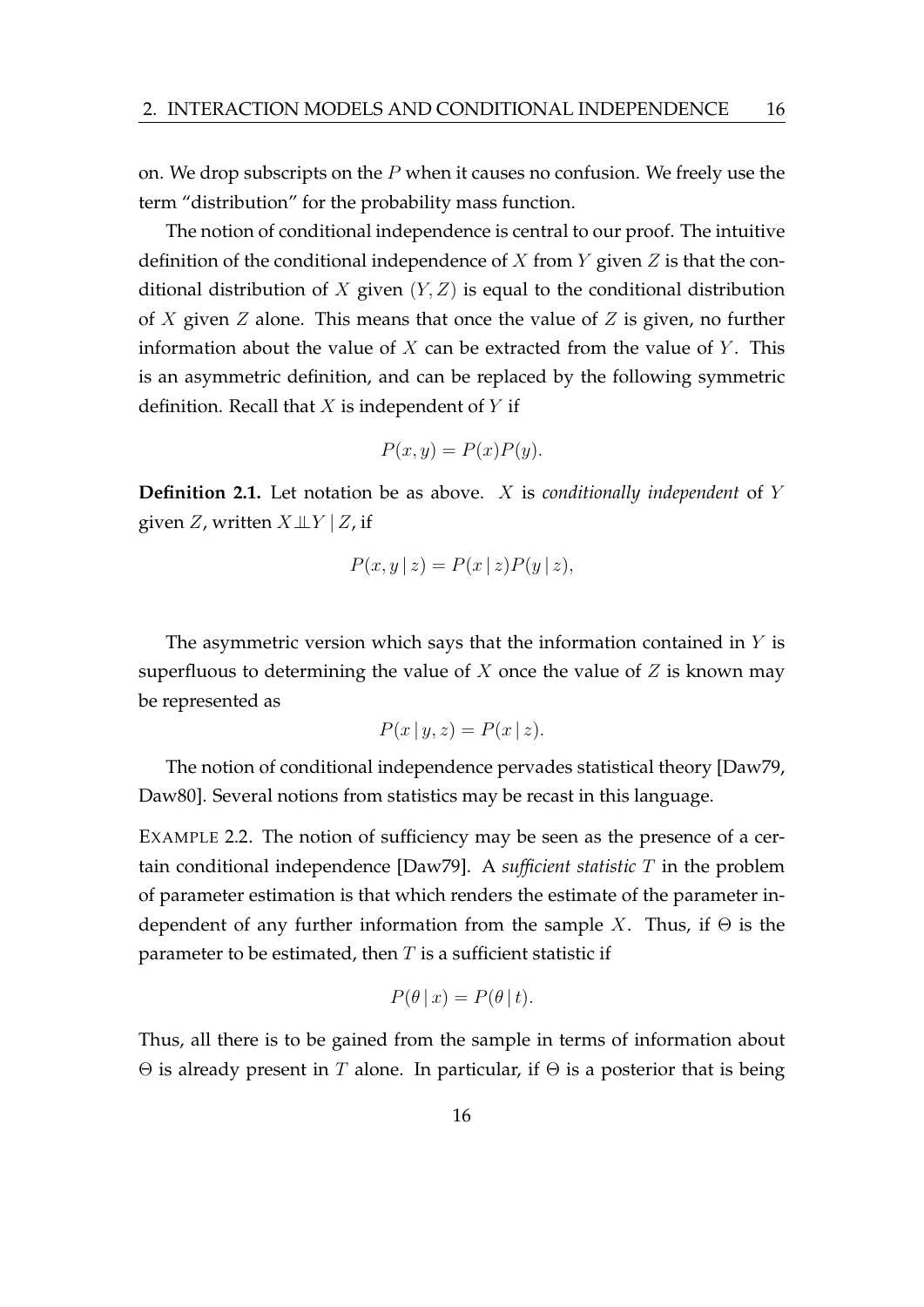computed by Bayesian inference, then the above relation says that the posterior depends on the data X through the value of T alone. Clearly, such a statement would lead to a reduction in the complexity of inference.

## **2.2 Conditional Independence in Undirected Graphical Models**

Graphical models offer a convenient framework and methodology to describe and exploit conditional independence between sets of variables in a system. One may think of the graphical model as representing the family of distributions whose law fulfills the conditional independence statements made by the graph. A member of this family may satisfy any number of additional conditional independence statements, but not less than those prescribed by the graph. In general, we will consider graphs  $G = (V, E)$  whose *n* vertices index a set of *n* random variables  $(X_1, \ldots, X_n)$ . The random variables all take their values in a common state space Λ. The random vector  $(X_1, \ldots, X_n)$  then takes values in a *configuration space*  $\Omega_n = \Lambda^n$ . We will denote values of the random vector  $(X_1, \ldots, X_n)$  simply by  $x = (x_1, \ldots, x_n)$ . The notation  $X_{V \setminus I}$  will denote the set of variables excluding those whose indices lie in the set  $I$ . Let  $P$  be a probability measure on the configuration space. We will study the interplay between conditional independence properties of P and its factorization properties.

There are, broadly, two kinds of graphical models: directed and undirected. We first consider the case of undirected models. Fig. 2.1 illustrates an undirected graphical model with ten variables.

#### **Random Fields and Markov Properties**

Graphical models are very useful because they allow us to read off conditional independencies of the distributions that satisfy these models from the graph itself. Recall that we wish to study the relation between conditional independence of a distribution with respect to a graphical model, and its factorization.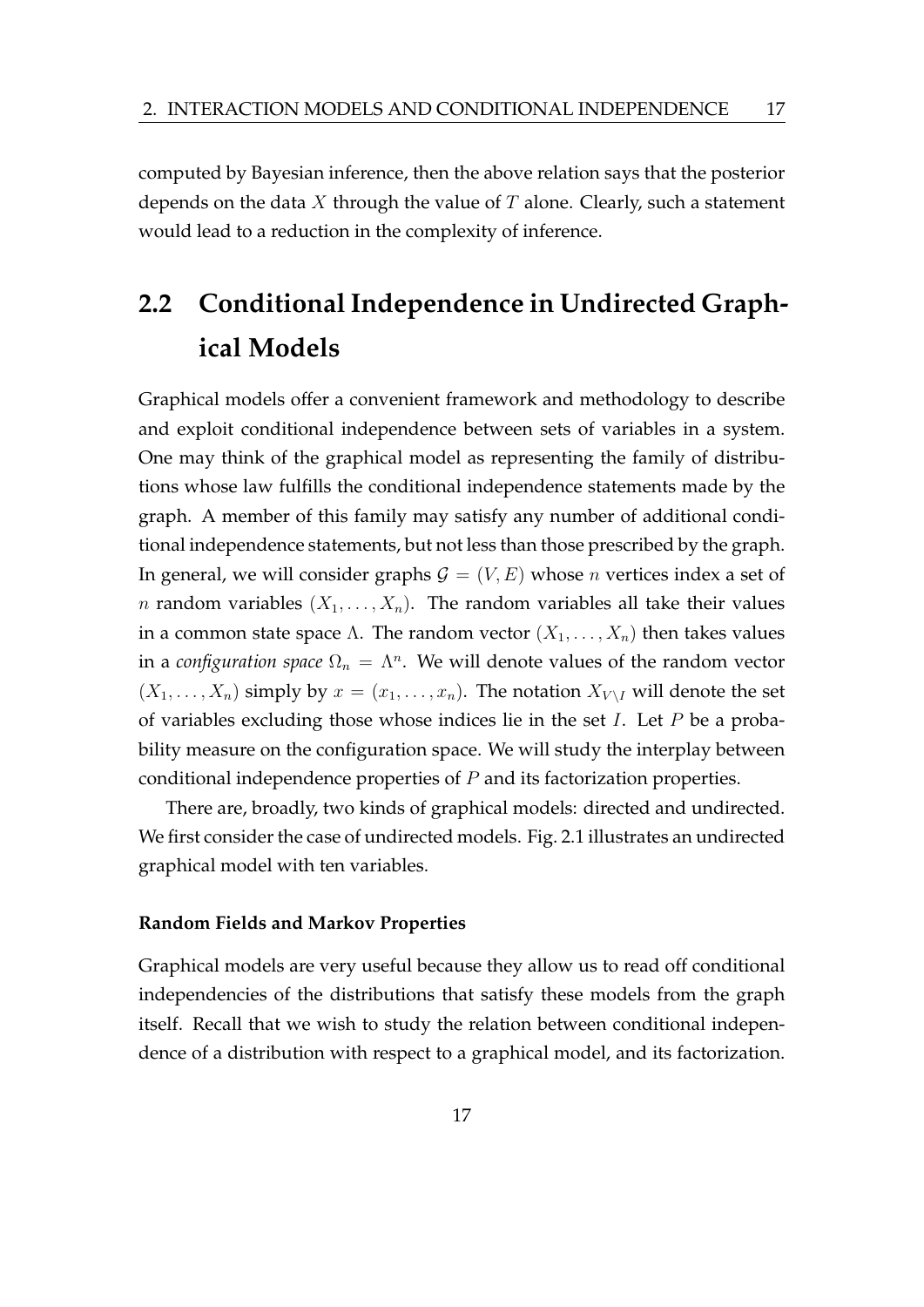

Figure 2.1: An undirected graphical model. Each vertex represents a random variable. The vertices in set  $A$  are separated from those in set  $B$  by set  $C$ . For random variables to satisfy the global Markov property relative to this graphical model, the corresponding sets of random variables must be conditionally independent. Namely,  $A \perp\!\!\!\perp B \mid C$ .

Towards that end, one may write increasingly stringent conditional independence properties that a set of random variables satisfying a graphical model may possess, with respect to the graph. In order to state these, we first define two graph theoretic notions — those of a general neighborhood system, and of separation.

**Definition 2.3.** Given a set of variables S known as *sites*, a *neighborhood system*  $\mathcal{N}_{\mathcal{S}}$  on  $S$  is a collection of subsets  $\{\mathcal{N}_i\colon 1\leq i\leq n\}$  indexed by the sites in  $S$  that satisfy

- 1. a site is not a neighbor to itself (this also means there are no self-loops in the induced graph):  $s_i \notin \mathcal{N}_i$ , and
- 2. the relationship of being a neighbor is mutual:  $s_i \in \mathcal{N}_j \Leftrightarrow s_j \in \mathcal{N}_i.$

In many applications, the sites are vertices on a graph, and the neighborhood system  $\mathcal{N}_i$  is the set of neighbors of vertex  $s_i$  on the graph. We will often be interested in *homogeneous neighborhood systems* of S on a graph in which, for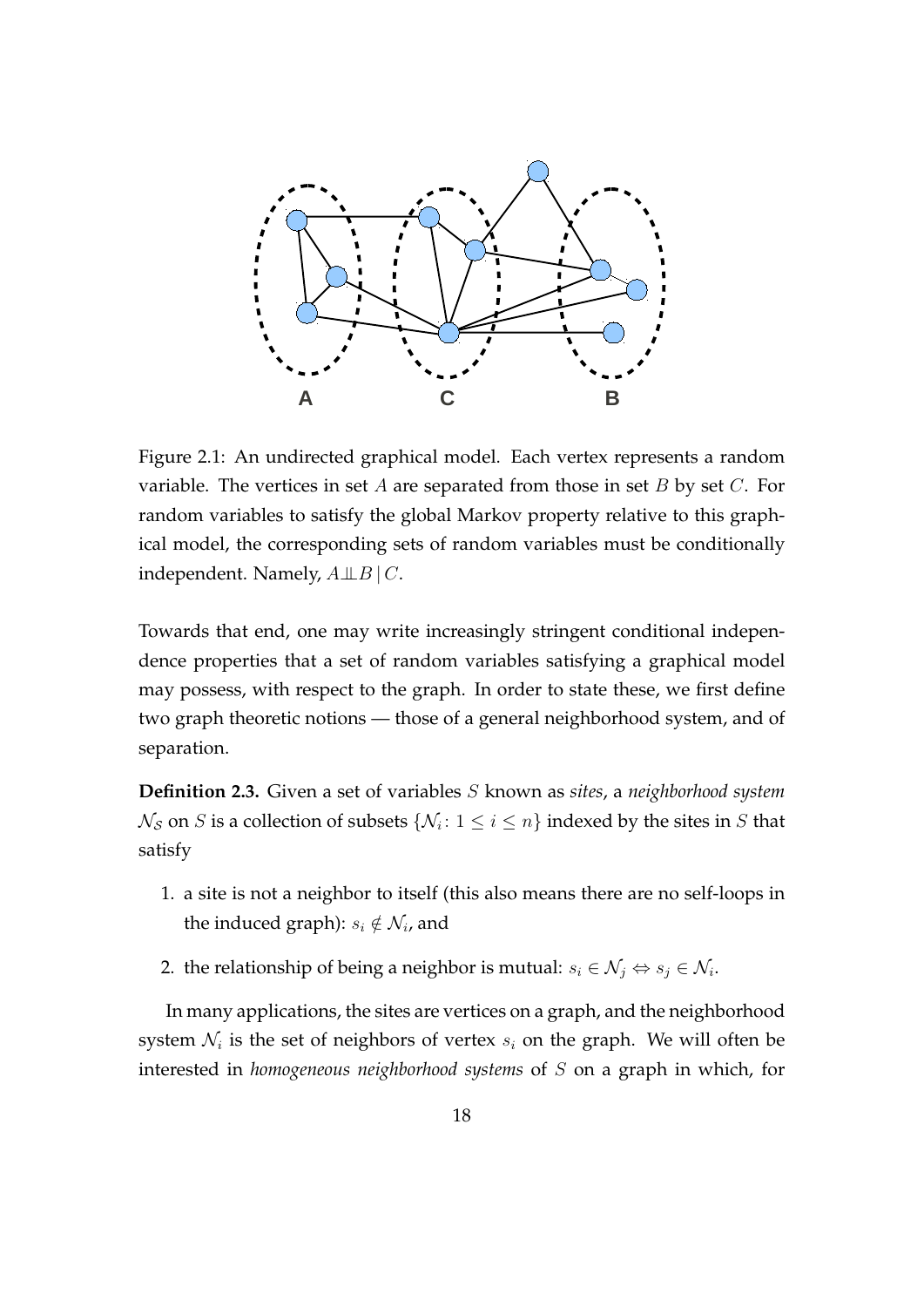each  $s_i \in S$ , the neighborhood  $\mathcal{N}_i$  is defined as

$$
\mathcal{G}_i := \{ s_j \in S \colon d(s_i, s_j) \le r \}.
$$

Namely, in such neighborhood systems, the neighborhood of a site is simply the set of sites that lie in the radius r ball around that site. Note that a *nearest neighbor system* that is often used in physics is just the case of  $r = 1$ . We will need to use the general case, where  $r$  will be determined by considerations from logic that will be introduced in the next two chapters. We will use the term "variable" freely in place of "site" when we move to logic.

**Definition 2.4.** Let A, B, C be three disjoint subsets of the vertices V of a graph G. The set C is said to *separate* A and B if every path from a vertex in A to a vertex in  $B$  must pass through  $C$ .

Now we return to the case of the vertices indexing random variables  $(X_1, \ldots, X_n)$ and the vector  $(X_1, \ldots, X_n)$  taking values in a configuration space  $\Omega_n$ . A probability measure P on  $\Omega_n$  is said to satisfy certain Markov properties with respect to the graph when it satisfies the appropriate conditional independencies with respect to that graph. We will study the following two Markov properties, and their relation to factorization of the distribution.

- **Definition 2.5.** 1. *The local Markov property.* The distribution  $X_i$  (for every i) is conditionally independent of the rest of the graph given just the variables that lie in the neighborhood of the vertex. In other words, the influence that variables exert on any given variable is completely described by the influence that is exerted through the neighborhood variables alone.
	- 2. *The global Markov property.* For any disjoint subsets A, B, C of V such that C separates A from  $B$  in the graph, it holds that

 $A \perp\!\!\!\perp B \mid C.$ 

We are interested in distributions that do satisfy such properties, and will examine what effect these Markov properties have on the factorization of the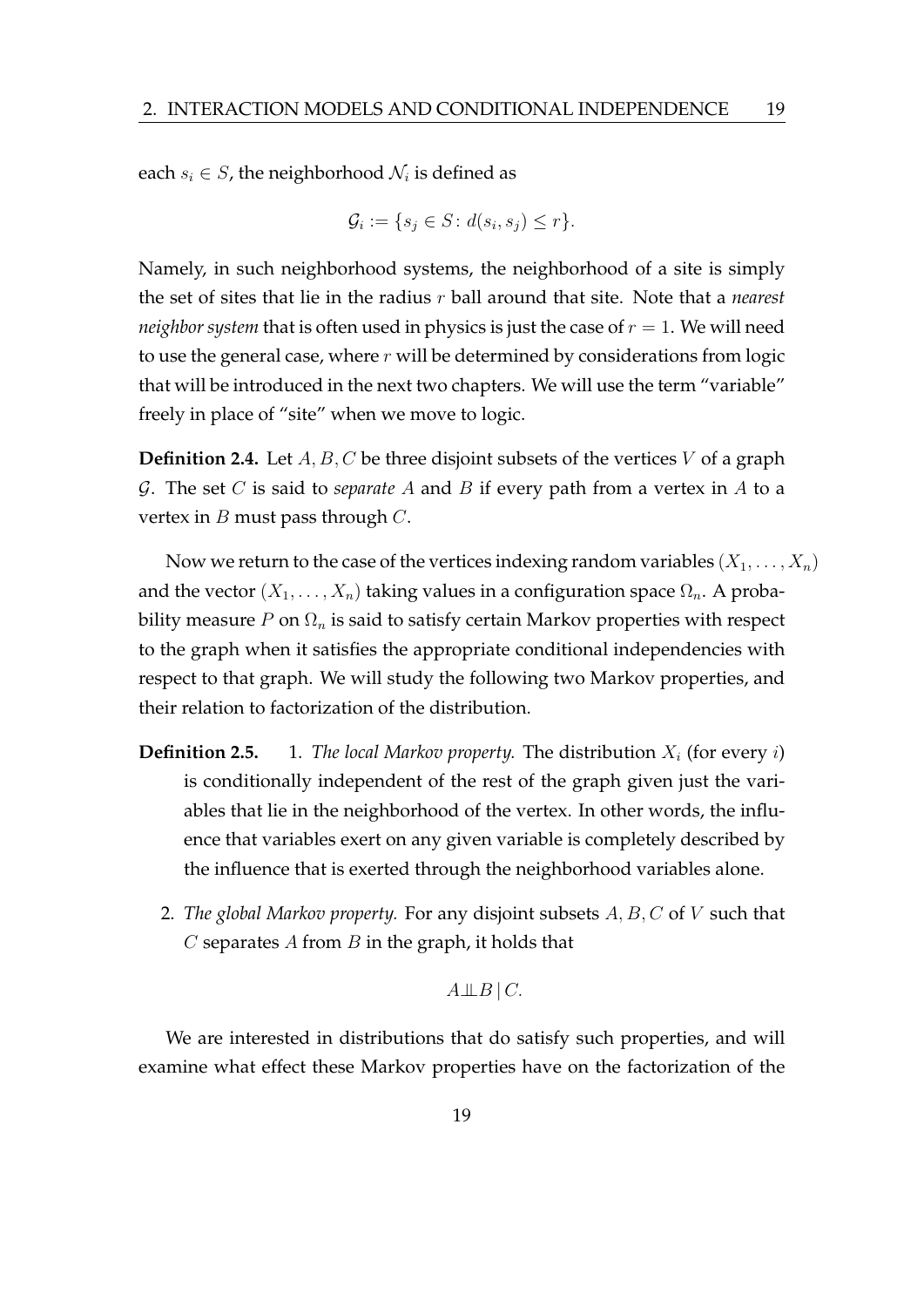distributions. For most applications, this is done in the context of *Markov random fields*.

We motivate a Markov random field with the simple example of a Markov chain  $\{X_n : n \geq 0\}$ . The Markov property of this chain is that any variable in the chain is conditionally independent of all other variables in the chain given just its immediate neighbors:

$$
X_n \perp \!\!\!\perp \{x_k : k \notin \{n-1, n, n+1\} \,|\, X_{n-1}, X_{n+1}\}.
$$

A Markov random field is the natural generalization of this picture to higher dimensions and more general neighborhood systems.

**Definition 2.6.** The collection of random variables  $X_1, \ldots, X_n$  is a *Markov random field* with respect to a neighborhood system on G if and only if the following two conditions are satisfied.

- 1. The distribution is positive on the space of configurations:  $P(x) > 0$  for  $x \in$  $\Omega_n$ .
- 2. The distribution at each vertex is conditionally independent of all other vertices given just those in its neighborhood:

$$
P(X_i \mid X_{V \setminus i}) = P(X_i \mid X_{\mathcal{N}_i})
$$

These local conditional distributions are known as *local characteristics* of the field.

The second condition says that Markov random fields satisfy the local Markov property with respect to the neighborhood system. Thus, we can think of interactions between variables in Markov random fields as being characterized by "piecewise local" interactions. Namely, the influence of far away vertices must "factor through" local interactions. This may be interpreted as:

*The influence of far away variables is limited to that which is transmitted through the interspersed intermediate variables — there is no "direct" influence of far away vertices beyond that which is factored through such intermediate interactions.*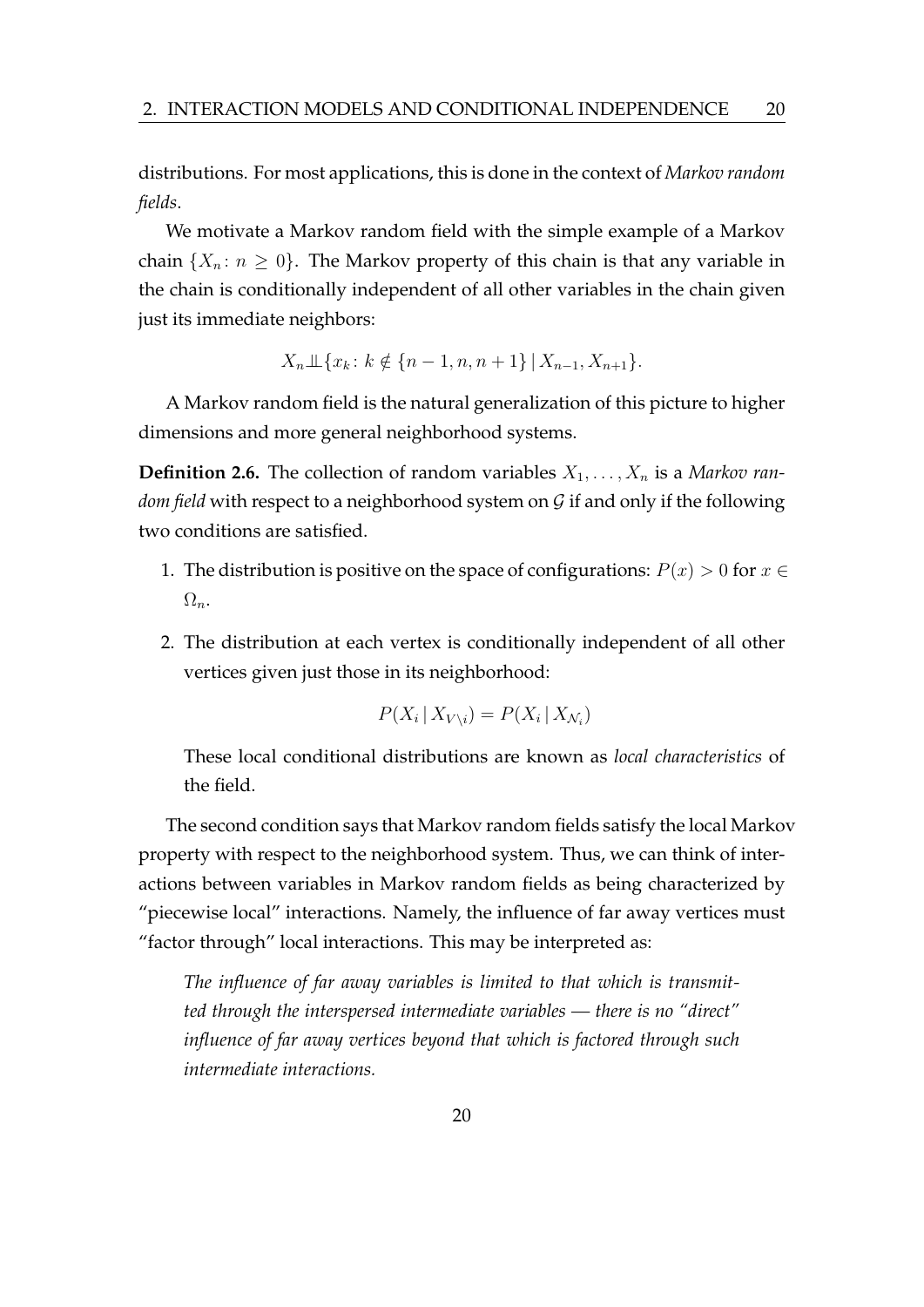However, through such local interactions, a vertex may influence any other arbitrarily far away. Notice though, that this is a considerably simpler picture than having to consult the joint distribution over all variables for all interactions, for here, we need only know the local joint distributions and use these to infer the correlations of far away variables. We shall see in later chapters that this picture, with some additional caveats, is at the heart of polynomial time computations.

Note the positivity condition on Markov random fields. With this positivity condition, the complete set of conditionals given by the local characteristics of a field determine the joint distribution [Bes74].

Markov random fields satisfy the global Markov property as well.

**Theorem 2.7.** *Markov random fields with respect to a neighborhood system satisfy the global Markov property with respect to the graph constructed from the neighborhood system.*

Markov random fields originated in statistical mechanics [Dob68], where they model probability measures on configurations of interacting particles, such as Ising spins. See [KS80] for a treatment that focusses on this setting. Their local properties were later found to have applications to analysis of images and other systems that can be modelled through some form of spatial interaction. This field started with [Bes74] and came into its own with [GG84] which exploited the Markov-Gibbs correspondence that we will deal with shortly. See also [Li09].

## **2.2.1 Gibbs Random Fields and the Hammersley-Clifford Theorem**

We are interested in how the Markov properties of the previous section translate into factorization of the distribution. Note that Markov random fields are characterized by a local condition — namely, their local conditional independence characteristics. We now describe another random field that has a global characterization — the Gibbs random field.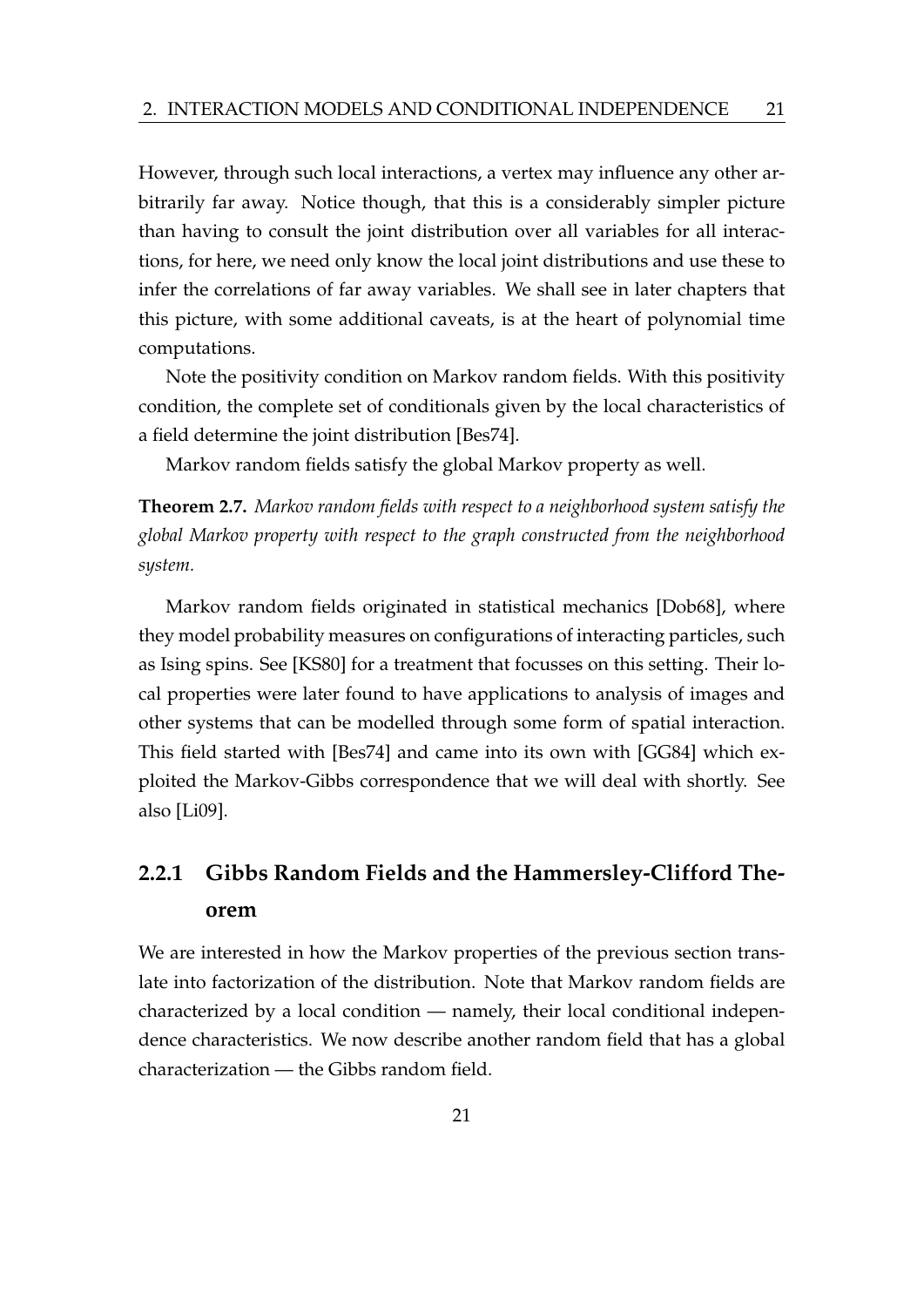**Definition 2.8.** A *Gibbs random field* (or *Gibbs distribution*) with respect to a neighborhood system  $\mathcal{N}_G$  on the graph  $\mathcal G$  is a probability measure on the set of configurations  $\Omega_n$  having a representation of the form

$$
P(x_1,\ldots,x_n)=\frac{1}{Z}\exp(-\frac{U(x)}{T}),
$$

where

1. Z is the *partition function* and is a normalizing factor that ensures that the measure sums to unity,

$$
Z = \sum_{x \in \Omega_n} \exp(-\frac{U(x)}{T}).
$$

Evaluating Z explicitly is hard in general since it is a summation over each of the  $\Lambda^n$  configurations in the space.

- 2. T is a constant known as the "Temperature" that has origins in statistical mechanics. It controls the sharpness of the distribution. At high temperatures, the distribution tends to be uniform over the configurations. At low temperatures, it tends towards a distribution that is supported only on the lowest energy states.
- 3.  $U(x)$  is the "energy" of configuration x and takes the following form as a sum

$$
U(x) = \sum_{c \in \mathcal{C}} V_c(x).
$$

over the set of cliques C of G. The functions  $V_c$ :  $c \in \mathcal{C}$  are the *clique potentials* such that the value of  $V_c(x)$  depends only on the coordinates of x that lie in the clique  $c$ . These capture the interactions between vertices in the clique.

Thus, a Gibbs random field has a probability distribution that factorizes into its constituent "interaction potentials." This says that the probability of a configuration depends only on the interactions that occur between the variables, broken up into cliques. For example, let us say that in a system, each particle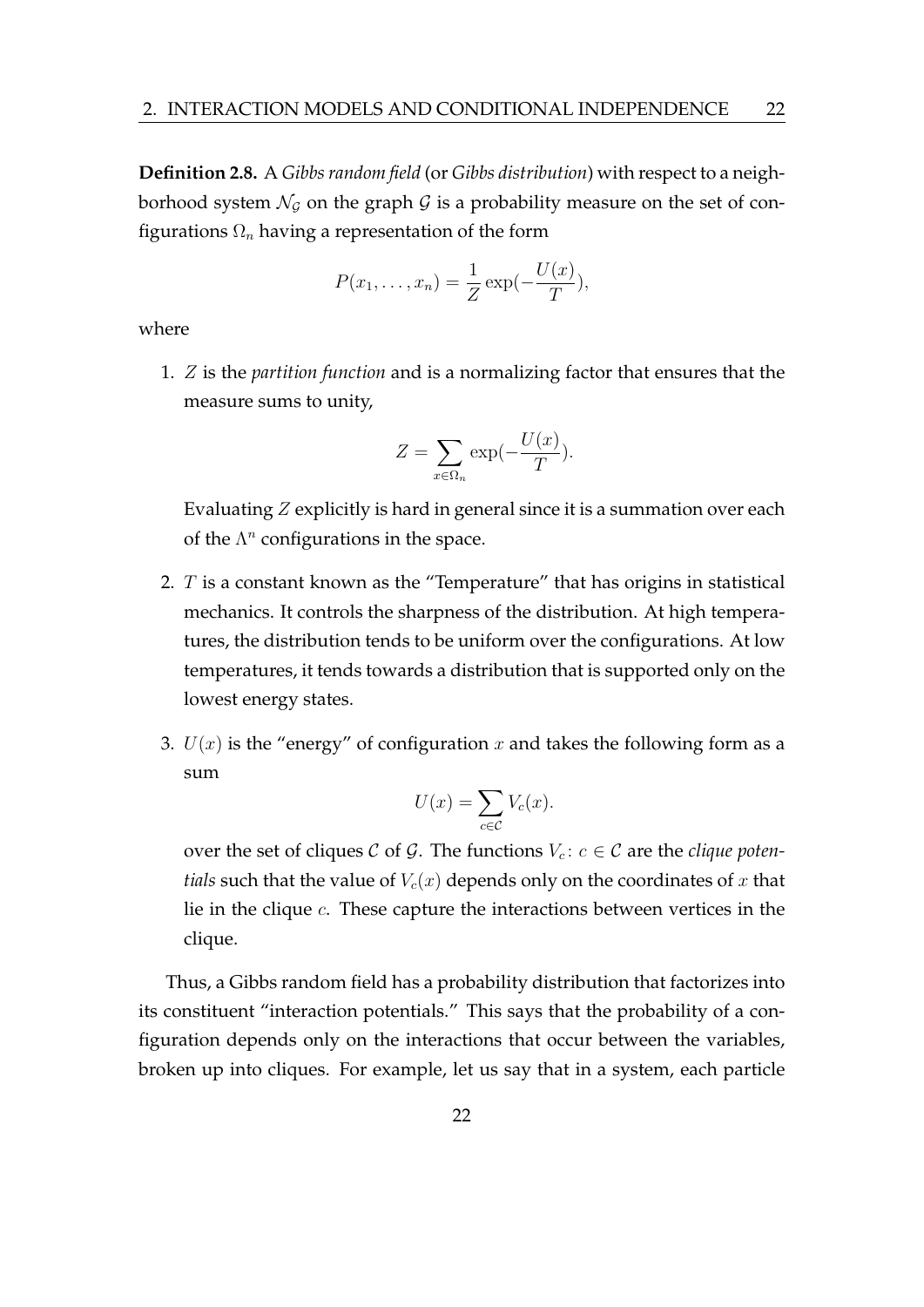interacts with only 2 other particles at a time, (if one prefers to think in terms of statistical mechanics) then the energy of each state would be expressible as a sum of potentials, each of whom had just three variables in its support. Thus, the Gibbs factorization carries in it a faithful representation of the underlying interactions between the particles. This type of factorization obviously yields a "simpler description" of the distribution. The precise notion is that of *independent parameters* it takes to specify the distribution. Factorization into conditionally independent interactions of scope  $k$  means that we can specify the distribution in  $O(\gamma^k)$  parameters rather than  $O(\gamma^n)$ . We will return to this at the end of this chapter.

**Definition 2.9.** Let P be a Gibbs distribution whose energy function  $U(x)$  =  $\sum_{c \in \mathcal{C}} V_c(x)$ . The *support* of the potential  $V_c$  is the cardinality of the clique  $c$ . The *degree* of the distribution P, denoted by  $deg(P)$ , is the maximum of the supports of the potentials. In other words, the degree of the distribution is the size of the largest clique that occurs in its factorization.

One may immediately see that the degree of a distribution is a measure of the complexity of interactions in the system since it is the size of the largest set of variables whose interaction cannot be split up in terms of smaller interactions between subsets. One would expect this to be the hurdle in efficient algorithmic applications.

The Hammersley-Clifford theorem relates the two types of random fields.

**Theorem 2.10** (Hammersley-Clifford)**.** X *is Markov random field with respect to a neighborhood system* N<sup>G</sup> *on the graph* G *if and only if it is a Gibbs random field with respect to the same neighborhood system.*

The theorem appears in the unpublished manuscript [HC71] and uses a certain "blackening algebra" in the proof. The first published proofs appear in [Bes74] and [Mou74].

Note that the condition of positivity on the distribution (which is part of the definition of a Markov random field) is essential to state the theorem in full generality. The following example from [Mou74] shows that relaxing this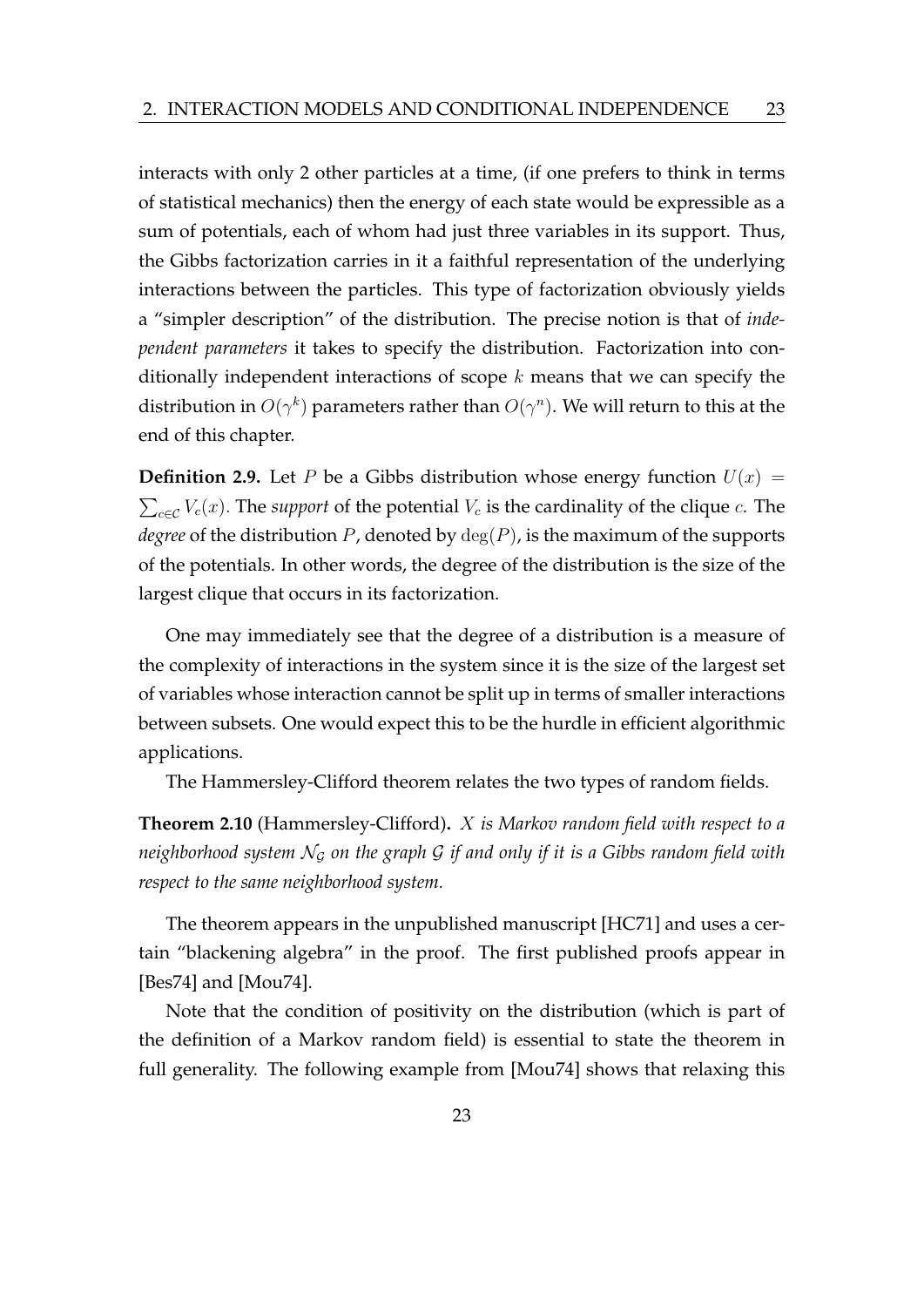condition allows us to build distributions having the Markov property, but not the Gibbs property.

EXAMPLE 2.11. Consider a system of four binary variables  $\{X_1, X_2, X_3, X_4\}$ . Each of the following combinations have probability 1/8, while the remaining combinations are disallowed.

$$
(0,0,0,0) \quad (1,0,0,0) \quad (1,1,0,0) \quad (1,1,1,0)
$$
  

$$
(0,0,0,1) \quad (0,0,1,1) \quad (0,1,1,1) \quad (1,1,1,1).
$$

We may check that this distribution has the global Markov property with respect to the 4 vertex cycle graph. Namely we have

$$
X_1 \perp \!\!\! \perp X_3 | X_2, X_4 \text{ and } X_2 \perp \!\!\! \perp X_4 | X_1, X_3.
$$

However, the distribution does not factorize into Gibbs potentials.



Figure 2.2: A factor graph showing the three clause 3-SAT formula ( $X_1 \vee X_4 \vee X_5$  $\neg X_6$ ) ∧ ( $\neg X_1 \lor X_2 \lor \neg X_3$ ) ∧ ( $X_4 \lor X_5 \lor X_6$ ). A dashed line indicates that the variable appears negated in the clause.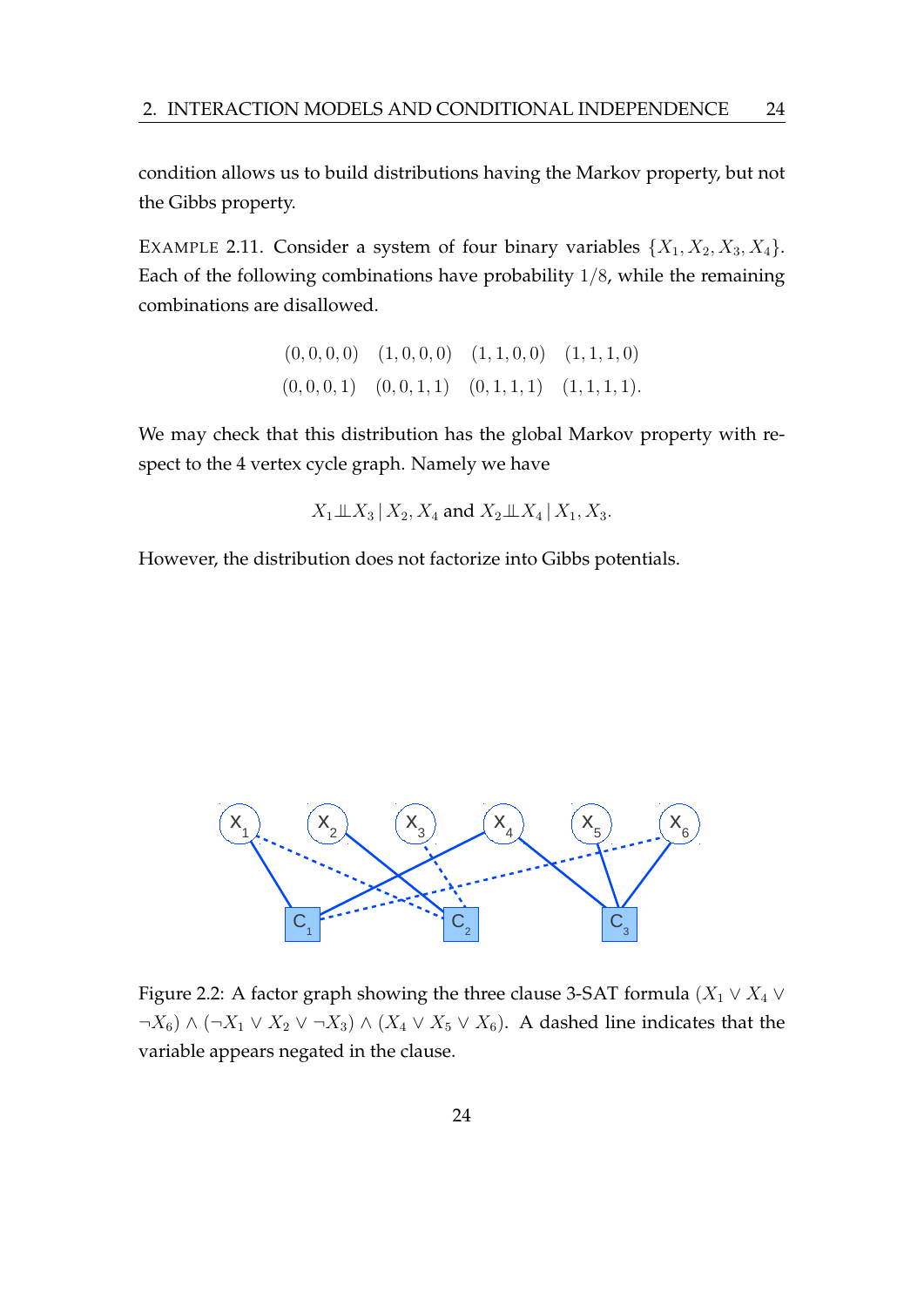The distribution modelled by this factor graph will show a factorization as follows

$$
p(x_1, \ldots, x_6) = \frac{1}{Z} \varphi_1(x_1, x_4, x_6) \varphi_2(x_1, x_2, x_3) \varphi(x_4, x_5, x_6), \tag{2.1}
$$

where 
$$
Z = \sum_{x_1,\dots,x_6} \varphi_1(x_1,x_4,x_6) \varphi_2(x_1,x_2,x_3) \varphi(x_4,x_5,x_6).
$$
 (2.2)

Factor graphs offer a finer grained view of factorization of a distribution than Bayesian networks or Markov networks. One should keep in mind that this factorization is (in general) far from being a factorization into conditionals and does not express conditional independence. The system must embed each of these factors in ways that are global and not obvious from the factors. This global information is contained in the partition function. Thus, in general, these factors do not represent conditionally independent pieces of the joint distributions. In summary, the factorization above is not the one what we are seeking it does not imply a series of conditional independencies in the joint distribution.

Factor graphs have been very useful in various applications, most notably perhaps in coding theory where they are used as graphical models that underlie various decoding algorithms based on forms of belief propagation (also known as the sum-product algorithm) that is an exact algorithm for computing marginals on tree graphs but performs remarkably well even in the presence of loops. See [KFaL98] and [AM00] for surveys of this field. As might be expected from the preceding comments, these do not focus on conditional independence, but rather on algorithmic applications of local features (such as locally tree like) of factor graphs.

A Hammersley-Clifford type theorem holds over the *completion* of a factor graph. A *clique* in a factor graph is a set of variable nodes such that every pair in the set is connected by a function node. The completion of a factor graph is obtained by introducing a new function node for each clique, and connecting it to all the variable nodes in the clique, and no others. Then, a positive distribution that satisfies the global Markov property with respect to a factor graph satisfies the Gibbs property with respect to its completion.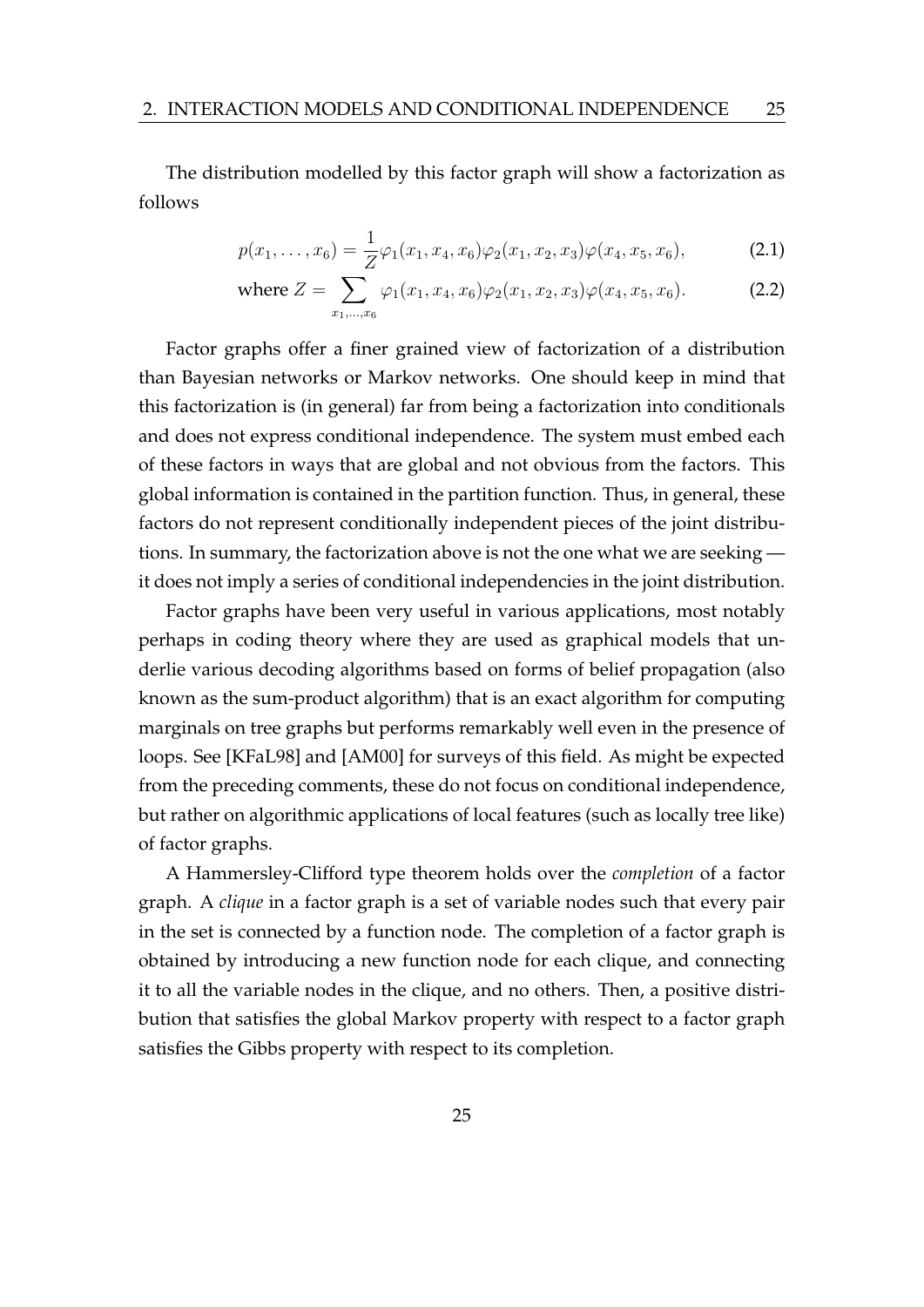## **2.4 The Markov-Gibbs Correspondence for Directed Models**

Consider first a directed acyclic graph (DAG), which is simply a directed graph without any directed cycles in it. Some specific points of additional terminology for directed graphs are as follows. If there is a directed edge from  $x$  to  $y$ , we say that  $x$  is a *parent* of  $y$ , and  $y$  is the child of  $x$ . The set of parents of  $x$  is denoted by  $pa(x)$ , while the set of children of x is denoted by  $ch(a)$ . The set of vertices from whom directed paths lead to x is called the *ancestor set* of x and is denoted an(x). Similarly, the set of vertices to whom directed paths from x lead is called the *descendant set* of x and is denoted  $de(x)$ . Note that DAGs is allowed to have loops (and loopy DAGs are central to the study of iterative decoding algorithms on graphical models). Finally, we often assume that the graph is equipped with a distance function  $d(\cdot, \cdot)$  between vertices which is just the length of the shortest path between them. A set of random variables whose interdependencies may be represented using a DAG is known as a *Bayesian network* or a *directed Markov field*. The idea is best illustrated with a simple example.

Consider the DAG of Fig. 2.3 (left). The corresponding factorization of the joint density that is induced by the DAG model is

$$
p(x_1,...,x_6)=p(x_1)p(x_2)p(x_3)p(x_4|x_1)p(x_5|x_2,x_3,x_4).
$$

Thus, every joint distribution that satisfies this DAG factorizes as above.

Given a directed graphical model, one may construct an undirected one by a process known as *moralization*. In moralization, we (a) replace a directed edge from one vertex to another by an undirected one between the same two vertices and (b) "marry" the parents of each vertex by introducing edges between each pair of parents of the vertex at the head of the former directed edge. The process is illustrated in the figure below.

In general, if we denote the set of parents of the variable  $x_i$  by  $pa(x_i)$ , then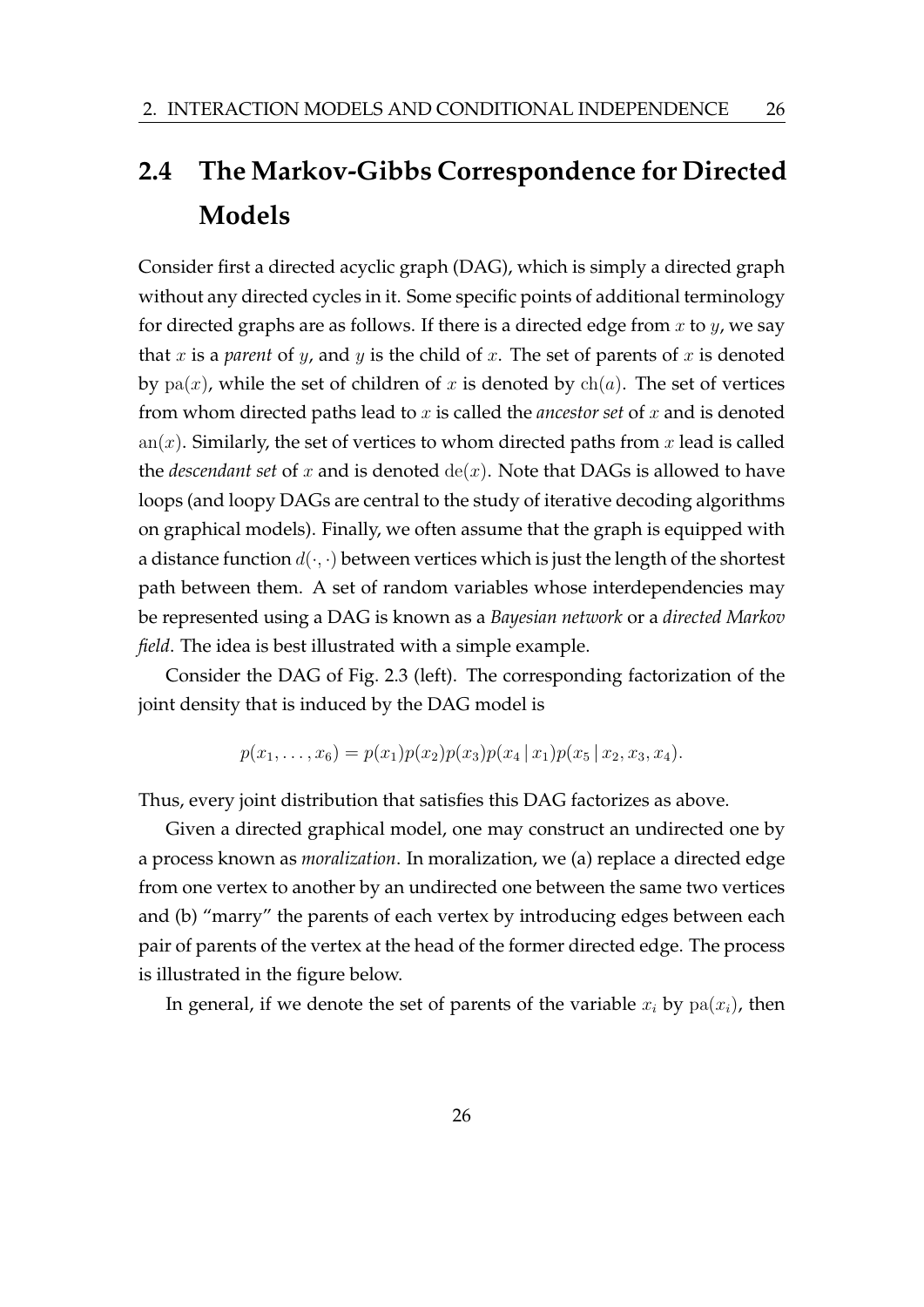

Figure 2.3: The moralization of the DAG on the left to obtain the moralized undirected graph on the right.

the joint distribution of  $(x_1, \ldots, x_n)$  factorizes as

$$
p(x_1,...,x_n) = \prod_{n=1}^{N} p(x_n | \text{pa}_n).
$$

We want, however, is to obtain a Markov-Gibbs equivalence for such graphical models in the same manner that the Hammersley-Clifford theorem provided for positive Markov random fields. We have seen that relaxing the positivity condition on the distribution in the Hammersley-Clifford theorem (Thm. 2.10) cannot be done in general. In some cases however, one may remove the positivity condition safely. In particular, [LDLL90] extends the Hammersley-Clifford correspondence to the case of arbitrary distributions (namely, dropping the positivity requirement) for the case of directed Markov fields. In doing so, they simplify and strengthen an earlier criterion for directed graphs given by [KSC84]. We will use the result from [LDLL90], which we reproduce next.

**Definition 2.12.** A measure p admits a *recursive factorization* according to graph *G* if there exist non-negative functions, known as *kernels*,  $k^v(.,.)$  for  $v \in V$  defined on  $\Lambda \times \Lambda^{|\operatorname{pa}(v)|}$  where the first factor is the state space for  $X_v$  and the second for  $X_{\mathrm{pa}(v)}$ , such that

$$
\int k^v(y_v, x_{\text{pa}(v)}) \mu_v(dy_v) = 1
$$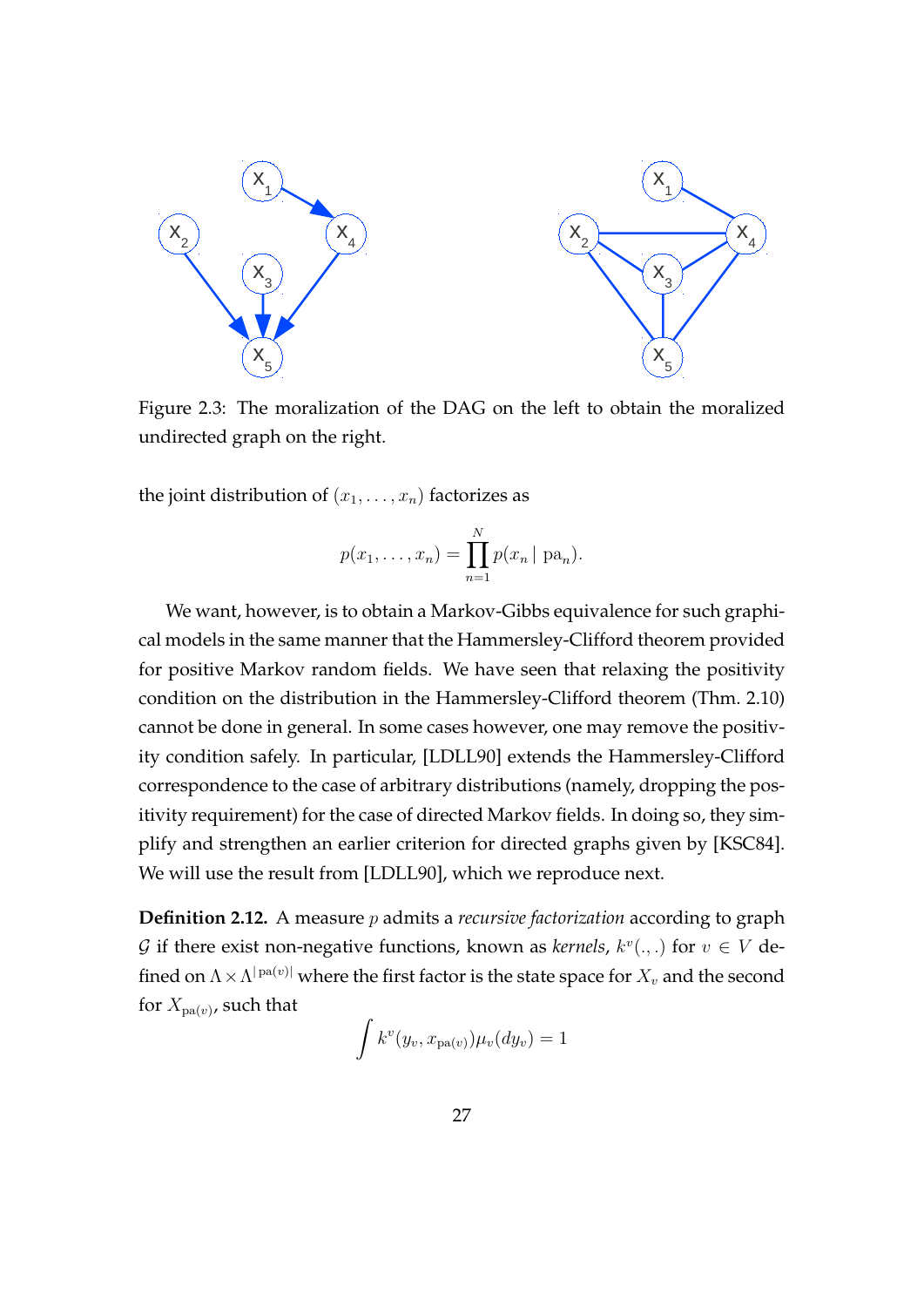and

$$
p = f.\mu \text{ where } f(x) = \prod_{v \in V} k^{v}(x_v, x_{\text{pa}(v)}).
$$

In this case, the kernels  $k^v(.,x_{pa(v)})$  are the conditional densities for the distribution of  $X_v$  conditioned on the value of its parents  $X_{pa(v)} = x_{pa(v)}$ . Now let  $\mathcal{G}^m$  be the moral graph corresponding to  $\mathcal{G}.$ 

**Theorem 2.13.** *If* p *admits a recursive factorization according to* G*, then it admits a factorization (into potentials) according to the moral graph* G m*.*

#### D**-separation**

We have considered the notion of separation on undirected models and its effect on the set of conditional independencies satisfied by the distributions that factor according to the model. For directed models, there is an analogous notion of separation known as D*-separation*. The notion is what one would expect intuitively if one views directed models as representing "flows" of probabilistic influence.

We simply state the property and refer the reader to [KF09, §3.3.1] and [Bis06, §8.2.2] for discussion and examples. Let  $A,B$ , and  $C$  be sets of vertices on a directed model. Consider the set of all directed paths coming from a node in A and going to a node in B. Such a path is said to be *blocked* if one of the following two scenarios occurs.

- 1. Arrows on the path meet head-to-tail or tail-to-tail at a node in  $C$ .
- 2. Arrows meet head-to-head at a node, and neither the node nor any of its descendants is in C.

If all paths from A to B are blocked as above, then C is said to D*-separate* A from B, and the joint distribution must satisfy  $A \perp B \mid C$ .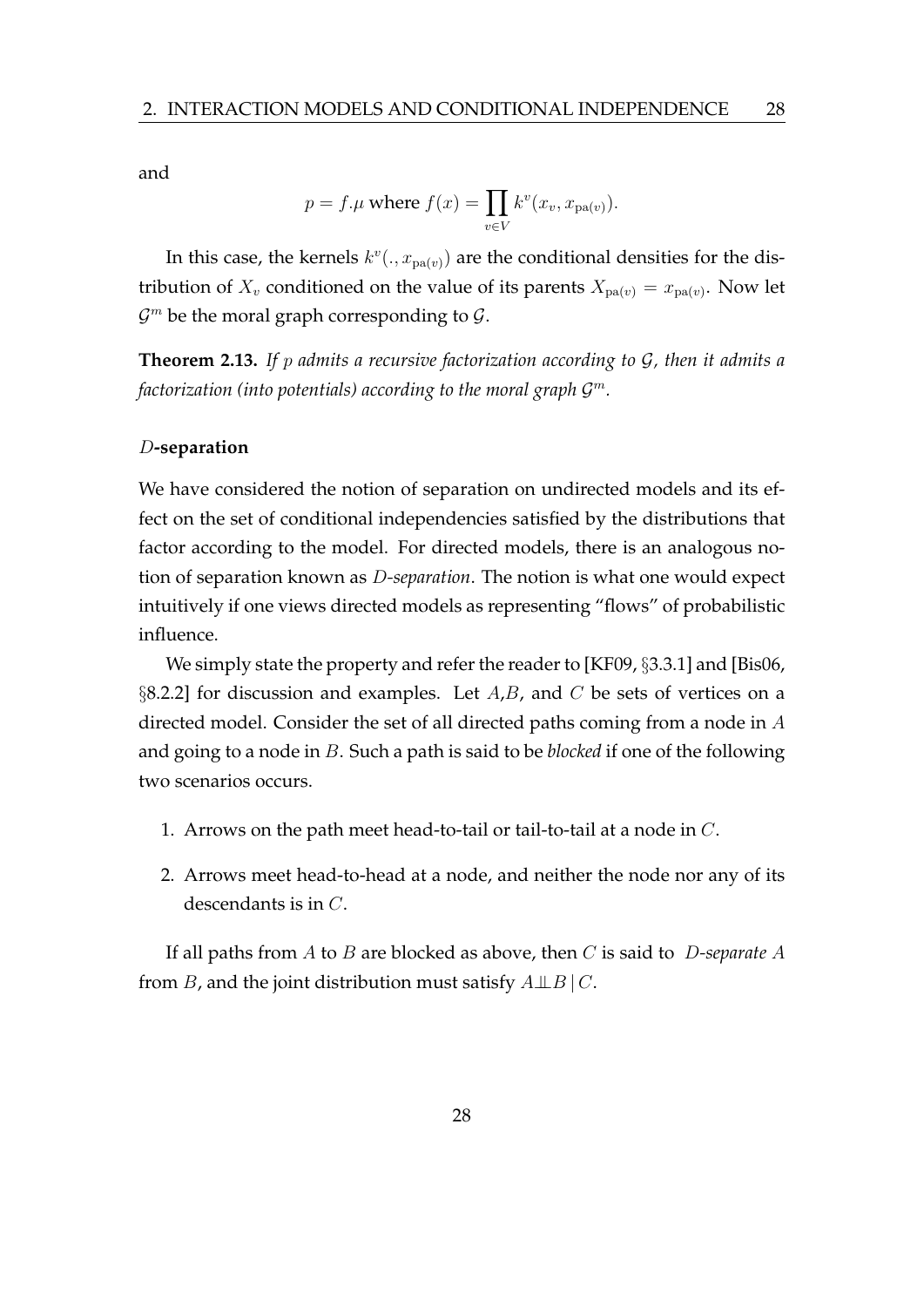### **2.5** I**-maps and** D**-maps**

We have seen that there are two broad classes of graphical models — undirected and directed — which may be used to represent the interaction of variables in a system. The conditional independence properties of these two classes are obtained differently.

**Definition 2.14.** A graph (directed or undirected) is said to be a D*-map* ('dependencies map') for a distribution if every conditional independence statement of the form  $A\perp\!\!\!\perp B\mid C$  for sets of variables A, B, and C that is satisfied by the distribution is reflected in the graph. Thus, a completely disconnected graph having no edges is trivially a  $D$ -map for any distribution.

A D-map may express more conditional independencies than the distribution possesses.

**Definition 2.15.** A graph (directed or undirected) is said to be a *L*-map ('independencies map') for a distribution if every conditional independence statement of the form  $A\perp B\mid C$  for sets of variables A, B, and C that is expressed by the graph is also satisfied by the distribution. Thus, a completely connected graph is trivially a  $\mathcal I$ -map for any distribution.

A  $\mathcal I$ -map may express less conditional independencies than the distribution possesses.

**Definition 2.16.** A graph that is both an *I*-map and a *D*-map for a distribution is called its P*-map* ('perfect map').

In other words a  $P$ -map expresses precisely the set of conditional independencies that are present in the distribution.

Not all distributions have  $P$ -maps. Indeed, the class of distributions having directed  $\mathcal{P}$ -maps is itself distinct from the class having undirected  $\mathcal{P}$ -maps and neither equals the class of all distributions (see [Bis06, §3.8.4] for examples).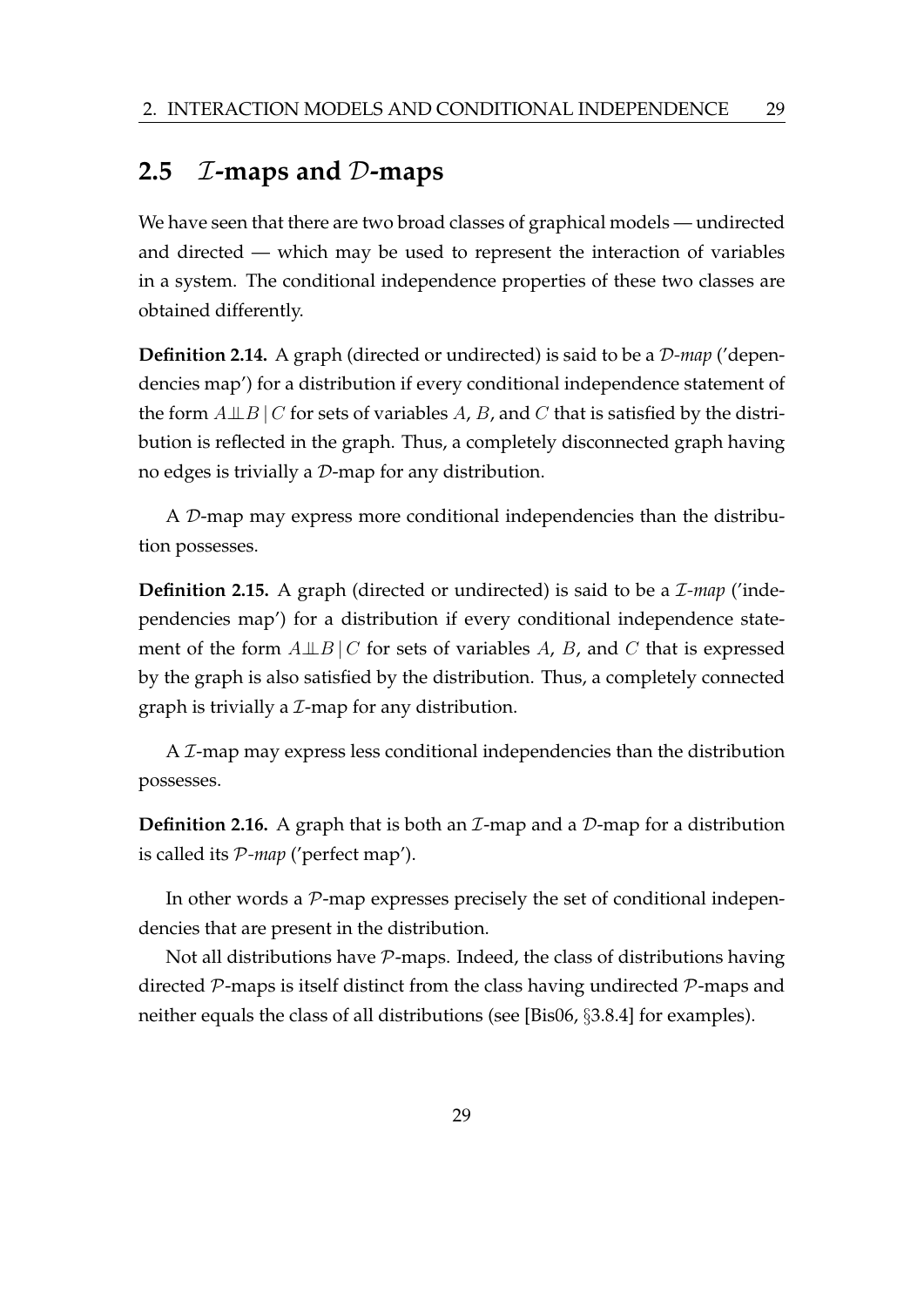# **3. Distributions with** poly(log n)**-Parametrization**

We now come to a central theme in our work. Consider a system of  $n$  binary covariates  $(X_1, \ldots, X_n)$ . To specify their joint distribution  $p(x_1, \ldots, x_n)$  in the absence of any additional information, we would have to give the probability mass function at each of the  $2^n$  configurations that these  $n$  variables can take jointly. The only constraint given on these probability masses is that they must sum up to 1. Thus, given the function value at  $2<sup>n</sup> - 1$  configurations, we could find that at the remaining configuration. This means that in the absence of any additional information, *n* covariates require  $2^n - 1$  parameters to specify their joint distribution. Thus, it takes exponentially many in  $n$  parameters to specify a "true" joint distribution of  $n$  covariates. This statement can be made more precise — the typical joint distribution on *n* variates requires  $O(2^n)$  parameters for its specification.

In light of the above, a joint distribution that requires only  $2^{\text{poly}(\log n)}$  parameters to specify would seem quite unusual. We would intuitively expect it to be "much simpler" in some way than the typical joint distribution on  $n$  variates. Indeed, because of the exponent of  $poly(log n)$ , we would expect that it would be "somewhat like" a joint distribution on only  $\text{poly}(\log n)$  covariates. In other words — distributions on  $n$  variates but requiring only  $2^{\mathrm{poly}(\log n)}$  parameters for their specification are like the typical distribution on  $poly(log n)$  variates. We shall refer to such distributions as having poly(log n)*-parametrization*.

Let us take an extreme case of such a "simple" joint distribution. Take the case of  $n$  covariates, except that we are provided with one critical piece of extra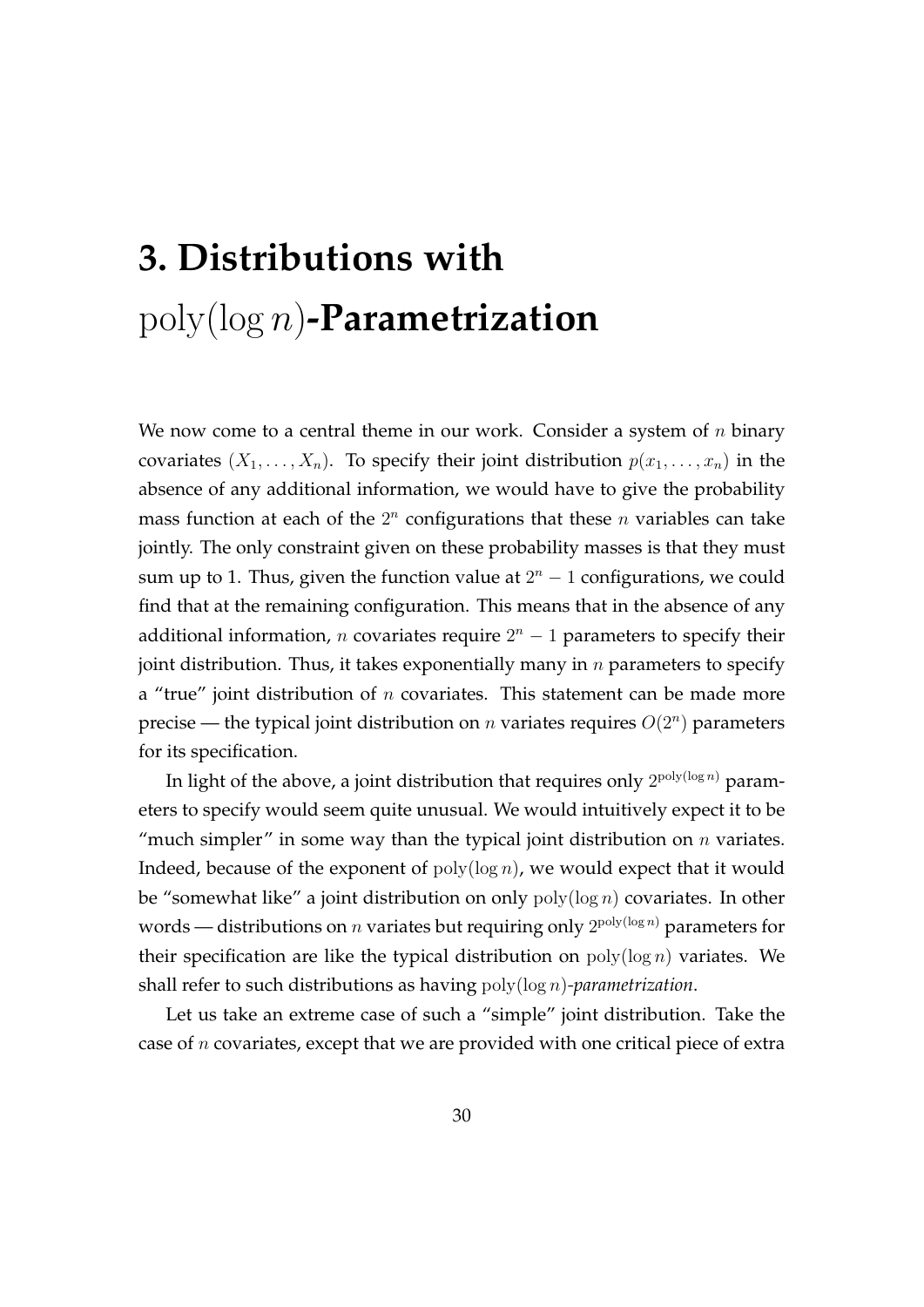information — that the *n* variates are independent of each other. In that case, we would need 1 parameter to specify each of their individual distributions namely, the probability that it takes the value 1. These  $n$  parameters then specify the joint distribution simply because the distribution *factorizes* completely into factors whose scopes are single variables (namely, just the  $p(x<sub>i</sub>)$ ), as a result of the independence. Thus, we go from exponentially many independent parameters to linearly many if we know that the variates are independent.

Let us consider another extreme case of such a distribution. Consider the distribution on *n* variates that is non-zero only at  $(0, 0, \ldots, 0)$  and  $(1, 1, \ldots, 1)$ . Here, the variates are highly correlated. But once again, we require only two parameters to specify the distribution. In this case, it is because the distribution is supported on only two out of a possible  $2<sup>n</sup>$  values. In other words, it is severely limited by the small number of joint values the covariates take.

In both cases above, the distribution on  $n$  covariates required far fewer parameters to specify than the typical  $n$  variate distribution does.

In order to state the typical case of a  $n$  variate distribution, we make the following definition.

**Definition 3.1.** A distribution on n variates will be called *ample* if it is supported on  $c^n$  joint values for  $c > 1$ .

In other words, ample distributions take the typical number of joint values.

**Definition 3.2.** A distribution on *n* variates will be said to have *irreducible*  $O(n)$ *correlations* if there exist correlations between  $O(n)$  variates that do not permit factorization into smaller scopes through conditional independencies.

It is distributions that possess both these properties that are problematic for polynomial time algorithms. We will see that distributions constructed by polynomial time algorithms can have one or the other property, but not both. Note that distributions having both these properties require  $O(2^n)$  independent parameters to specify. There is neither factorization, nor limited support, that will permit more economical parametrization.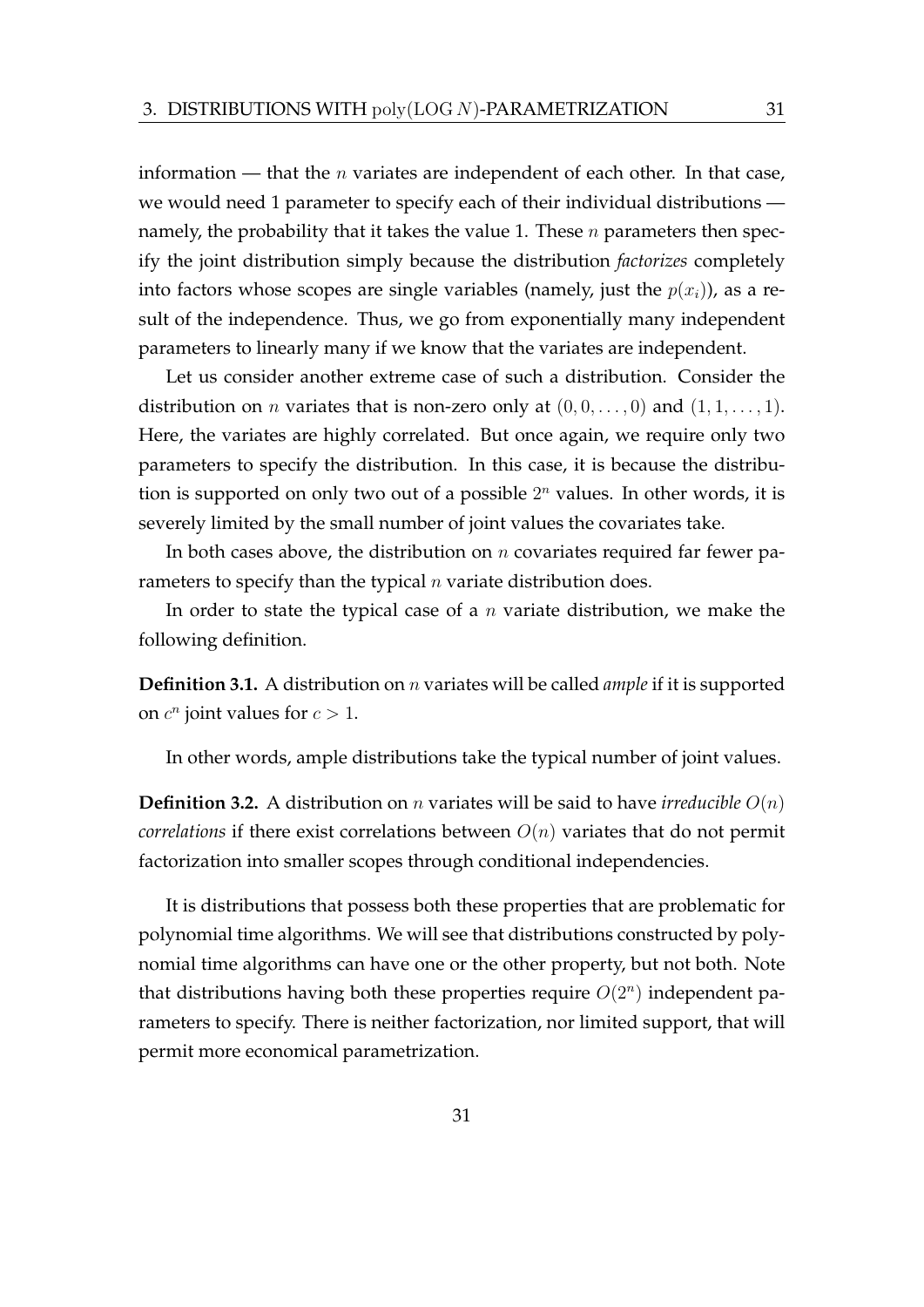This brings us to a key motivating question: What if n covariates had a joint distribution that required *only exponential in* poly(log n) many parameters to specify? When would such a distribution arise, and what would be its limitations? This question is really the heart of  $P \stackrel{?}{=} NP$ . Indeed, all the machinery we build and use in this work really takes us to the following insight: *Polynomial time computations build distributions of solutions that can be parameterized using only exponential in* poly(log n) *many parameters. Namely, they have* poly(log n) *parametrization. In contrast, in the hard phases of* NP*-complete problems like* k-SAT*, the distribution of solutions requires exponentially many parameters to specify.* In particular, the distribution of solutions in the hard phases of NP-complete problems displays two properties

- 1. The variates are as far from being independent as possible they interact with each other  $O(n)$  at a time, with no possibility for factorization into conditional independencies. In other words, the distribution has irreducible  $O(n)$  correlations.
- 2. The distribution is ample.

Note that both conditions are required. It is not only long range correlations, but (a) the non-factorizability of such correlations and (b) ampleness under such non-factorizable correlations that characterizes the solution spaces in hard phases of NP-complete problems.

# **3.1 Two Kinds of** poly(log n)**-parameterizations**

We have seen that distributions on *n* variates that are  $\text{poly}(\log n)$ -parametrizable are very atypical. When do they arise? They can be studied in two categories, both of which will correspond to polynomial time algorithms.

#### **3.1.1 Range Limited Interactions**

As noted earlier, it is not often that complex systems of  $n$  interacting variables have complete independence between some subsets. What is far more frequent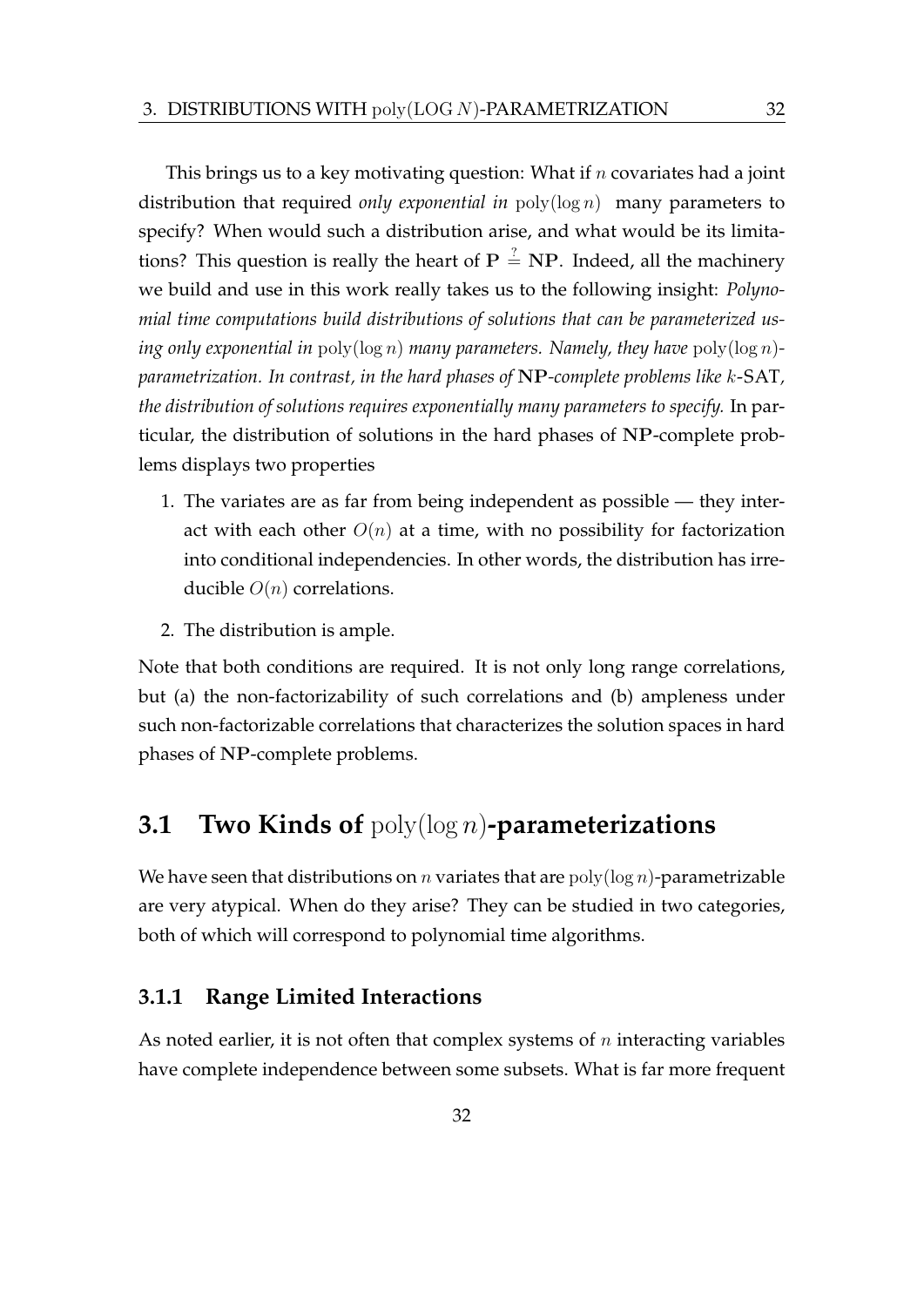is that there are *conditional independencies* between certain subsets given some intermediate subset. In this case, the joint will factorize into factors each of whose scope is a subset of  $(X_1, \ldots, X_n)$ . If the factorization is into conditionally independent factors, each of whose scope is of size at most  $k$ , then we can parametrize the joint distribution with at most  $n2^n$  independent parameters. We should emphasize that the factors must give us conditional independence for this to be true. For example, factor graphs give us a factorization, but it is, in general, not a factorization into conditional independents, and so we cannot conclude anything about the number of independent parameters by just examining the factor graph. From our perspective, a major feature of directed graphical models is that their factorizations are already globally normalized once they are locally normalized, meaning that there is a recursive factorization of the joint into conditionally independent pieces. The conditional independence in this case is from all non-descendants, given the parents. Therefore, if each node has at most  $k$  parents, we can parametrize the distribution using at most  $n2^k$ independent parameters. We may also moralize the graph and see this as a factorization over cliques in the moralized graph. Note that such a factorization (namely, starting from a directed model and moralizing) holds even if the distribution is not positive in contrast with those distributions which do not factor over directed models and where we have to invoke the Hammersley-Clifford theorem to get a similar factorization. See [KF09] for further discussion on parameterizations for directed and undirected graphical models.

Our proof scheme requires us to distinguish distributions based on the size of the irreducible direct interactions between subsets of the covariates. Namely, we would like to distinguish distributions where there are  $O(n)$  such covariates whose joint interaction cannot be factored through smaller interactions (having less than  $O(n)$  covariates) chained together by conditional independencies. We would like to contrast such distributions from others which *can* be so factored through factors having only  $poly(log n)$  variates in their scope. The measure that allows us to make this distinction is the number of independent parameters it takes to specify the distribution. When the size of the smallest irreducible inter-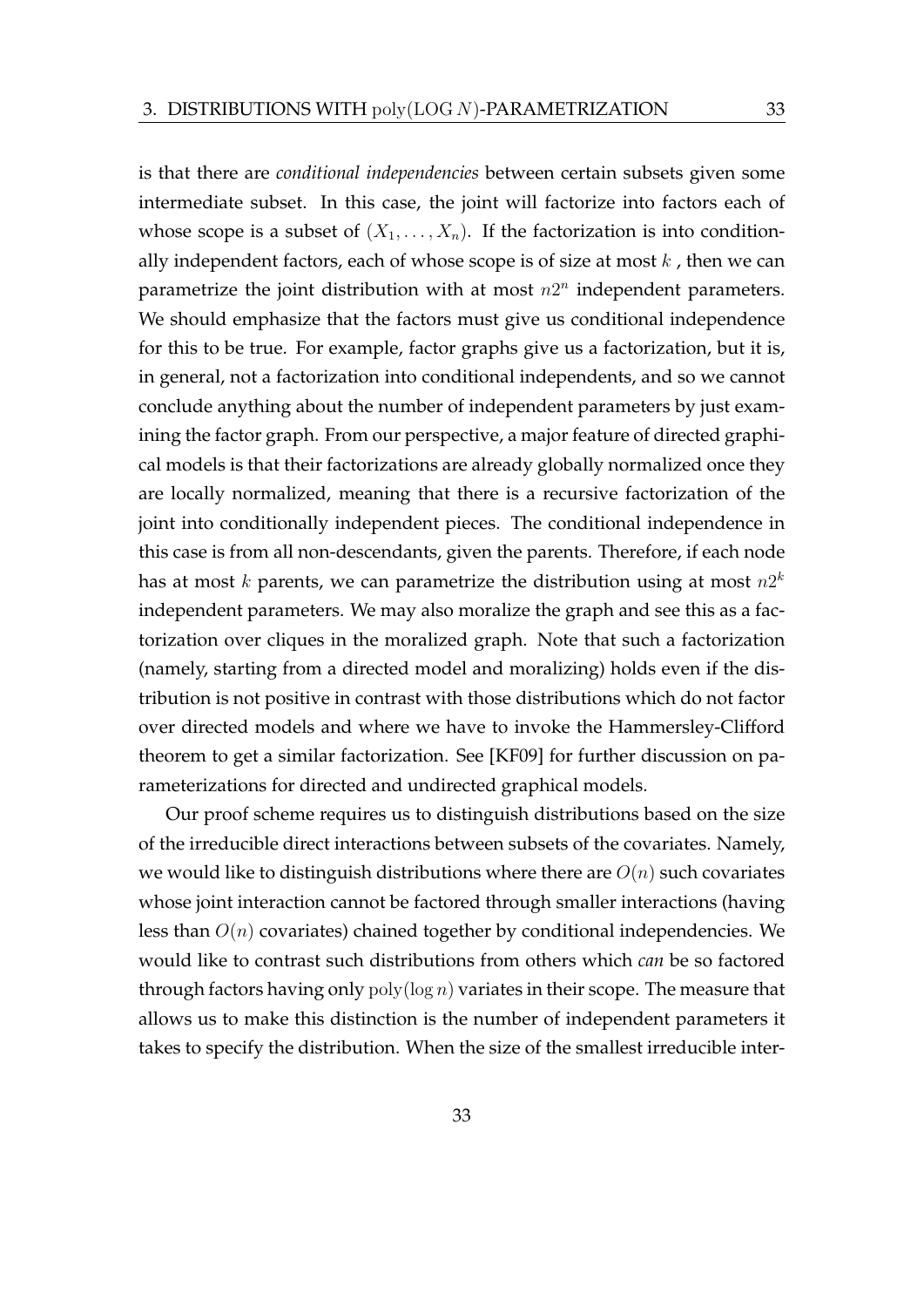

Figure 3.1: A range limited joint distribution on *n* covariates that has  $poly(log n)$ parametrization. Although interactions between variables may be ample for their range, but their range is limited to  $poly(log n)$ .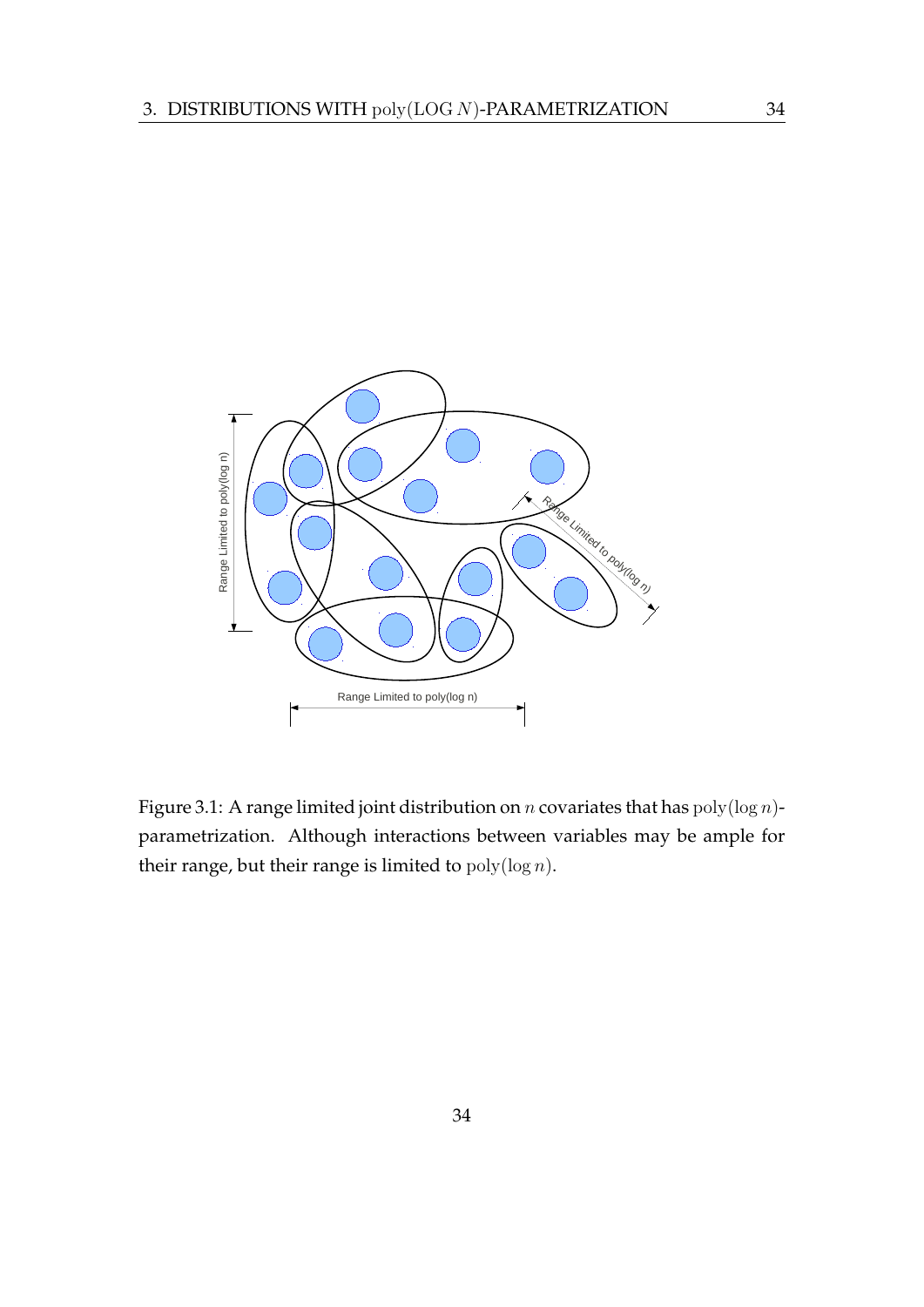actions is  $O(n)$ , then we need  $O(c^n)$  parameters where  $c > 1$ . On the other hand, if we were able to demonstrate that the distribution factors through interactions which always have scope  $\operatorname{poly}(\log n)$ , then we would need only  $O(c^{\operatorname{poly}(\log n)})$  parameters. See Fig. 3.1

Let us consider the example of a Markov random field. By Hammersley-Clifford, it is also a Gibbs random field over the set of maximal cliques in the graph encoding the neighborhood system of the Markov random field. This Gibbs field comes with conditional independence assurance, and therefore, we have an upper bound on the number of parameters it takes to specify the distribution. Namely, it is just  $\sum_{c \in \mathcal{C}} 2^{|c|}$ . Thus, if at most  $k < n$  variables interact directly at a time, then the largest clique size would be  $k$ , and this would give us a more economical parameterization than the one which requires  $2<sup>n</sup> - 1$  parameters.

In Chapter 5, we will build machinery that shows that if a problem lies in P as a result of a range limited algorithm (like monadic LFP), then the factorization of the distribution of solutions to that problem causes it to have economical parametrization, precisely because variables do not interact all at once, but rather in smaller subsets in a directed manner that gives us conditional independencies between sets that are of size  $\text{poly}(\log n)$ .

Note that the case where all  $n$  variates are independent falls into the range limited category with range being one. The resulting distribution is ample.

#### **3.1.2 Value Limited Interactions**

In the previous section we saw the first type of interaction between  $n$  covariates that can be parametrized by just  $poly(log n)$  independent parameters. This was the case where the *n* variates interact directly only  $\text{poly}(\log n)$  at a time, and such interactions are chained together through conditional independencies. In this section, we will see another such limited interaction, where the  $n$  variates do interact directly  $O(n)$  at a time, but they are *restricted to taking only*  $c^{\text{poly}(\log n)}$ *many distinct values* (see Fig. 3.2). One sees immediately that the underlying limitation in both this case and the previous is common — the set of  $n$  covariates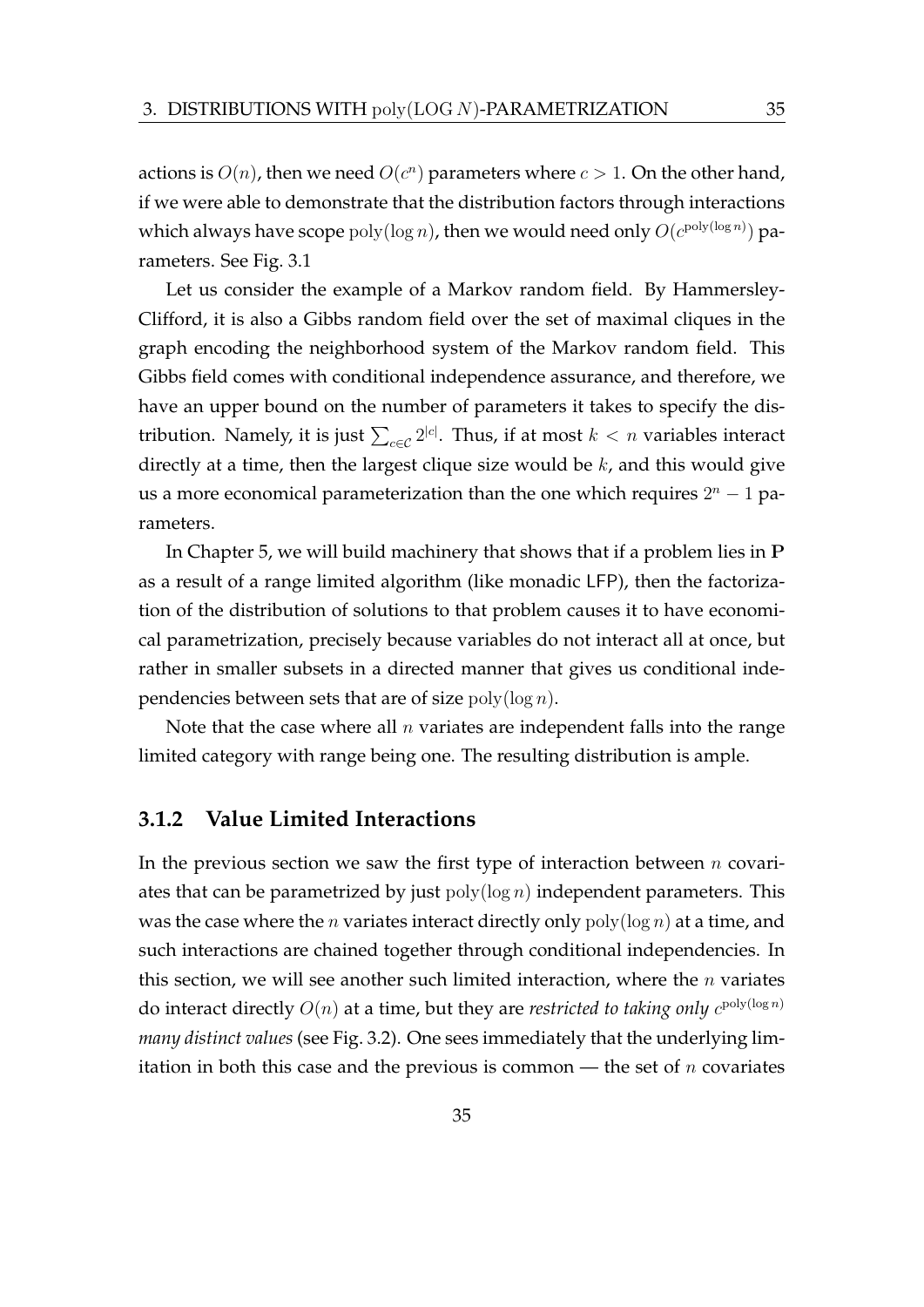do not take  $2^n$  different values with extensive  $O(n)$  correlations that do not factor through conditional independencies like a "true"(or more precisely, typical) joint distribution of  $n$  variates. Instead, in both cases, the  $n$  covariates behave in ways that is similar to a system of  $poly(log n)$  covariates. Namely, in both cases, their "jointness" resembles a system of  $poly(log n)$  covariates.

How do we precisely state this property? Through the notion of independent parameters. We will measure the jointness of a distribution by the number of independent parameters required to specify it. A "true" joint distribution takes  $O(c^n)$ ,  $c > 1$  independent parameters to specify. On the other hand, both range and value limited interactions require only  $O(c^{\text{poly}(\log n)})$  independent parameters to specify. This is the crux of the  $P = NP$  question, as we shall see. In particular, we shall see that in the hard phases of problems such as  $k$ -SAT for  $k > 8$ ,  $O(c^{\text{poly}(\log n)})$  independent parameters simply will not suffice to explain the behavior of the solution space of the problem. We will recall this behavior in some detail in Chapter 6. We should stress that this behavior has been rigorously shown to hold for some phases of k-SAT for *high values of* k. It is in these phases that our separation of complexity classes can be demonstrated, not elsewhere. We should also point out that once we have isolated the precise notion that is at the heart of polynomial time computation — namely  $poly(\log n)$ parametrizability of the space of solutions — several apparent issues resolve themselves. Take the case of clustering in XORSAT, for instance. We only need note that the linear nature of XORSAT solution spaces mean there is a  $poly(\log n)$ -parametrization (the basis provides this for linear spaces). The core issue is that of the number of independent parameters it takes to specify the distribution of the entire space of solutions.

*In both cases — range limited and value limited interactions — the system of* n *covariates behaves as though it was a system of only* poly(log n) *covariates. In the case of range limited, this is because the covariates only jointly vary with* poly(log n) *other variates at a time. In the case of value limited interactions, this is because though* O(n) *variates vary jointly, they* only take  $2^{\mathrm{poly}(\log n)}$  joint values. Thus, in both cases, the joint distribution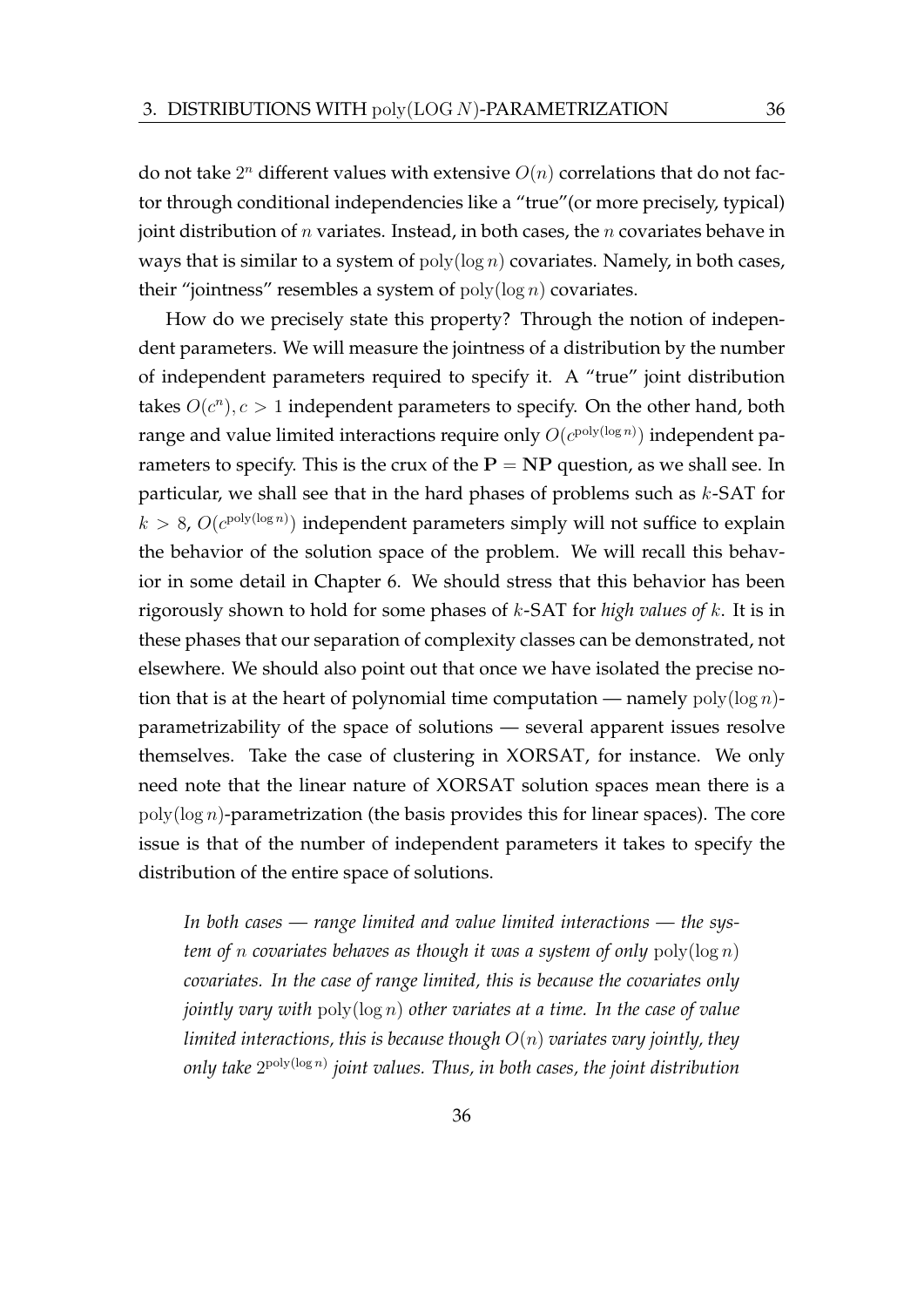*has a very economical parametrization using only* 2 poly(log n) *independent parameters.*

In later chapters, we will build machinery to see that polynomial time LFP algorithms can capture either range or value limited behaviors, but not the joint behavior of a "true" joint distribution of  $n$  covariates.

It is also useful to notice that neither type of limitation implies the other. For instance, n independent variates are range limited, but not value limited. Whereas the distribution supported on the all 1 and all 0 tuple is value limited, but not range limited. Regimes of problems where the distributions of solutions are neither value limited nor range limited cause the failure of polynomial time algo



Figure 3.2: A value limited joint distribution on *n* covariates that has  $poly(\log n)$ parametrization. Although interactions between variables are  $O(n)$  at a time, they do not display ampleness in their joint distribution.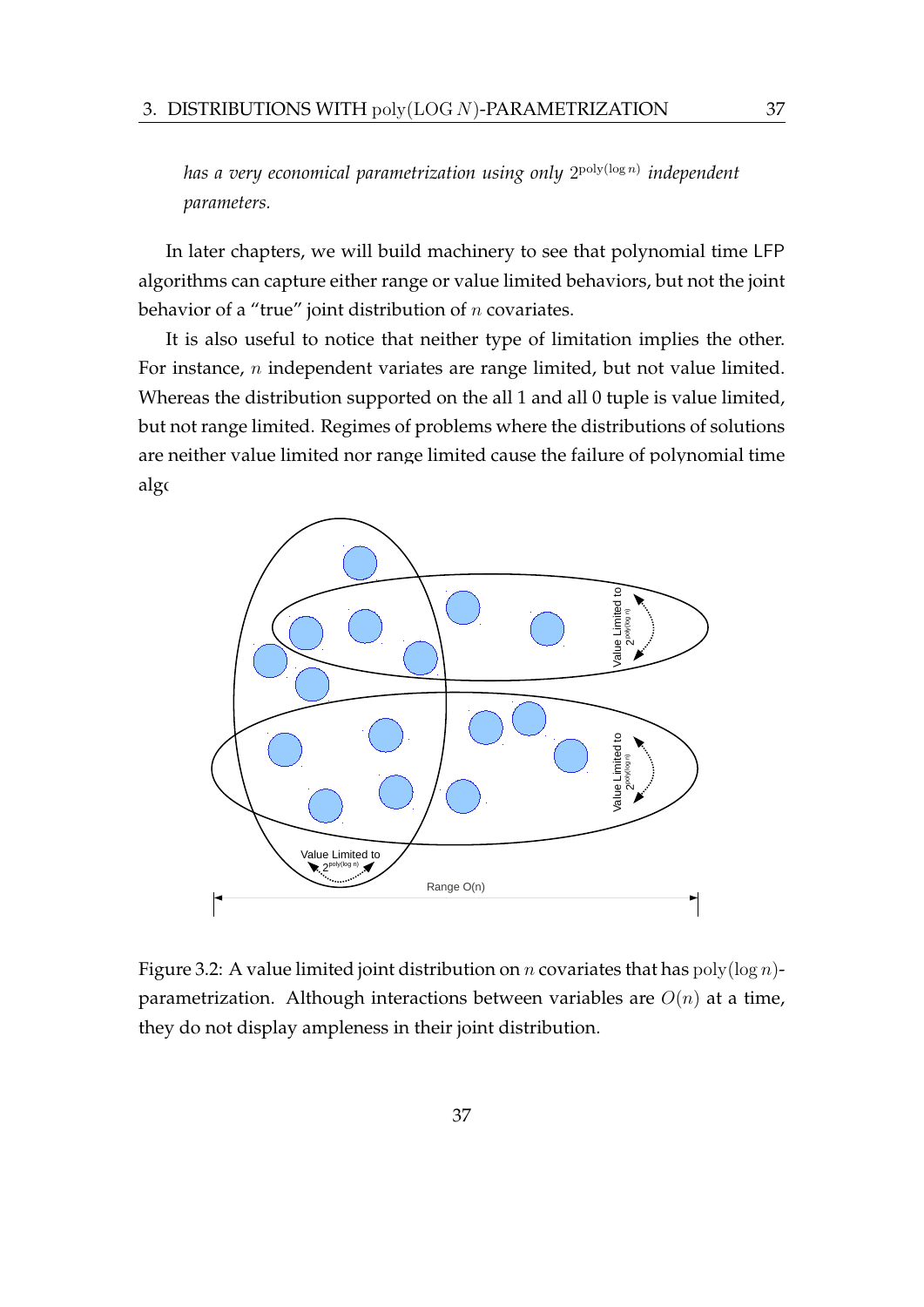#### **3.1.3 On the Atypical Nature of** poly(log n)**-parameterization**

We briefly mentioned earlier that the typical member of the space of distributions on *n* covariates requires  $O(2^n)$  parameters. Note that this is a statistical statement. Namely, if we picked a  $n$  variable distribution at random, with high likelihood we would get a distribution that required  $O(2^n)$  parameters to specify. In other words, with high likelihood, we would *not* get a poly(log n) parametrizable distribution. This observation may be used to state results about average case complexity in hard phases of random  $k$ -SAT. In many ways, these hard phases are simply typical, nothing more. The solution space shows the behavior of a typical joint distribution on  $n$  covariates in that it is ample and correlated. It is polynomial time solution spaces that are atypical for  $n$  variate distributions in that they are either not ample (the value limited case) or they are not correlated solidly enough (the range limited case, where they admit Gibbs factorizations into smaller potentials).

This short section owes its existence to Leonid Levin and Avi Wigderson, both of whom asked us whether our methods could be used to make statements about average case complexity. We will return to this issue in future versions of this paper or in the manuscript [Deo10] which is under preparation.

#### **3.1.4 Our Treatment of Range and Value Limited Distributions**

The two types of distributions that we have mentioned above are only superficially dissimilar. In both cases, the range of behaviors of the  $n$  covariates can be parametrized with the number of independent parameters it takes to specify a joint distribution of only  $poly(log n)$  covariates. For purposes of pedagogy, we will disregard this superficial dissimilarity and provide a full treatment of the range limited case. We can even think of the value limited behavior as a type of range limited behavior where, even though a covariate sees  $O(n)$  other covariates, it only utilizes  $poly(log n)$  amount of the information in them in order to make its decision.

We end this chapter by tying  $poly(log n)$ -parameterizations to a Markov or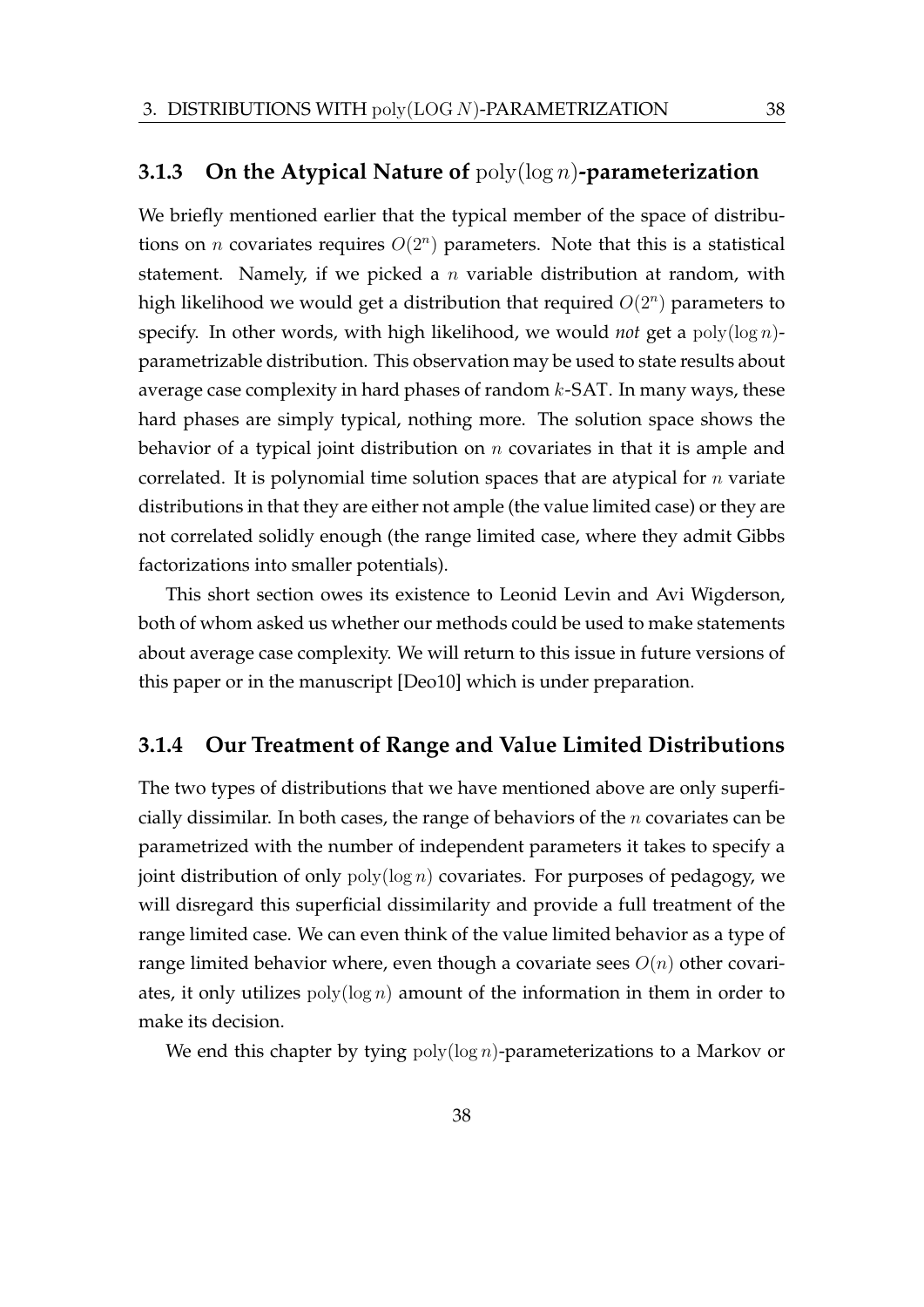(equivalently for directed) Gibbs models. Once again, consider two kinds of  $poly(\log n)$ -parameterizations — range limited and value limited. A range limited parametrization would correspond to a Gibbs field whose potentials are specified over maximum cliques of size  $poly(\log n)$ . A value limited parameterization could have maximum cliques of size  $O(n)$ , but the number of parameters for such a clique would only be  $2^{\text{poly}(\log n)}$  instead of the possible  $2^{O(n)}$ . In either case, the random field would have  $poly(log n)$ -parametrization. See Figs. 3.1 and 3.2.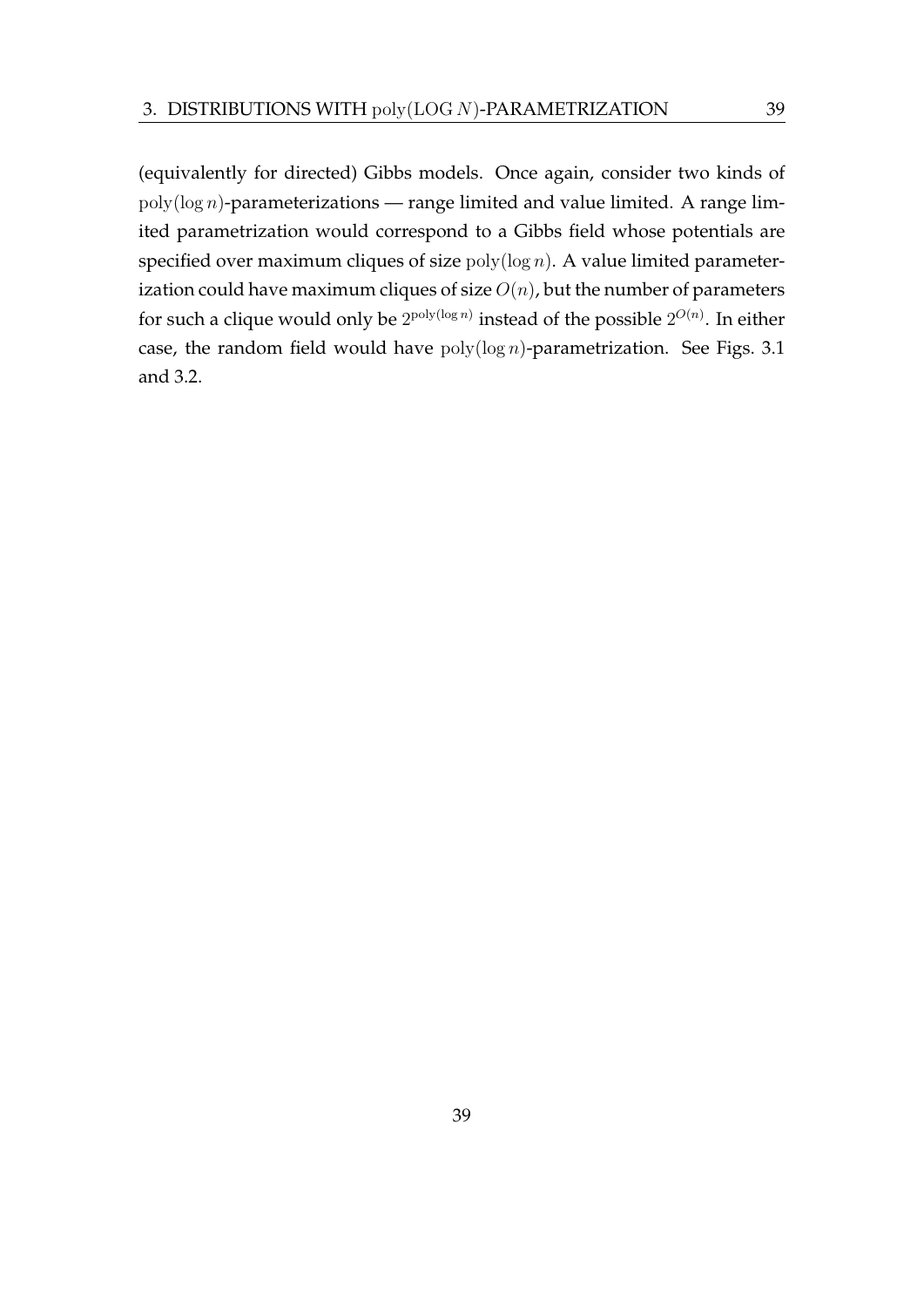# **4. Logical Descriptions of Computations**

Work in finite model theory and descriptive complexity theory — a branch of finite model theory that studies the expressive power of various logics in terms of complexity classes — has resulted in machine independent characterizations of various complexity classes. In particular, over ordered structures, there is a precise and highly insightful characterization of the class of queries that are computable in polynomial time, and those that are computable in polynomial space. In order to keep the treatment relatively complete, we begin with a brief précis of this theory. Readers from a finite model theory background may skip this chapter.

We quickly set notation. A *vocabulary*, denoted by  $\sigma$ , is a set consisting of finitely many relation and constant symbols,

$$
\sigma = \langle R_1, \ldots, R_m, c_1, \ldots, c_s \rangle.
$$

Each relation has a fixed arity. We consider only *relational* vocabularies in that there are no function symbols. This poses no shortcomings since functions may be encoded as relations. A σ*-structure* A consists of a set A which is the *universe* of  $\mathfrak{A}$ , interpretations  $R^{\mathfrak{A}}$  for each of the relation symbols in the vocabulary, and interpretations  $c^{\mathfrak{A}}$  for each of the constant symbols in the vocabulary. Namely,

$$
\mathfrak{A} = \langle A, R_1^{\mathfrak{A}}, \dots, R_m^{\mathfrak{A}}, c_1^{\mathfrak{A}}, \dots, c_s^{\mathfrak{A}} \rangle.
$$

An example is the vocabulary of graphs which consists of a single relation symbol having arity two. Then, a graph may be seen as a structure over this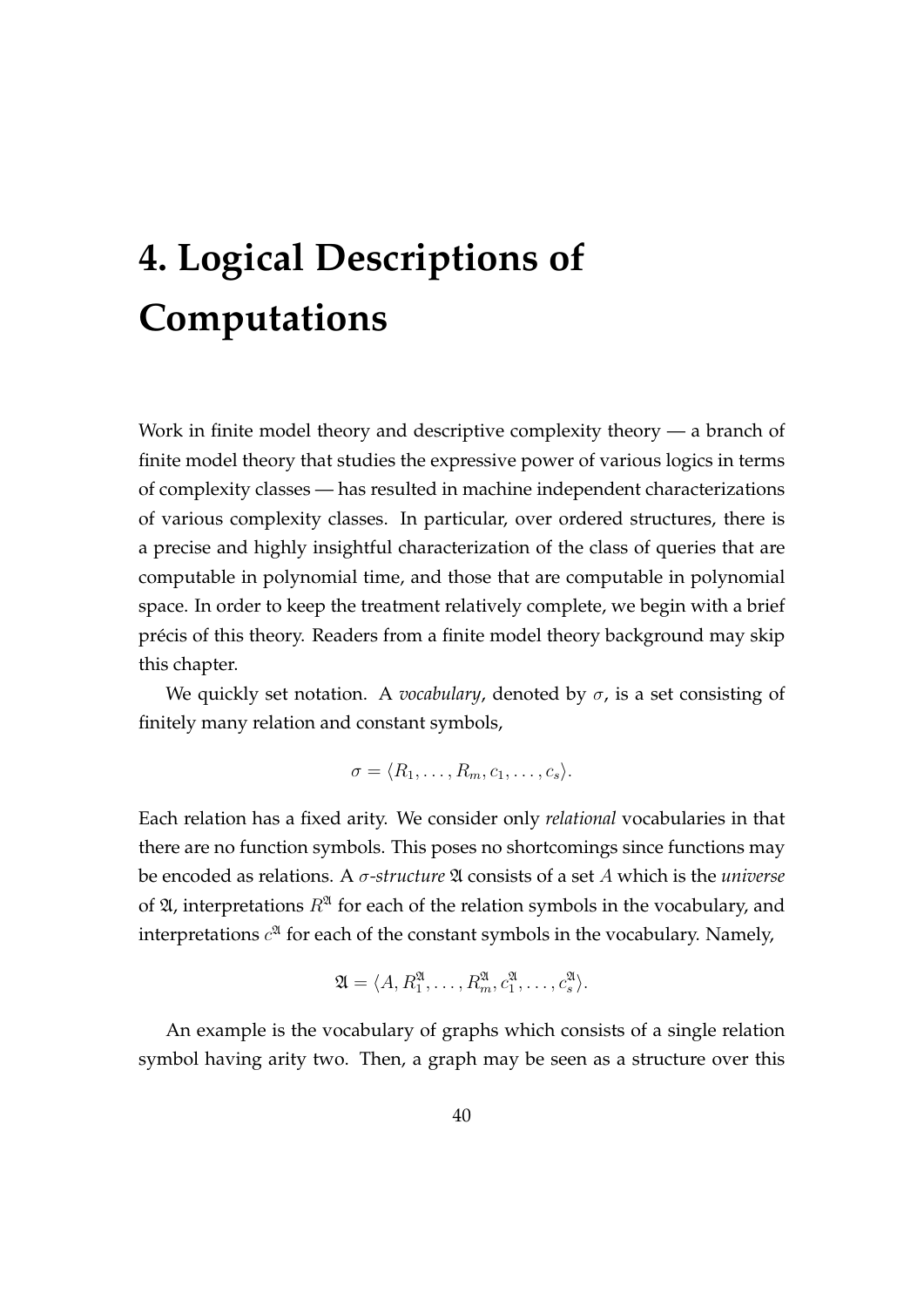vocabulary, where the universe is the set of nodes, and the relation symbol is interpreted as an edge. In addition, some applications may require us to work with a graph vocabulary having two constants interpreted in the structure as source and sink nodes respectively.

We also denote by  $\sigma_n$  the extension of  $\sigma$  by n additional constants, and denote by  $(\mathfrak{A}, \mathbf{a})$  the structure where the tuple a has been identified with these additional constants.

## **4.1 Inductive Definitions and Fixed Points**

The material in this section is standard, and we refer the reader to [Mos74] for the first monograph on the subject, and to [EF06, Lib04] for detailed treatments in the context of finite model theory. See [Imm99] for a text on descriptive complexity theory. Our treatment is taken mostly from these sources, and stresses the facts we need.

Inductive definitions are a fundamental primitive of mathematics. The idea is to build up a set in *stages*, where the defining relation for each stage can be written in the *first order* language of the underlying structure and uses elements added to the set in previous stages. In the most general case, there is an underlying structure  $\mathfrak{A} = \langle A, R_1, \ldots, R_m \rangle$  and a formula

$$
\phi(S, \mathbf{x}) \equiv \phi(S, x_1, \dots, x_n)
$$

in the first-order language of  $\mathfrak{A}$ . The variable S is a second-order relation variable that will eventually hold the set we are trying to build up in stages. At the  $\xi^{th}$  stage of the induction, denoted by  $I_d^\xi$  $\frac{k}{\phi}$ , we insert into the relation  $S$  the tuples according to

$$
\mathbf{x} \in I^{\xi}_{\phi} \Leftrightarrow \phi(\bigcup_{\eta < \xi} I^{\eta}_{\phi}, \mathbf{x}).
$$

We will denote the stage that a tuple enters the relation in the induction defined by  $\phi$  by  $|\cdot|_\phi^\mathfrak{A}.$  The decomposition into its various stages is a central characteristic of inductively defined relations. We will also require that  $\phi$  have only positive occurrences of the *n*-ary relation variable  $S$ , namely all occurrences of  $S$  be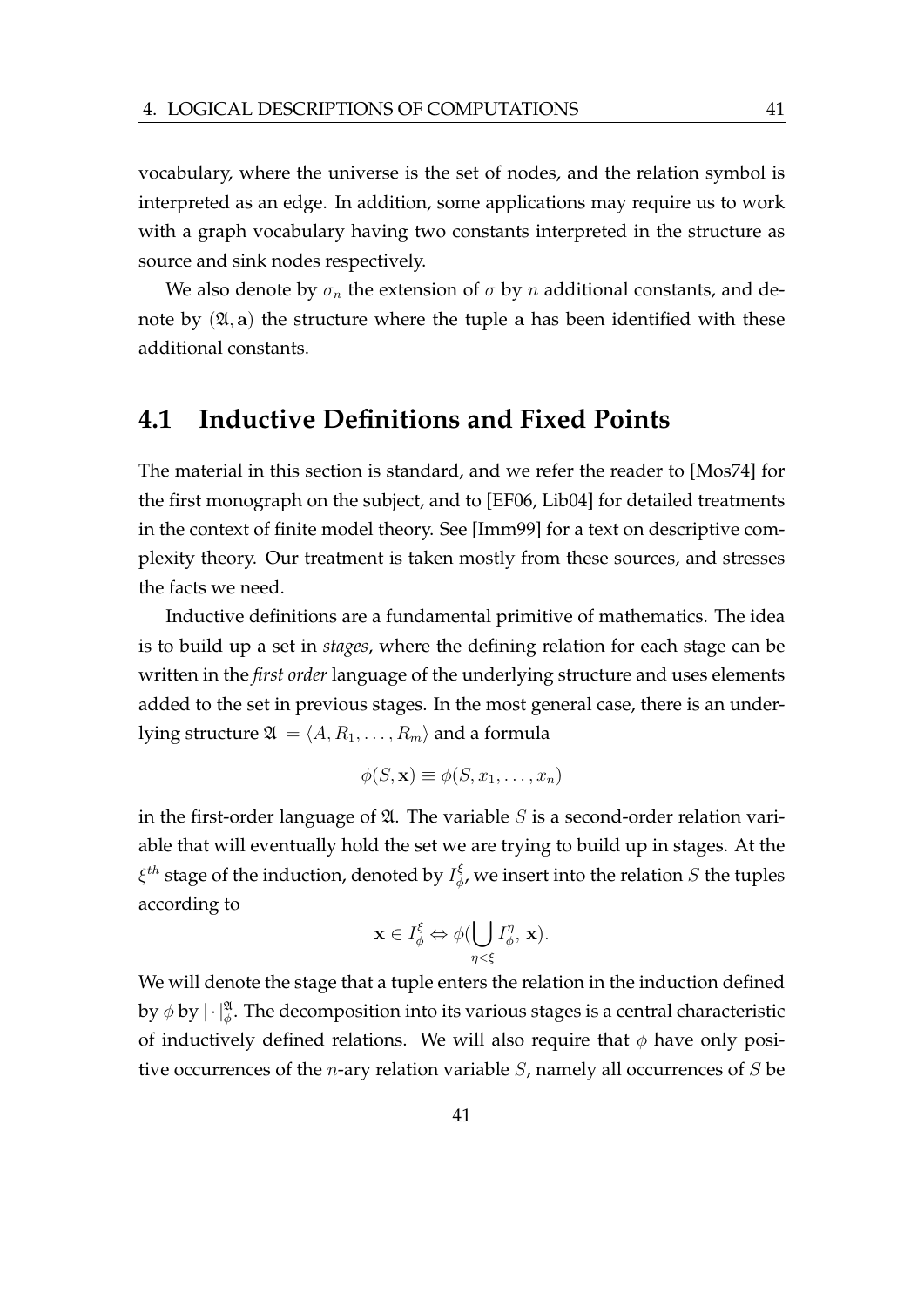within the scope of an even number of negations. Such inductions are called *positive elementary.* In the most general case, a transfinite induction may result. The least ordinal  $\kappa$  at which  $I_{\phi}^{\kappa} = I_{\phi}^{\kappa+1}$  $\frac{\kappa+1}{\phi}$  is called the *closure ordinal* of the induction, and is denoted by  $|\phi^{\mathfrak{A}}|$ . When the underlying structures are finite, this is also known as the *inductive depth*. Note that the cardinality of the ordinal  $\kappa$  is at most  $|A|^n$ .

Finally, we define the relation

$$
I_{\phi} = \bigcup_{\xi} I_{\phi}^{\xi}.
$$

Sets of the form  $I_{\phi}$  are known as *fixed points* of the structure. Relations that may be defined by

$$
R(\mathbf{x}) \Leftrightarrow I_{\phi}(\mathbf{a}, \mathbf{x})
$$

for some choice of tuple a over A are known as *inductive relations*. Thus, inductive relations are sections of fixed points.

Note that there are definitions of the set  $I_{\phi}$  that are equivalent, but can be stated only in the second order language of A. Note that the definition above is

- 1. elementary at each stage, and
- 2. constructive.

We will use both these properties throughout our work.

We now proceed more formally by introducing operators and their fixed points, and then consider the operators on structures that are induced by first order formulae. We begin by defining two classes of operators on sets.

**Definition 4.1.** Let A be a finite set, and  $\mathcal{P}(A)$  be its power set. An operator F on A is a function  $F: \mathcal{P}(A) \to \mathcal{P}(A)$ . The operator F is *monotone* if it respects subset inclusion, namely, for all subsets X, Y of A, if  $X \subseteq Y$ , then  $F(X) \subseteq F(Y)$ . The operator F is *inflationary* if it maps sets to their supersets, namely,  $X \subseteq F(X)$ .

Next, we define sequences induced by operators, and characterize the sequences induced by monotone and inflationary operators.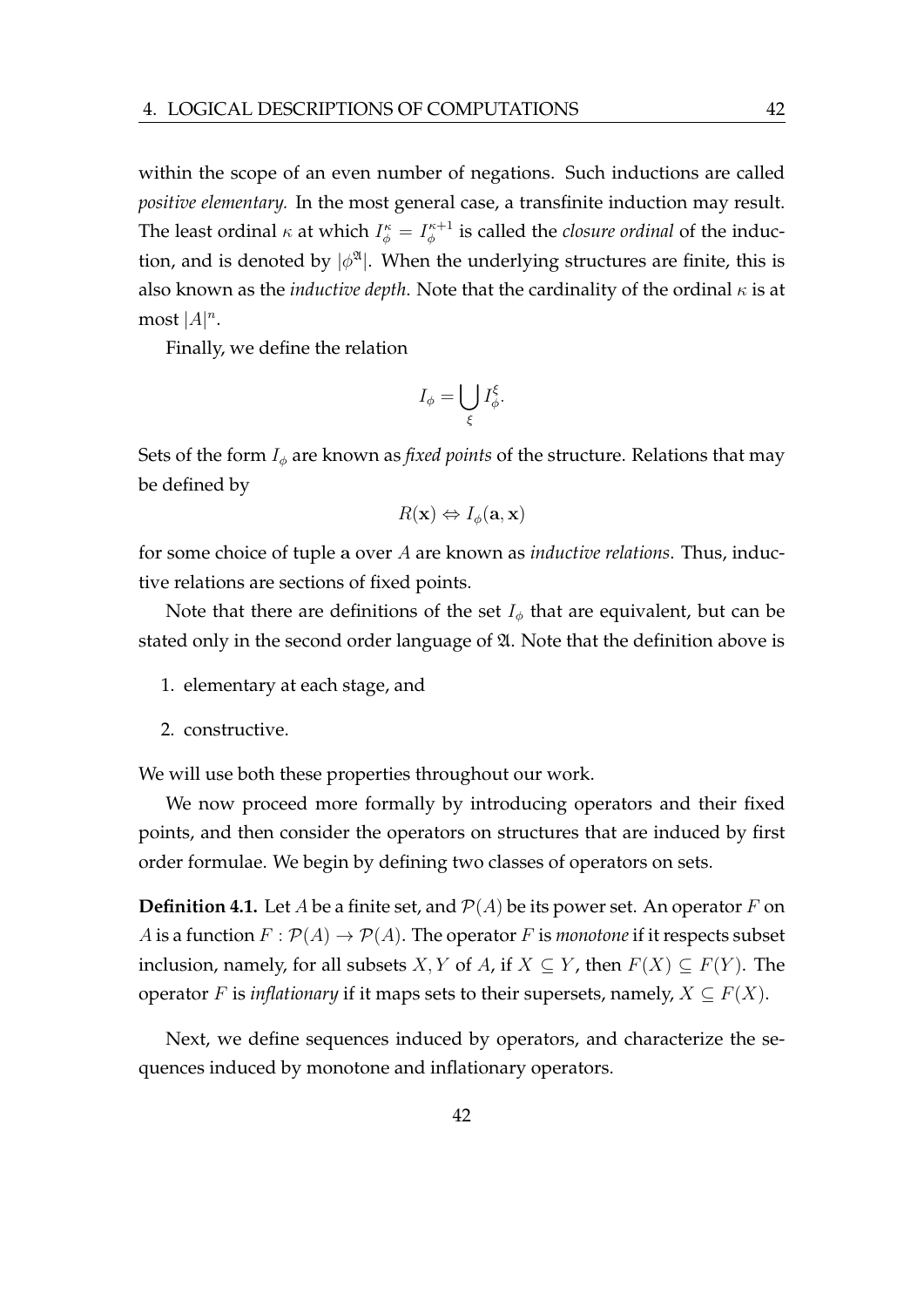**Definition 4.2.** Let F be an operator on A. Consider the sequence of sets  $F^0, F^1, \ldots$ defined by

$$
F^{0} = \emptyset,
$$
  
\n
$$
F^{i+1} = F(F^{i}).
$$
\n(4.1)

This sequence  $(F^i)$  is called *inductive* if it is increasing, namely, if  $F^i \subseteq F^{i+1}$  for all  $i$ . In this case, we define

$$
F^{\infty} := \bigcup_{i=0}^{\infty} F^i.
$$
\n(4.2)

**Lemma 4.3.** If F is either monotone or inflationary, the sequence  $(F<sup>i</sup>)$  is inductive.

Now we are ready to define fixed points of operators on sets.

**Definition 4.4.** Let F be an operator on A. The set  $X \subseteq A$  is called a *fixed point of* F if  $F(X) = X$ . A fixed point X of F is called its *least fixed point*, denoted LFP(F), if it is contained in every other fixed point Y of F, namely,  $X \subseteq Y$ whenever  $Y$  is a fixed point of  $F$ .

Not all operators have fixed points, let alone least fixed points. The Tarski-Knaster guarantees that monotone operators do, and also provides two constructions of the least fixed point for such operators: one "from above" and the other "from below." The latter construction uses the sequences (4.1).

**Theorem 4.5** (Tarski-Knaster)**.** *Let* F *be a monotone operator on a set* A*.*

*1.* F *has a least fixed point* LFP(F) *which is the intersection of all the fixed points of* F*. Namely,*

$$
\mathsf{LFP}(F) = \bigcap \{ Y \colon Y = F(Y) \}.
$$

2.  $\mathsf{LFP}(F)$  is also equal to the union of the stages of the sequence  $(F^i)$  defined in (4.1)*. Namely,*

$$
\mathsf{LFP}(F) = \bigcup F^i = F^\infty.
$$

However, not all operators are monotone; therefore we need a means of constructing fixed points for non-monotone operators.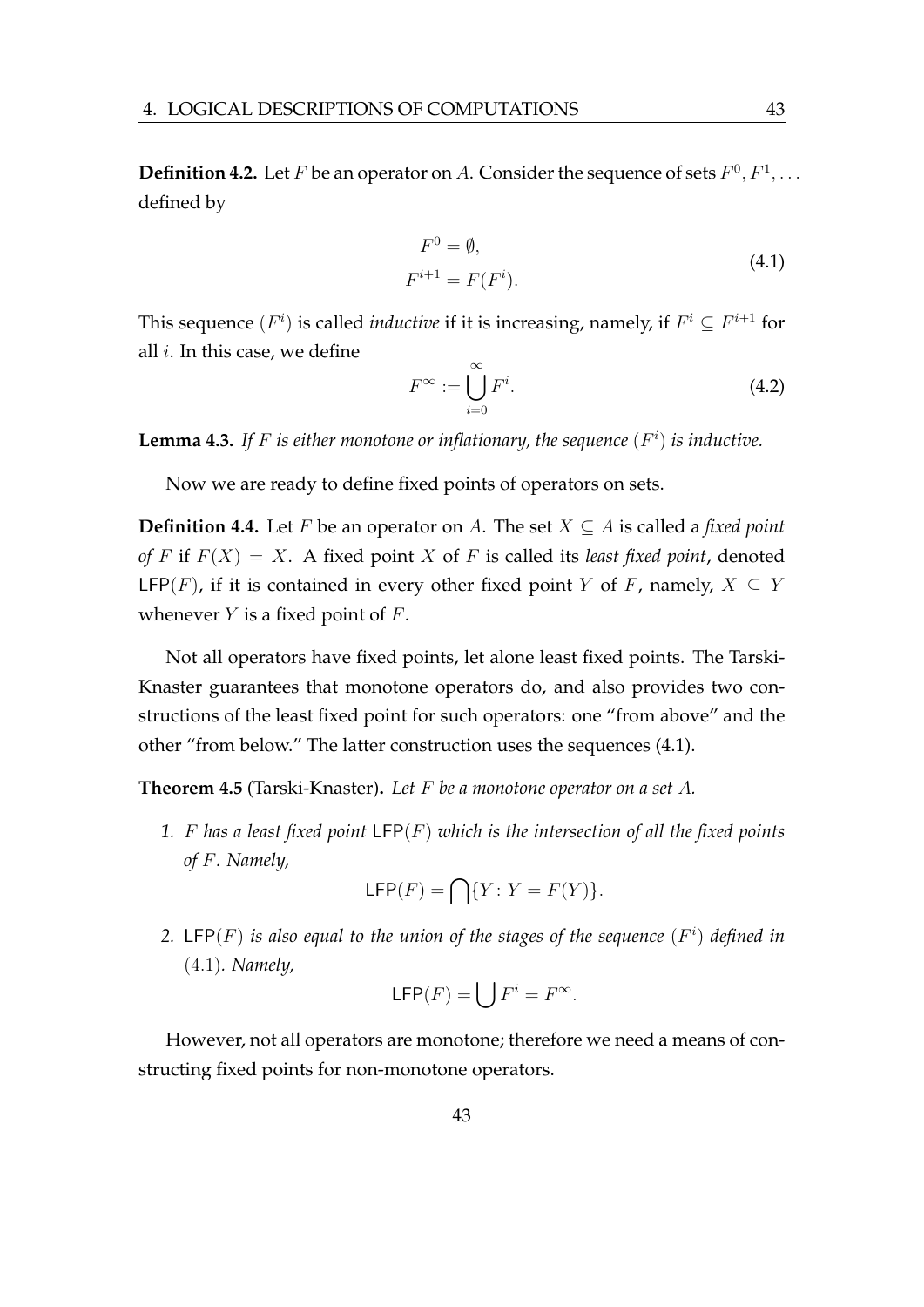**Definition 4.6.** For an inflationary operator  $F$ , the sequence  $F^i$  is inductive, and hence eventually stabilizes to the fixed point  $F^{\infty}$ . For an arbitrary operator  $G$ , we associate the inflationary operator  $G_{\text{infl}}$  defined by  $G_{\text{infl}}(Y) \triangleq Y \cup G(Y)$ . The set  $G_{\text{infl}}^{\infty}$  is called the *inflationary fixed point* of G, and denoted by IFP(G).

**Definition 4.7.** Consider the sequence  $(F<sup>i</sup>)$  induced by an arbitrary operator  $F$ on A. The sequence may or may not stabilize. In the first case, there is a positive integer *n* such that  $F^{n+1} = F^n$ , and therefore for all  $m > n$ ,  $F^m = F^n$ . In the latter case, the sequence  $F^i$  does not stabilize, namely, for all  $n\,\leq\, 2^{|A|}, F^n\,\neq\, 1$  $F^{n+1}$ . Now, we define the *partial fixed point* of F, denoted PFP $(F)$ , as  $F^n$  in the first case, and the empty set in the second case.

# **4.2 Fixed Point Logics for** P **and** PSPACE

We now specialize the theory of fixed points of operators to the case where the operators are defined by means of first order formulae.

**Definition 4.8.** Let  $\sigma$  be a relational vocabulary, and R a relational symbol of arity k that is not in  $\sigma$ . Let  $\varphi(R, x_1, \ldots, x_n) = \varphi(R, x)$  be a formula of vocabulary  $\sigma \cup \{R\}$ . Now consider a structure  $\mathfrak A$  of vocabulary  $\sigma$ . The formula  $\varphi(R, x)$ defines an operator  $F_{\varphi}: \mathcal{P}(A^k) \to \mathcal{P}(A^k)$  on  $A^k$  which acts on a subset  $X \subseteq A^k$ as

$$
F_{\varphi}(X) = \{ \mathbf{a} \mid \mathfrak{A} \models \varphi(X/R, \mathbf{a} \},\tag{4.3}
$$

where  $\varphi(X/R, a)$  means that R is interpreted as X in  $\varphi$ .

We wish to extend FO by adding fixed points of operators of the form  $F_{\phi}$ , where  $\phi$  is a formula in FO. This gives us fixed point logics which play a central role in descriptive complexity theory.

**Definition 4.9.** Let the notation be as above.

1. The logic FO(IFP) is obtained by extending FO with the following formation rule: if  $\varphi(R, x)$  is a formula and t a k-tuple of terms, then  $[IFP_{R, x}\varphi(R, x)](t)$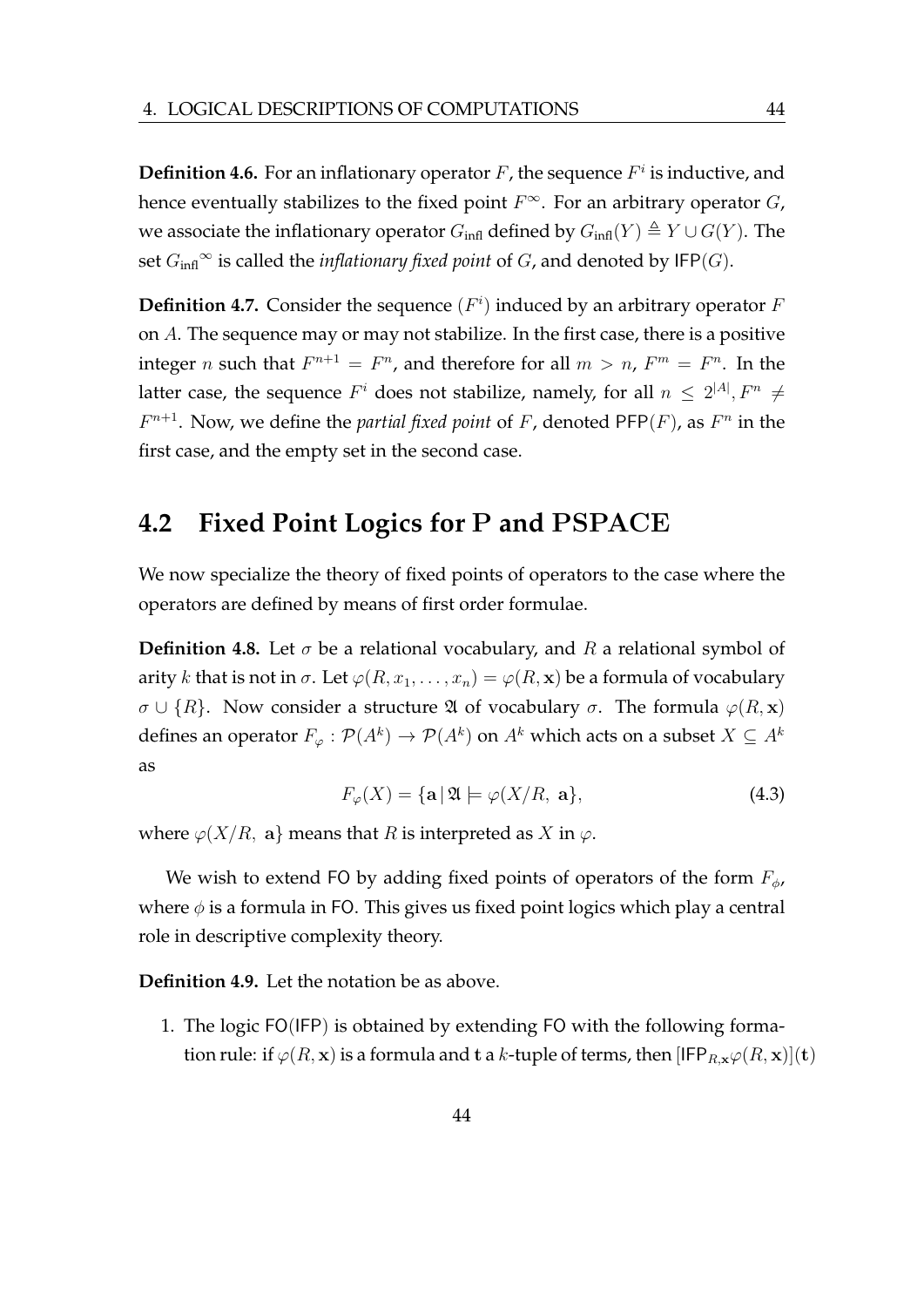is a formula whose free variables are those of t. The semantics are given by

$$
\mathfrak{A} \models [\mathsf{IFP}_{R,\mathbf{x}}\varphi(R,\mathbf{x})](\mathbf{a}) \text{ iff } \mathbf{a} \in \mathsf{IFP}(F_{\varphi}).
$$

2. The logic FO(PFP) is obtained by extending FO with the following formation rule: if  $\varphi(R, x)$  is a formula and t a k-tuple of terms, then  $\text{PFP}_{R, x} \varphi(R, x)$  (t) is a formula whose free variables are those of t. The semantics are given by

$$
\mathfrak{A} \models [\mathsf{PFP}_{R,\mathbf{x}}\varphi(R,\mathbf{x})](\mathbf{a}) \text{ iff } \mathbf{a} \in \mathsf{PFP}(F_{\varphi}).
$$

We cannot define the closure of FO under taking least fixed points in the above manner without further restrictions since least fixed points are guaranteed to exist only for monotone operators, and testing for monotonicity is undecidable. If we were to form a logic by extending FO by least fixed points without further restrictions, we would obtain a logic with an undecidable syntax. Hence, we make some restrictions on the formulae which guarantee that the operators obtained from them as described by (4.3) will be monotone, and thus will have a least fixed point. We need a definition.

**Definition 4.10.** Let notation be as earlier. Let  $\varphi$  be a formula containing a relational symbol R. An occurrence of R is said to be *positive* if it is under the scope of an even number of negations, and *negative* if it is under the scope of an odd number of negations. A formula is said to be *positive in* R if all occurrences of R in it are positive, or there are no occurrences of  $R$  at all. In particular, there are no negative occurrences of  $R$  in the formula.

**Lemma 4.11.** Let notation be as earlier. If the formula  $\varphi(R, \mathbf{x})$  is positive in R, then *the operator obtained from*  $\varphi$  *by construction (4.3) is monotone.* 

Now we can define the closure of FO under least fixed points of operators obtained from formulae that are positive in a relational variable.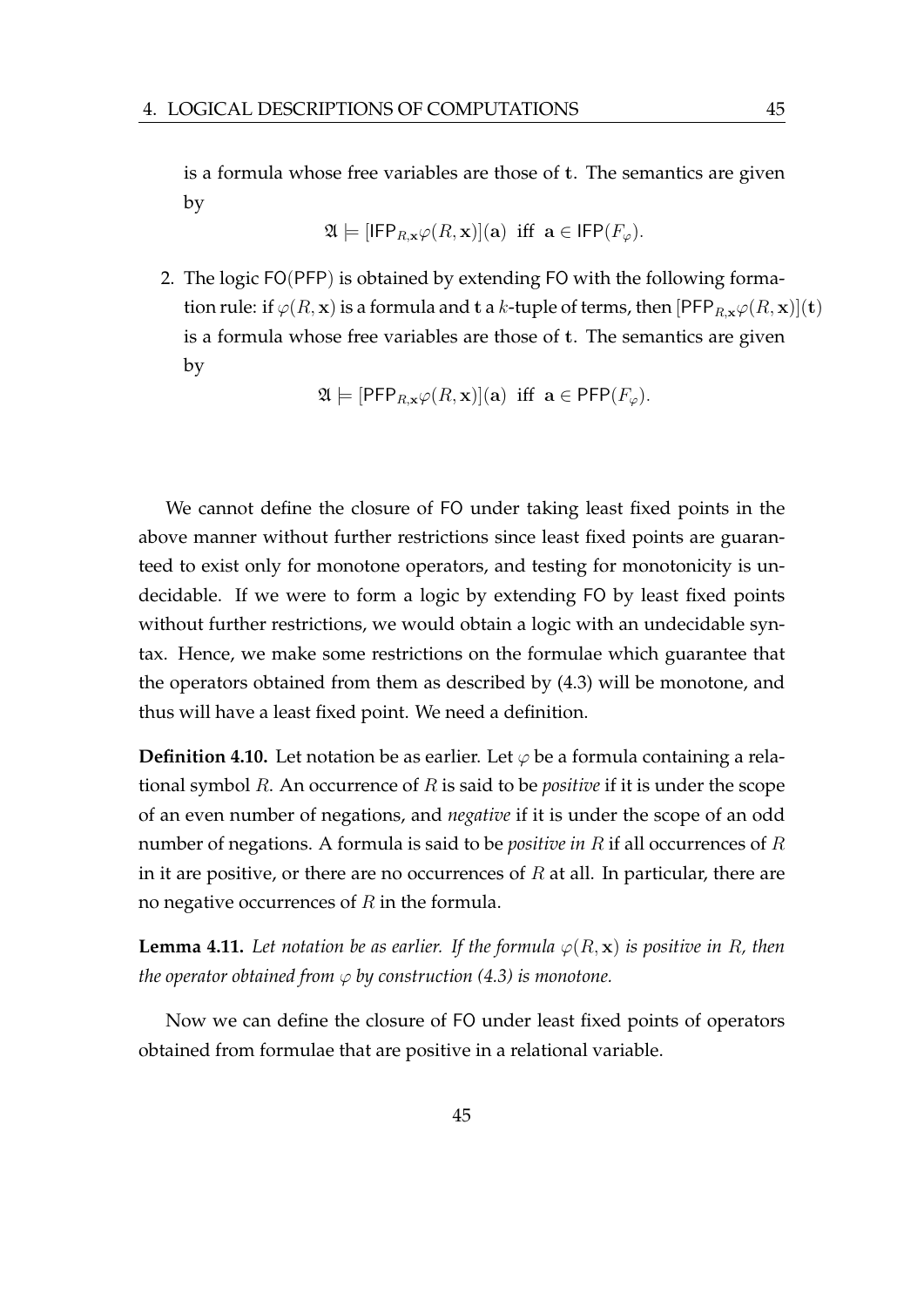**Definition 4.12.** The logic FO(LFP) is obtained by extending FO with the following formation rule: if  $\varphi(R, \mathbf{x})$  is a formula that is positive in the k-ary relational variable R, and t is a k-tuple of terms, then  $[{\sf LFP}_{R,\mathbf{x}}\varphi(R,\mathbf{x})](\mathbf{t})$  is a formula whose free variables are those of t. The semantics are given by

$$
\mathfrak{A} \models [\mathsf{LFP}_{R,\mathbf{x}} \varphi(R,\mathbf{x})](\mathbf{a}) \text{ iff } \mathbf{a} \in \mathsf{LFP}(F_{\varphi}).
$$

As earlier, the stage at which the tuple a enters the relation  $R$  is denoted by  $|a|_{\varphi}^{\mathfrak{A}}$ , and inductive depths are denoted by  $|\varphi^{\mathfrak{A}}|$ . This is well defined for least fixed points since a tuple enters a relation only once, and is never removed from it after. In fixed points (such as partial fixed points) where the underlying formula is not necessarily positive, this is not true. A tuple may enter and leave the relation being built multiple times.

Next, we informally state two well-known results on the expressive power of fixed point logics. First, adding the ability to do simultaneous induction over several formulae does not increase the expressive power of the logic, and secondly  $FO(IFP) = FO(LFP)$  over finite structures. See [Lib04,  $\S 10.3$ , p. 184] for details.

We have introduced various fixed point constructions and extensions of first order logic by these constructions. We end this section by relating these logics to various complexity classes. These are the central results of descriptive complexity theory.

Fagin [Fag74] obtained the first machine independent logical characterization of an important complexity class. Here, ∃SO refers to the restriction of second-order logic to formulae of the form

$$
\exists X_1 \cdots \exists X_m \varphi,
$$

where  $\varphi$  does not have any second-order quantification.

**Theorem 4.13** (Fagin)**.**

$$
\exists SO=NP.
$$

Immerman [Imm82] and Vardi [Var82] obtained the following central result that captures the class P on ordered structures.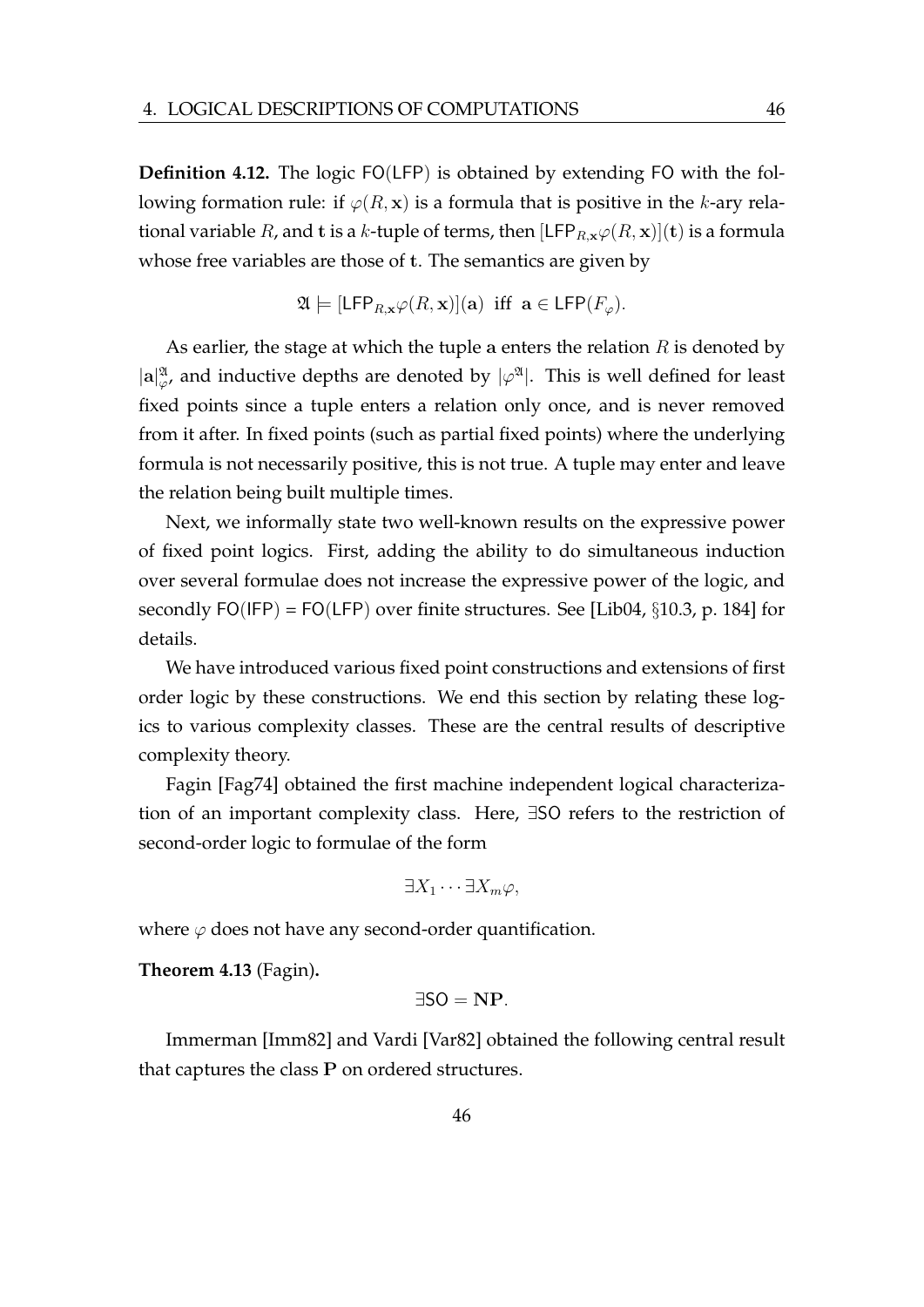**Theorem 4.14** (Immerman-Vardi)**.** *Over finite, ordered structures, the queries expressible in the logic* FO(LFP) *are precisely those that can be computed in polynomial time. Namely,*

$$
\mathsf{FO}(\mathsf{LFP}) = \mathbf{P}.
$$

A characterization of PSPACE in terms of PFP was obtained in [AV91, Var82].

**Theorem 4.15** (Abiteboul-Vianu, Vardi)**.** *Over finite, ordered structures, the queries expressible in the logic* FO(PFP) *are precisely those that can be computed in polynomial space. Namely,*

$$
\mathsf{FO}(\mathsf{PFP}) = \mathbf{PSPACE}.
$$

Note: We will often use the term LFP generically instead of FO(LFP) when we wish to emphasize the fixed point *construction* being performed, rather than the language.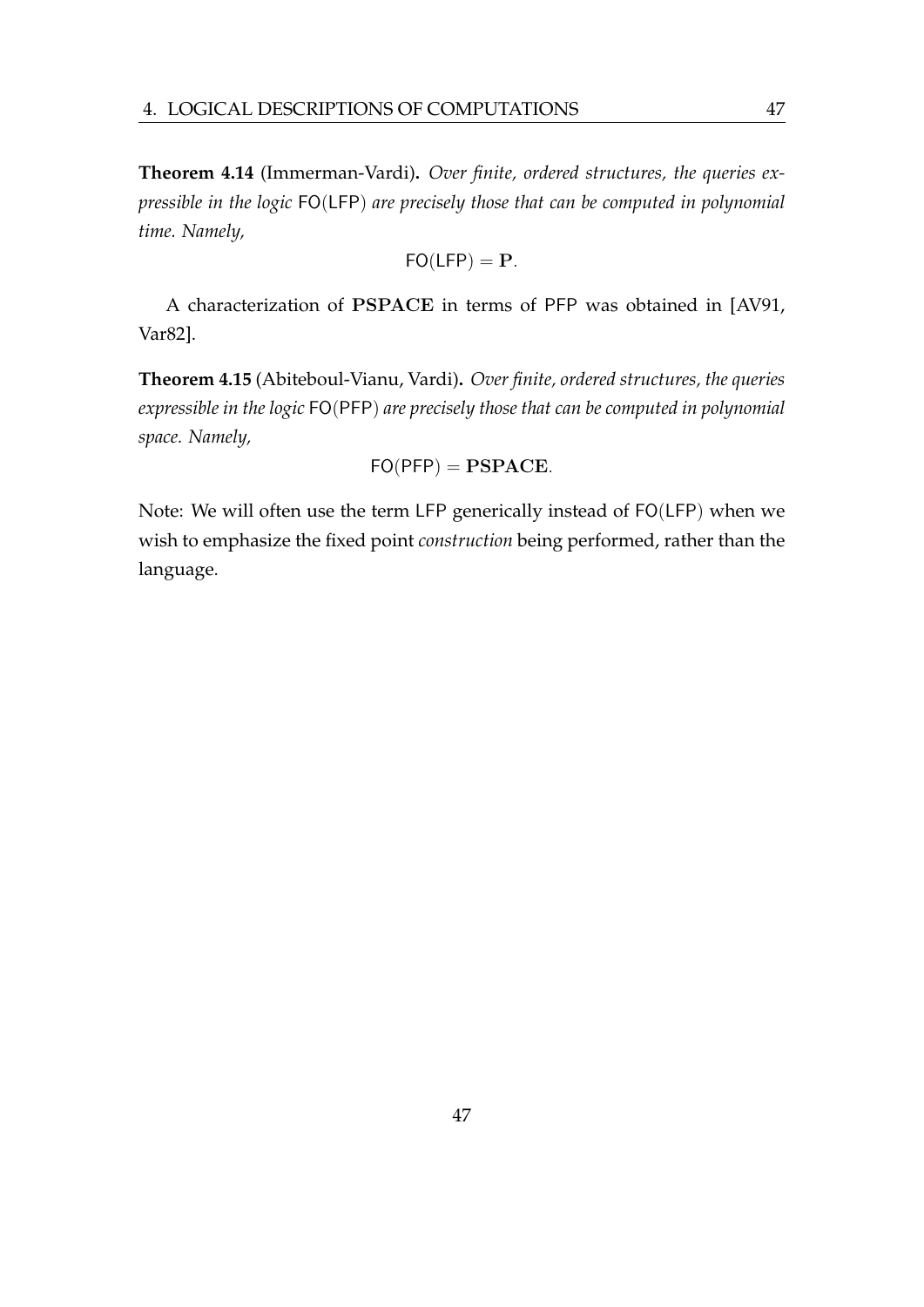# **5. The Link Between Polynomial Time Computation and Conditional Independence**

In Chapter 2 we saw how certain joint distributions that encode interactions between collections of variables "factor through" smaller, simpler interactions. This necessarily affects the type of influence a variable may exert on other variables in the system. Thus, while a variable in such a system can exert its influence throughout the system, this influence must necessarily be bottlenecked by the simpler interactions that it must factor through. In other words, the influence must propagate with bottlenecks at each stage. In the case where there are conditional independencies, the influence can only be "transmitted through" the values of the intermediate conditioning variables.

In this chapter, we will uncover a similar phenomenon underlying the logical description of polynomial time computation on ordered structures. The fundamental observation is the following:

*Least fixed point computations "factor through" first order computations, and so limitations of first order logic must be the source of the bottleneck at each stage to the propagation of information in such computations.*

The treatment of LFP versus FO in finite model theory centers around the fact that FO can only express local properties, while LFP allows non-local properties such as transitive closure to be expressed. *We are taking as given the non-local capability of* LFP*, and asking how this non-local nature factors at each step, and what is the effect of such a factorization on the joint distribution of* LFP *acting upon ensembles.*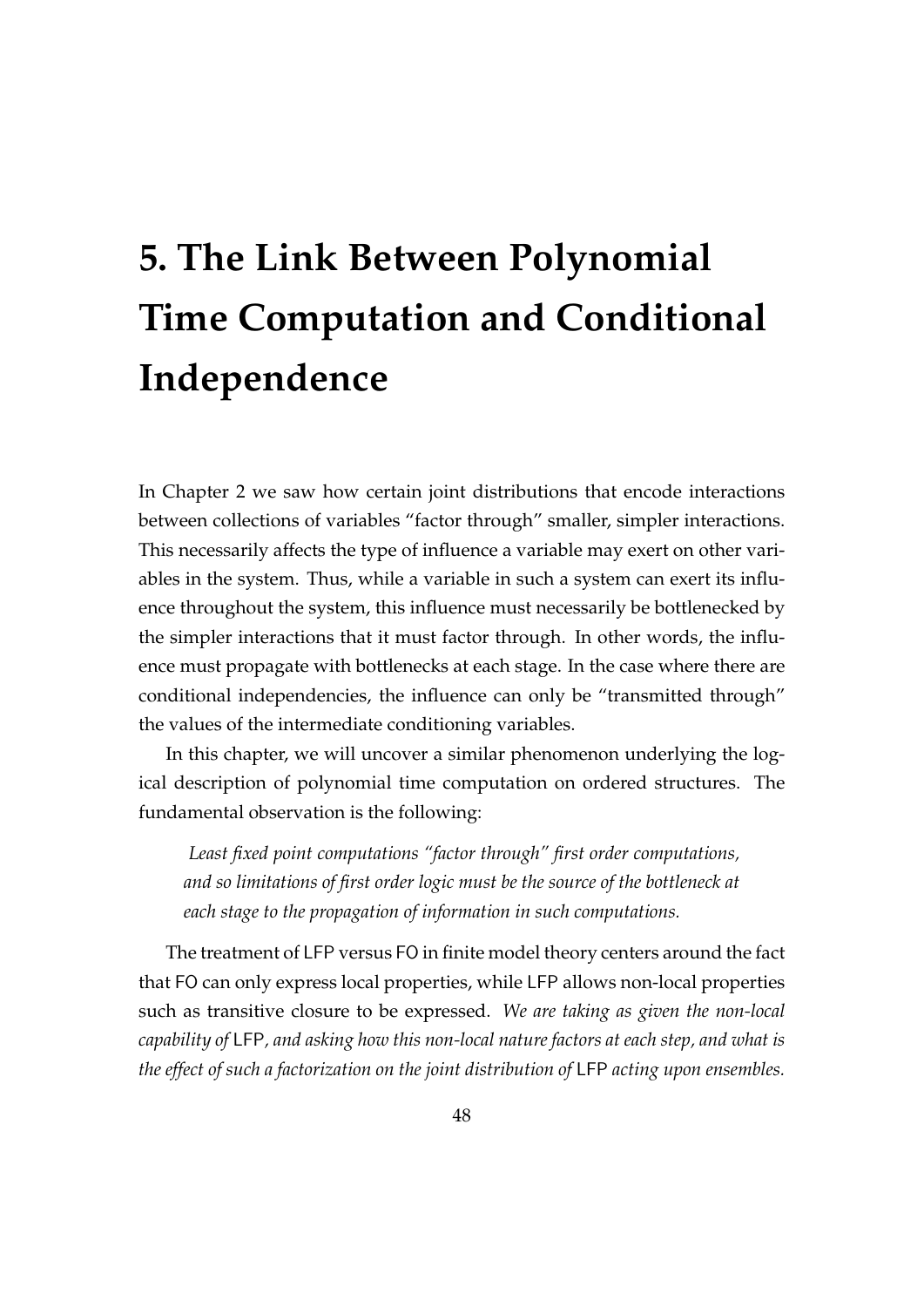#### 5. THE LINK BETWEEN POLYNOMIAL TIME COMPUTATION AND CONDITIONAL INDEPENDENCE 49

Fixed point logics allow variables to be non-local in their influence, but this non-local influence must factor through first order logic at each stage. This is a very similar underlying idea to the statistical mechanical picture of random fields over spaces of configurations that we saw in Chapter 2, but comes cloaked in a very different garb — that of logic and operators. The sequence  $(F^i_\varphi)$  of operators that construct fixed points may be seen as the propagation of influence in a structure by means of setting values of "intermediate variables". In this case, the variables are set by inducting them into a relation at various stages of the induction. We want to understand the stage-wise bottleneck that a fixed point computation faces at each step of its execution, and tie this back to notions of conditional independence and factorization of distributions. In order to accomplish this, we must understand the limitations of each stage of a LFP computation and understand how this affects the propagation of long-range influence in relations computed by LFP. Namely, we will bring to bear ideas from statistical mechanics and message passing to the logical description of computations.

It will be beneficial to state this intuition with the example of transitive closure.

EXAMPLE 5.1. The transitive closure of an edge in a graph is the standard example of a non-local property that cannot be expressed by first order logic. It can be expressed in  $FO(LFP)$  as follows. Let E be a binary relation that expresses the presence of an edge between its arguments. Then we can see that iterating the positive first order formula  $\varphi(R, x, y)$  given by

$$
\varphi(R, x, y) \equiv E(x, y) \lor \exists z (E(x, z) \land R(z, y)).
$$

builds the transitive closure relation in stages.

Notice that the decision of whether a vertex enters the relation is based on the immediate neighborhood of the vertex. In other words, the relation is built stage by stage, and at each stage, vertices that have entered a relation make other vertices that are adjacent to them eligible to enter the relation at the next stage. Thus, *though the resulting property is non-local, the information flow used to*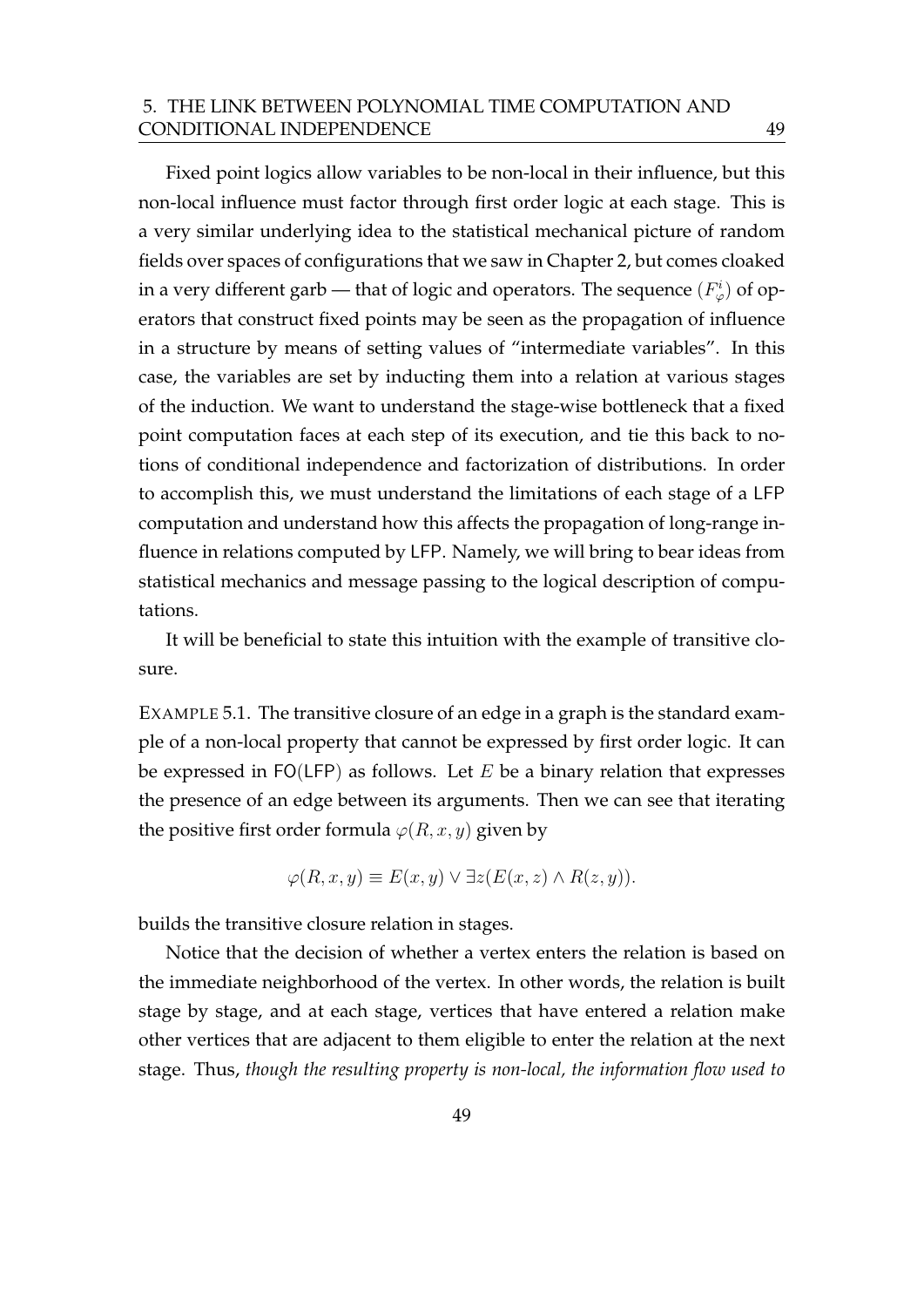*compute it is stage-wise local*. The computation *factors through* a local property at each stage, but by chaining many such local factors together, we obtain the non-local relation of transitive closure. This picture relates to a Markov random field, where such local interactions are chained together in a way that variables can exert their influence to arbitrary lengths, but the factorization of that influence (encoded in the joint distribution) reveals the stage-wise local nature of the interaction. There are important differences however — the flow of LFP computation is directed, whereas a Markov random field is undirected, for instance. We have used this simple example just to provide some preliminary intuition. We will now proceed to build the requisite framework.

## **5.1 The Limitations of** LFP

Many of the techniques in model theory break down when restricted to finite models. A notable exception is the Ehrenfeucht-Fraïssé game for first order logic. This has led to much research attention to game theoretic characterizations of various logics. The primary technique for demonstrating the limitations of fixed point logics in expressing properties is to consider them a segment of the logic  $\mathcal{L}^k_{\infty\omega}$  , which extends first order logic with infinitary connectives, and then use the characterization of expressibility in this logic in terms of  $k$ -pebble games. This is however not useful for our purpose (namely, separating P from NP) since  $NP \subseteq PSPACE$  and the latter class is captured by PFP, which is also a segment of  $\mathcal{L}^k_{\infty\omega}$  .

One of the central contributions of our work is demonstrating a completely different viewpoint of LFP computations in terms of the concepts of conditional independence and factoring of distributions, both of which are fundamental to statistics and probability theory. In order to arrive at this correspondence, we will need to understand the limitations of first order logic. Least fixed point is an iteration of first order formulas. The limitations of first order formulae mentioned in the previous section therefore appear at each step of a least fixed point computation.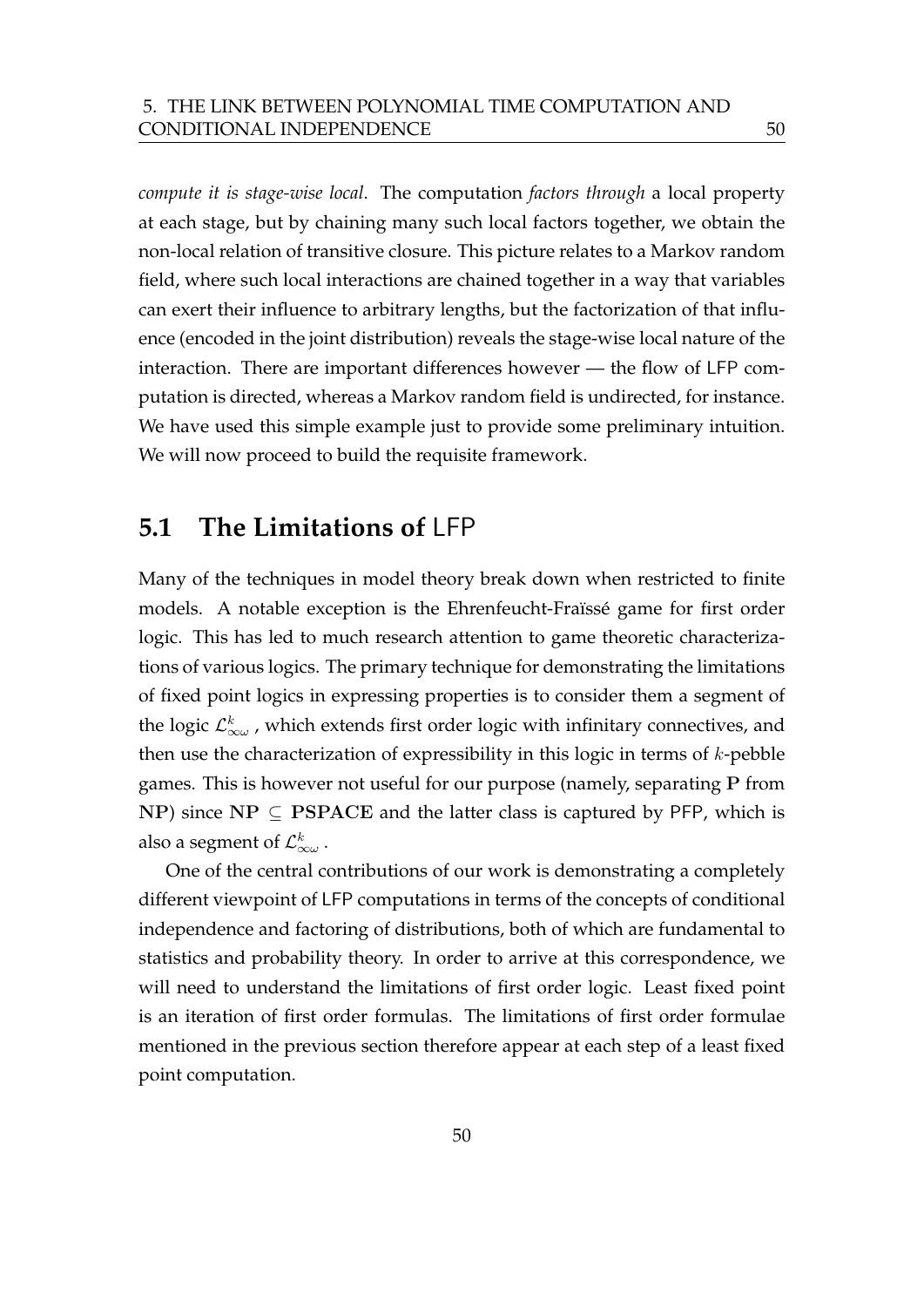Viewing LFP as "stage-wise first order" is central to our analysis. Let us pause for a while and see how this fits into our global framework. We are interested in factoring complex interactions between variables into their smallest constituent irreducible factors. Viewed this way, LFP has a natural factorization into its stages, which are all described by first order formulae.

Let us now analyze the limitations of the LFP computation through this viewpoint.

#### **5.1.1 Locality of First Order Logic**

The local properties of first order logic have received considerable research attention and expositions can be found in standard references such as [Lib04, Ch. 4], [EF06, Ch. 2], [Imm99, Ch. 6]. The basic idea is that first order formulae can only "see" up to a certain distance away from their free variables. This distance is determined by the quantifier rank of the formula.

The idea that first order formulae are local has been formalized in essentially two different ways. This has led to two major notions of locality — Hanf locality [Han65] and Gaifman locality [Gai82]. Informally, Hanf locality says that whether or not a first order formula  $\varphi$  holds in a structure depends only on its multiset of isomorphism types of spheres of radius r. Gaifman locality says that whether or not  $\varphi$  holds in a structure depends on the number of elements of that structure having pairwise disjoint  $r$ -neighborhoods that fulfill first order formulae of quantifier depth d for some fixed d (which depends on  $\varphi$ ). Clearly, both notions express properties of combinations of neighborhoods of fixed size.

In the literature of finite model theory, these properties were developed to deal with cases where the neighborhoods of the elements in the structure had bounded diameters. In particular, some of the most striking applications of such properties are in graphs with bounded degree, such as the linear time algorithm to evaluate first order properties on bounded degree graphs [See96]. In contrast, we will use some of the normal forms developed in the context of locality properties in finite model theory, but in the scenario where neighborhoods of elements have unbounded diameter. Thus, it is not only the locality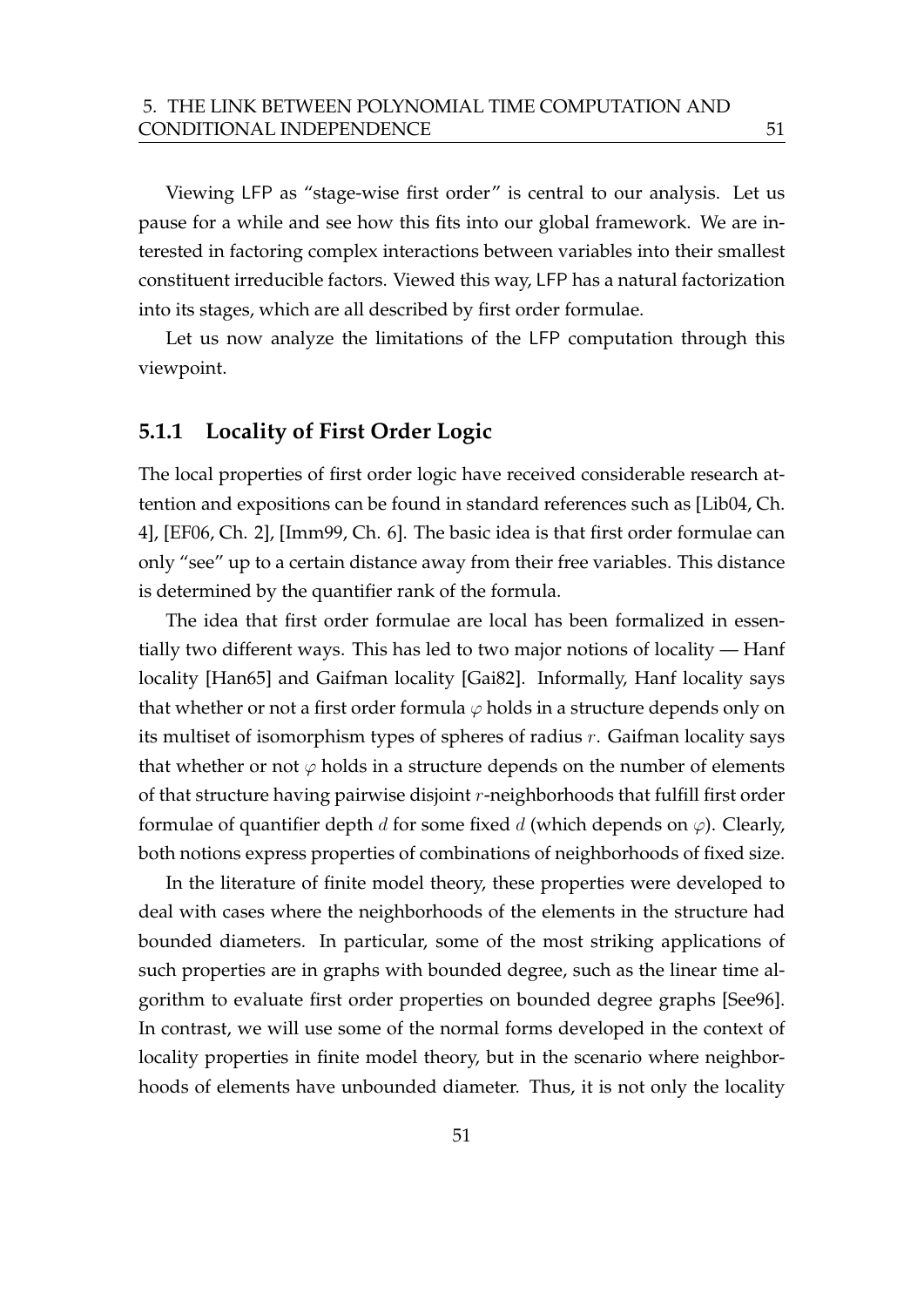that is of interest to us, but the exact specification of the finitary nature of the first order computation. We will see that what we need is that first order logic can only exploit a *bounded* number of *local* properties. We will need both these properties in our analysis.

Recall the notation and definitions from the previous chapter. We need some definitions in order to state the results.

**Definition 5.2.** The *Gaifman graph* of a  $\sigma$ -structure  $\mathfrak A$  is denoted by  $G_{\mathfrak A}$  and defined as follows. The set of nodes of  $G_{\mathfrak{A}}$  is A. There is an edge between two nodes  $a_1$  and  $a_2$  in  $G_{\mathfrak{A}}$  if there is a relation  $R$  in  $\sigma$  and a tuple  $\mathbf{t} \in R^{\mathfrak{A}}$  such that both  $a_1$  and  $a_2$  appear in t.

With the graph defined, we have a notion of  $distance$  between elements  $a_i, a_j$ of A, denoted by  $d(a_i, a_j)$ , as simply the length of the shortest path between  $a_i$ and  $a_j$  in  $G_{\mathfrak{A}}$ . We extend this to a notion of distance between tuples from A as follows. Let  $\mathbf{a} = (a_1, \ldots, a_n)$  and  $\mathbf{b} = (b_1, \ldots, b_m)$ . Then

$$
d_{\mathfrak{A}}(\mathbf{a}, \mathbf{b}) = \min \{ d_{\mathfrak{A}}(a_i, b_j) : 1 \le i \le n, 1 \le j \le m \}.
$$

There is no restriction on  $n$  and  $m$  above. In particular, the definition above also applies to the case where either of them is equal to one. Namely, we have the notion of distance between a tuple and a singleton element. We are now ready to define neighborhoods of tuples. Recall that  $\sigma_n$  is the expansion of  $\sigma$  by n additional constants.

**Definition 5.3.** Let  $\mathfrak A$  be a  $\sigma$ -structure and let a be a tuple over A. The ball of radius  $r$  around a is a set defined by

$$
B_r^{\mathfrak{A}}(\mathbf{a}) = \{b \in A \colon d_{\mathfrak{A}}(\mathbf{a}, b) \le r\}.
$$

The  $r$ -neighborhood of  ${\bf a}$  in  $\mathfrak A$  is the  $\sigma_n$ -structure  $N_r^{\mathfrak A}({\bf a})$  whose universe is  $B_r^{\mathfrak A}({\bf a})$ ; each relation R is interpreted as  $R^{\mathfrak{A}}$  restricted to  $B_r^{\mathfrak{A}}(\mathbf{a})$ ; and the n additional constants are interpreted as  $a_1, \ldots, a_n$ .

We recall the notion of a *type*. Informally, if L is a logic (or language), the L*type* of a tuple is the sum total of the information that can be expressed about it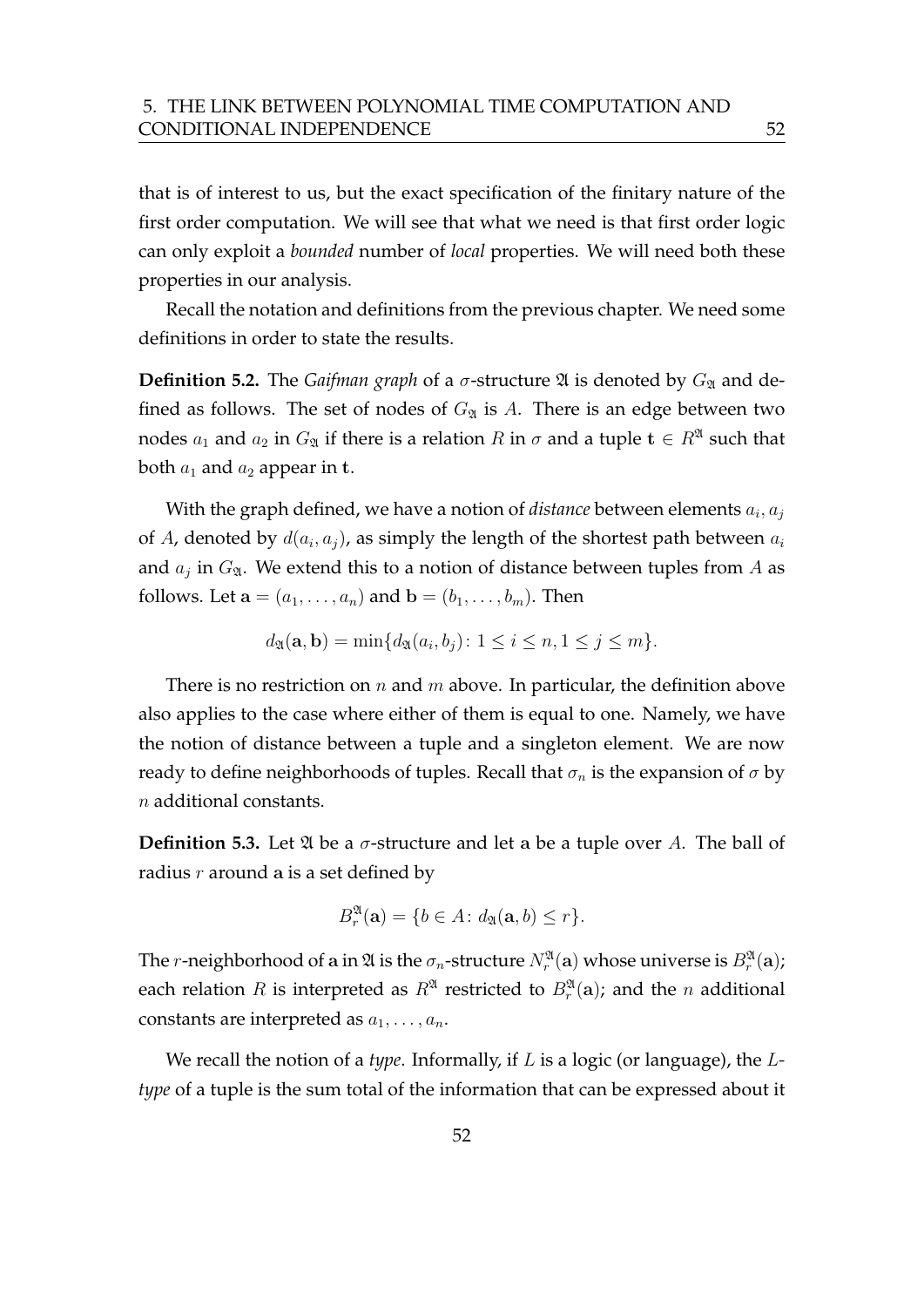in the language  $L$ . Thus, the first order type of a  $m$ -tuple in a structure is defined as the set of all FO formulae having  $m$  free variables that are satisfied by the tuple. Over finite structures, this notion is far too powerful since it characterizes the structure (A, a) up to isomorphism. A more useful notion is the *local type* of a tuple. In particular, a neighborhood is a  $\sigma_n$ -structure, and a *type of a neighborhood* is an equivalence class of such structures up to isomorphism. Note that any isomorphism between  $N_r^{\mathfrak{A}}(a_1,\ldots,a_n)$  and  $N_r^{\mathfrak{B}}(b_1,\ldots,b_n)$  must send  $a_i$  to  $b_i$  for  $1 \leq i \leq n$ .

**Definition 5.4.** Notation as above. The *local r-type* of a tuple a in  $\mathfrak A$  is the type of a in the substructure induced by the *r*-neighborhood of a in  $\mathfrak{A}$ , namely in  $N_r^{\mathfrak{A}}(\mathbf{a})$ .

In what follows, we may drop the superscript if the underlying structure is clear. The following three notions of locality are used in stating the results.

- **Definition 5.5.** 1. Formulas whose truth at a tuple a depends only on  $B_r(\mathbf{a})$ are called r*-local*. In other words, quantification in such formulas is restricted to the structure  $N_r(\mathbf{x})$ .
	- 2. Formulas that are  $r$ -local around their variables for some value of  $r$  are said to be *local*.
	- 3. Boolean combinations of formulas that are local around the various coordinates  $x_i$  of  $x$  are said to be *basic local*.

As mentioned earlier, there are two broad flavors of locality results in literature – those that follow from Hanf's theorem, and those that follow from Gaifman's theorem. The first relates two different structures. [Han65] proved his result for infinite structures. We provide below the locality result due to [FSV95] that is suitable for finite models. To proceed, we need a definition.

**Definition 5.6.** Let  $\mathfrak{A}, \mathfrak{B}$  be  $\sigma$ -structures and let  $m \in \mathbb{N}$ . If for every isomorphism type  $\tau$  of a r-neighborhood of a point, either

1. Both  $\mathfrak A$  and  $\mathfrak B$  have the same number of elements of type  $\tau$ .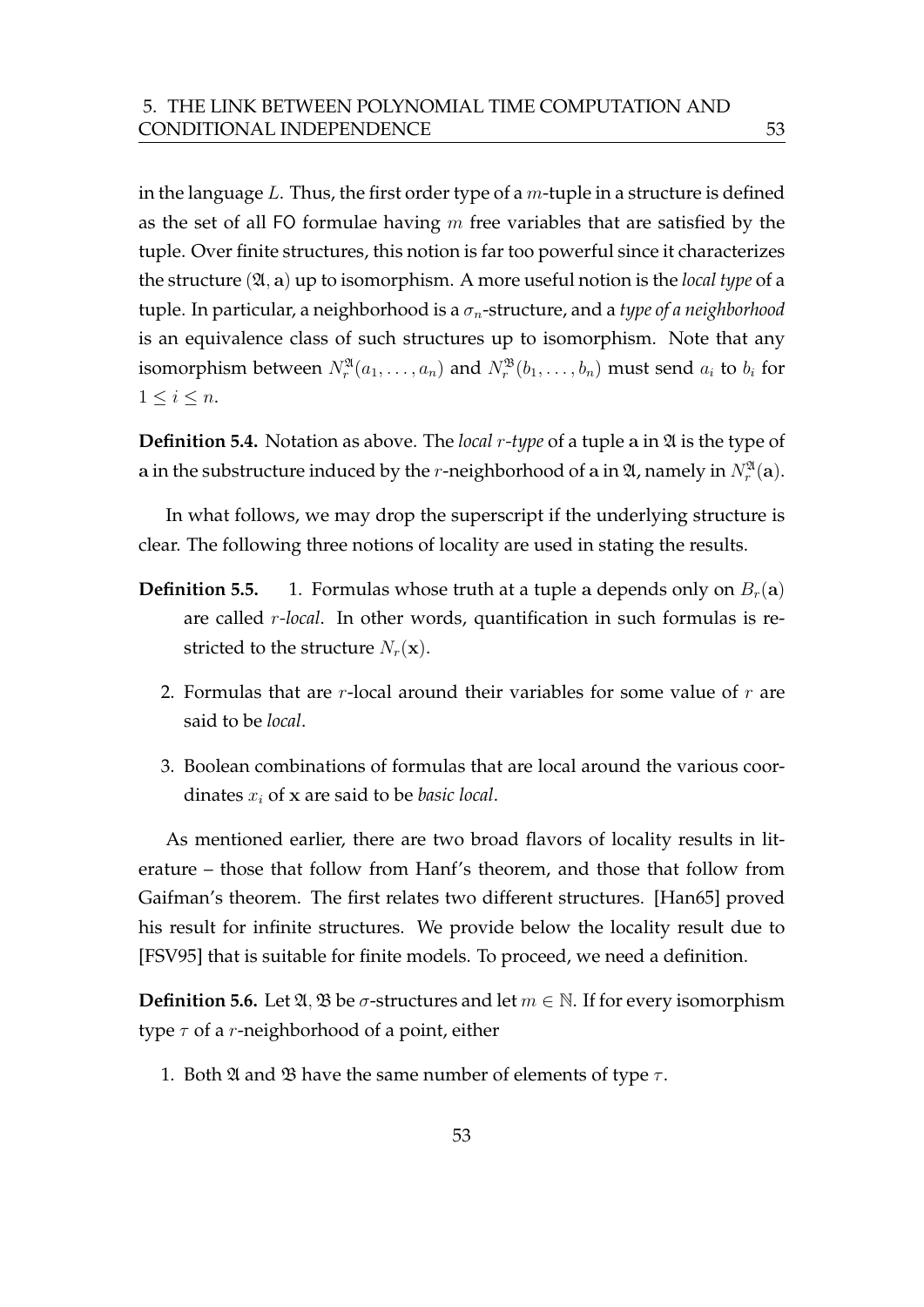2. Both  $\mathfrak A$  and  $\mathfrak B$  have more than m elements of type  $\tau$ .

Then we say that  $\mathfrak A$  and  $\mathfrak B$  are threshold  $(r, m)$ -equivalent.

**Theorem 5.7** ([FSV95]). For each  $k, l > 0$ , there exist  $r, m > 0$  such that if  $\mathfrak A$  and  $\mathfrak B$ *are threshold* (r, m)*-equivalent and every element has degree at most* l*, then they satisfy the same first order formulae up to quantifier rank k, written*  $\mathfrak{A} \equiv_k \mathfrak{B}$ *. Furthermore, r depends only on* k*.*

We refer the reader to [FSV95] for a discussion comparing the Fagin-Stockmeyer-Vardi theorem with Hanf's theorem in the context of applications to finite model theory. In particular, neither theorem seems to imply the other.

The Hanf locality lemma for formulae having a single free variable has a simple form and is an easy consequence of Thm. 5.7.

**Lemma 5.8.** *Notation as above. Let*  $\varphi(x)$  *be a formula of quantifier depth q. Then there is a radius* r *and threshold* t *such that if* A *and* B *have the same multiset of local types up to threshold t, and the elements*  $a \in \mathfrak{A}$  *and*  $b \in \mathfrak{B}$  *have the same local type up to radius* r*, then*

$$
\mathfrak{A} \models \varphi(a) \leftrightarrow \mathfrak{B} \models \varphi(b).
$$

See [Lin05] for an application to computing simple monadic fixed points on structures of bounded degree in linear time.

Next we come to Gaifman's version of locality.

**Theorem 5.9** ([Gai82]). Every FO formula  $\varphi(\mathbf{x})$  over a relational vocabulary is equiv*alent to a Boolean combination of*

- *1. local formula around* x*, and*
- *2. sentences of the form*

$$
\exists x_1,\ldots,x_s\left(\bigwedge_{i=1}^s\phi(x_i)\wedge\bigwedge_{1\leq i\leq j\leq s}d^{>2r}(x_i,x_j)\right),\,
$$

*where the* φ *are r*-*local*.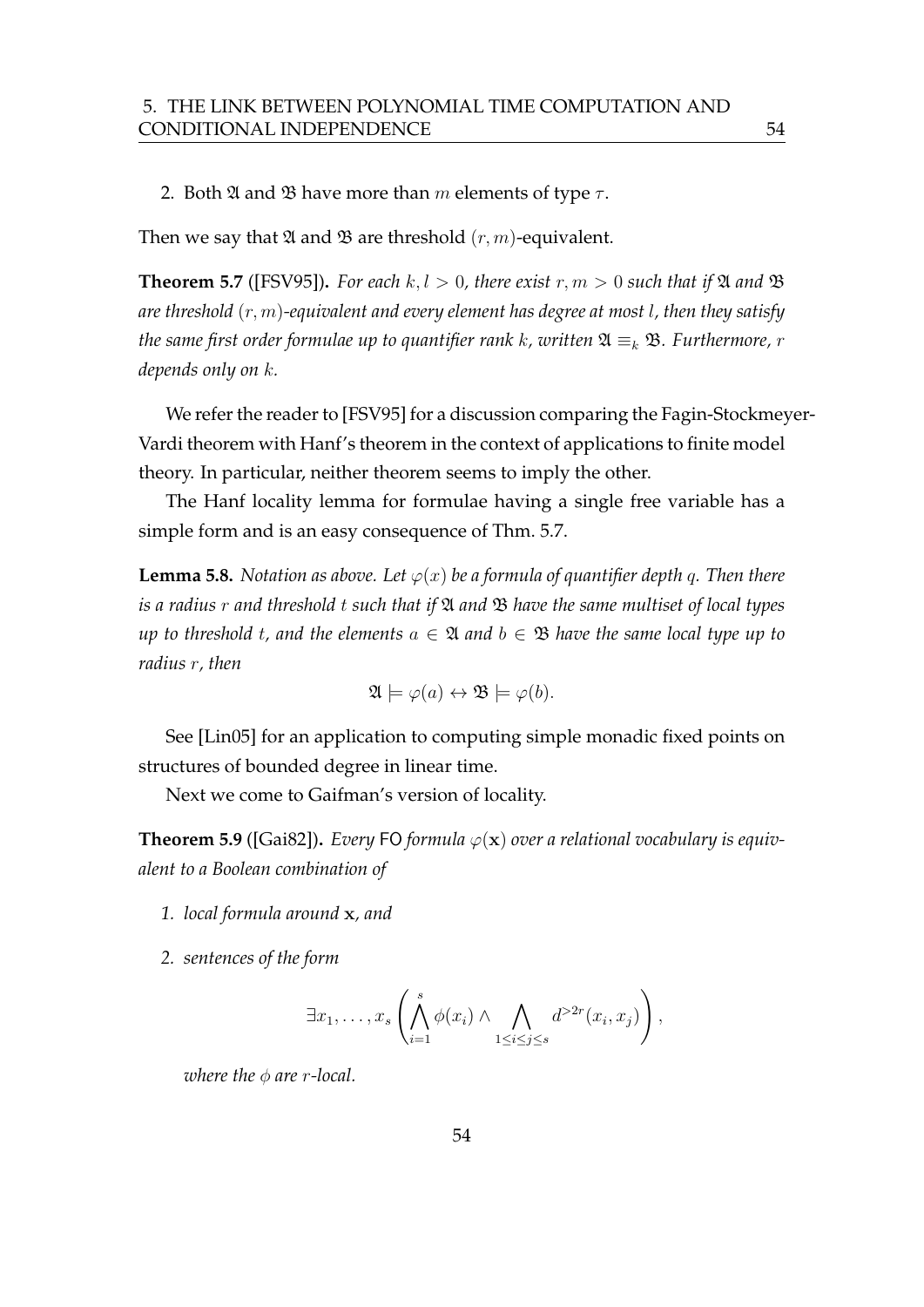In words, for every first order formula, there is an  $r$  such that the truth of the formula on a structure depends only on the number of elements having disjoint  $r$ -neighborhoods that satisfy certain local formulas. This again expresses the *bounded number of local properties* feature that limits first order logic.

The following normal form for first order logic that was developed in an attempt to merge some of the ideas from Hanf and Gaifman locality.

**Theorem 5.10** ([SB99])**.** *Every first-order sentence is logically equivalent to one of the form*

$$
\exists x_1 \cdots \exists x_l \forall y \varphi(\mathbf{x}, y),
$$

*where*  $\varphi$  *is local around y.* 

# **5.2 Simple Monadic** LFP **and Conditional Independence**

In this section, we exploit the limitations described in the previous section to build conceptual bridges from least fixed point logic to the Markov-Gibbs picture of the preceding section. At first, this may seem to be an unlikely union. But we will establish that there are fundamental conceptual relationships between the directed Markovian picture and least fixed point computations. The key is to see the constructions underlying least fixed point computations through the lens of influence propagation and conditional independence. In this section, we will demonstrate this relationship for the case of simple monadic least fixed points. Namely, a FO(LFP) formula without any nesting or simultaneous induction, and where the LFP relation being constructed is monadic. In later sections, we show how to deal with complex fixed points as well.

We wish to build a view of fixed point computation as an information propagation algorithm. In order to do so, let us examine the geometry of information flow during an LFP computation. At stage zero of the fixed point computation, none of the elements of the structure are in the relation being computed. At the first stage, some subset of elements enters the relation. This changes the local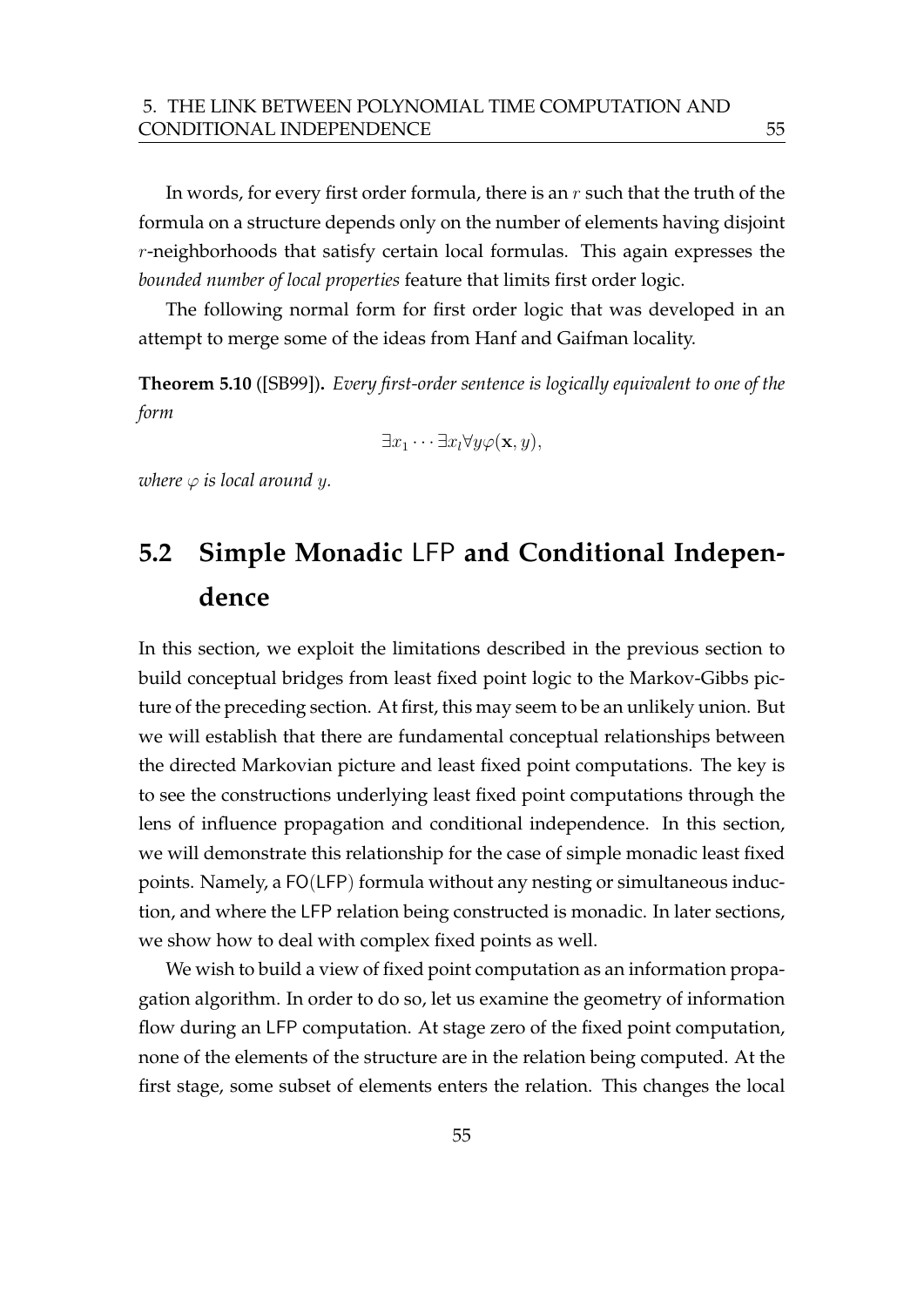neighborhoods of these elements, and the vertices that lie in these local neighborhoods change their local type. Due to the global changes in the multiset of local types, more elements in the structure become eligible for inclusion into the relation at the next stage. This process continues, and the changes "propagate" through the structure. Thus, *the fundamental vehicle of this information propagation is that a fixed point computation*  $\varphi(R, x)$  *changes local neighborhoods of elements at each stage of the computation*.

This propagation is

- 1. directed, and
- 2. relies on a bounded number of local neighborhoods *at each stage*.

In other words, we observe that

*The influence of an element during* LFP *computation propagates in a similar manner to the influence of a random variable in a directed Markov field.*

This correspondence is important to us. Let us try to uncover the underlying principles that cause it. The directed property comes from the positivity of the first order formula that is being iterated. This ensures that once an element is inserted into the relation that is being computed, it is never removed. Thus, influence flows in the direction of the stages of the LFP computation. Furthermore, this influence flow is local in the following sense: the influence of an element can propagate throughout the structure, but only through its influence on various local neighborhoods.

This correspondence is most striking in the case of bounded degree structures. In that case, we have only  $O(1)$  local types.

**Lemma 5.11.** *On a graph of bounded degree, there is a fixed number of non-isomorphic neighborhoods with radius* r*. Consequently, there are only a fixed number of local* r*types.*

In order to determine whether an element in a structure satisfies a first order formula we need (a) the multiset of local  $r$ -types in the structure (also known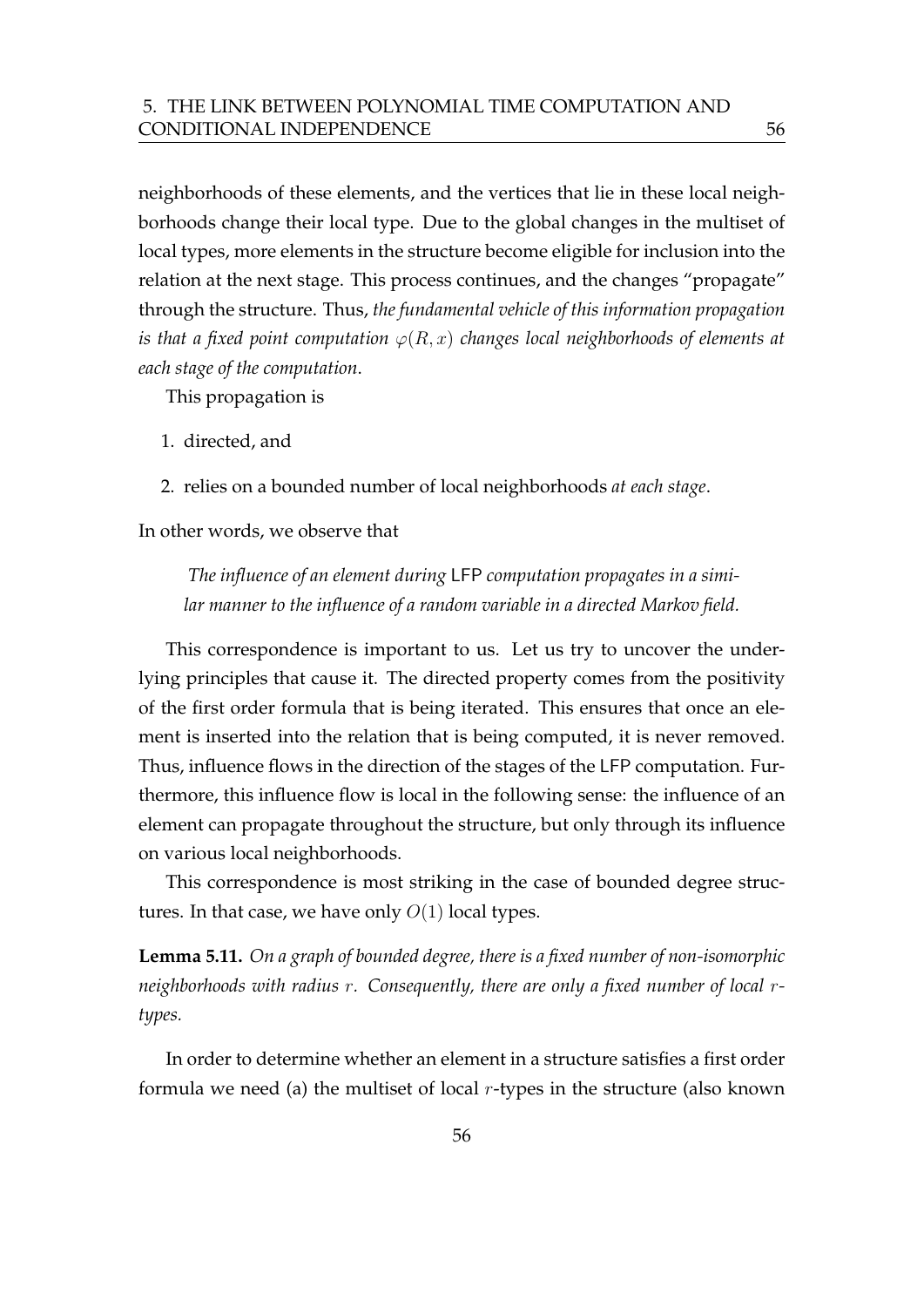as its global type) for some value of  $r$ , and (b) the local type of the element. Furthermore, by threshold Hanf, we only need to know the multiset of local types up to a certain threshold.

For large enough structures, we will cross the Hanf threshold for the multiset of r-types. At this point, we will be making a decision of whether an element enters the relation based *solely* on its local r-type. This type potentially changes with each stage of the LFP. At the time when this change renders the element eligible for entering the relation, it will do so. Once it enters the relation, it changes the local  $r$ -type of all those elements which lie within a  $r$ -neighborhood of it, and such changes render them eligible, and so on. This is how the computation proceeds, in a purely stage-wise local manner. This is a Markov property: the influence of an element upon another must factor entirely through the local neighborhood of the latter.

In the more general case where degrees are not bounded, we still have factoring through local neighborhoods, except that we have to consider all the local neighborhoods in the structure. However, here the bounded nature of FO comes in. The FO formula that is being iterated can only express a property about some bounded number of such local neighborhoods. For example, in the Gaifman form, there are s distinguished disjoint neighborhoods that must satisfy some local condition.

*Remark* 5.12*.* The same concept can be expressed in the language of *sufficient statistics*. Namely, knowing some information about certain local neighborhoods renders the rest of the information about variable values that have entered the relation in previous stages of the graph superfluous. In particular, Gaifman's theorem says that for first order properties, *there exists a sufficient statistic that is gathered locally at a bounded number of elements*. Knowing this statistic gives us conditional independence from the values of other elements that have already entered the relation previously, but not from elements that will enter the relation subsequently. This is similar to the *directed* Markov picture where there is conditional independence of any variable from non-descendants given the value of the parents.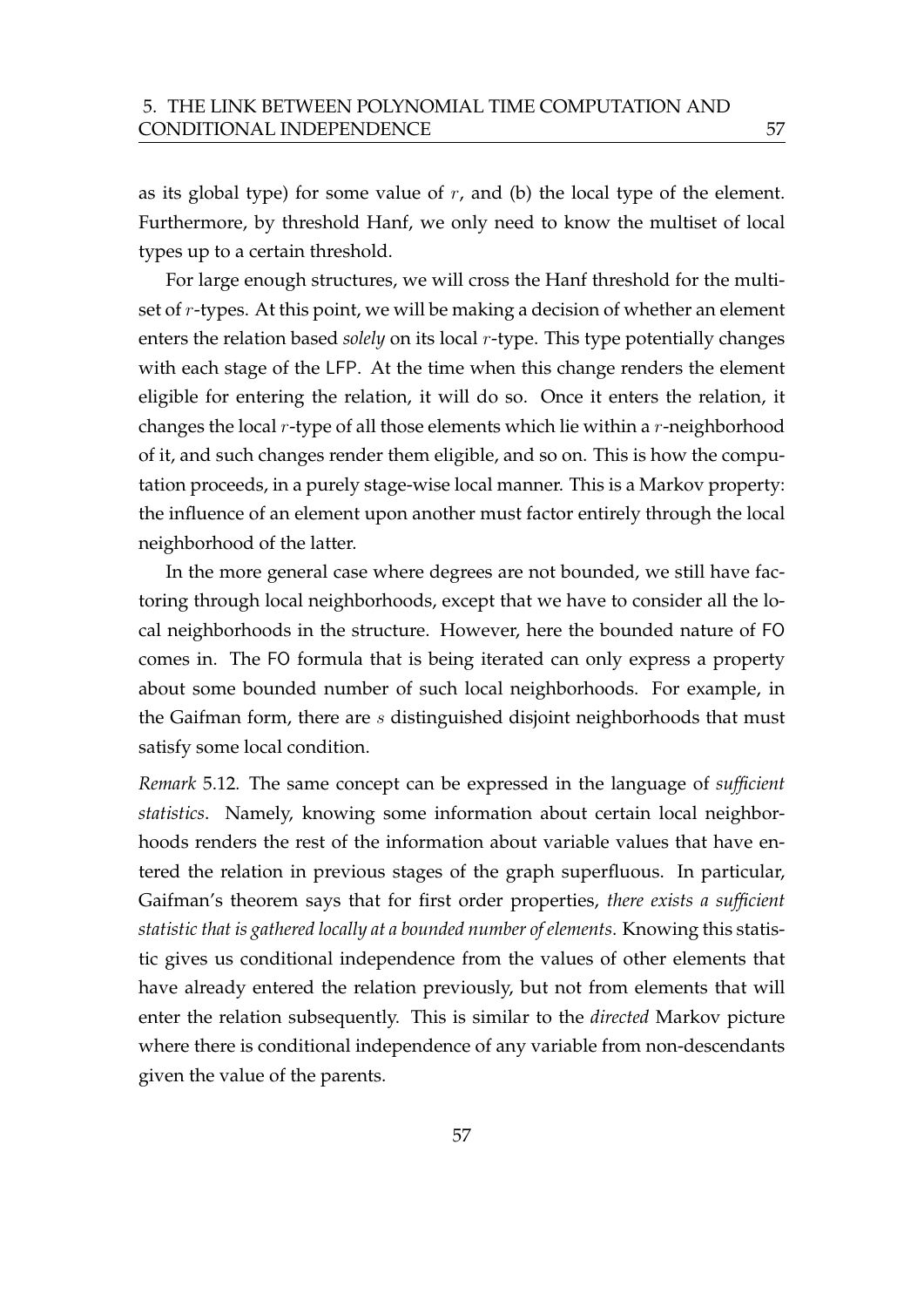

*a larger directed model called the ENSP (developed in Chapter 7)*

Figure 5.1: Range limited LFP computation process viewed as conditional independencies.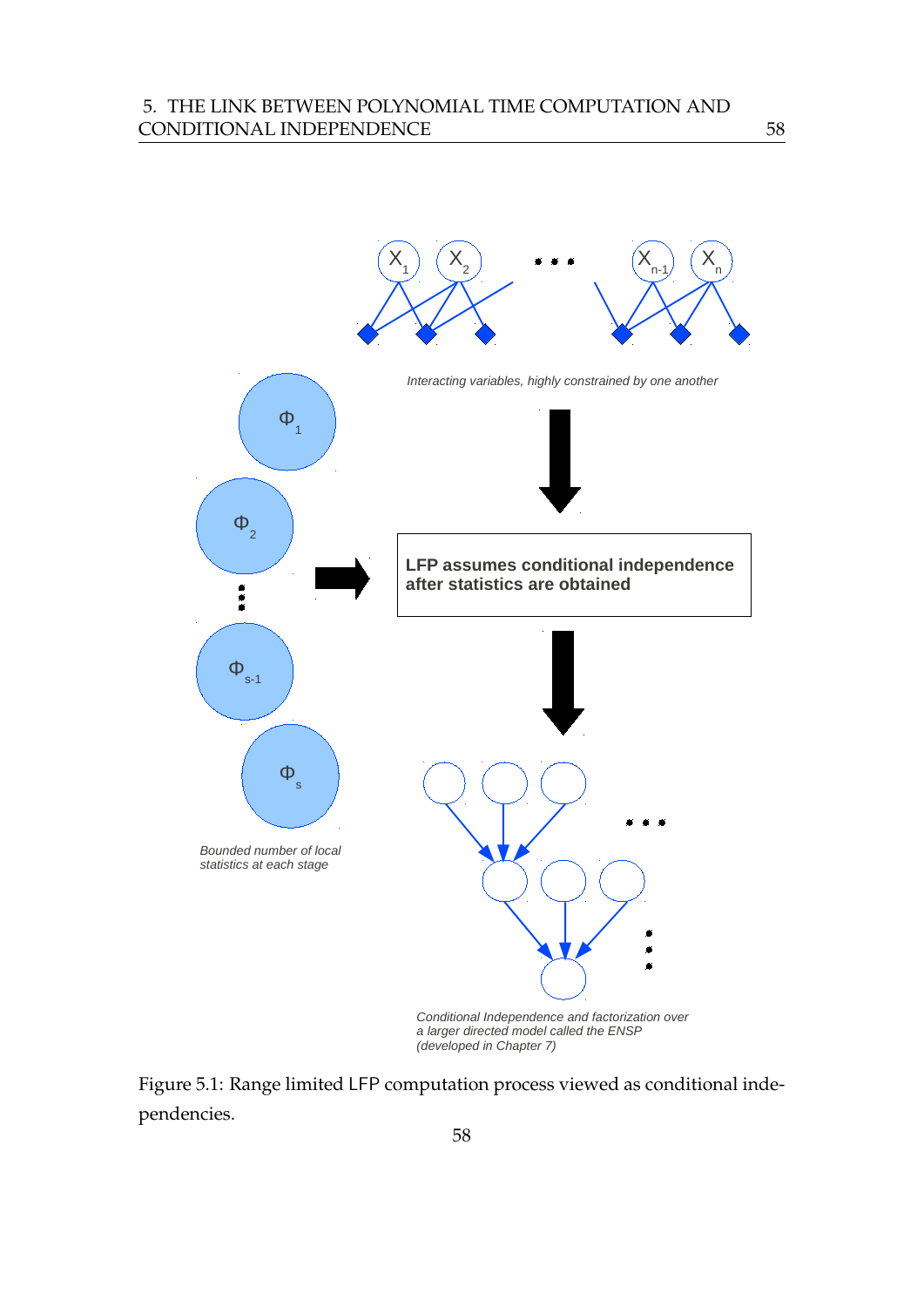At this point, we have exhibited a correspondence between two apparently very different formalisms. This correspondence is illustrated in Fig. 5.1.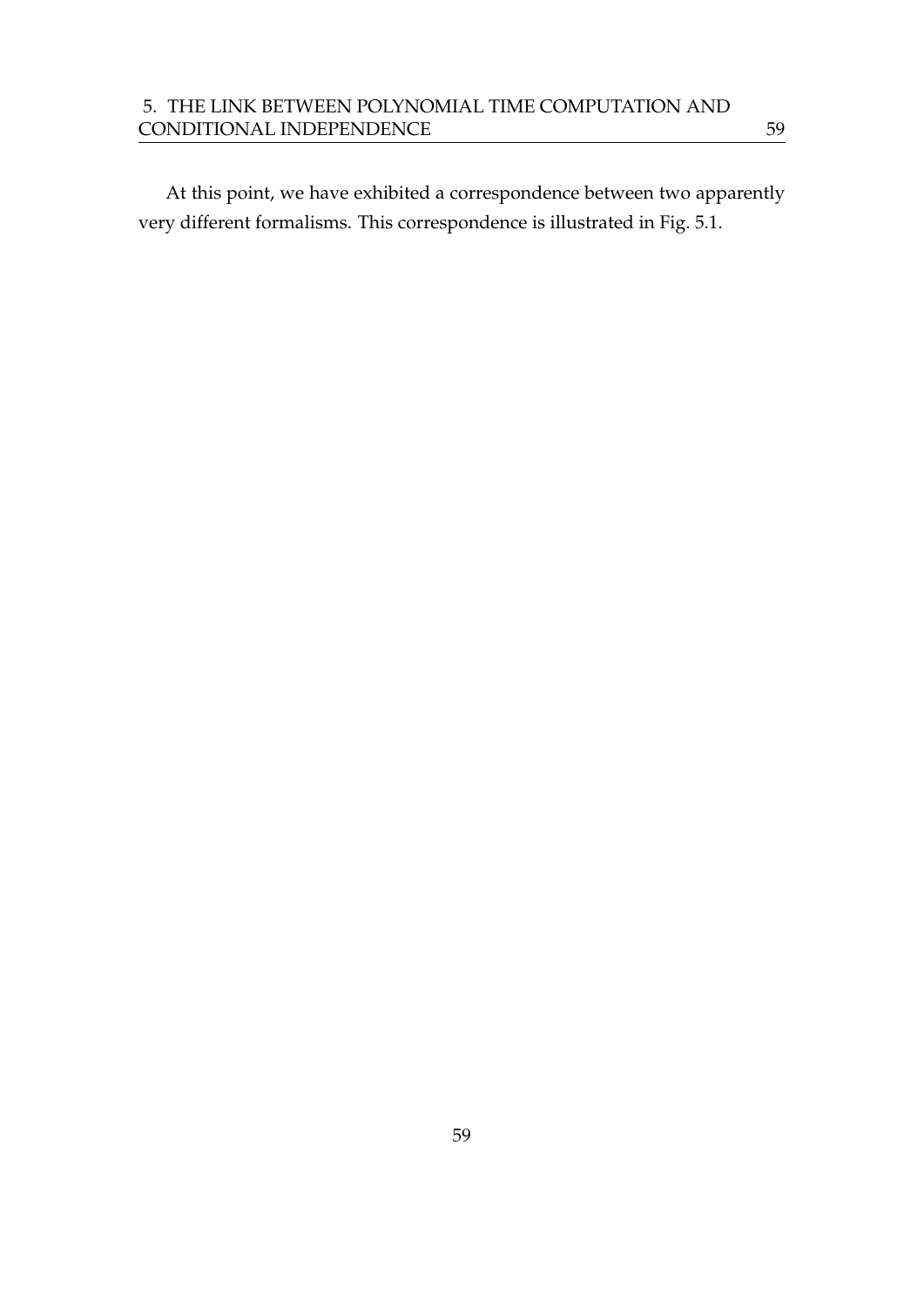# **5.3 Conditional Independence in Complex Fixed Points**

In the previous sections, we showed that the natural "factorization" of LFP into first order logic, coupled with the bounded local property of first order logic can be used to exhibit conditional independencies in the relation being computed.

But the argument we provided was for simple fixed points having one free variable, namely, for monadic least fixed points. How can we show that this picture is the same for complex fixed points? We accomplish this in stages.

- 1. First, we use the transitivity theorem for fixed point logic to move nested fixed points into simultaneous fixed points without nesting.
- 2. Next, we use the simultaneous induction lemma for fixed point logic to encode the relation to be computed as a "section" of a single LFP relation of higher arity.

Steps 1 and 2 involve standard constructions in finite model theory, which we recall in Appendix A.

At this point, we are now working with  $k$ -tuples, for a  $k$  fixed for all problem sizes, instead of single elements. This will change the distance properties of the resulting structure of k-tuples. Let us examine the case of a 2-ary relation that is being computed. In this case, we have the following situation. Every pair of elements occurs in the set of 2-tuples. This means that the neighborhood of every pair is  $O(n)$ , since for any element a of the structure, every other element  $b, c, d, \cdots$  occurs in a pair along with a.

This means that when there is a change to a 2-tuple containing  $a$ , that change affects the neighborhoods of  $O(n)$  other 2-tuples. At this point, we see that we are in the situation of O(n) range interactions. *The key point to note is that we still have only* poly(log n) *parametrization.* This is because even though the interactions are of  $O(n)$  range, the computation terminates in  $poly(n)$  steps, giving us a economical parametrization of the state space. Put another way, though the interactions are indeed between  $O(n)$  elements at a time, they are severely value limited, leading once again to  $poly(log n)$  parametrization. Recall the discussion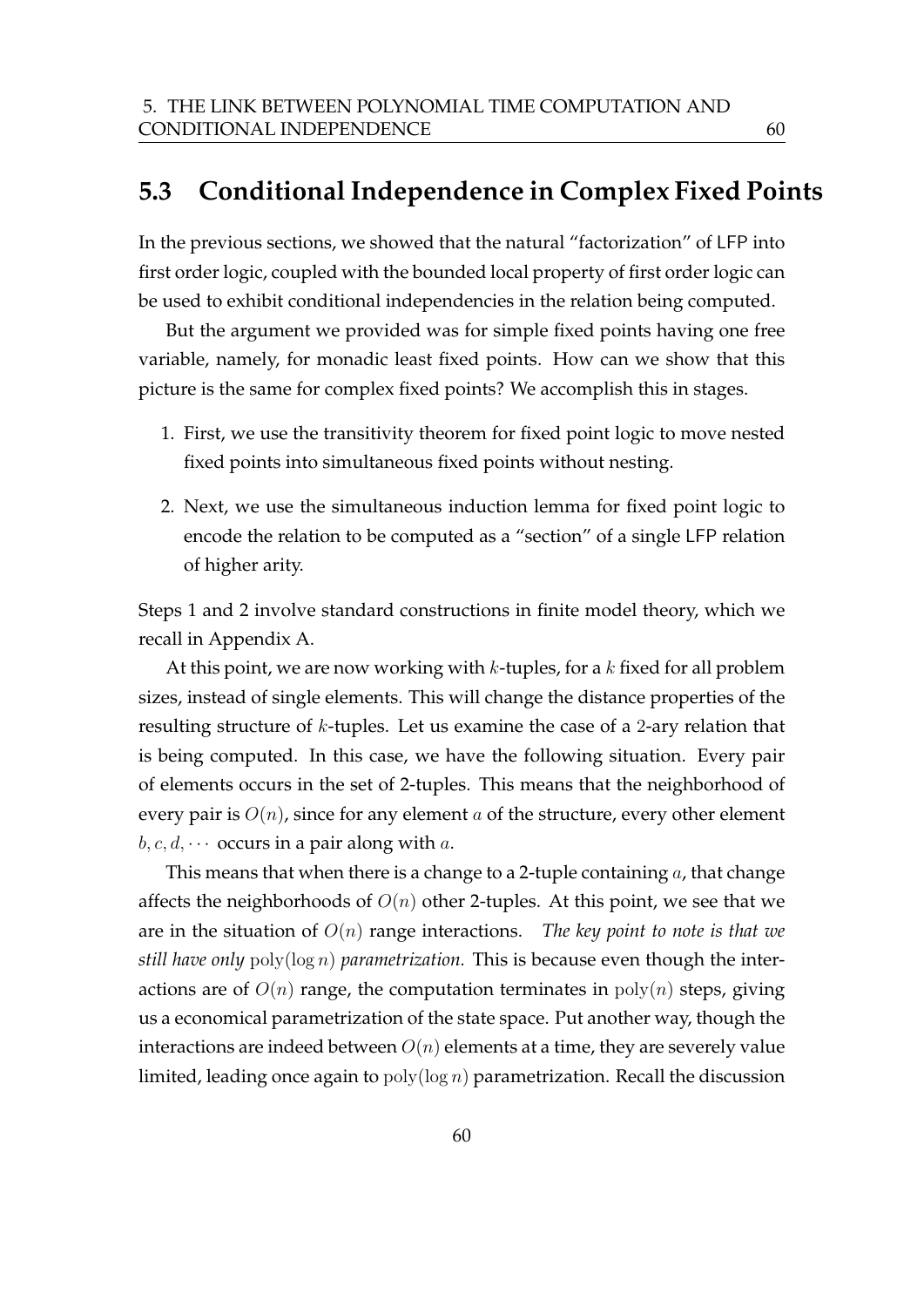of the two kinds of  $poly(log n)$  parameterizations (range limited and value limited) from Chapter 3. We will actually build a graphical model to give us the parameterization in Chapter 8.

We also need to ensure that our original structure has a relation that allows an order to be established on  $k$ -tuples. In particular, this does not pose a problem for encoding instances of  $k$ -SAT. The basic nature of information gathering and processing in LFP does not change when the arity of the computation rises. It merely adds the ability to gather polynomially more information at each stage taken from  $O(n)$  variates at a time. But since the LFP terminates in polynomially many steps, the number of joint values taken by the system of  $n$  variables is only  $2^{\text{poly}(\log n)}$ . Although each element sees  $O(n)$  variates at each stage of the LFP, it has the capability to utilize only  $poly(log n)$  amount of that information in the following precise sense. A "true" joint distribution over *n* takes  $c^n, c > 1$ different values. It requires, therefore,  $O(c^n)$  independent parameters to specify. This happens because the behavior of one variable is dependent on all  $n-1$ others simultaneously. In cases of joint distributions of  $n$  covariates which take only  $2^{poly(log n)}$  values, this can not be the case since the resulting distribution can be parameterized far too economically.

*Remark* 5.13*.* We could work over a product structure where LFP captures the class of polynomial time computable queries. In other words, we have to work in a structure whose elements are  $k$ -tuples of our original structure. In this way, a k-ary LFP over the original structure would be a monadic LFP over this structure. The  $O(n)$  nature of interactions remains, but again the parametrization is only  $\text{poly}(\log n)$ .

Note that there are elegant ways to work with the space of equivalence classes of k-tuples with equivalence under first order logic with k-variables. For instance, one can consider a construction known as the *canonical structure* due originally to [DLW95] who used it to provide a model theoretic proof of the important theorem in [AV95] that  $P = PSPACE$  if and only if LFP = PFP. Note that this is for all structures, not just for ordered structures.

The issue one faces is that there is a linear order on the canonical structure,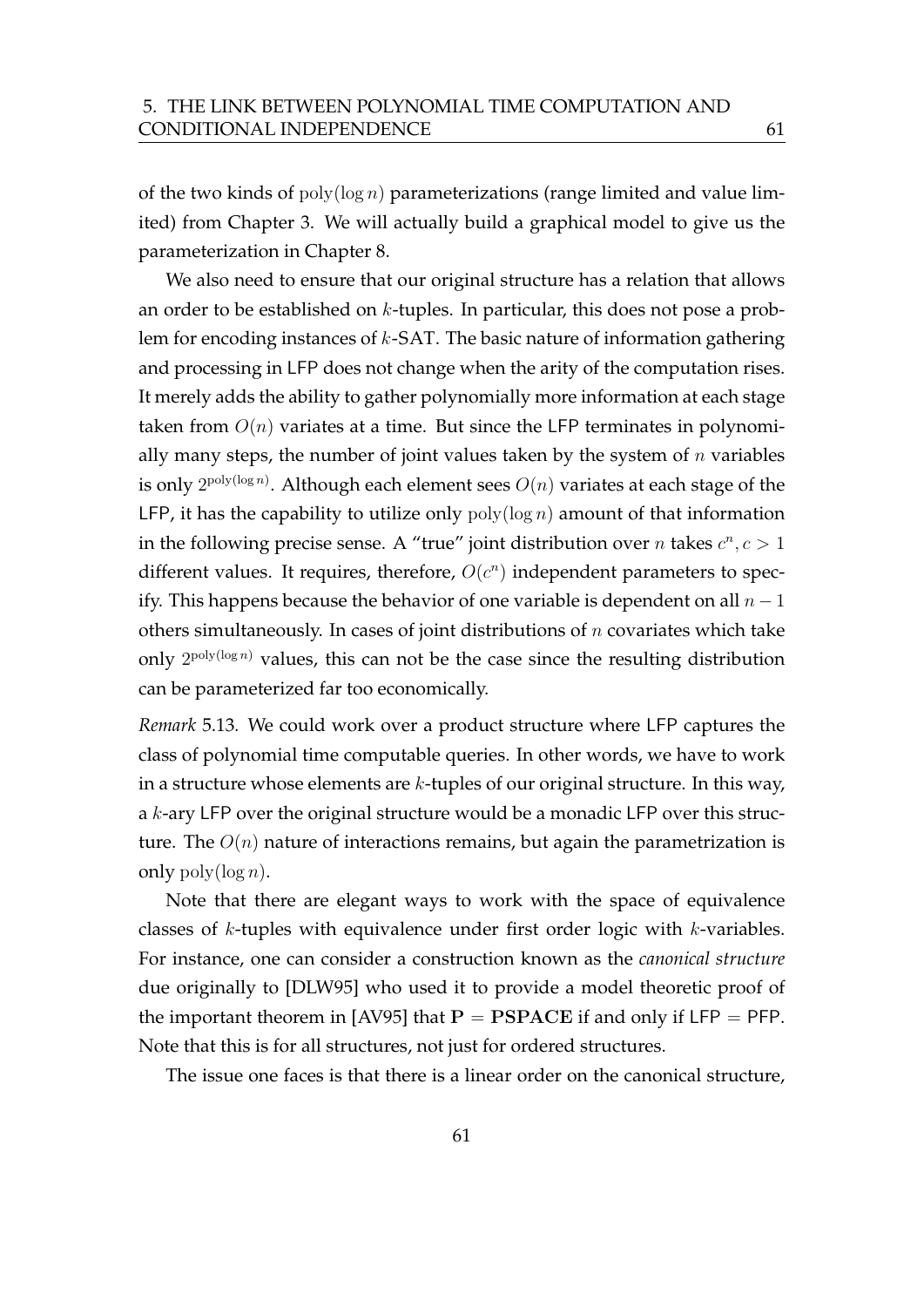which renders the Gaifman graph trivial (totally connected). See [Lib04, §11.5] for more details on canonical structures. The simple scheme described above suffices for our purposes.

*Remark* 5.14*.* Though the Immerman-Vardi theorem is usually stated for ordered structures, it holds for structures equipped with a successor relation (and no linear ordering). See [LR03, §11.2, p. 204] where the result is stated for successor structures. The benefit of equipping our structures only with a successor structure is that the Gaifman graph remains non-trivial.

# **5.4 Aggregate Properties of** LFP **over Ensembles**

We have shown that any polynomial time computation will update its relation according to a certain Markov type property on the space of  $k$ -types of the underlying structure, after extracting a statistic from the local neighborhoods of the underlying structure. Thus far, there is no probabilistic picture, or a distribution that we can analyze. We are only describing a fully deterministic computation.

The distribution we seek will arise when we examine the aggregate behavior of LFP over *ensembles of structures* that come from ensembles of constraint satisfaction problems (CSPs) such as random  $k$ -SAT. When we examine the properties in the aggregate of LFP running over ensembles, we will find the following.

*The "bounded number of local" property of each stage of monadic* LFP *computation manifests as conditional independencies in the distribution, making the distribution of solutions* poly(log n)*-parametrizable. Likewise, value limited interactions in higher arity* LFP *computations also lead to distribution of solutions that are* poly(log n)*-parametrizable.*

This gives us the setting where we can exploit the full machinery of graphical models of Chapter 2.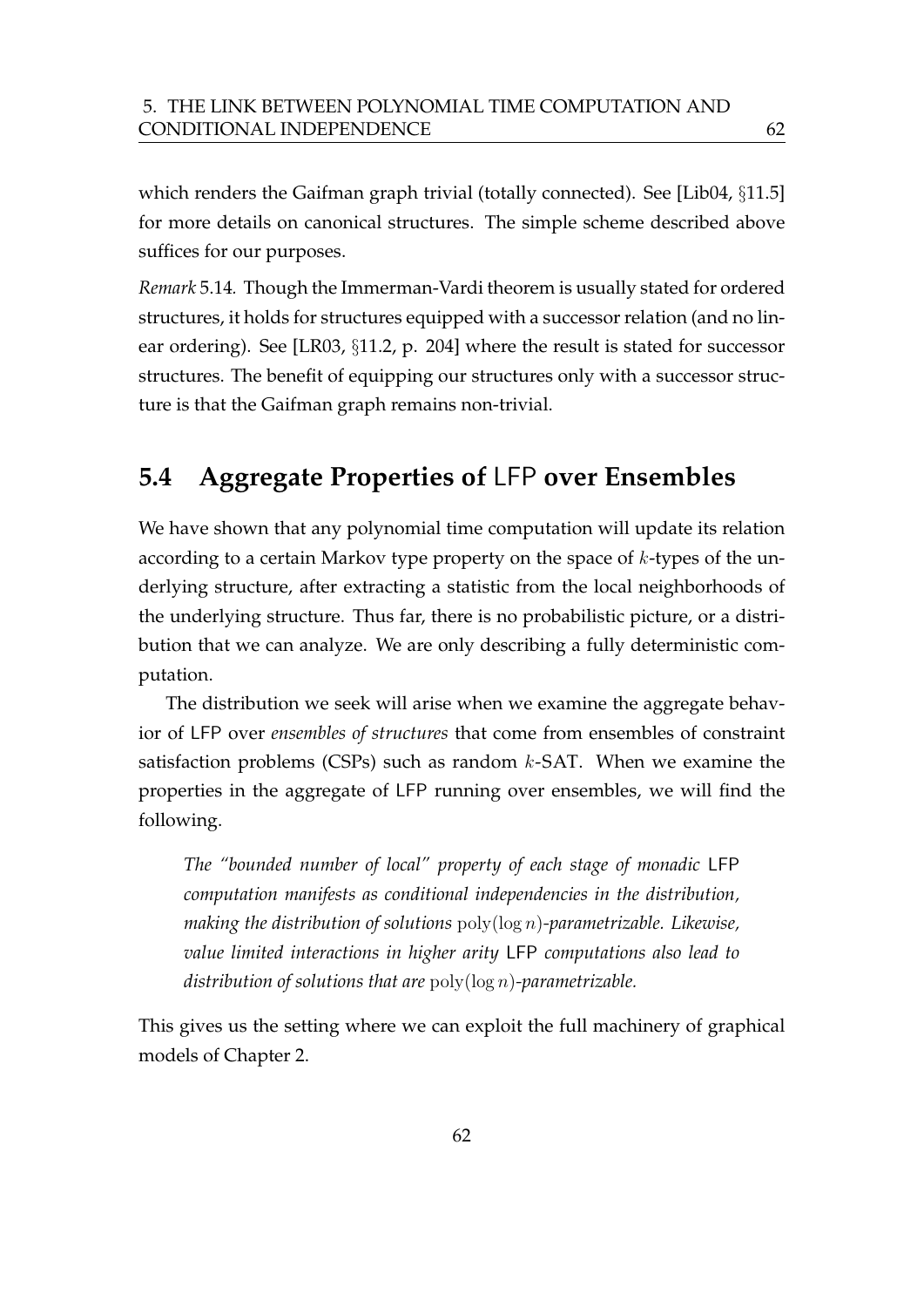Before we examine the distributions arising from LFP acting on ensembles of structures, we will bring in ideas from statistical physics into the proof. We begin this in the next chapter.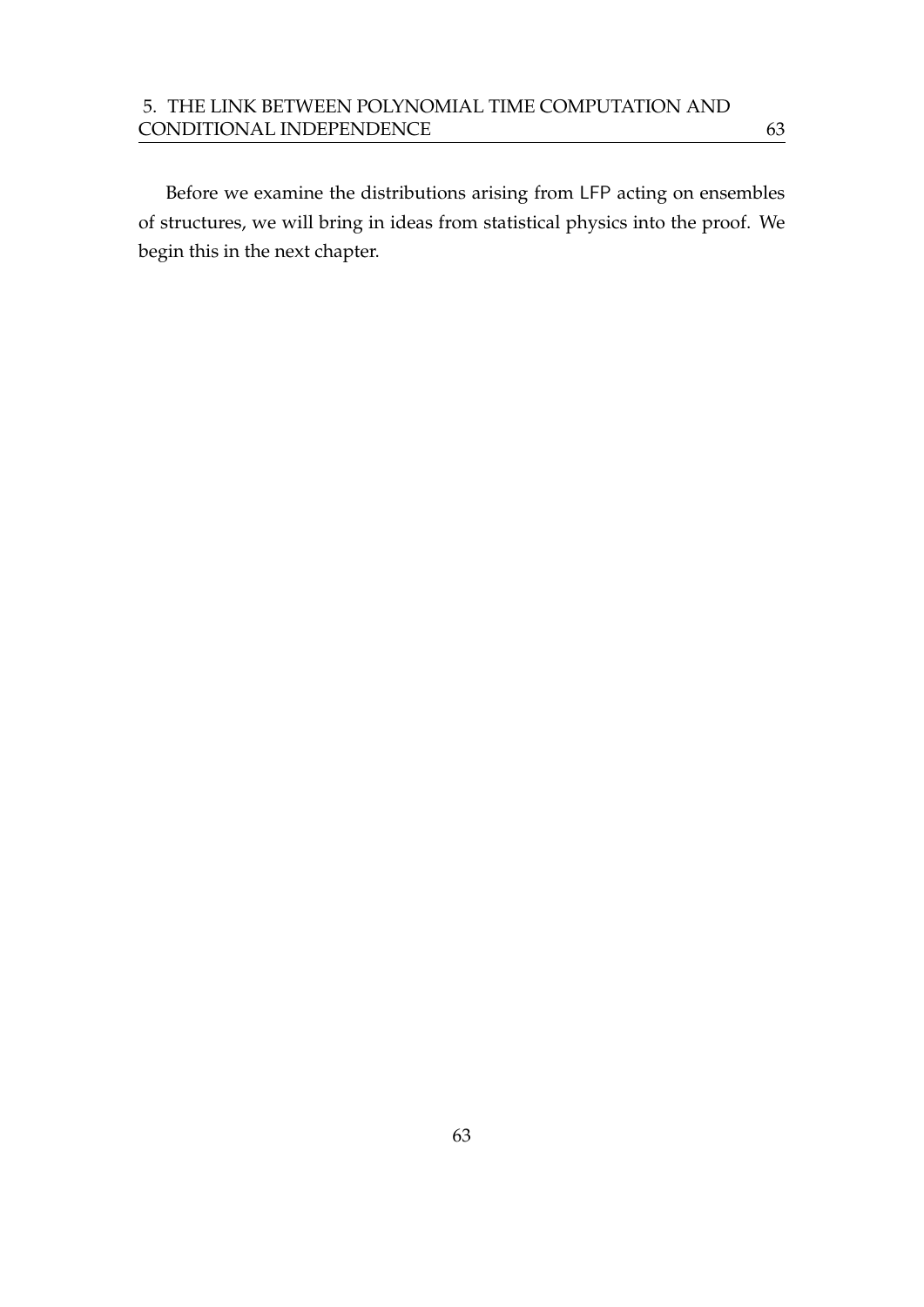# **6. The 1RSB Ansatz of Statistical Physics**

## **6.1 Ensembles and Phase Transitions**

The study of random ensembles of various constraint satisfaction problems (CSPs) is over two decades old, dating back at least to [CF86]. While a given CSP — say, 3-SAT— might be NP-complete, many instances of the CSP might be quite easy to solve, even using fairly simple algorithms. Furthermore, such "easy" instances lay in certain well defined regimes of the CSP, while "harder" instances lay in clearly separated regimes. Thus, researchers were motivated to study randomly generated ensembles of CSPs having certain parameters that would specify which regime the instances of the ensemble belonged to. We will see this behavior in some detail for the specific case of the ensemble known as random k-SAT.

An instance of  $k$ -SAT is a propositional formula in conjunctive normal form

$$
\Phi = C_1 \wedge C_2 \wedge \cdots \wedge C_m
$$

having  $m$  clauses  $C_i$ , each of whom is a disjunction of  $k$  literals taken from  $n$ variables  $\{x_1, \ldots, x_n\}$ . The decision problem of whether a satisfying assignment to the variables exists is NP-complete for  $k \geq 3$ . The ensemble known as random k-SAT consists of instances of k-SAT generated randomly as follows. An instance is generated by drawing each of the m clauses  $\{C_1, \ldots, C_m\}$  uniformly from the  $2^k \binom{n}{k}$  $\binom{n}{k}$  possible clauses having  $k$  variables. The entire ensemble of random k-SAT having m clauses over n literals will be denoted by  $SAT_k(n, m)$ ,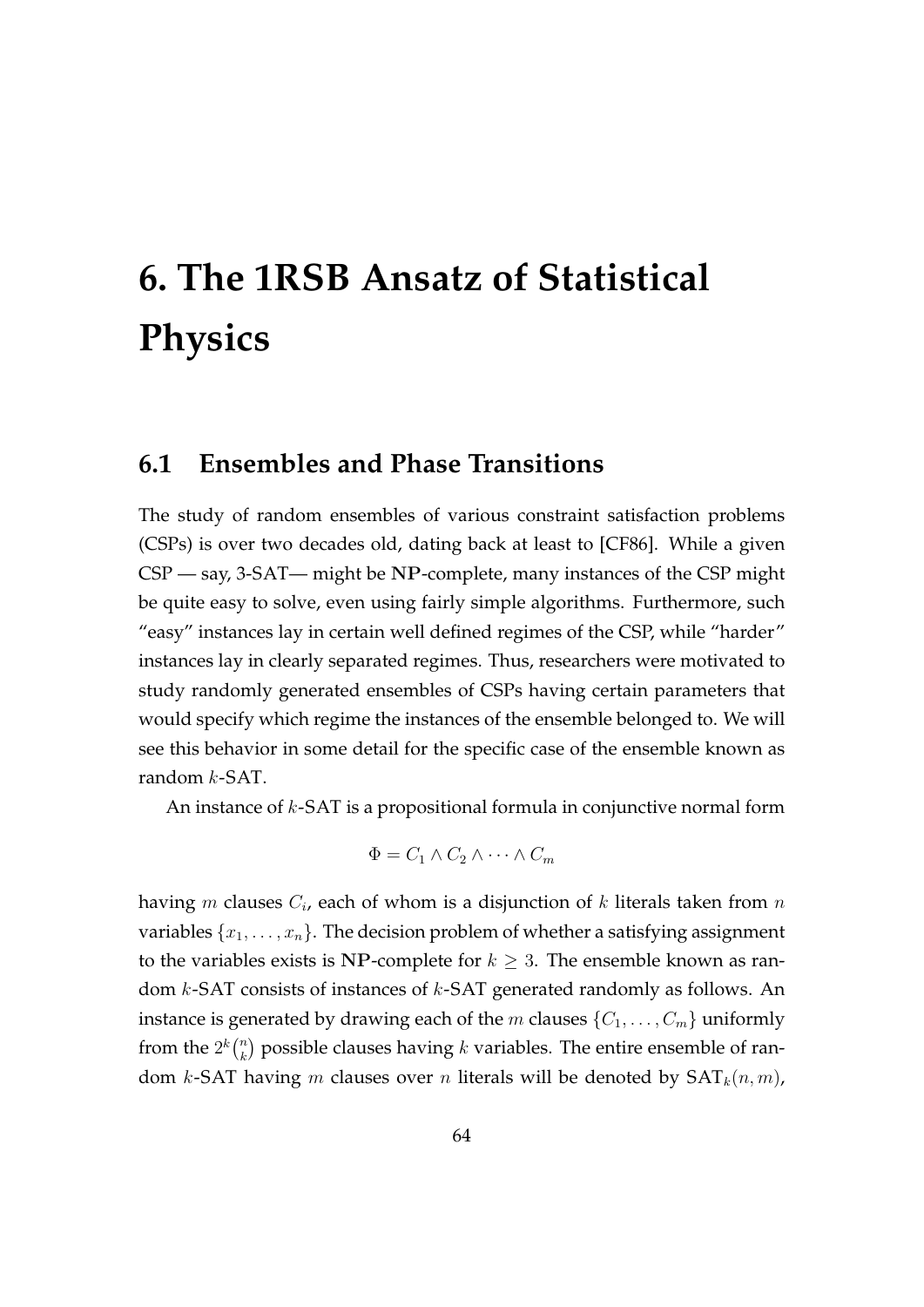and a single instance of this ensemble will be denoted by  $\Phi_k(n,m)$ . The *clause density*, denoted by  $\alpha$  and defined as  $\alpha := m/n$  is the single most important parameter that controls the geometry of the solution space of random k-SAT. Thus, we will mostly be interested in the case where every formula in the ensemble has clause density  $\alpha$ . We will denote this ensemble by  $\text{SAT}_k(n, \alpha)$ , and an individual formula in it by  $\Phi_k(n, \alpha)$ .

Random CSPs such as k-SAT have attracted the attention of physicists because they model disordered systems such as *spin glasses* where the Ising spin of each particle is a binary variable ("up" or "down") and must satisfy some constraints that are expressed in terms of the spins of other particles. The energy of such a system can then be measured by the number of unsatisfied clauses of a certain k-SAT instance, where the clauses of the formula model the constraints upon the spins. The case of zero energy then corresponds to a solution to the k-SAT instance. The following formulation is due to [MZ97]. First we translate the Boolean variables  $x_i$  to Ising variables  $S_i$  in the standard way, namely  $S_i = -(-1)^{x_i}$ . Then we introduce new variables  $C_{li}$  as follows. The variable  $C_{li}$ is equal to 1 if the clause  $C_l$  contains  $x_i$ , it is  $-1$  if the clause contains  $\neg x_i$ , and is zero if neither appears in the clause. In this way, the sum  $\sum_{i=1}^{n} C_{li} S_i$  measures the satisfiability of clause  $C_l$ . Specifically, if  $\sum_{i=1}^n C_{li} S_i - k > 0$ , the clause is satisfied by the Ising variables. The energy of the system is then measured by the Hamiltonian

$$
H = \sum_{i=1}^{m} \delta(\sum_{i=1}^{n} C_{li} S_i, -K).
$$

Here  $\delta(i, j)$  is the Kronecker delta. Thus, satisfaction of the k-SAT instance translates to vanishing of this Hamiltonian. Statistical mechanics then offers techniques such as replica symmetry, to analyze the macroscopic properties of this ensemble.

Also very interesting from the physicist's point of view is the presence of a sharp *phase transition* [CKT91, MSL92] (see also [KS94]) between satisfiable and unsatisfiable regimes of random  $k$ -SAT. Namely, empirical evidence suggested that the properties of this ensemble undergoes a clearly defined transition when the clause density is varied. This transition is conjectured to be as follows. For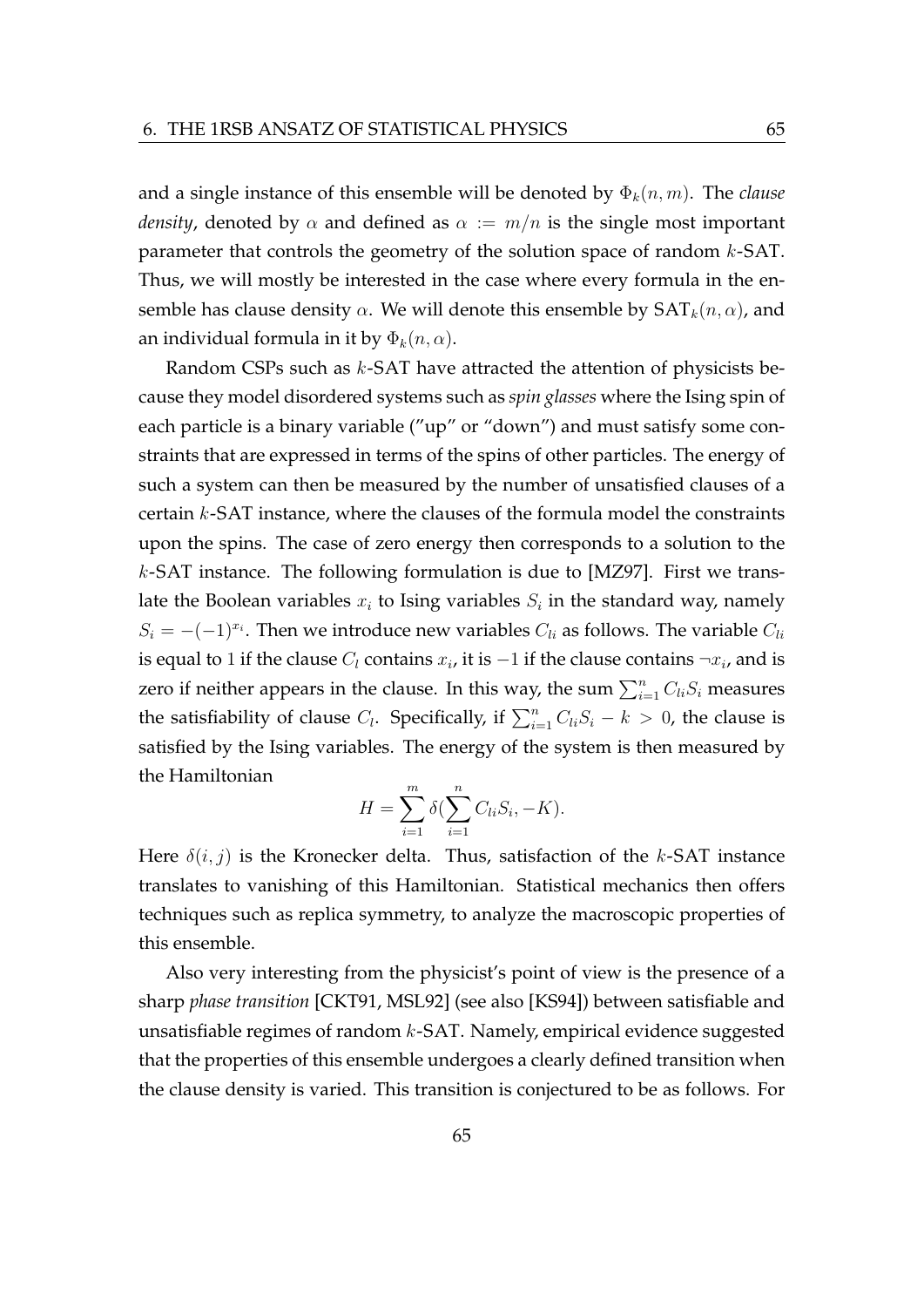each value of k, there exists a transition threshold  $\alpha_c(k)$  such that with probability approaching 1 as  $n \to \infty$  (called the *Thermodynamic limit* by physicists),

- if  $\alpha < \alpha_c(k)$ , an instance of random k-SAT is satisfiable. Hence this region is called the *SAT phase*.
- If  $\alpha > \alpha_c(k)$ , an instance of random k-SAT is unsatisfiable. This region is known as the *unSAT phase*.

There has been intense research attention on determining the numerical value of the threshold between the SAT and unSAT phases as a function of  $k$ . [Fri99] provides a sharp but non-uniform construction (namely, the value  $\alpha_c$  is a function of the problem size, and is conjectured to converge as  $n \to \infty$ ). Functional upper bounds have been obtained using the first moment method [MA02] and improved using the second moment method [AP04] that improves as  $k$  gets larger.

## **6.2 The d1RSB Phase**

More recently, another thread on this crossroad has originated once again from statistical physics and is most germane to our perspective. This is the work in the progression [MZ97], [BMW00], [MZ02], and [MPZ02] that studies the evolution of the solution space of random  $k$ -SAT as the constraint density increases towards the transition threshold. In these papers, physicists have conjectured that there is a *second* threshold that divides the SAT phase into two — an "easy" SAT phase, and a "hard" SAT phase. In both phases, there is a solution with high probability, but while in the easy phase one giant connected cluster of solutions contains almost all the solutions, in the hard phase this giant cluster shatters into exponentially many communities that are far apart from each other in terms of least Hamming distance between solutions that lie in distinct communities. Furthermore, these communities shrink and recede maximally far apart as the constraint density is increased towards the SAT-unSAT threshold. As this threshold is crossed, they vanish altogether.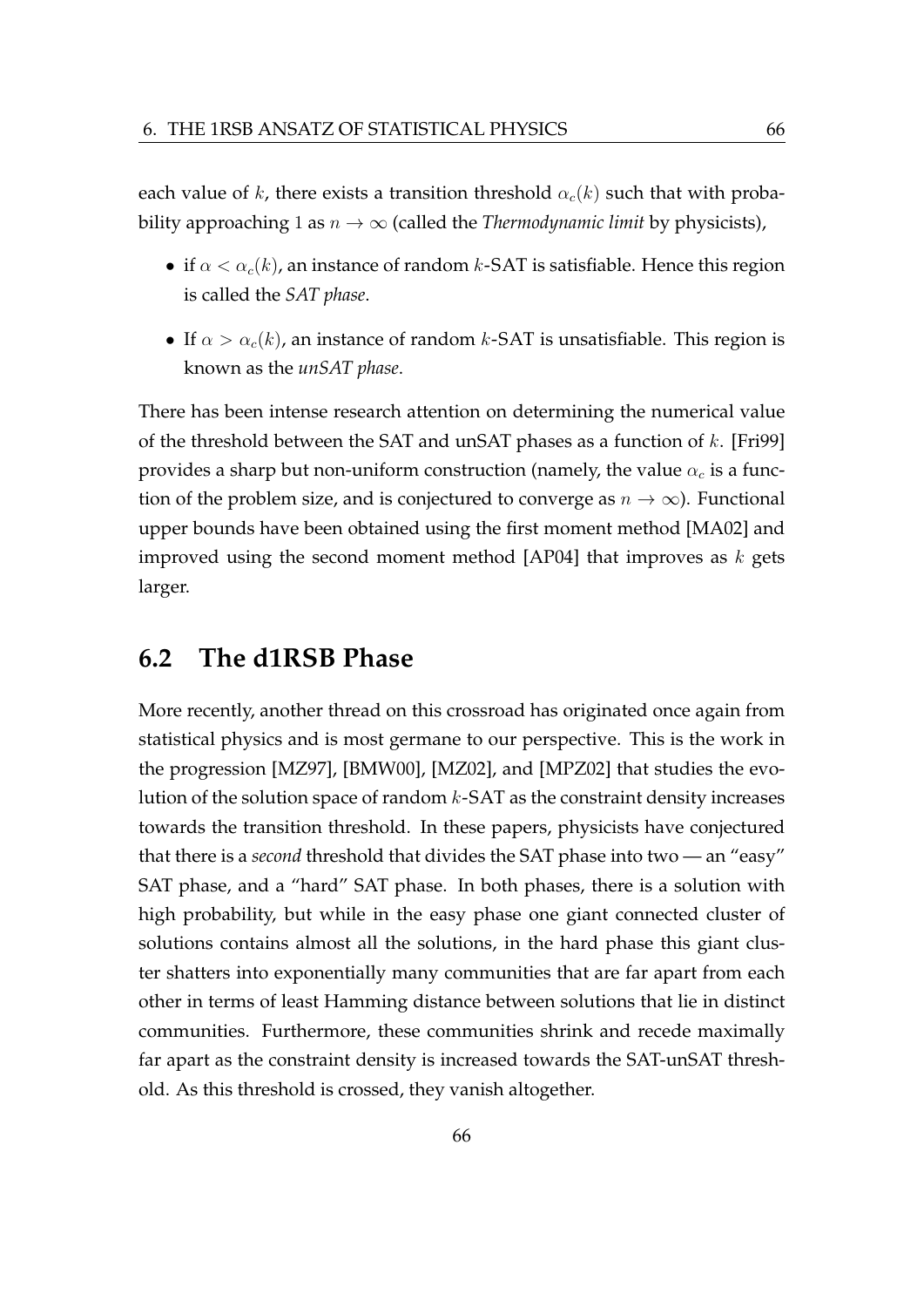As the clause density is increased, a picture known as the "1RSB hypothesis" emerges that is illustrated in Fig. 6.1, and described below.

- **RS** For  $\alpha < \alpha_d$ , a problem has many solutions, but they all form one giant cluster within which going from one solution to another involves flipping only a finite (bounded) set of variables. This is the *replica symmetric* phase.
- **d1RSB** At some value of  $\alpha = \alpha_d$  which is below  $\alpha_c$ , it has been observed that the space of solutions splits up into "communities" of solutions such that solutions within a community are close to one another, but are far away from the solutions in any other community. This effect is known as *shattering* [ACO08]. Within a community, flipping a bounded finite number of variable assignments on one satisfying takes one to another satisfying assignment. But to go from one satisfying assignment in one community to a satisfying assignment in another, one has to flip a fraction of the set of variables and therefore encounters what physicists would consider an "energy barrier" between states. This is the *dynamical one step replica symmetry breaking* phase.
- **unSAT** Above the SAT-unSAT threshold, the formulas of random k-SAT are unsatisfiable with high probability.

Using statistical physics methods, [KMRT<sup>+</sup>07] obtained another phase that lies between d1RSB and unSAT. In this phase, known as 1RSB (*one step replica symmetry breaking*), there is a "condensation" of the solution space into a subexponential number of clusters, and the sizes of these clusters go to zero as the transition occurs, after which there are no more solutions. This phase has not been proven rigorously thus far to our knowledge and we will not revisit it in this work.

The 1RSB hypothesis has been proven rigorously for high values of  $k$ . Specifically, the existence of the d1RSB phase has been proven rigorously for the case of  $k > 8$ , starting with [MMZ05] (see also [DMMZ08]) who showed the existence of clusters in a certain region of the SAT phase using first moment methods. Later, [ART06] rigorously proved that there exist exponentially many clus-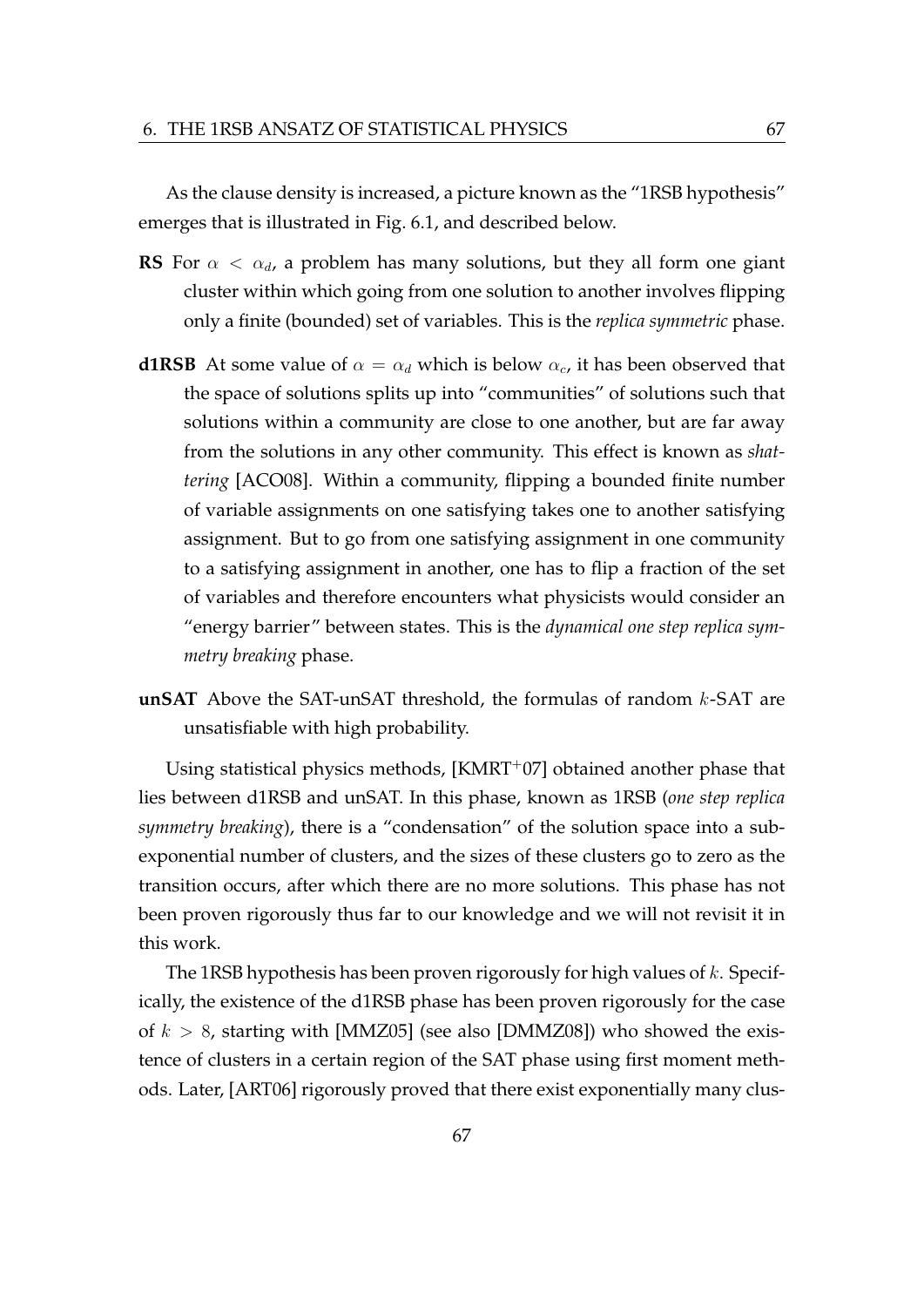ters in the d1RSB phase and showed that within any cluster, the fraction of variables that take the same value in the entire cluster (the so-called *frozen variables*) goes to one as the SAT-unSAT threshold is approached. Further [ACO08] obtained analytical expressions for the threshold at which the solution space of random  $k$ -SAT (as also two other CSPs — random graph coloring and random hypergraph 2-colorability) shatters, as well as confirmed the  $O(n)$  Hamming separation between clusters.



Figure 6.1: The clustering of solutions just before the SAT-unSAT threshold. Below  $\alpha_d$ , the space of solution is largely connected. Between  $\alpha_d$  and  $\alpha_c$ , the solutions break up into exponentially many communities. Above  $\alpha_c$ , there are no more solutions, which is indicated by the unfilled circle.

In summary, in the region of constraint density  $\alpha \in [\alpha_d, \alpha_c]$ , the solution space is comprised of exponentially many communities of solutions which require a fraction of the variable assignments to be flipped in order to move between each other.

### **6.2.1 Cores and Frozen Variables**

In this section, we reproduce results about the distribution of variable assignments within each cluster of the d1RSB phase from [MMW07], [ART06], and [ACO08].

We first need the notion of the *core* of a cluster. Given any solution in a cluster, one may obtain the core of the cluster by "peeling away" variable assignments that, loosely speaking occur only in clauses that are satisfied by other

68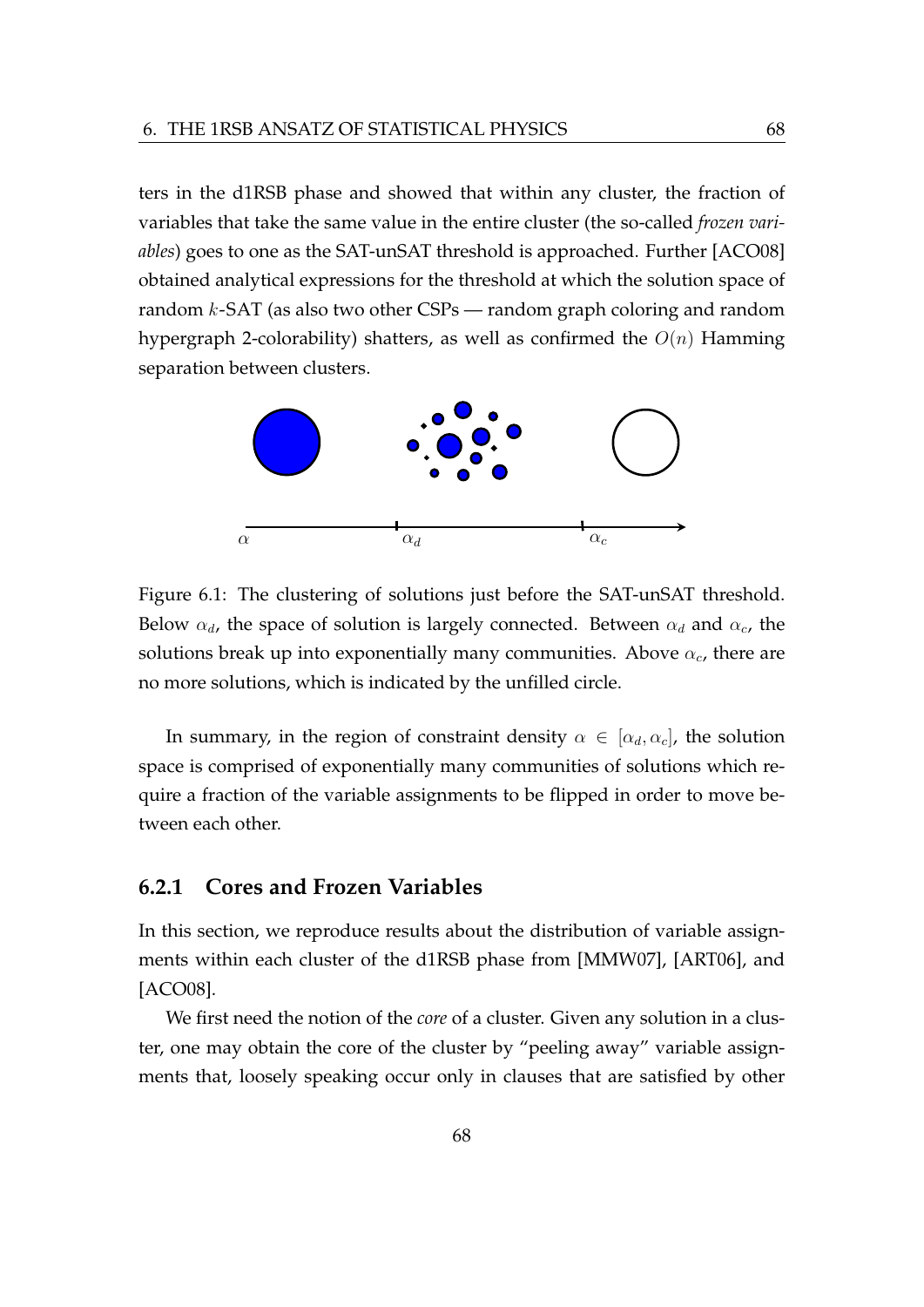variable assignments. This process leads to the core of the cluster.

To get a formal definition, first we define a *partial assignment* of a set of variables  $(x_1, \ldots, x_n)$  as an assignment of each variable to a value in  $\{0, 1, *\}$ . The ∗ assignment is akin to a "joker state" which can take whichever value is most useful in order to satisfy the  $k$ -SAT formula.

Next, we say that a variable in a partial assignment is *free* when each clause it occurs in has at least one other variable that satisfies the clause, or has as assignment to ∗.

Finally, to obtain the core of a cluster, we repeat the following starting with any solution in the cluster: if a variable is free, assign it a ∗.

This process will eventually lead to a fixed point, and that is the *core* of the cluster. We may easily see that the core is not dependent upon the choice of the initial solution.

What does the core of a cluster look like? Recall that the core is itself a partial assignment, with each variable being assigned a 0, 1 or a ∗. Of obvious interest are those variables that are assigned 0 or 1. These variables are said to be *frozen*. Note that since the core can be arrived at starting from any choice of an initial solution in the cluster, it follows that frozen variables take the same value throughout the cluster. For example, if the variable  $x_i$  takes value 1 in the core of a cluster, then every solution lying in the cluster has  $x_i$  assigned the value 1. The *non-frozen* variables are those that are assigned the value ∗ in the core. These take both values 0 and 1 in the cluster. Clearly the number of ∗ variables is a measure of the internal entropy (and therefore the size) of a cluster since it is only these variables whose values vary within the cluster.

Apriori, we have no way to tell that the core will not be the all  $*$  partial assignment. Namely, we do not know whether there are any frozen variables at all. However, [ART06] proved that for high enough values of  $k$ , with probability going to 1 in the thermodynamic limit, almost every variable in a core is frozen as we increase the clause density towards the SAT-unSAT threshold.

**Theorem 6.1** ([ART06]). For every  $r \in [0, \frac{1}{2}]$  $\frac{1}{2}$ ] there is a constant  $k_r$  such that for all  $k \geq k_r$ , there exists a clause density  $\alpha(k, r) < \alpha_c$  such that for all  $\alpha \in [\alpha(k, r), \alpha_c]$ ,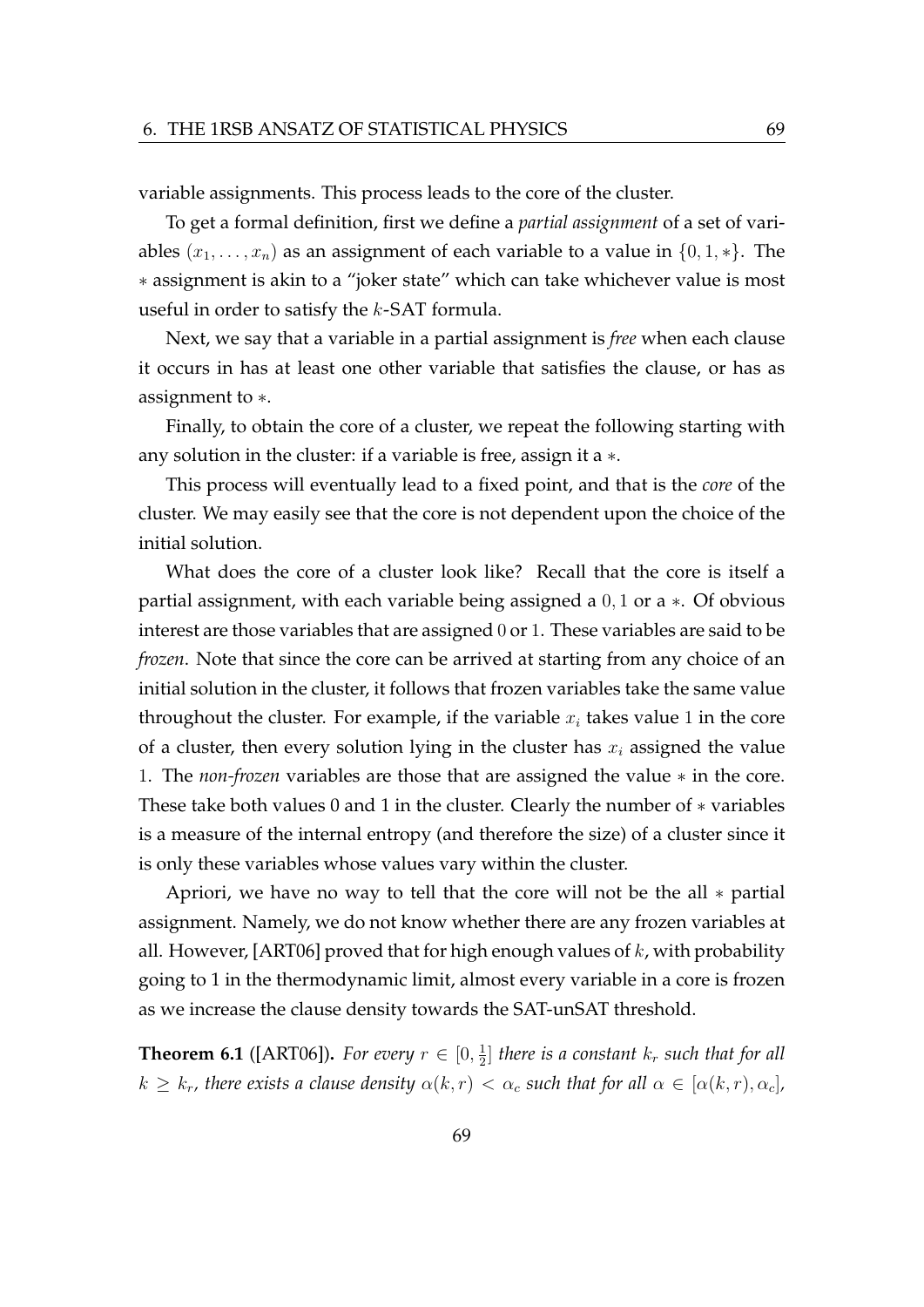*asymptotically almost surely*

*1. every cluster of solutions of*  $\Phi_k(n, \alpha n)$  *has at least*  $(1 - r)n$  *frozen variables,* 

*2. fewer than* rn *variables take the value* ∗*.*

This gives us the corollary.

**Corollary 6.2** ([ART06]). For every  $k \geq 9$ , there exist  $\alpha < \alpha_c(k)$  such that with high *probability, every cluster of the solution space of*  $\Phi_k(n, \alpha n)$  *has frozen variables.* 

Note that this picture is known to hold only for  $k \geq 9$  and is an open question for  $k < 9$ . See also the remark at the end of this section.

We end this section with a physical picture of what forms a core. If a formula  $\Phi$  has a core with C clauses, then these clauses must have literals that come from a set of at most  $C$  variables. By bounding the probability of this event, [MMW07] obtained a lower bound on the size of cores. The bound is linear, which means that when non-trivial cores do exist ( [ART06] proved their existence for  $k \geq 9$ ), they must involve a fraction of all the variables in the formula. In other words, a core may be thought of as the onset of a large single interaction of degree  $O(n)$  among the variables. Furthermore, this core is instantiated amply in the solution space (by that we mean it takes exponentially many values in those many clusters of the d1RSB phase). As the reader may imagine after reading the previous chapters, this sort of interaction cannot be dealt with by LFP algorithms. We will need more work to make this precise, but informally cores are too large to pass through the bottlenecks that the stage-wise first order LFP algorithms create.

This may also be interpreted as follows. Algorithms based on LFP can tackle long range interactions between variables, but only when they can be factored into interactions of degree  $poly(log n)$  or are value limited. But the appearance of cores is equivalent to the onset of  $O(n)$  degree interactions which cannot be further factored into  $poly(\log n)$  degree interactions, and are ample. Such ample irreducible  $O(n)$  interactions, caused by increasing the clause density sufficiently, cannot be dealt with using an LFP algorithm.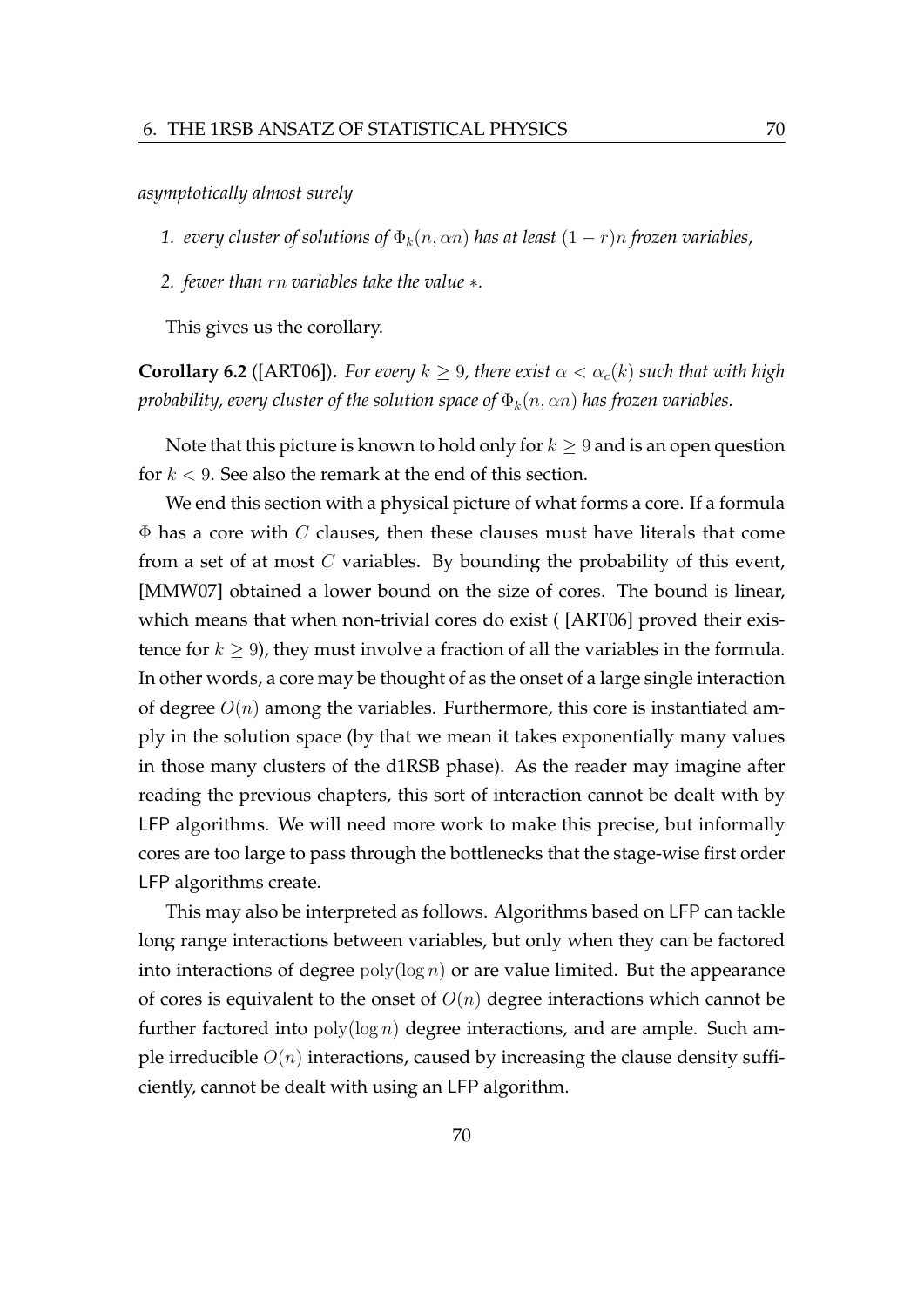We have already noted that this is because LFP algorithms factor through first order computations, and in a first order computation, the decision of whether an element is to enter the relation being computed is based on information collected from local neighborhoods and combined in a bounded fashion. This bottleneck is too small for a core to factor through in range limited LFP. The ampleness precludes value limited interactions also as we shall see. The precise statement of this intuitive picture will be provided in the next chapter when we build our conditional independence hierarchies.

*The freezing of variables in cores is known to happen only for*  $k \geq 9$ *[ART06]. It remains open for* k < 8*. Indeed, for low values of* k *such* as  $k = 2, 3$ , there is empirical evidence that this phenomenon does **not** *take place [MMW05], also see the discussion in [ART06,* §*1]. Hence, our separation of complexity classes needs the regime of*  $k \geq 9$ *.* 

#### **6.2.2 Performance of Known Algorithms in the d1RSB Phase**

We end this chapter with a brief overview of the performance of known algorithms as a function of the clause density, and pointers to more detailed surveys.

Beginning with [CKT91] and [MSL92], there has been an understanding that hard instances of random k-SAT tend to occur when the constraint density  $\alpha$ is near the *transition threshold*, and that this behavior was similar to phase transitions in spin glasses [KS94]. Now that we have surveyed the known results about the geometry of the space of solutions in this region, we turn to the question of how the two are related.

It has been empirically observed that the onset of the d1RSB transition seems to coincide with the constraint density where traditional solvers tend to exhibit exponential slowdown; see [ACO08] and [CO09]. See also [CO09] for the best current algorithm along with a comparison of various other algorithms to it. Thus, while both regimes in SAT have solutions with high probability, the ease of finding a solution differs quite dramatically on traditional SAT solvers due to a clustering of the solution space into numerous communities that are far apart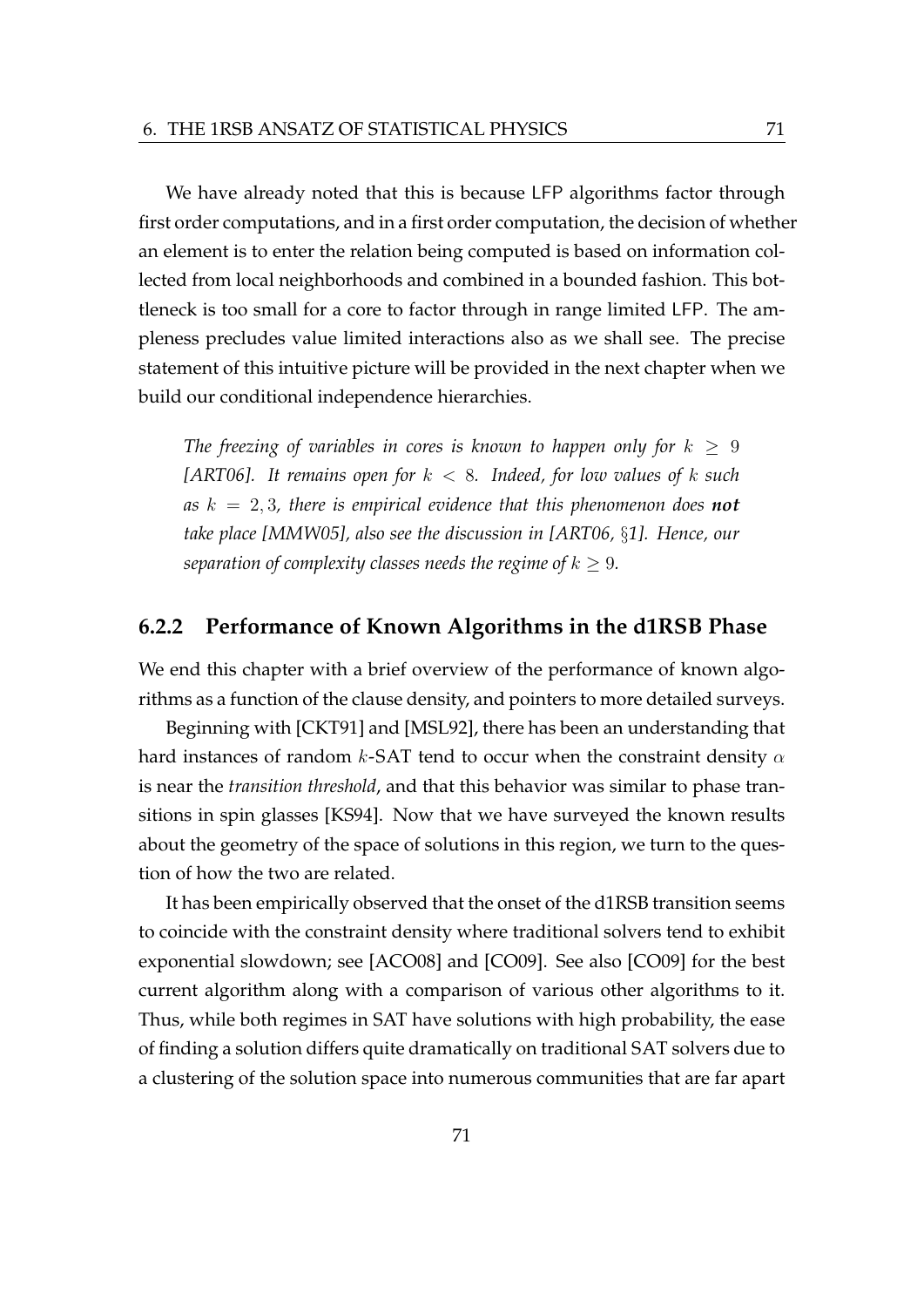from each other in terms of Hamming distance. In particular, for clause densities above  $O(2^k/k)$ , no algorithms are known to produce solutions in polynomial time with probability  $\Omega(1)$  — neither on the basis of rigorous or empirical analysis, or any other evidence [CO09]. Compare this to the SAT-unSAT threshold, which is asymptotically  $2^k \ln 2$ . Thus, well below the SAT-unSAT threshold, in regimes where we know solutions exist, we are currently unable to find them in polynomial time. Our work will explain that indeed, this is fundamentally a limitation of polynomial time algorithms. Specifically, in such phases (for  $k \geq 9$ ), the solution space geometry is not expressible as a mixture of range or value limited  $poly(log n)$ -parametrizable pieces. This is because in the d1RSB phase, the distribution of solutions is both irreducibly correlated at ranges  $O(n)$ , and ample, precluding both range and value limited parametrizations.

Please see [CO09] for the best known algorithm that does solve SAT instances with non-vanishing probability for densities up to  $2^k\omega(k)/k$  for any sequence  $\omega(k) \to \infty$ . See [ACO08] for proofs that the clause density where all known polynomial time algorithms fail on NP-complete problems such as k-SAT and graph coloring coincides with the onset of the d1RSB phase in these problems. This clause density threshold for the onset of the d1RSB phase is  $2^k/k \ln k$  [ACO08]. The earlier [ART06] had established the existence of shattering and freezing of variables within cores for  $\alpha = \Theta(2^k)$ .

**The significance of the value of**  $k$  By the results of [ART06] and [ACO08,  $\S 2.1$ , Rem. 2], *we are guaranteed the presence of the full d1RSB phenomena only for*  $k \geq 9$ *and clause density above*  $(2^k/k) \ln k$ .

Hence, for our separation of complexity classes, we will work with random k-SAT in the  $k \geq 9$  regime, and the clause density sufficiently high so that we are in the d1RSB phase. We will require all known properties of the d1RSB phase — namely, the exponentially many clusters, the freezing of variables within clusters, and the  $O(n)$  variable changes required to move from one cluster to another. These properties are not known to hold except for  $k \geq 9$  and clause densities above  $(2^k/k) \ln k$ .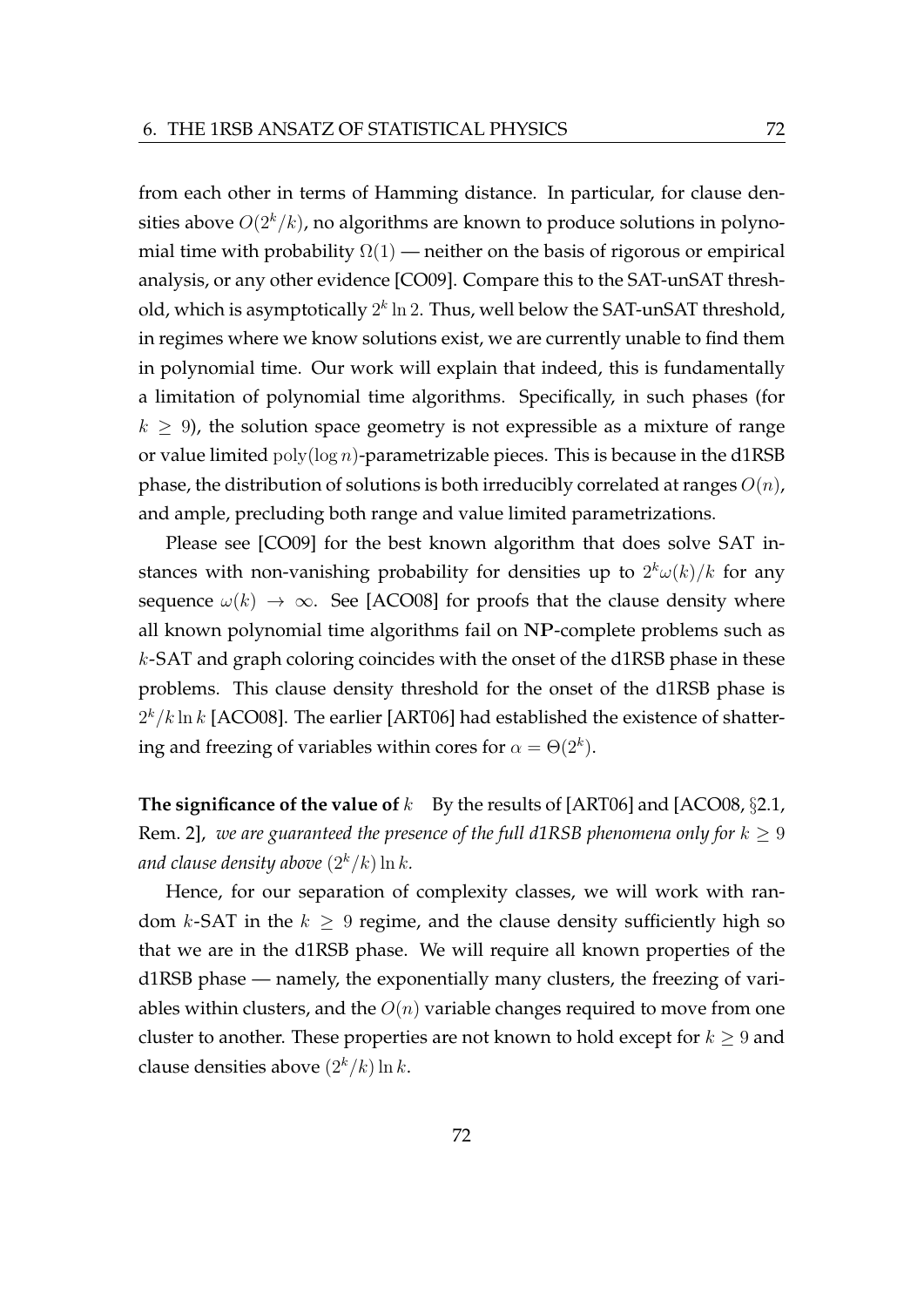It should be noted that there is empirical evidence that the d1RSB phase is not present in random 3-SAT in the following sense. The cores in the clusters of random 3-SAT are trivial. By that we mean that they tend to be the all ∗ core, unlike  $k \geq 9$  where [ART06] show the existence of nontrivial cores for almost all clusters after the d1RSB threshold.

We should also point out that the experimental behavior of algorithms for k-SAT is largely characterized for lower values of  $k = 2, 3, 4$ , where the full d1RSB picture is not known to hold. For instance, the experimental behavior of algorithms reported in [MRTS07] is on random 4-SAT. See also [KMRT<sup>+</sup>06], where experiments are reported on 4-SAT. We are not aware of experimental work done that shows the efficacy (even under mild requirements) of any algorithm on  $k \geq 9$  after the onset of the d1RSB phase with nontrivial cores.

*Incomplete* algorithms are a class that do not always find a solution when it exists, nor do they indicate the lack of solution except to the extent that they were unable to find one. Incomplete algorithms are obviously very important for hard regimes of constraint satisfaction problems since we do not have complete algorithms in these regimes that have economical running times. More recently, a breakthrough for incomplete algorithms in this field came with [MPZ02] who used the cavity method from spin glass theory to construct an algorithm named *survey propagation* that does very well on instances of random k-SAT with constraint density *above* the aforementioned clustering threshold, and continues to perform well very close to the threshold  $\alpha_c$  for low values of k. Survey propagation seems to scale as  $n \log n$  in this region. The algorithm uses the 1RSB hypothesis about the clustering of the solution space into numerous communities. The original work reported in [MPZ02] was on 3-SAT. The behavior of survey propagation for higher values of  $k$  is still being researched.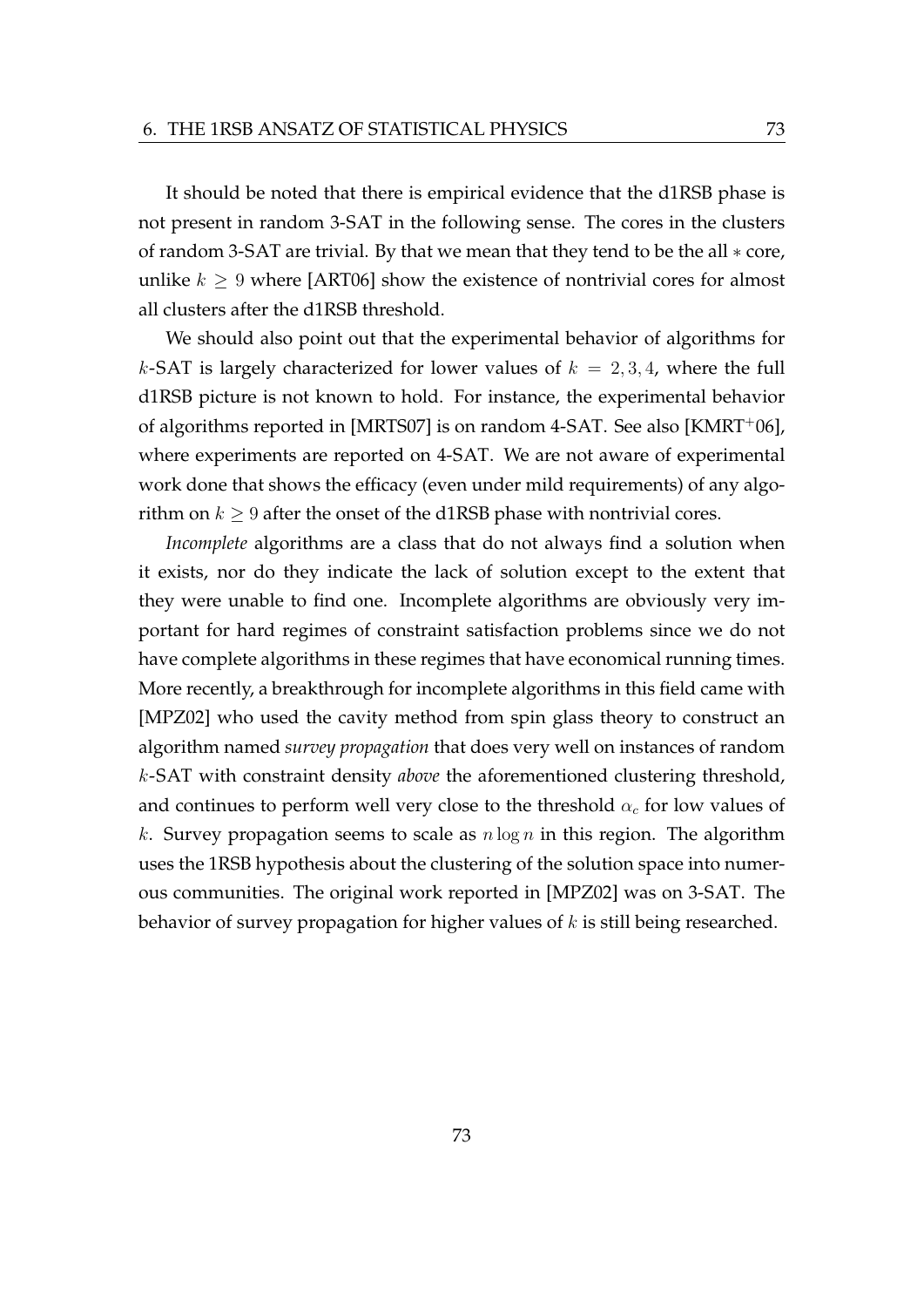# **7. Random Graph Ensembles**

We will use factor graphs as a convenient means to encode various properties of the random  $k$ -SAT ensemble. In this section we introduce the factor graph ensembles that represent random  $k$ -SAT. Our treatment of this section follows [MM09, Chapter 9].

**Definition 7.1.** The *random k*-factor graph ensemble, denoted by  $\mathbb{G}_k(n,m)$ , consists of graphs having *n* variable nodes and  $m$  function nodes constructed as follows. A graph in the ensemble is constructed by picking, for each of the  $m$  function nodes in the graph, a k-tuple of variables uniformly from the  $\binom{n}{k}$  $\binom{n}{k}$  possibilities for such a  $k$ -tuple chosen from  $n$  variables.

Graphs constructed in this manner may have two function nodes connected to the same k-tuple of variables. In this ensemble, function nodes all have degree  $k$ , while the degree of the variable nodes is a random variable with expectation  $km/n$ .

**Definition 7.2.** The *random*  $(k, \alpha)$ -factor graph ensemble, denoted by  $\mathbb{G}_k(n, \alpha)$ , consists of graphs constructed as follows. For each of the  $\binom{n}{k}$  $\binom{n}{k}$  *k*-tuples of variables, a function node that connects to only these  $k$  variables is added to the graph with probability  $\alpha n / \binom{n}{k}$  $\binom{n}{k}$ .

In this ensemble, the number of function nodes is a random variable with expectation  $\alpha n$ , and the degree of variable nodes is a random variable with expectation  $\alpha k$ .

We will be interested in the case of the thermodynamic limit of  $n, m \to \infty$ with the ratio  $\alpha := m/n$  being held constant. In this case, both the ensembles converge in the properties that are important to us, and both can be seen as the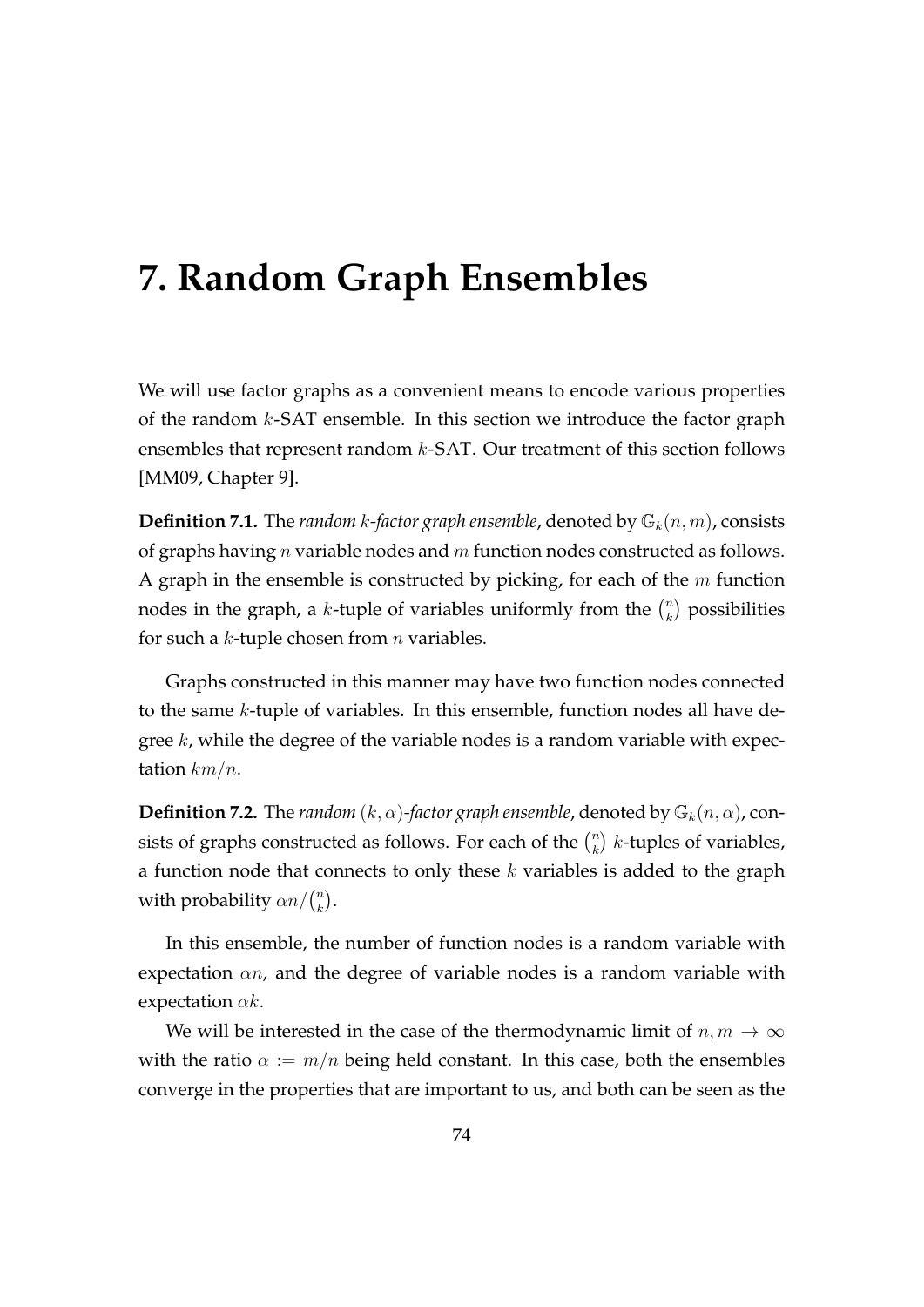underlying factor graph ensembles to our random  $k$ -SAT ensemble SAT $_k(n, \alpha)$ (see Chapter 6 for definitions and our notation for random  $k$ -SAT ensembles).

With the definitions in place, we are ready to describe two properties of random graph ensembles that are pertinent to our problem.

## **7.1 Properties of Factor Graph Ensembles**

The first property provides us with intuition on why algorithms find it so hard to put together local information to form a global perspective in CSPs.

#### **7.1.1 Locally Tree-Like Property**

We have seen in Chapter 5 that the propagation of influence of variables during a LFP computation is *stagewise-local*. This is really the fundamental limitation of LFP that we seek to exploit. In order to understand why this is a limitation, we need to examine what local neighborhoods of the factor graphs underlying NP-complete problems like k-SAT look like in hard phases such as d1RSB. In such phases, there are many extensive (meaning  $O(n)$ ) correlations between variables that arise due to loops of sizes  $O(\log n)$  and above.

However, remarkably, such graphs are *locally trivial*. By that we mean that there are no cycles in a  $O(1)$  sized neighborhood of any vertex as the size of the graph goes to infinity [MM09, §9.5]. One may demonstrate this for the Erdos-Renyi random graph as follows. Here, there are  $n$  vertices, and there is an edge between any two with probability  $c/n$  where c is a constant that parametrizes the density of the graph. Edges are "drawn" uniformly and independently of each other. Consider the probability of a certain graph  $(V, E)$  occurring as a subgraph of the Erdos-Renyi graph. Such a graph can occur in  $\binom{n}{|V|}$  $\binom{n}{|V|}$  positions. At each position, the probability of the graph structure occurring is

$$
p^{|E|}(1-p)^{\frac{|V|}{2}-|E|}.
$$

Applying Stirling's approximations, we see that such a graph occurs asymptotically  $O(|V| - |E|)$  times. If the graph is connected,  $|V| \leq |E| - 1$  with equality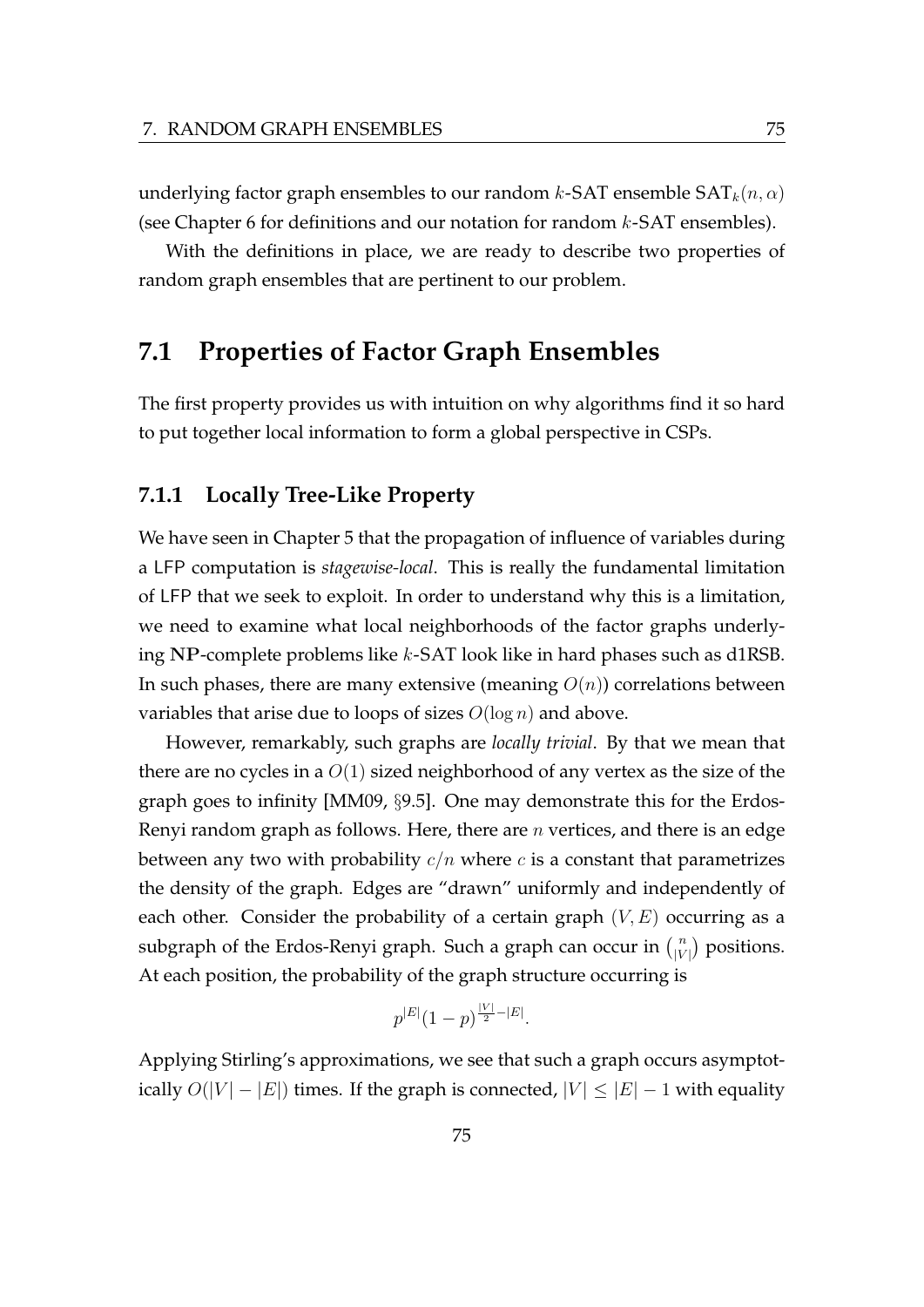only for trees. Thus, in the limit of  $n \to \infty$ , finite connected graphs have vanishing probability of occurring in finite neighborhoods of any element.

In short, if only local neighborhoods are examined, the two ensembles  $\mathbb{G}_k(n,m)$ and  $\mathbb{T}_k(n,m)$  are indistinguishable from each other.

**Theorem 7.3.** Let G be a randomly chosen graph in the ensemble  $\mathbb{G}_k(n,m)$ , and i *be a uniformly chosen node in* G*. Then the* r*-neighborhood of* i *in* G *converges in distribution to*  $\mathbb{T}_k(n,m)$  *as*  $n \to \infty$ *.* 

Let us see what this means in terms of the information such graphs divulge locally. The simplest local property is degrees of elements. These are, of course, available through local inspection. The next would be small connected subgraphs (triangles, for instance). But even this next step is not available. In other words, such random graphs do not provide any of their global properties through local inspection at each element.

Let us think about what this implies. We know from the onset of cores and frozen variables in the 1dRSB phase of  $k$ -SAT that there are strong correlations between blocks of variables of size  $O(n)$  in that phase. However, these loops are *invisible* when we inspect local neighborhoods of a fixed finite size, as the problem size grows.

### **7.1.2 Degree Profiles in Random Graphs**

The degree of a variable node in the ensemble  $\mathbb{G}_k(n,m)$  is a random variable. We wish to understand the distribution of this random variable. The expected value of the fraction of variables in  $\mathbb{G}_k(n,m)$  having degree d is the same as the expected value that a single variable node has degree  $d$ , both being equal to

$$
P(\deg v_i = d) = \binom{m}{d} p^k (1-p)^{m-d} \qquad \text{where } p = \frac{k}{d}.
$$

In the large graph limit we get

$$
\lim_{n \to \infty} P(\deg v_i = d) = e^{-k\alpha} \frac{(k\alpha)^d}{n!}.
$$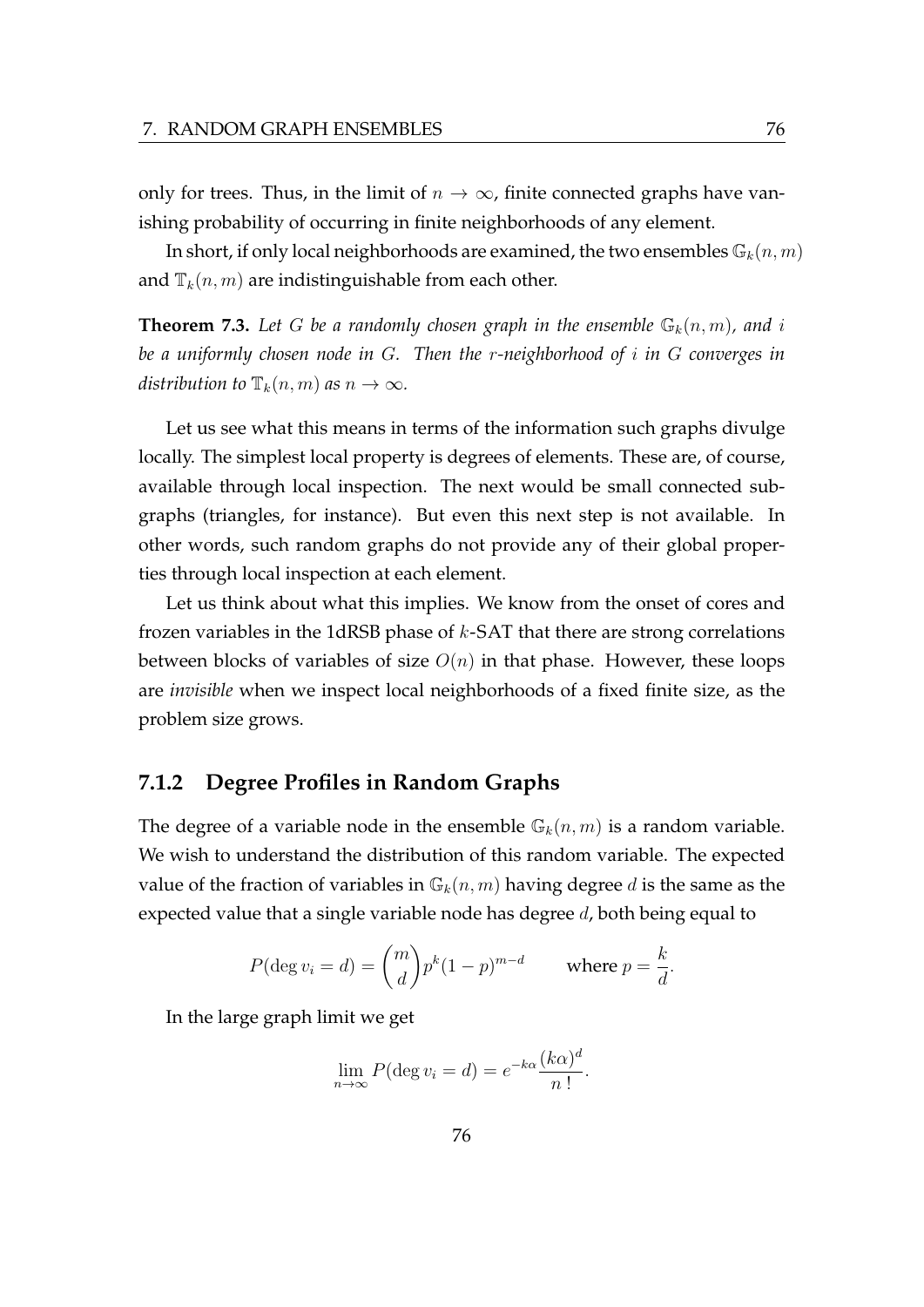In other words, the degree is asymptotically a Poisson random variable.

A corollary is that the maximum degree of a variable node is almost surely less than  $O(\log n)$  in the large graph case.

**Lemma 7.4.** *The maximum variable node degree in*  $\mathbb{G}_k(n,m)$  *is asymptotically almost surely* O(log n)*. In particular, it asymptotically almost surely satisfies the following*

$$
\frac{d_{\max}}{k\alpha e} = \frac{z}{\log(z/\log z)} \left[ 1 + \Theta\left(\frac{\log \log z}{(\log z)^2}\right) \right].
$$
\n(7.1)

*where*  $z = (\log n)/k\alpha e$ *.* 

*Proof.* See [MM09, p. 184] for a discussion of this upper bound, as well as a lower bound.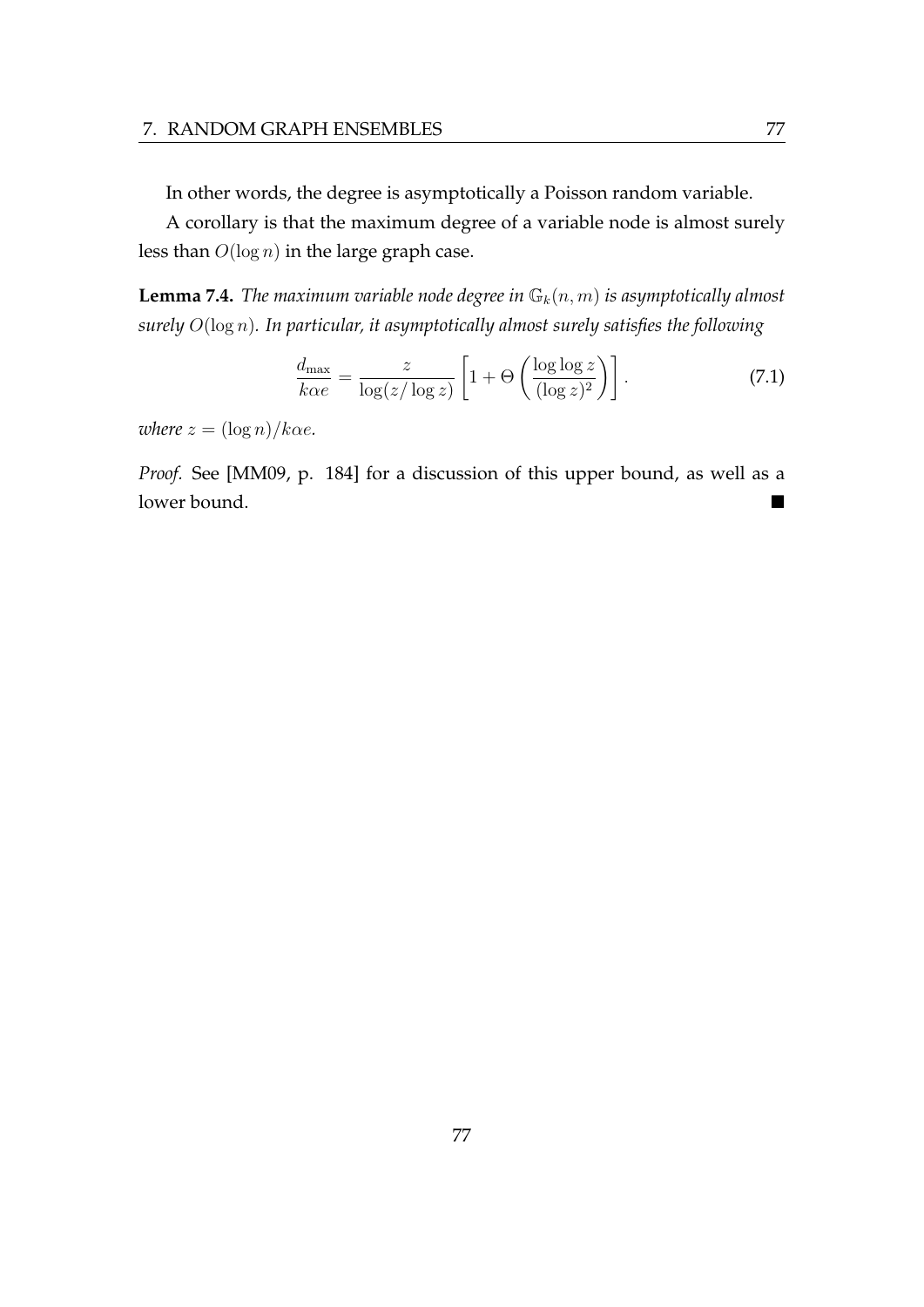# **8. Separation of Complexity Classes**

We have built a framework that connects ideas from graphical models, logic, statistical mechanics, and random graphs. We are now ready to begin our final constructions that will yield the separation of complexity classes.

We have described the fundamental similarity between range limited and value limited distributions in Chapter 3. Both are hampered by the same underlying property — that inspite of being distributions on *n* covariates, they can be specified with only  $2^{poly(log n)}$  parameters. In our terminology, they are both  $poly(log n)$ -parametrizable. Informally, this means that their joint distribution behaves like the joint distribution of only  $poly(log n)$  covariates instead of n covariates.

In light of the above, we first consider the case of range limited  $poly(\log n)$ parametrizations. We return to value limited  $poly(log n)$ -parametrizations just before the final separation of complexity classes in Section 8.5.

## **8.1 Measuring Conditional Independence in Range Limited Models**

Our central concern with respect to range limited models is to understand which variable interactions in a system are irreducible — namely, those that cannot be expressed in terms of interactions between smaller sets of variables with conditional independencies between them. Such irreducible interactions can be 2-interactions (between pairs), 3-interactions (between triples), and so on, up to  $n$ -interactions between all  $n$  variables simultaneously.

A joint distribution encodes the interaction of a system of  $n$  variables. What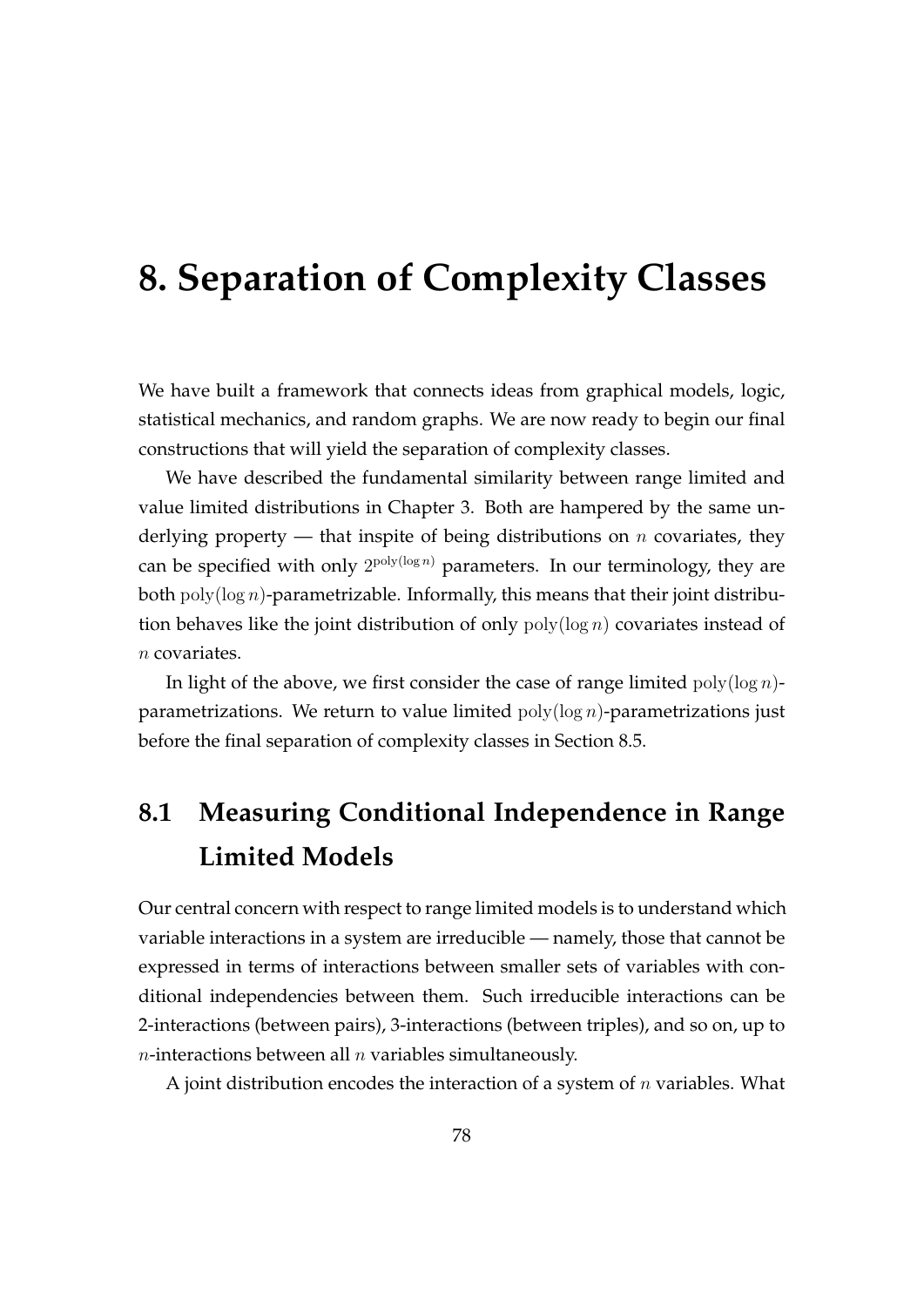would happen if all the *direct* interactions between variables in the system were all of less than a certain finite range k, with  $k < n$ ? In such a case, the "jointness" of the covariates really would lie at a lower "level" than  $n$ . We would like to measure the "level" of conditional independence in a system of interacting variables by inspecting their joint distribution. At level zero of this "hierarchy", the covariates should be independent of each other. At level  $n$ , they are coupled together *n* at a time, without the possibility of being decoupled. In this way, we can make statements about how deeply entrenched the conditional independence between the covariates is, or dually, about how large the set of direct interactions between variables is.

*Remark* 8.1*.* Similarly, if the variables did interact n at a time, but took only  $2^{\text{poly}(\log n)}$  joint values, the "jointness" of the distribution would lie at a lower level than  $n$ . In both cases above, as stated in Chapter 3, the  $n$  covariates do not display the behavior of a typical joint distribution of  $n$  variables. Instead, they behave in ways similar to a set of  $\text{poly}(\log n)$  covariates.

When the largest irreducible interactions are *k*-interactions, the distribution can be parametrized with  $n2^k$  independent parameters. Thus, in families of distributions where the irreducible interactions are of fixed size, the independent parameter space grows polynomially with  $n$ , whereas in a general distribution without any conditional independencies, it grows exponentially with  $n$ . The case of monadic LFP lies in between — the interactions are not of fixed size, but they grow relatively slowly. The case of complex LFP is also one of  $poly(\log n)$ parametrization, except it is a value-limited  $O(n)$  interaction model.

There are some technical issues with constructing such a hierarchy to measure conditional independence. The first issue would be how to measure the level of a distribution in this hierarchy. If, for instance, the distribution has a directed P-map, then we could measure the size of the largest clique that appears in its moralized graph. However, as noted in Sec. 2.5, not all distributions have such maps. We may, of course, upper and lower bound the level using minimal  $\mathcal{I}$ -maps and maximal  $\mathcal{D}$ -maps for the distribution. In the case of ordered graphs, we should note that there may be different minimal  $\mathcal{I}$ -maps for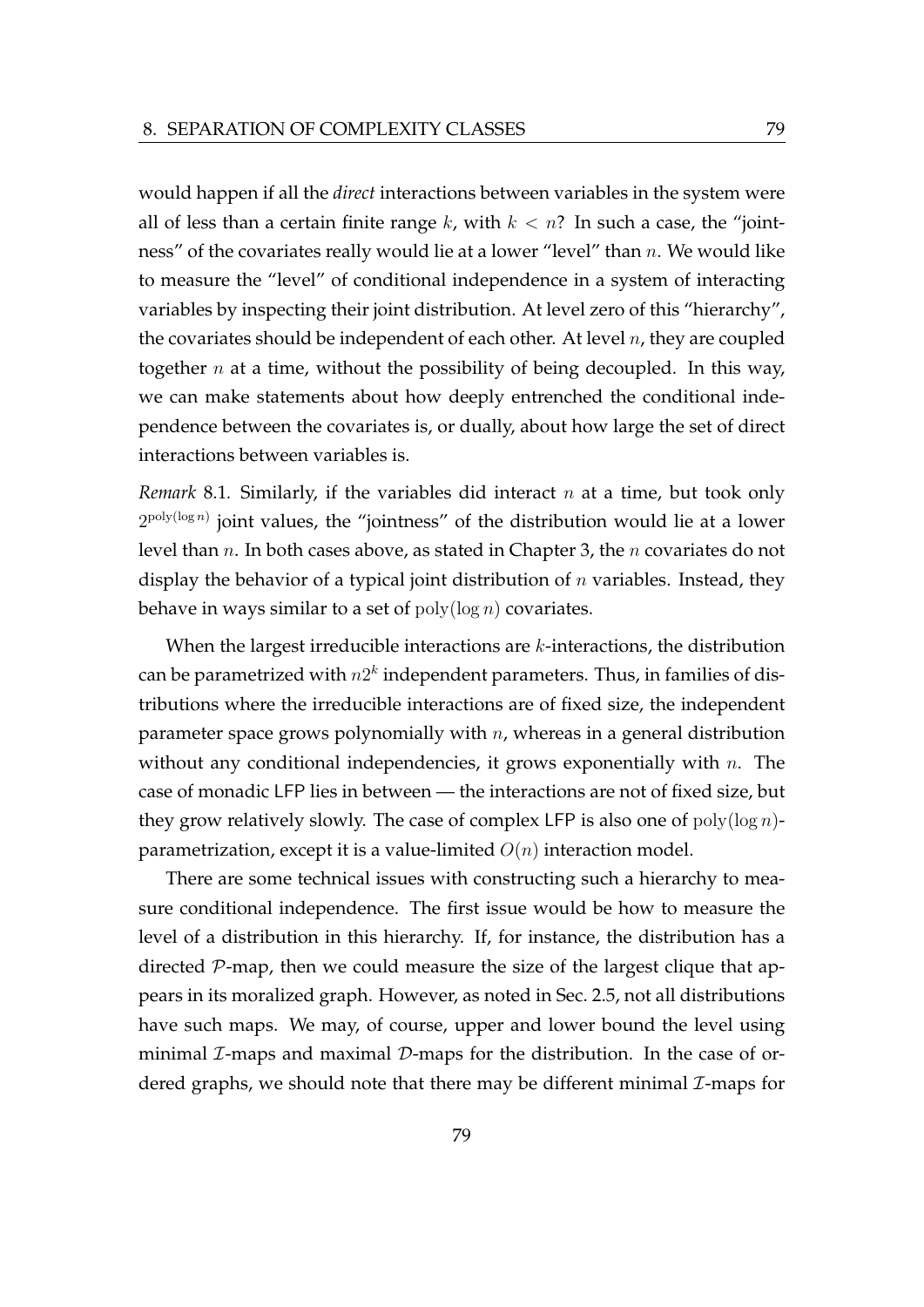the same distribution for different orderings of the variables. See [KF09, p. 80] for an example.

The insight that allows us to resolve the issue is as follows. If we could somehow *embed* the distribution of solutions generated by LFP into a larger distribution, such that

- 1. the larger distribution factorized recursively according to some directed graphical model, and
- 2. the larger distribution had only polynomially many more variates than the original one,

then we would have obtained a parametrization of our distribution that would reflect the factorization of the larger distribution, and would cost us only polynomially more, which does not affect us.

By pursuing the above course, we aim to demonstrate that distributions of solutions generated by LFP lie at a lower level of conditional independence than distributions that occur in the d1RSB phase of random  $k$ -SAT. Consequently, they have more economical parametrizations than the space of solutions in the d1RSB phase does.

We will return to the task of constructing such an embedding in Sec. 8.3. First we describe how we use LFP to create a distribution of solutions.

## **8.2 Generating Distributions from** LFP

We will describe the method of generating distributions and showing economic parametrizations by embedding the covariates into a larger directed graphical model below for monadic LFP. We will indicate the differences for complex LFP.

### **8.2.1 Encoding** k**-SAT into Structures**

In order to use the framework from Chapters 4 and 5, we will encode  $k$ -SAT formulae as structures over a fixed vocabulary.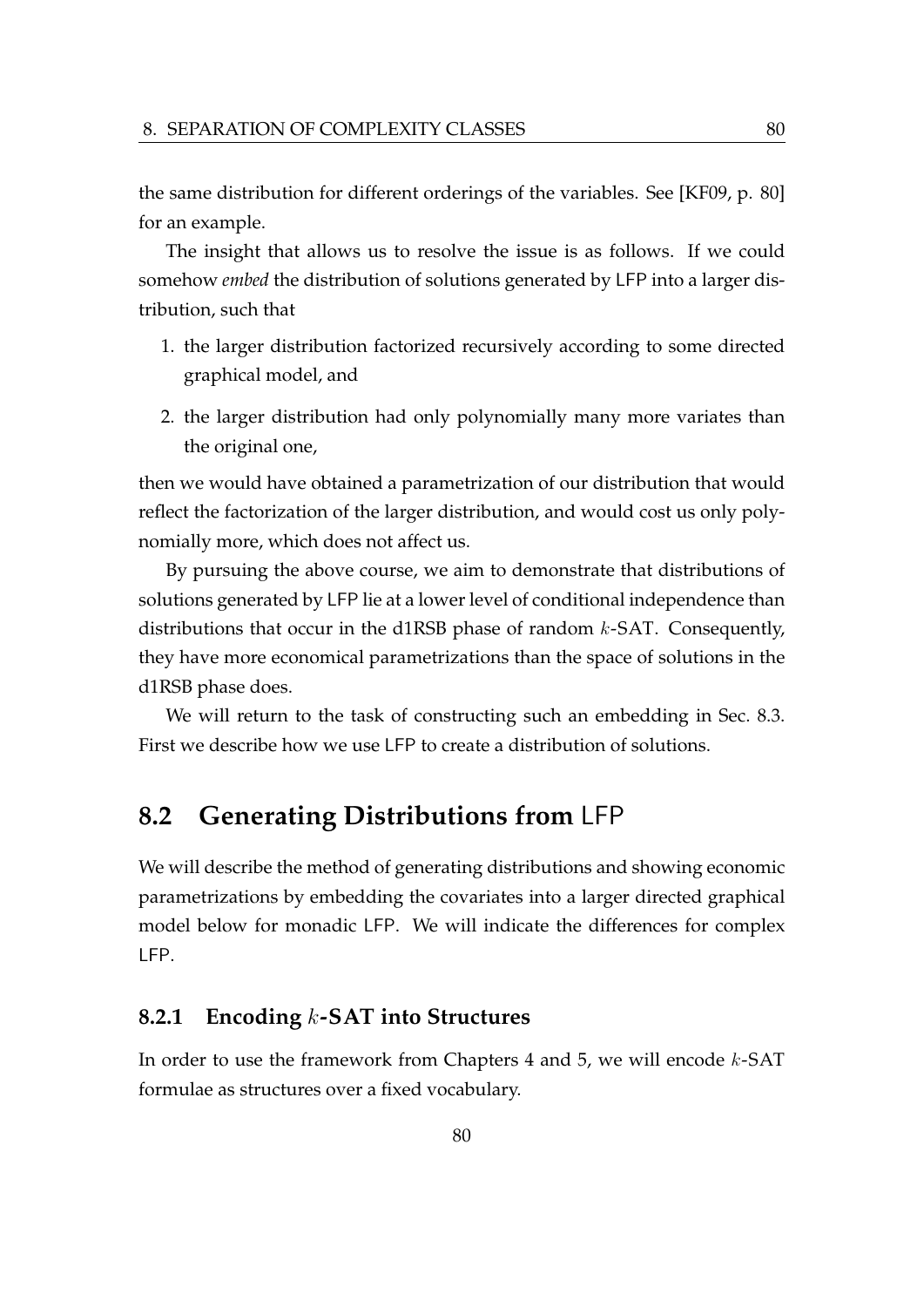Our vocabularies are relational, and so we need only specify the set of relations, and the set of constants. We will use three relations.

- 1. The first relation  $R_C$  will encode the clauses that a SAT formula comprises. Since we are studying ensembles of random  $k$ -SAT, this relation will have arity  $k$ .
- 2. We need a relation in order to make FO(LFP) capture polynomial time queries on the class of  $k$ -SAT structures. We will not introduce a linear ordering since that would make the Gaifman graph a clique. Rather we will include a relation such that FO(LFP) can capture all the polynomial time queries on the structure. This will be a binary relation  $R_E$ .
- 3. Lastly, we need a relation  $R_P$  to hold "partial assignments" to the SAT formulae. We will describe these in the Sec. 8.2.3.
- 4. We do not require constants.

This describes our vocabulary

$$
\sigma = \{R_C, R_E, R_P\}.
$$

Next, we come to the universe. A SAT formula is defined over  $n$  variables, but they can come either in positive or negative form. Thus, our universe will have 2*n* elements corresponding to the variables  $x_1, \ldots, x_n, \neg x_1, \ldots, \neg x_n$ . In order to avoid new notation, we will simply use the same notation to indicate the corresponding element in the universe. We denote by lower case  $x_i$  the literals of the formula, while the corresponding upper case  $X_i$  denotes the corresponding variable in a model.

Finally, we need to interpret our relations in our universe. We dispense with the superscripts since the underlying structure is clear. The relation  $R_C$  will consist of k-tuples from the universe interpreted as clauses consisting of disjunctions between the variables in the tuple. The relation  $R_E$  will be interpreted as an "edge" between successive variables. The relation  $R_P$  will be a partial assignment of values to the underlying variables.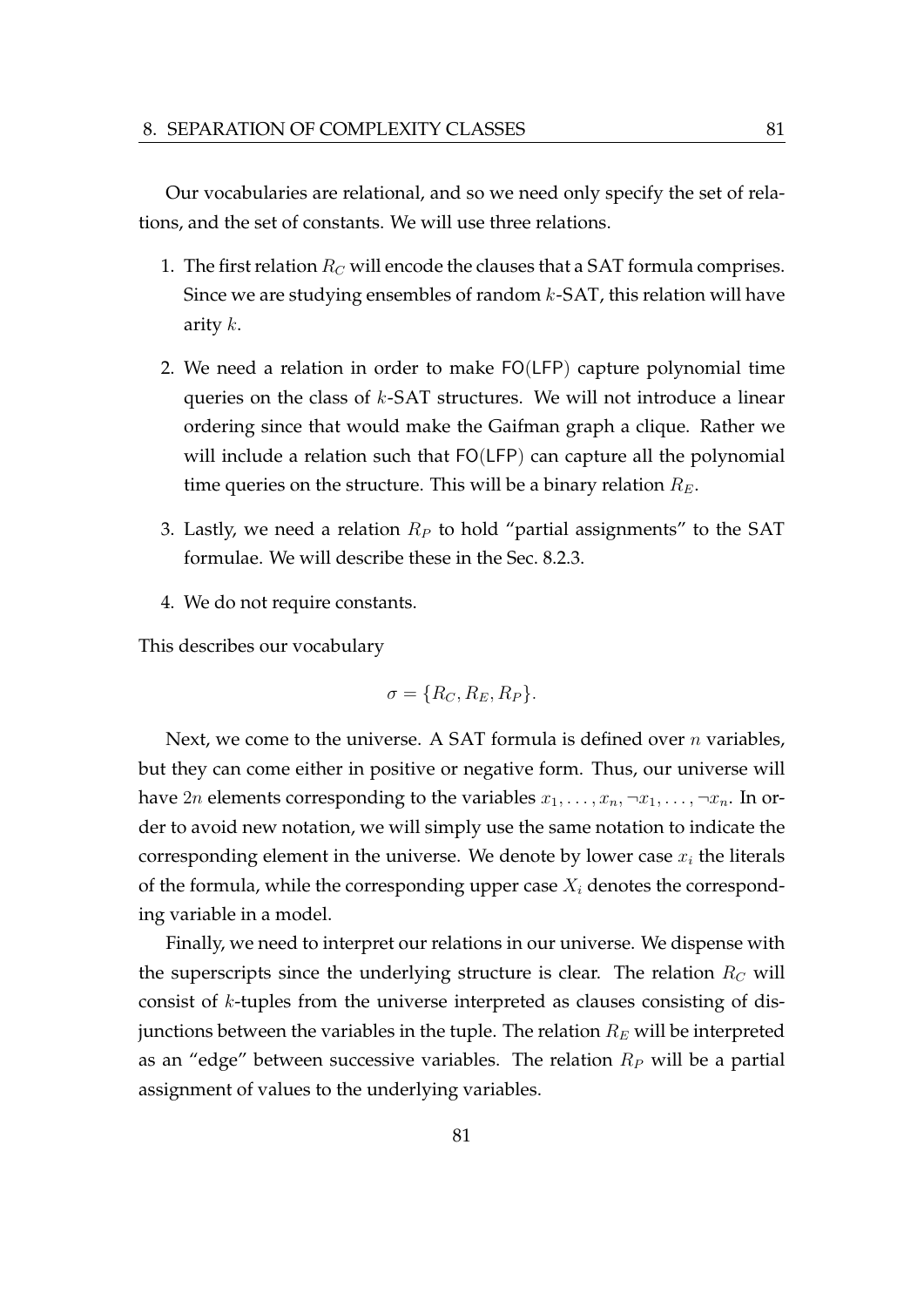Now we encode our  $k$ -SAT formulae into  $\sigma$ -structures in the natural way. For example, for  $k = 3$ , the clause  $x_1 \vee \neg x_2 \vee \neg x_3$  in the SAT formula will be encoded by inserting the tuple  $(x_1, \neg x_2, \neg x_3)$  in the relation  $R_C$ . Similarly, the pairs  $(x_i, x_{i+1})$  and  $(\neg x_i, \neg x_{i+1})$ , both for  $1 \leq i < n$ , as well as the pair  $(x_n, \neg x_1)$ will be in the relation  $R_E$ . This chains together the elements of the structure.

The reason for the relation  $R_E$  that creates the chain is that on such structures, polynomial time queries are captured by FO(LFP) [EF06, §11.2]. This is a technicality. Recall that an order on the structure enables the LFP computation (or the Turing machine the runs this computation) to represent tuples in a lexicographical ordering. In our problem of  $k$ -SAT, it plays no further role. Specifically, the assignments to the variables that are computed by the LFP have nothing to do with their order. They depend only on the relation  $R_C$  which encodes the clauses and the relation  $R_P$  that holds the initial partial assignment that we are going to ask the LFP to extend. In other words, each stage of the LFP is *order-invariant*. It is known that the class of order invariant queries is also Gaifman local [GS00]. However to allow LFP to capture polynomial time on the class of encodings, we need to give the LFP something it can use to create an ordering. We could encode our structures with a linear order, but that would make the Gaifman graph fully connected. What we want is something weaker, that still suffices. Thus, we encode our structures as successor-type structures through the relation  $R_E$ . This seems most natural, since it imparts on the structure an ordering based on that of the variables. Note also that SAT problems may also be represented as matrices (rows for clauses, columns for variables that appear in them), which have a well defined notion of order on them.

**Ensembles of**  $k$ **-SAT** Let us now create ensembles of  $\sigma$ -structures using the encoding described above. We will start with the ensemble  $SAT_k(n, \alpha)$  and encode each k-SAT instance as a  $\sigma$ -structure. The resulting ensemble will be denoted by  $\mathfrak{S}_k(n, \alpha)$ . The encoding of the problem  $\Phi_k(n, \alpha)$  as a  $\sigma$ -structure will be denoted by  $\mathfrak{P}_k(n, \alpha)$ .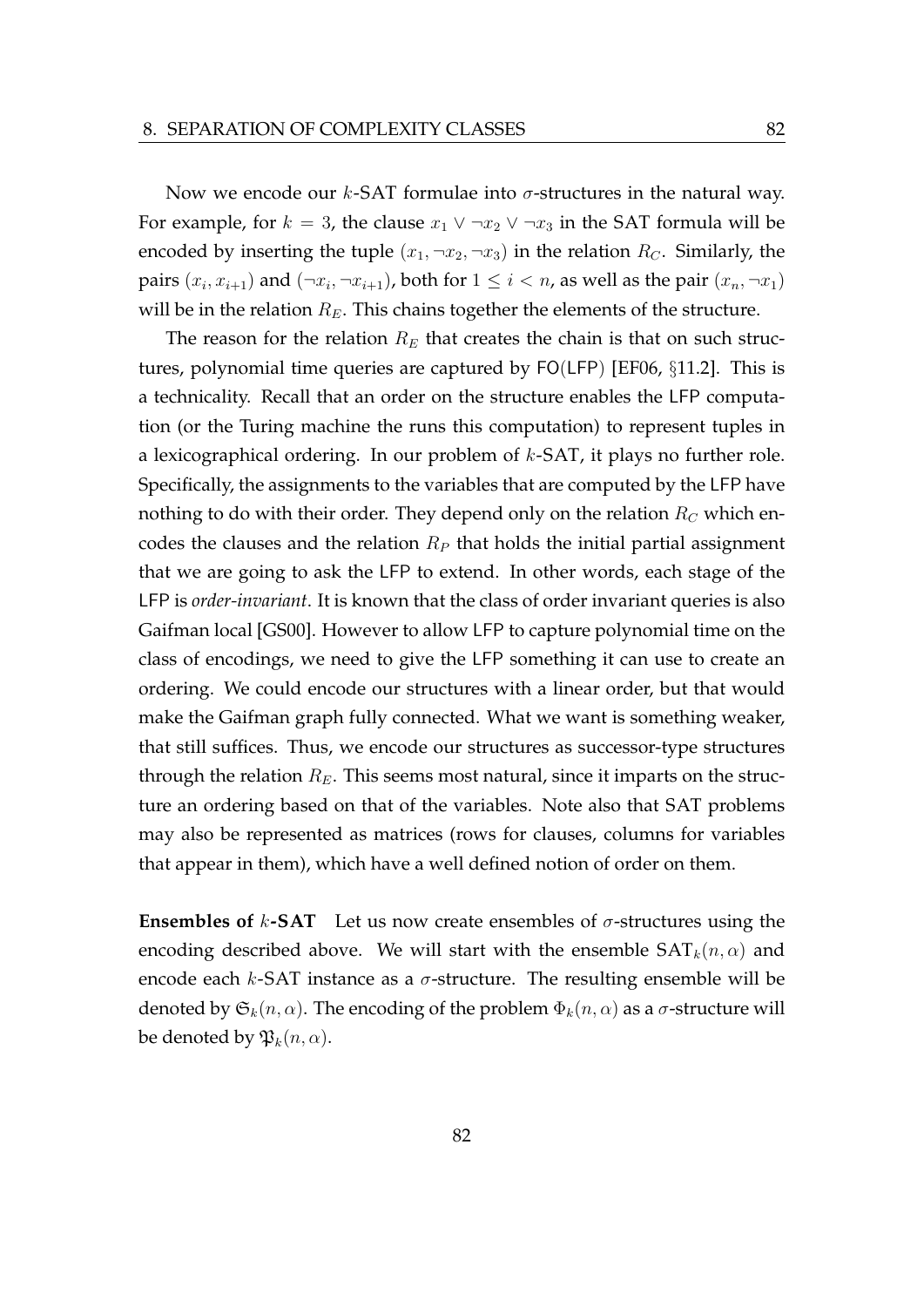#### **8.2.2 The** LFP **Neighborhood System**

In this section, we wish to describe the neighborhood system that underlies the monadic LFP computations on structures of  $\mathfrak{S}_k(n, \alpha)$ . We begin with the factor graph, and build the neighborhood system through the Gaifman graph.

Let us recall the factor graph ensemble  $\mathbb{G}_k(n,m)$ . Each graph in this ensemble encodes an instance of random  $k$ -SAT. We encode the  $k$ -SAT instance as a structure as described in the previous section. Next, we build the Gaifman graph of each such structure. The set of vertices of the Gaifman graph are simply the set of variable nodes in the factor graph and their negations since we are using both variables and their negations for convenience (this is simply an implementation detail). For instance, the Gaifman graph for the factor graph of Fig 2.2 will have 12 vertices. Two vertices are joined by an edge in the Gaifman graph either when the two corresponding variable nodes were joined to a single function node (i.e., appeared in a single clause) of the factor graph or if they are adjacent to each other in the chain that relation  $R_E$  has created on the structure.

On this Gaifman graph, the simple monadic LFP computation induces a neighborhood system described as follows. The sites of the neighborhood system are the variable nodes. The neighborhood  $\mathcal{N}_s$  of a site s is the set of all nodes that lie in the r-neighborhood of a site, where  $r$  is the locality rank of the first order formula  $\varphi$  whose fixed point is being constructed by the LFP computation.

Finally, we make the neighborhood system into a graph in the standard way. Namely, the vertices of the graph will be the set of sites. Each site s will be connected by an edge to every other site in  $\mathcal{N}_s$ . This graph will be called the *interaction graph* of the LFP computation. The ensemble of such graphs, parametrized by the clause density  $\alpha$ , will be denoted by  $\mathbb{I}_k(n, \alpha)$ .

Note that this interaction graph has many more edges in general than the Gaifman graph. In particular, every node that was within the locality rank neighborhood of the Gaifman graph is now connected to it by a single edge. The resulting graph is, therefore, far more dense than the Gaifman graph.

What is the size of cliques in this interaction graph? This is not the same as the size of cliques in the factor graph, or the Gaifman graph, because the density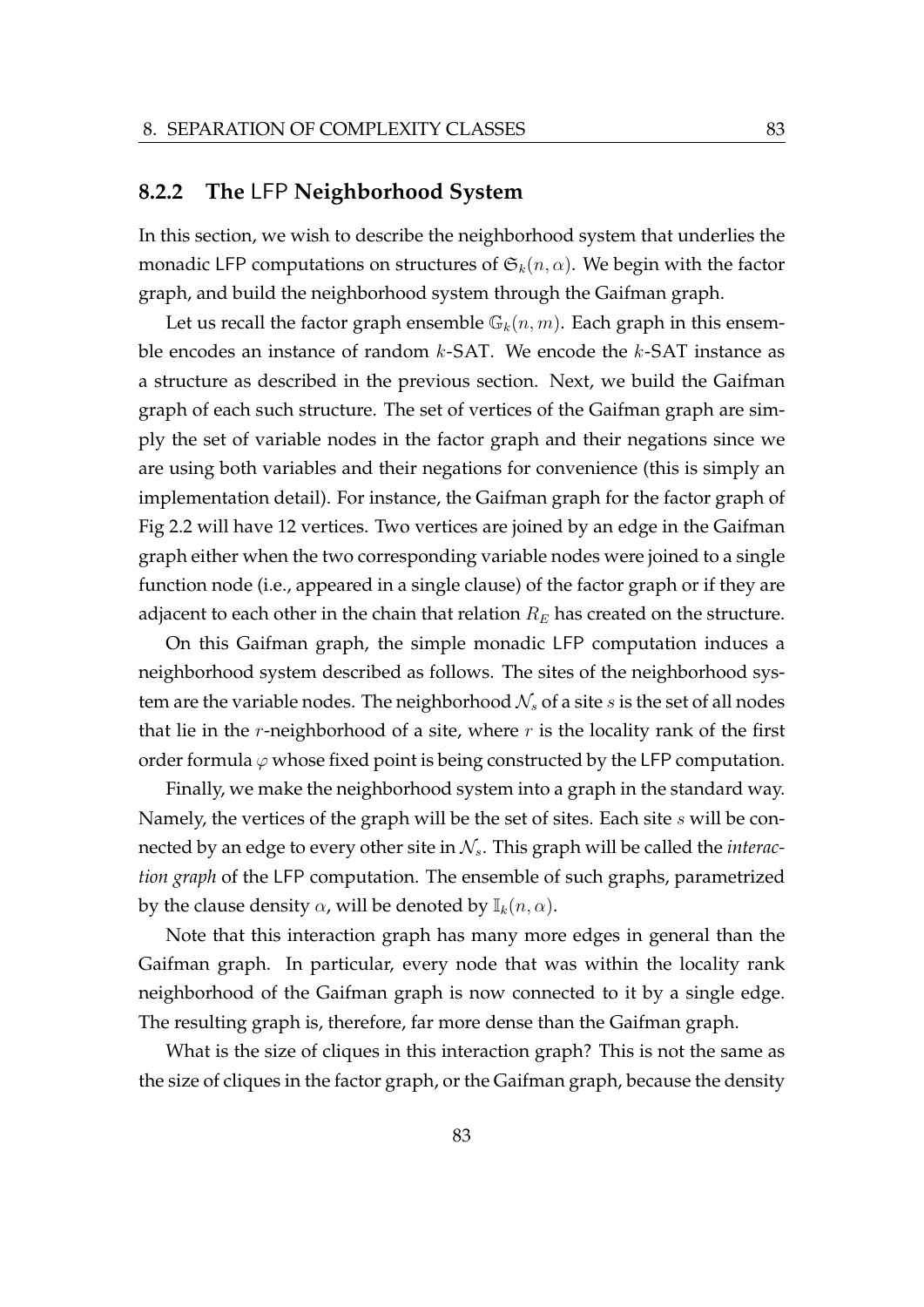of the graph is higher. The size of the largest clique is a random variable. What we want is an asymptotic almost sure (by this we mean with probability tending to 1 in the thermodynamic limit) upper bound on the size of the cliques in the distribution of the ensemble  $\mathbb{I}_k(n, \alpha)$ .

*Note: From here on, all the statements we make about ensembles should be understood to hold asymptotically almost surely in the respective random ensembles. By that we mean that they hold with probability 1 as*  $n \to \infty$ *.* 

**Lemma 8.2.** *The size of cliques that appear in graphs of the ensemble*  $\mathbb{I}_k(n, \alpha)$  *are upper bounded by* poly(log n) *asymptotically almost surely.*

*Proof.* Let  $d_{\text{max}}$  be as in (7.1), and r be the locality rank of  $\varphi$ . The maximum degree of a node in the Gaifman graph is asymptotically almost surely upper bounded by  $d_{\text{max}} = O(\log n)$ . The locality rank is a fixed number (roughly equal to  $3<sup>d</sup>$  where  $d$  is the quantifier depth of the first order formula that is being iterated). The node under consideration could have at most  $d_{\text{max}}$  others adjacent to it, and the same for those, and so on. This gives us a coarse  $d_{\max}^r$  upper bound on the size of cliques.

*Remark* 8.3*.* While this bound is coarse, there is not much point trying to tighten it because any constant power factor  $(r$  in the case above) can always be introduced by computing a r-ary LFP relation. This bound will be sufficient for us.

*Remark* 8.4*.* High degree nodes in the Gaifman graph become significant features in the interaction graph since they connect a large number of other nodes to each other, and therefore allow the LFP computation to access a lot of information through a neighborhood system of given radius. It is these high degree nodes that reduce factorization of the joint distribution since they represent direct interaction of a large number of variables with each other. Note that although the radii of neighborhoods are  $O(1)$ , the number of nodes in them is not  $O(1)$  due to the Poisson distribution of the variable node degrees, and the existence of high degree nodes.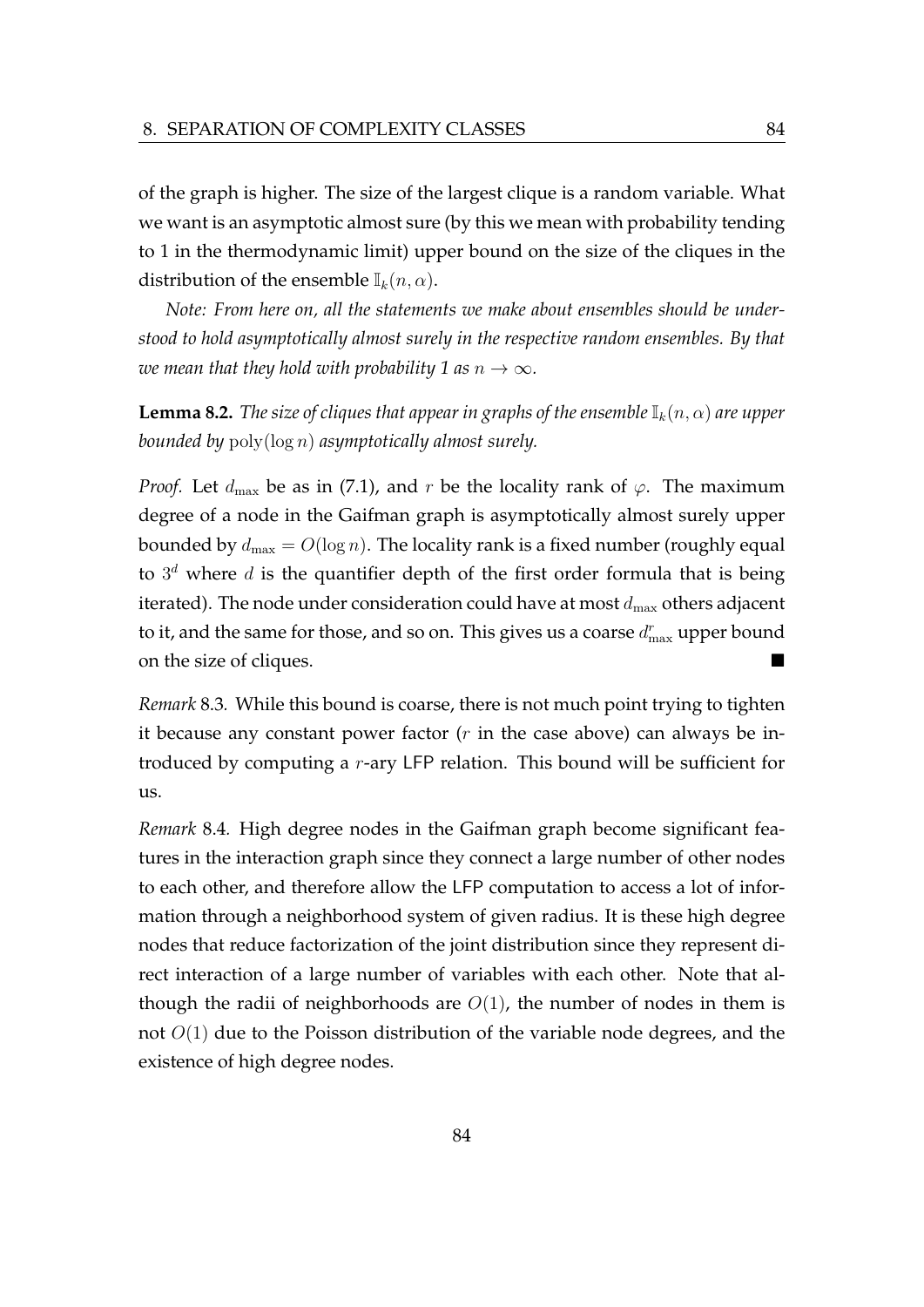*Remark* 8.5*.* The relation being constructed is monadic, and so it does not introduce new edges into the Gaifman graph at each stage of the LFP computation. When we compute a  $k$ -ary LFP, we can encode it into a monadic LFP over a polynomially  $(n^k)$  larger product space, as is done in the canonical structure, for instance, but with the linear order replaced by a weaker successor type relation. Therefore, we can always chose to deal with monadic LFP. This is really a restatement of the transitivity principle for inductive definitions that says that if one can write an inductive definition in terms of other inductively defined relations over a structure, then one can write it directly in terms of the original relations that existed in the structure [Mos74, p. 16].

### **8.2.3 Generating Distributions**

The standard scenario in finite model theory is to ask a query about a structure and obtain a Yes/No answer. For example, given a graph structure, we may ask the query "Is the graph connected?" and get an answer.

But what we want are *distributions* of solutions that are computed by a purported LFP algorithm for  $k$ -SAT. This is not generally the case in finite model theory. Intuitively, we want to generate solutions lying in exponentially many clusters of the solution space of SAT in the d1RSB phase. How do we do this? To generate these distributions, we will start with *partial assignments* to the set of variables in the formula, and ask the question whether such a partial assignment can be extended to a satisfying assignment. We need the following definition.

**Definition 8.6.** A *global relation* associated to a decision problem on a class K is a relation R of a fixed arity k over A associated to each structure  $\mathfrak{A} \in \mathbf{K}$ .

The following is a restatement of the Immerman-Vardi theorem phrased in terms of computability of global relations. See [LR03, §11.2, p. 206] for a proof.

**Theorem 8.7.** *A global relation* R *on a class of successor structures is computable in polynomial time if and only if* R *is inductive.*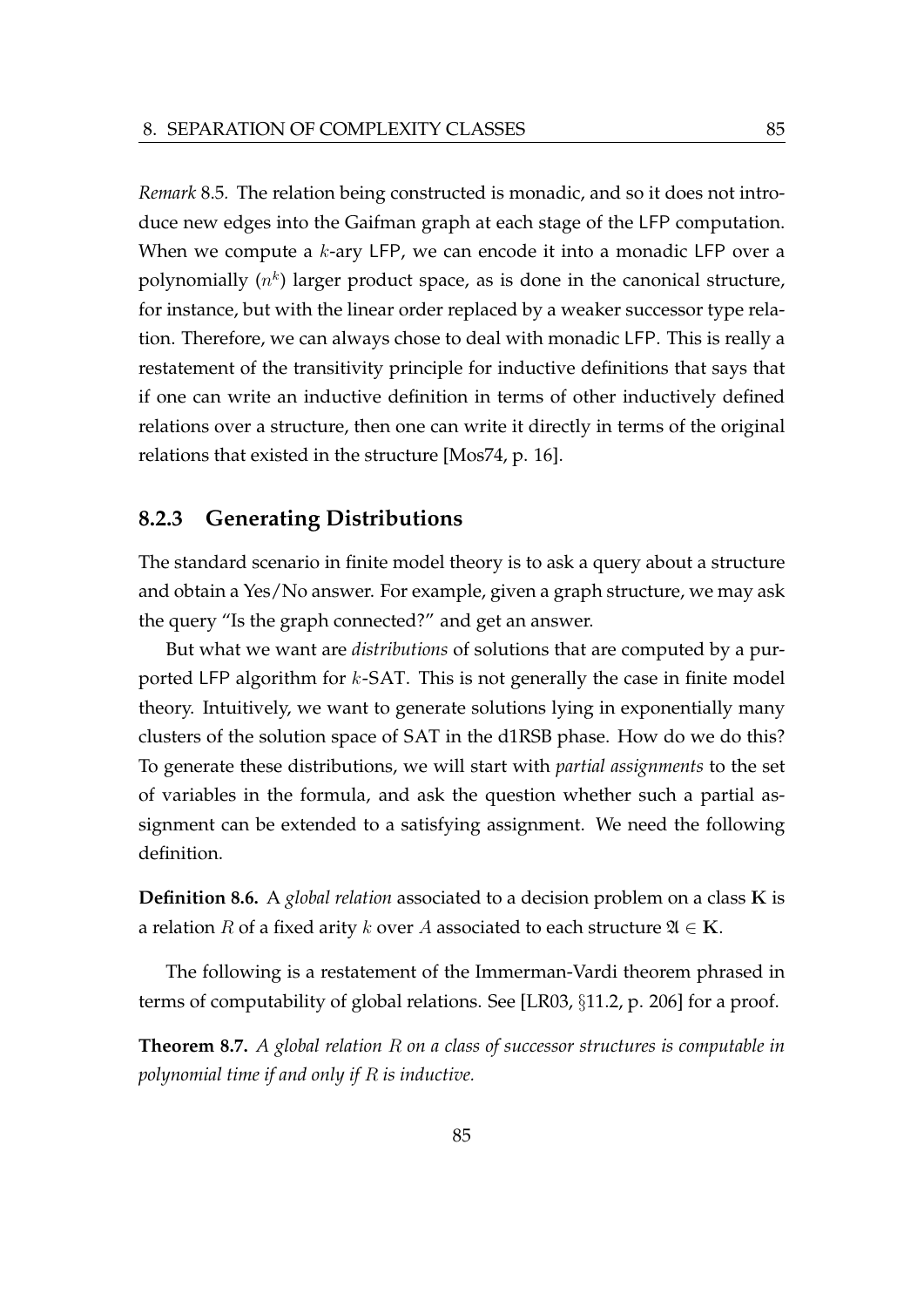We wish to see that the global relation that associates to each structure a complete assignment that coincides with the partial assignment placed in the relation  $R<sub>P</sub>$  is inductive. By the theorem above, this is equivalent to showing that it is computable in polynomial time. In order to see this, we recall that decision problems that are NP-complete have a property called *self-reducibility* that allows us to query a decision procedure for them a polynomial number of times and build a solution to the search version of the problem. If  $P = NP$ , then all decision problems in NP have polynomial time solutions, and one can use self-reducibility to see that the search version will also be polynomial time solvable — namely, a solution will be constructible in polynomial time. Next we will define our search problem in a way that a solution to it will be a global relation: an instance of the problem will be a structure with partial assignments, and the question will be whether the partial assignment can be extended to a complete assignment. The complete assignment can be represented by a global unary relation that will store all the literals assigned +1, and which must concur with the partial assignment on its overlap. This decision problem is clearly in  $NP$ , and therefore if  $P = NP$ , it would have a polynomial time search solution, making  $R$  computable in polynomial time. The theorem then says  $R$  must be inductive.

Since we want to generate exponentially many such solutions, we will have to partially assign  $O(n)$  (a small fraction) of the variables, and ask the LFP to extend this assignment, whenever possible, to a satisfying assignment to all variables. Thus, we now see what the relation  $R_P$  in our vocabulary stands for. It holds the partial assignment to the variables. For example, suppose we want to ask whether the partial assignment  $x_1 = 1, x_2 = 0, x_3 = 1$  can be extended to a satisfying assignment to the SAT formula, we would store this partial assignment in the tuple  $(x_1, \neg x_2, x_3)$  in the relation  $R_P$  in our structure.

As mentioned earlier, the output satisfying assignment will be computed as a unary relation which holds all the literals that are assigned the value 1. This means that  $x_i$  is in the relation if  $x_i$  has been assigned the value 1 by the LFP, and otherwise  $\neg x_i$  is in the relation meaning that  $x_i$  has been assigned the value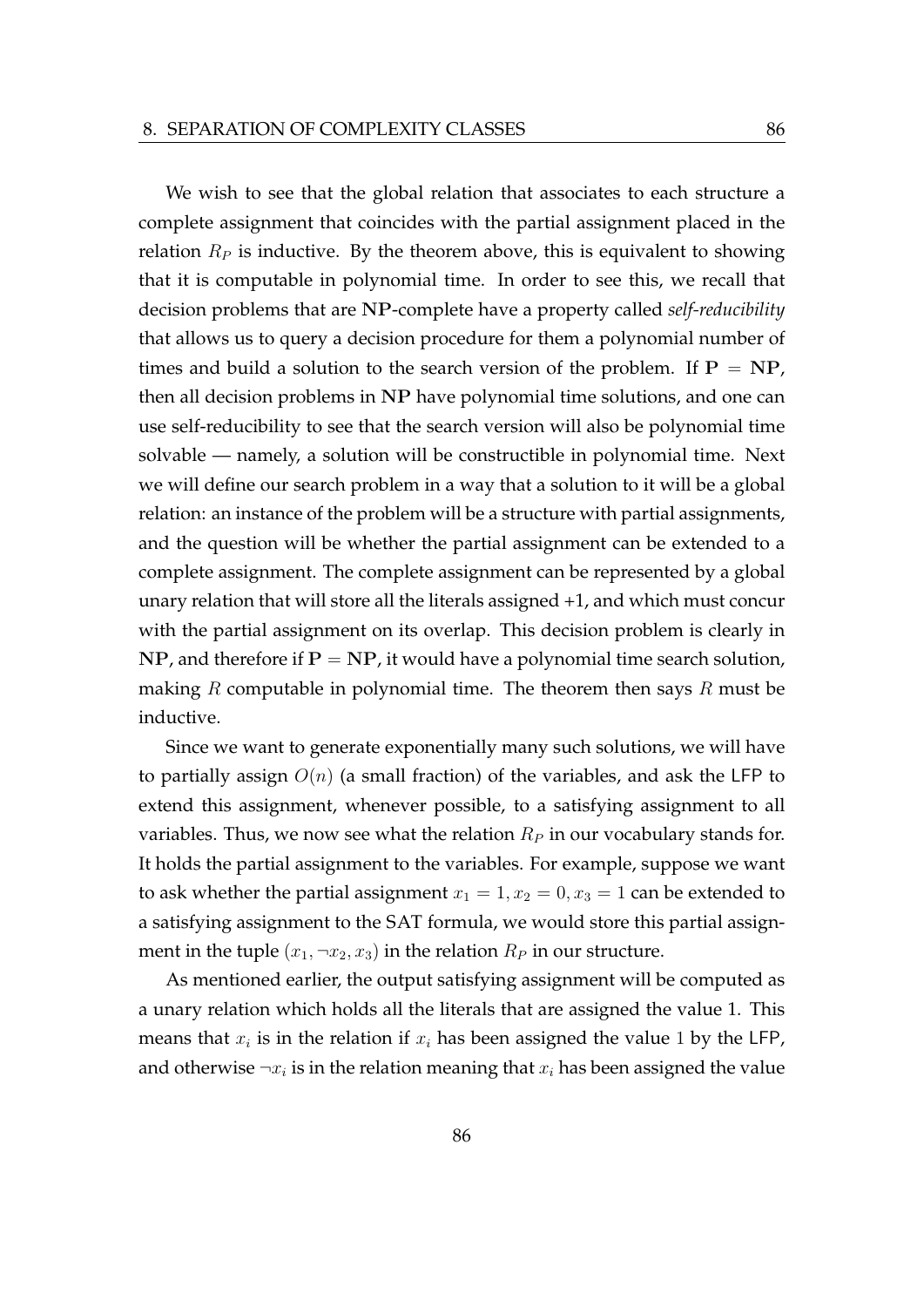0 by the LFP computation. This is the simplest case where the FO(LFP) formula is simple monadic. For more complex formulas, the output will be some section of a relation of higher arity (please see Appendix A for details), and we will view it as monadic over a polynomially larger structure.

Now we "initialize" our structure with different partial assignments and ask the LFP to compute complete assignments when they exist. If the partial assignment cannot be extended, we simply abort that particular attempt and carry on with other partial assignments until we generate enough solutions. By "enough" we mean rising exponentially with the underlying problem size. In this way we get a distribution of solutions that is exponentially numerous, and we now analyze it and compare it to the one that arises in the d1RSB phase of random k-SAT.

## **8.3 Disentangling the Interactions: The** ENSP **Model**

Now that we have a distribution of solutions computed by LFP, we would like to examine its conditional independence characteristics. Does it factor through any particular graphical model, for instance?

In Chapter 2, we considered various graphical models and their conditional independence characteristics. Once again, our situation is not exactly like any of these models. We will have to build our own, based on the principles we have learnt. Let us first note two issues.

The first issue is that graphical models considered in literature are mostly *static*. By this we mean that

- 1. they are of fixed size, over a fixed set of variables, and
- 2. the relations between the variables encoded in the models are fixed.

In short, they model fixed interactions between a fixed set of variables. Since we wish to apply them to the setting of complexity theory, we are interested in *families* of such models, with a focus on how their structure changes with the problem size.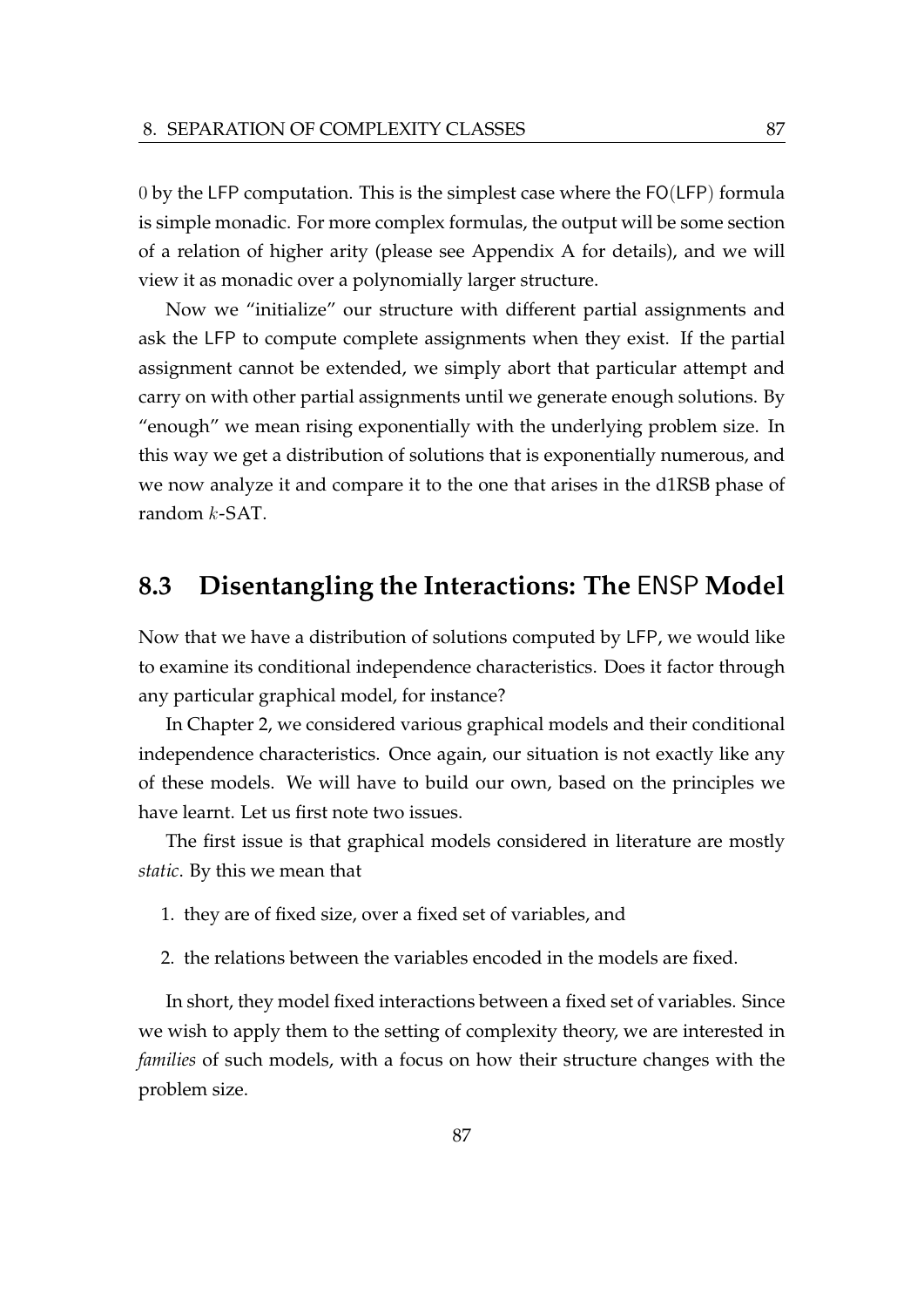The second issue that faces us now is as follows. Even within a certain size  $n$ , we do *not* have a fixed graph on n vertices that will model all our interactions. The way a LFP computation proceeds through the structure will, in general, vary with the initial partial assignment. We would expect a different "trajectory" of the LFP computation for different clusters in the d1RSB phase. So, if one initial partial assignment landed us in cluster X, and another in cluster Y, the way the LFP would go about assigning values to the unassigned variables would be, in general, different. Even within a cluster, the trajectories of two different initial partial assignments will not be the same, although we would expect them to be similar. How do we deal with this situation?

In order to model this dynamic behavior, let us build some intuition first.

- 1. We know that there is a "directed-ness" to LFP in that elements that are assigned values at a certain stage of the computation then go on to influence other elements who are as yet unassigned. Thus, there is a directed flow of influence as the LFP computation progresses. This is, for example, different from a Markov random field distribution which has no such direction.
- 2. There are two types of flows of information in a LFP computation. Consider simple monadic LFP. In one type of flow, neighborhoods across the structure influence the value an unassigned node will take. In the other type of flow, once an element is assigned a value, it changes the neighborhoods (or more precisely the local types of various other elements) in its vicinity. Note that while the first type of flow happens during a stage of the LFP, the second type is implicit. Namely, there is no separate stage of the LFP where it happens. It implicitly happens once any element enters the relation being computed.
- 3. Because the flow of information is as described above, we will not be able to express it using a simple DAG on either the set of vertices, or the set of neighborhoods. Thus, we have to consider building a graphical model on certain larger *product* spaces.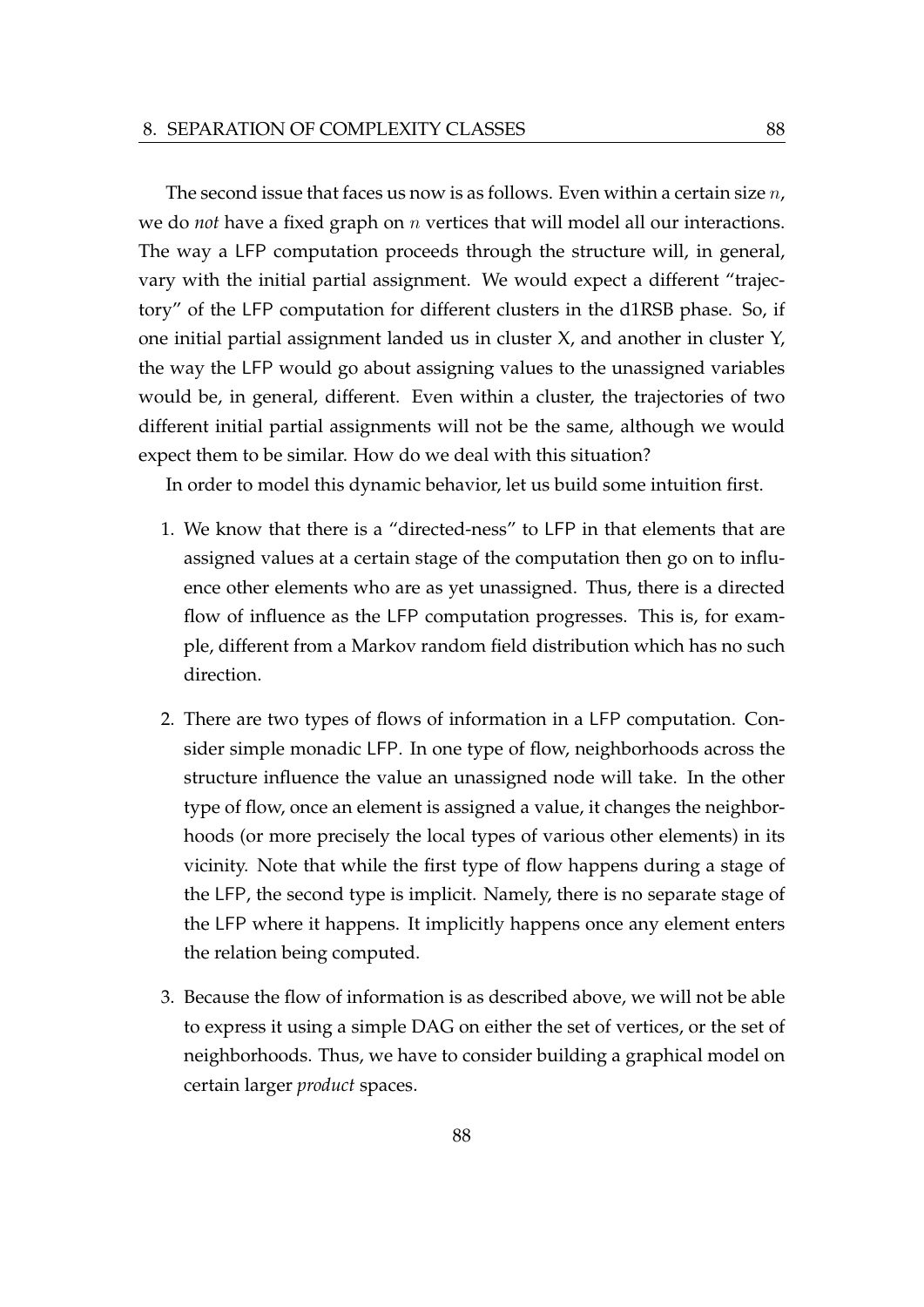- 4. The stage-wise nature of LFP is central to our analysis, and the various stages cannot be bundled into one without losing crucial information. Thus, we do need a model which captures each stage separately.
- 5. In order to exploit the factorization properties of *directed* graphical models, and the resulting parametrization by potentials, we would like to avoid any closed directed paths.

Let us now incorporate this intuition into a model, which we will call a *Element-Neighborhood-Stage Product Model*, or ENSP model for short. This model appears to be of independent interest. We now describe the ENSP model for a simple monadic least fixed point computation. The model is illustrated in Fig. 8.1. It has two types of vertices.

- **Element Vertices** These vertices, which encode the variables of the k-SAT instance, are represented by the smaller circles in Fig. 8.1. They therefore correspond to elements in the structure (recall that elements of the structure represent the literals in the k-SAT formula). However, *each variable in our original system*  $X_1, \ldots, X_n$  *is represented by a different vertex at each stage of the computation*. Thus, each variable in the original system gives rise to  $|\varphi^{\mathfrak{A}}|$  vertices in the ENSP model. Also recall that there are  $2n$  elements in the  $k$ -SAT structure, where  $n$  is the number of variables in the SAT formula. However, in Fig 8.1, we have only shown one vertex per variable, and allowed it to be colored two colors - green indicating the variable has been assigned a value of  $+1$ , and red indicating the variable has been assigned the value −1. Since the underlying formula  $\varphi$  that is being iterated is positive, elements do not change their color once they have been assigned.
- **Neighborhood Vertices** These vertices, denoted by the larger circles with blue shading in Fig. 8.1, represent the r-neighborhoods of the elements in the structure. Just like variables, each neighborhood is also represented by a different vertex at each stage of the LFP computation. Each of their possible values are the possible isomorphism types of the  $r$ -neighborhoods,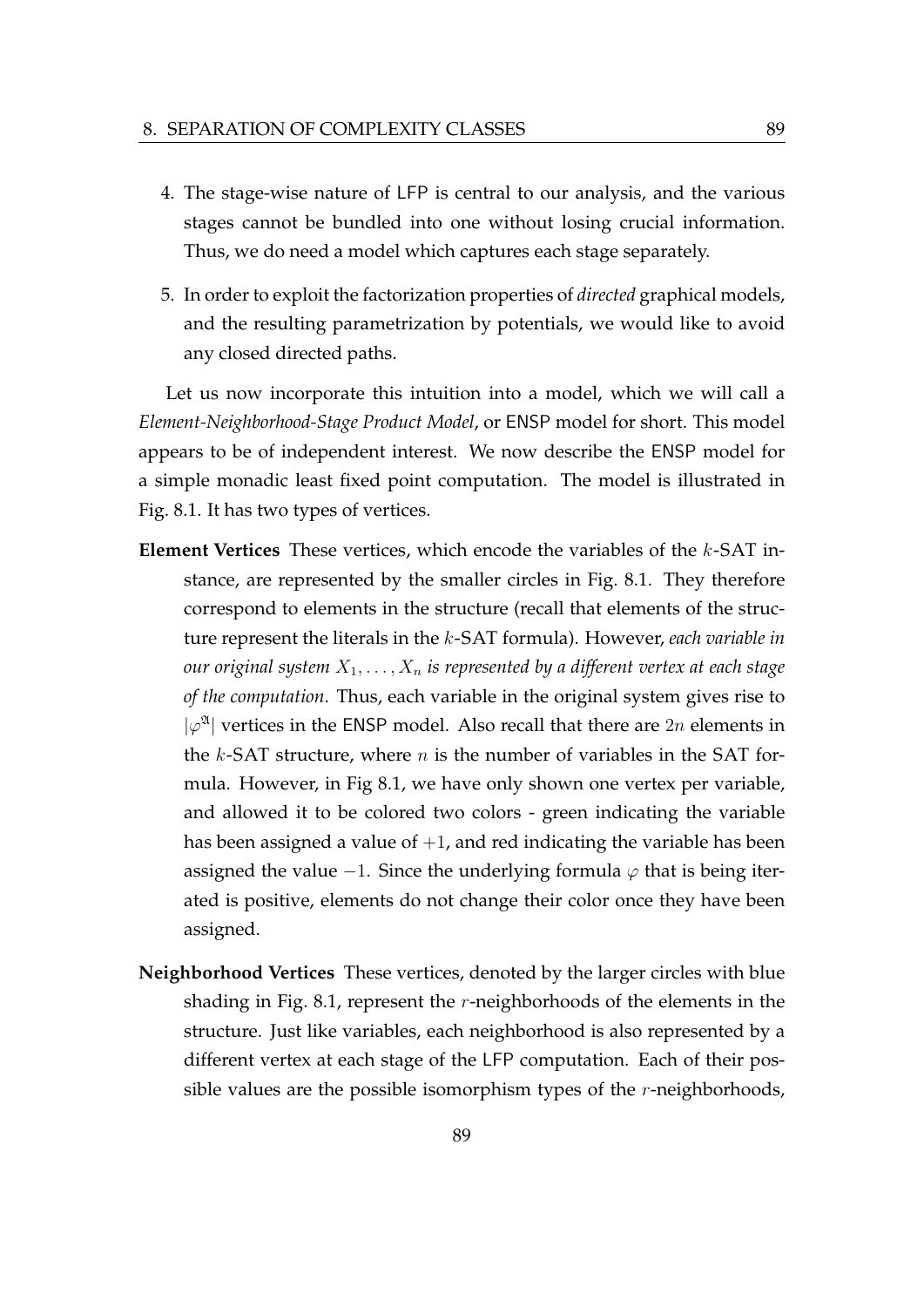

Figure 8.1: The Element-Neighborhood-Stage Product (ENSP) model for  $\text{LFP}_{\varphi}$ . See text for description.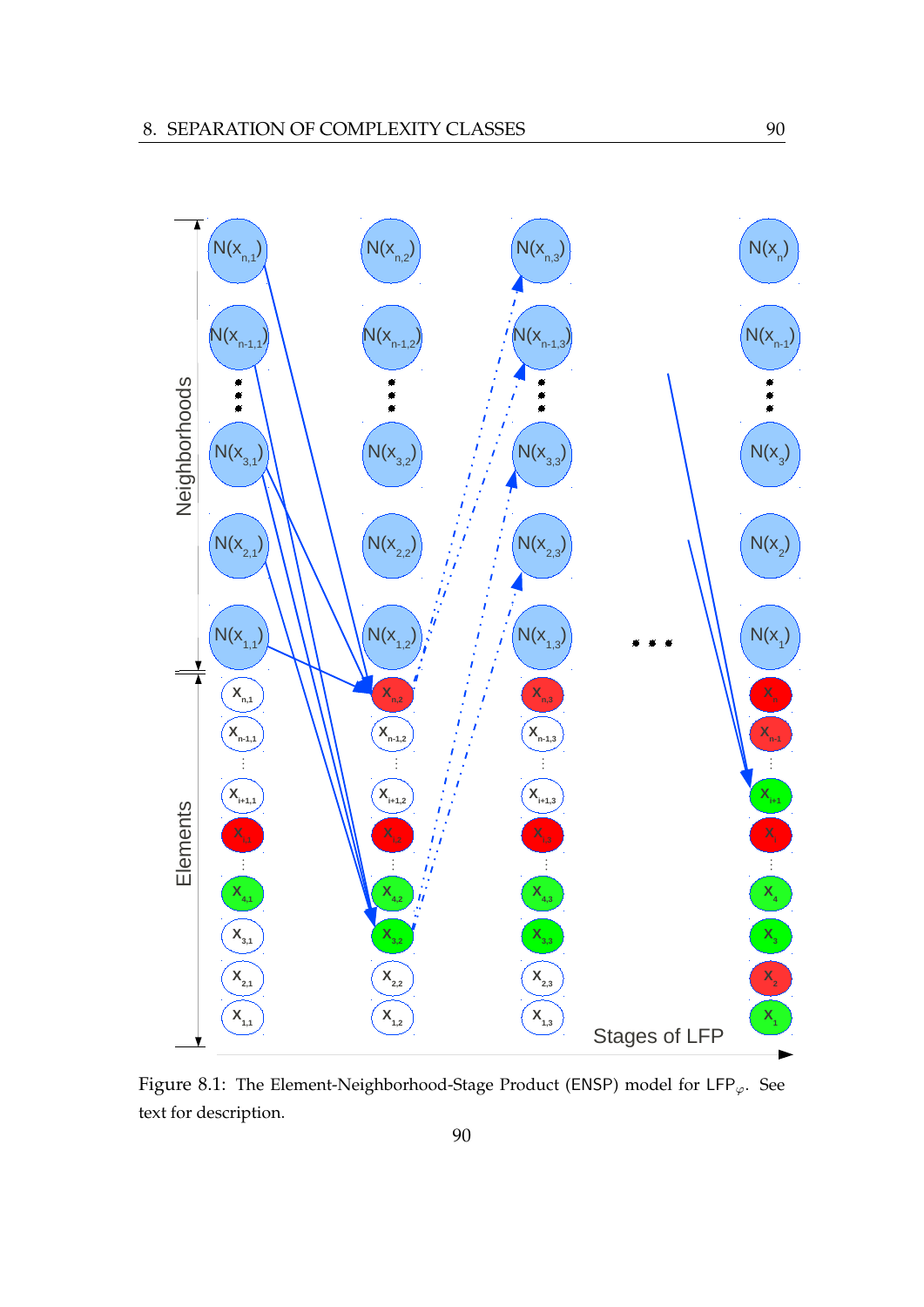namely, the local  $r$ -types of the corresponding element. These vertices may be thought of as vectors of size  $poly(log n)$  corresponding to the cliques that occur in the neighborhood system we described in Sec. 8.2.2, or one may think of them as a single variable taking the value of the various local r-types.

Now we describe the stages of the ENSP. There are  $2|\varphi^{\mathfrak{A}}|$  stages, starting from the leftmost and terminating at the rightmost. Each stage of the LFP computation is represented by two stages in the ENSP. Initially, at the start of the LFP computation, we are in the left-most stage. Here, notice that some variable vertices are colored green, and some red. In the figure,  $X_{4,1}$  is green, and  $X_{i,1}$  is red. This indicates that the initial partial assignment that we provided the LFP had variable  $X_4$  assigned +1 and variable  $X_i$  assigned −1. In this way, a small fraction  $O(n)$  of the variables are assigned values. The LFP is asked to extend this partial assignment to a complete satisfying assignment on all variables (if it exists, and abort if not).

Let us now look at the transition to the second stage of the ENSP. At this stage, based on the conditions expressed by the formula  $\varphi$  in terms of their own local neighborhoods, and the existence of a bounded number of other local neighborhoods in the structure, some elements enter the relation. This means they get assigned +1 or −1. In the figure, the variable  $X_{3,2}$  takes the color green based on information gathered from its own neighborhood  $N(X_{3,1})$  and two other neighborhoods  $N(X_{2,1})$  and  $N(X_{n-1,1})$ . This indicates that at the first stage, the LFP assigned the value  $+1$  to the variable  $X_3$ . Similarly, it assigns the value  $-1$  to variable  $X_n$  (remember that the first two stages in the ENSP correspond to the first stage of the LFP computation). The vertices that do not change state simply transmit their existing state to the corresponding vertices in the next stage by a horizontal arrow, which we do not show in the figure in order to avoid clutter.

Once some variables have been assigned values in the first stage, their neighborhoods, and the neighborhoods in their vicinity (meaning, the neighborhoods of other elements that are in their vicinity) change. This is indicated by the dot-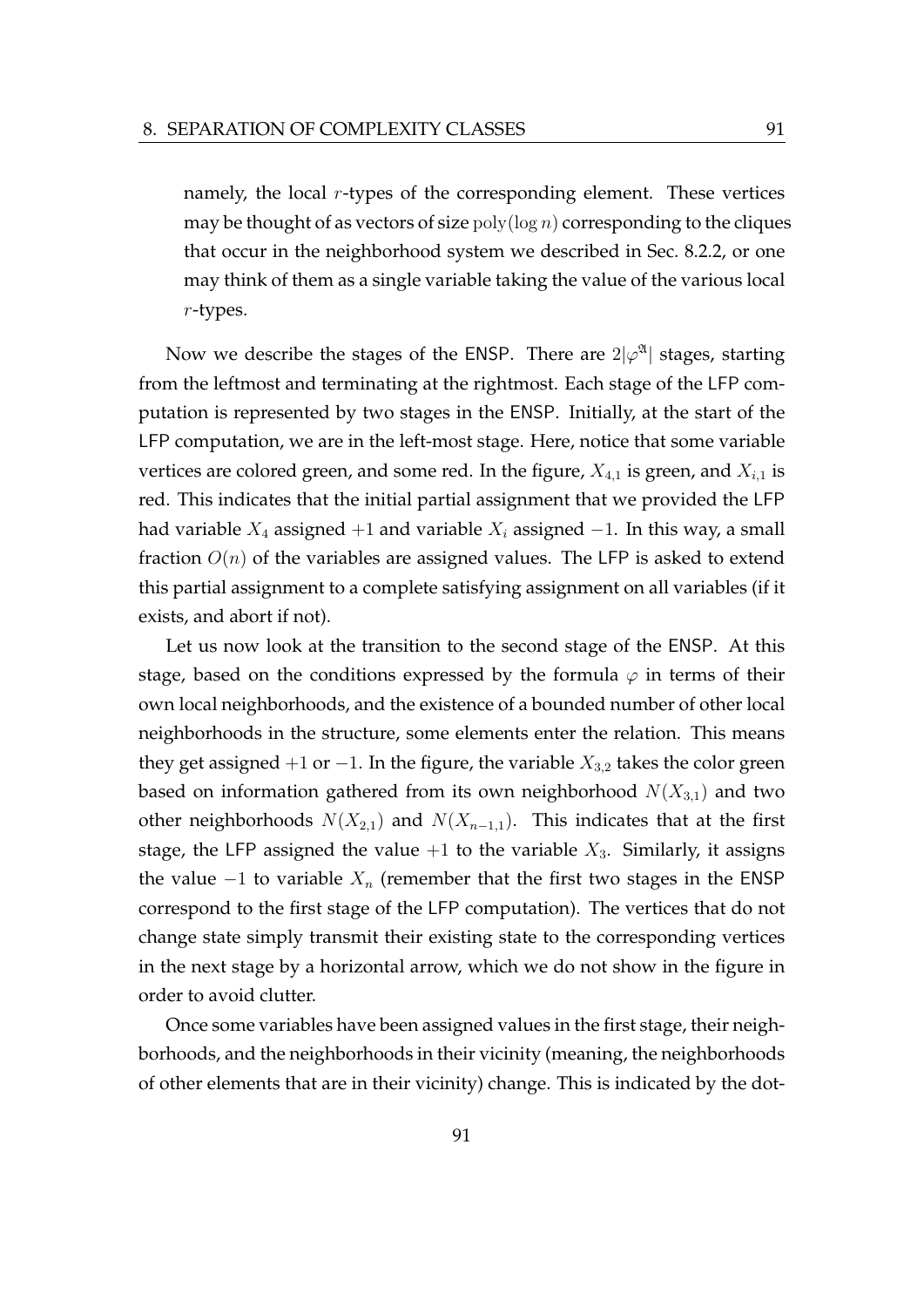ted arrows between the second and third stages of the ENSP. Note that this happens implicitly during LFP computation. That is why we have represented each stage of the actual LFP computation by two stages in the ENSP. The first stage is the explicit stage, where variables get assigned values. The second stage is the implicit stage, where variables "update their neighborhoods" and those neighborhoods in their vicinity. For example, once  $X_3$  has been assigned the value  $+1$ , it updates its neighborhood and also the neighborhood of variable  $X_2$  which lies in its vicinity (in this example). In this way, influence propagates through the structure during a LFP computation. There are two stages of the ENSP for each stage of the LFP. Thus, there are  $2|\varphi^{\mathfrak{A}}|$  stages of the ENSP in all.

By the end of the computation, all variables have been assigned values, and we have a satisfying assignment. The variables at the last stage  $X_{i,|\varphi^{|\mathfrak{A}|}}$  are just the original  $X_i$ . Thus, we recover our original variables  $(X_1, \ldots, X_n)$  by simply looking only at the last (rightmost in the figure) level of the ENSP.

By introducing extra variables to represent each stage of each variable and each neighborhood in the SAT formula, we have accomplished our original aim. We have embedded our original set of variates into a *polynomially* larger product space, and obtained a directed graphical model on this larger space. This product space has a nice factorization due to the directed graph structure. This is what we will exploit.

*Remark* 8.8*.* The explicit stages of the ENSP also perform the task of propagating the local constraints placed by the various factors in the underlying factor graph outward into the larger graphical model. For example, in our case of the factors encoding clauses of a k-SAT formula, the local constraint placed by a clause is that the global assignment must evade exactly one restriction to a specified set of k coordinates. For example, in the case of  $k = 3$  the clause  $x_1 \vee x_2 \vee x_3$  $\neg x_3$  permits all global assignments except those whose first three coordinates are  $(-1, -1, +1)$ . In contrast, if the factor were a XORSAT clause, the local restrictions are all in the form of linear spaces, and so the global solution is an intersection of such spaces. k-SAT asks a question about whether certain spaces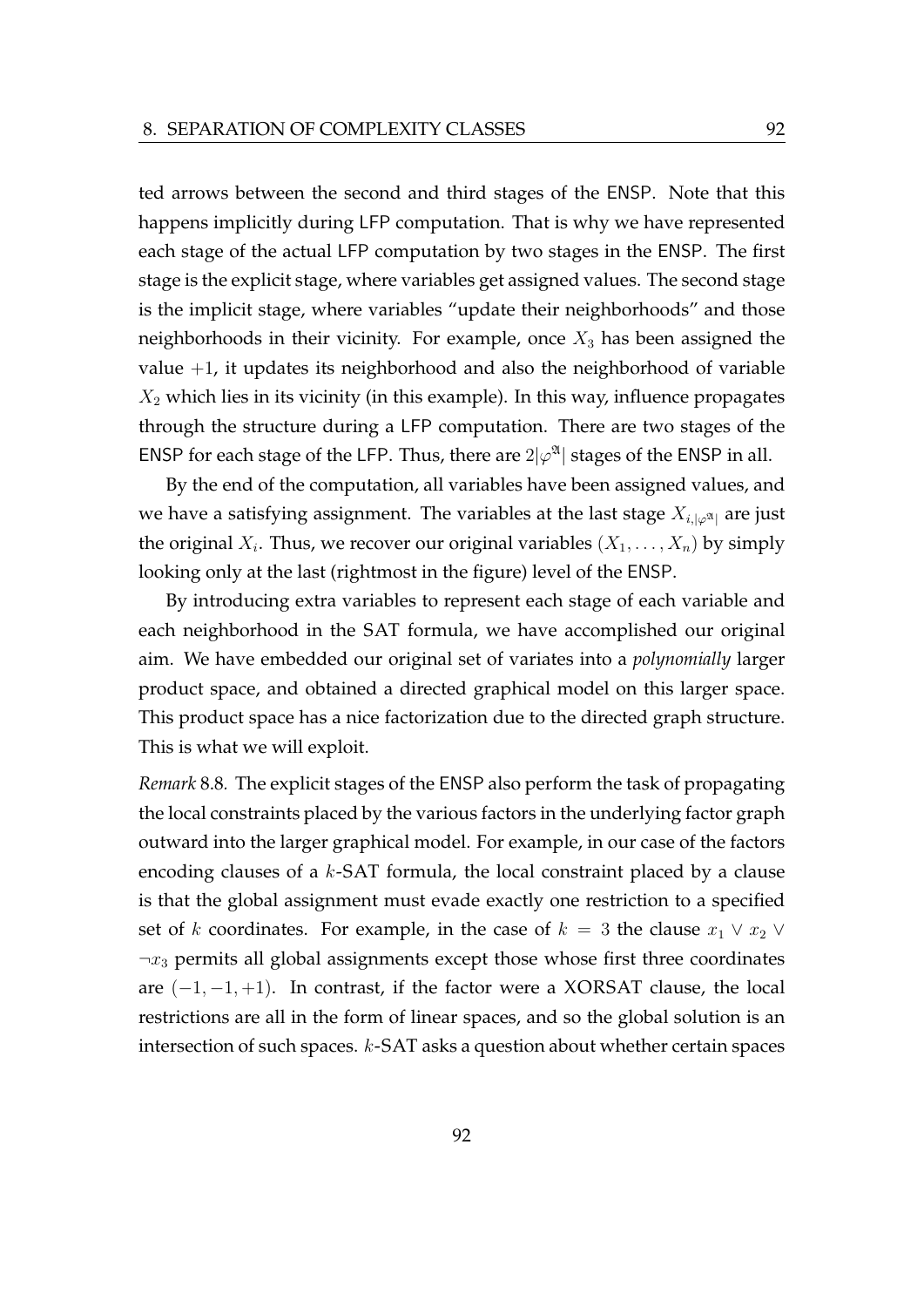of the form

$$
\{\omega\colon (\omega_{i_1},\ldots,\omega_{i_k})\neq (\nu_1,\ldots,\nu_k)\}
$$

have non-empty intersections, where  $1 \leq i_1 < i_2 < \cdots < i_k \leq n$  and the prohibited  $\nu_i$  are  $\pm 1$ . Note that these are  $O(1)$  local constraints per factor. In contrast, XORSAT asks the question about whether certain *linear* spaces have a non-empty intersection. Linearity is a global constraint. Of course, all messages are coded into the formula  $\varphi$ . Thus, the end result of multiple runs of the LFP will be a space of solutions conditioned upon the requirements. So, for instance, if we were to try to solve XORSAT formulae, we would obtain a space that would be linear.

Thus, we have a directed graph with  $2n + n = 3n$  vertices at each stage, and  $2|\varphi^{2}|$  stages. Since the LFP completes its computation in under a fixed polynomial number of steps, this means that we have managed to represent the LFP computation on a structure as a directed model using a polynomial overhead in the number of parameters of our representation space. In other words, by embedding the covariates into a polynomially larger space, we have been able to put a common structure on various computations done by LFP on them. Note that without embedding the covariates into a larger space, we would not be able to place the various computations done by LFP into a single graphical model. The insight that we can afford to incur a polynomial cost in order to obtain a common graphical model on a larger product space was key to this section.

## **8.4 Parametrization of the** ENSP

Our goal is to demonstrate the following.

*If* LFP *were able to compute solutions to the d1RSB phase of random* k-SAT*, then the distribution of the entire space of solutions would have a substantially simpler parametrization than we know it does.*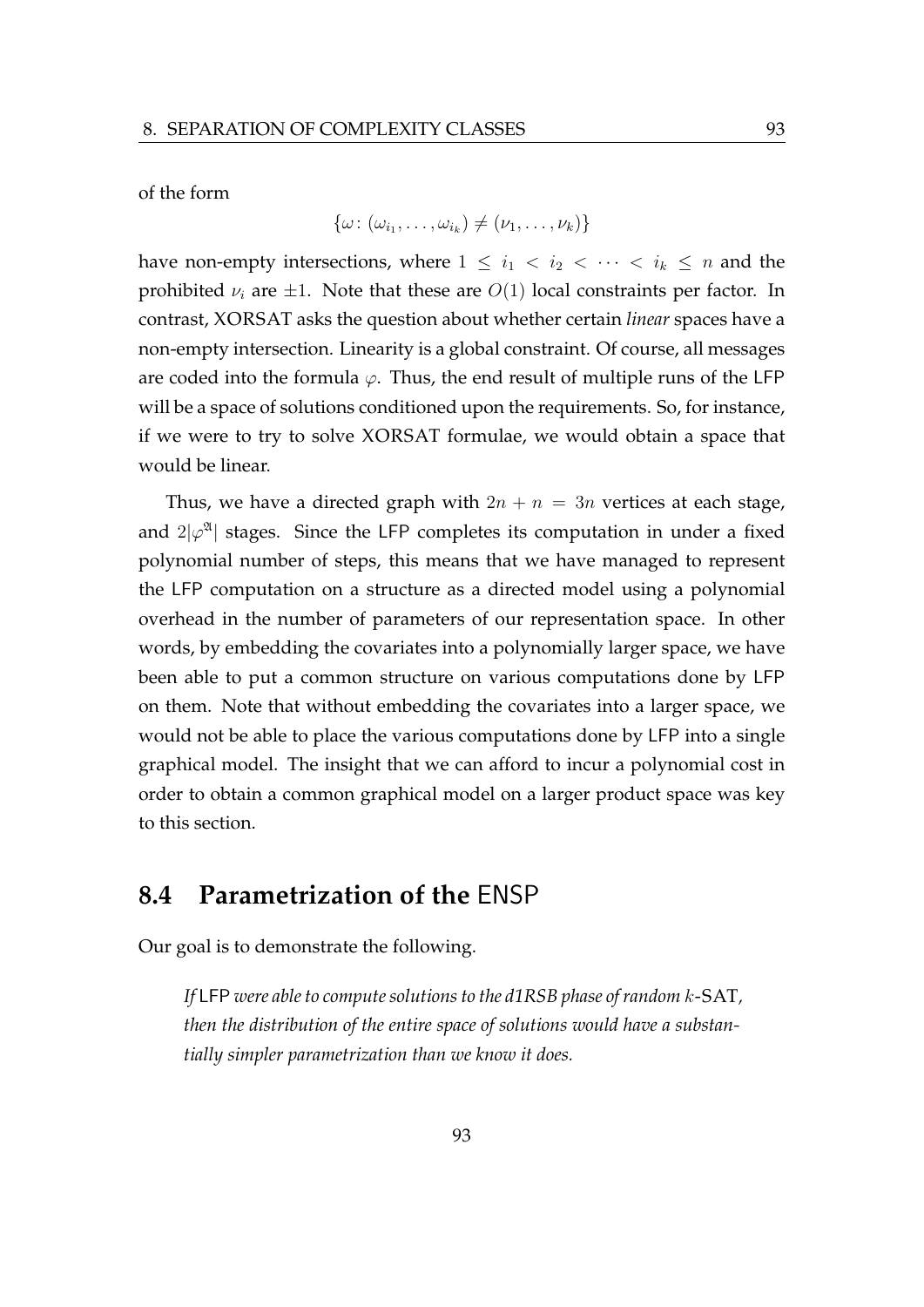In order to accomplish this, we need to measure the growth in the dimension of independent parameters it requires to parametrize the distribution of solutions that we have just computed using LFP.

In order to do this, we have embedded our variates into a polynomially larger space that has factorization according to a directed model — the ENSP. We have seen that the cliques in the ENSP are of size  $\text{poly}(\log n)$ . By employing the version of Hammersley-Clifford for directed models, Theorem 2.13, we also know that we can parameterize the distribution by specifying a system of potentials over its cliques, automatically ensuring conditional independence.

The directed nature of the ENSP also means that we can factor the resulting distribution into conditional probability distributions (CPDs) at each vertex of the model of the form  $P(x \mid pa(x))$ , and then normalize each CPD. Once again, each CPD will have scope only  $poly(log n)$ . From our perspective, the major benefit of directed graphical models is that we can do this always, without any added positivity constraints. Recall that positivity is required in order to apply the Hammersley-Clifford theorem to obtain factorizations for undirected models.

How do we compute the CPDs or potentials? We assign various initial partial assignments to the variables as described in Sec. 8.2.3 and let the LFP computations run. We only consider successful computations, namely those where the LFP was able to extend the partial assignment to a full satisfying assignment to the underlying k-SAT formula. We represent each stage of the LFP computation on the corresponding two stages of the ENSP and thus obtain one full instantiation of the representation space. We do this exponentially numerous times, and build up our local CPDs by simply recording local statistics over all these runs. This gives us the factorization (over the expanded representation space) of our distribution, assuming that  $P = NP$ .

The ENSP for different runs of the LFP will, in general, be different. This is because the flow of influences through the stages of the ENSP will, in general, depend on the initial partial assignment. What is important is that each such model will have some properties — such as largest clique size, which de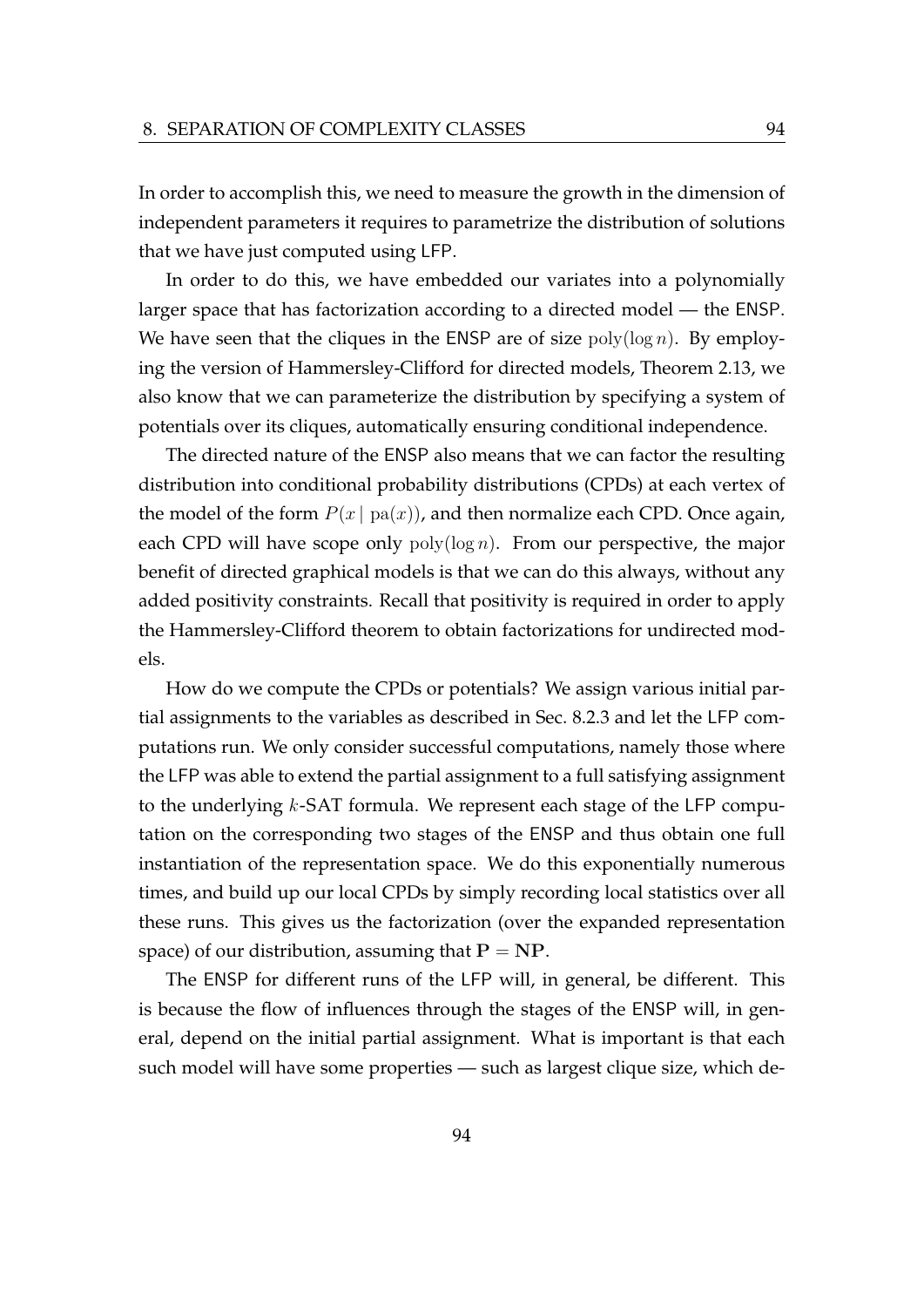termines the order of the number of parameters — in common. Let us inspect these properties that determine the parametrization of the ENSP model.

- 1. There are polynomially many more vertices in the ENSP model than elements in the underlying structure.
- 2. Lemma 8.2 gives us a  $poly(log n)$  upper bound on the size of the neighborhoods. The number of local  $r$ -types whose value each neighborhood vertex can take is  $2^{\text{poly}(\log n)}$ .
- 3. By Theorem 5.9 there is a fixed constant  $s$  such that there must exist  $s$ neighborhoods in the structure satisfying certain local conditions for the formula to hold. Remember, we are presently analyzing a single stage of the LFP. This again gives us  $poly(n)$  ( $O(n^s)$  in this case) different possibilities for each explicit stage of the ENSP. The same can also be arrived at by utilizing the normal form of Theorem 5.10. By the previous point, each of these possibilities can be parameterized by  $2^{\text{poly}(\log n)}$  parameters, giving us a total of  $2^{poly(\log n)}$  parameters required.
- 4. At each implicit stage of the ENSP, we have to update the types of the neighborhoods that were affected by the induction of elements at the previous explicit stage. There are only n neighborhoods, and each has  $poly(log n)$ elements at most.

*The* ENSP *is an interaction model where direct interactions are of size* poly(log n)*, and are chained together through conditional independencies.*

**Proposition 8.9.** *A distribution that factorizes according to the* ENSP *can be pa*rameterized with  $2^{\text{poly}(\log n)}$  independent parameters. The scope of the factors in the *parametrization grows as* poly(log n)*.*

This also underscores the principle that the description of the parameter space is simpler because it only involves interactions between *l* variates at a time directly, and then chains these together through conditional independencies. In the case of the LFP neighborhood system, the size of the largest cliques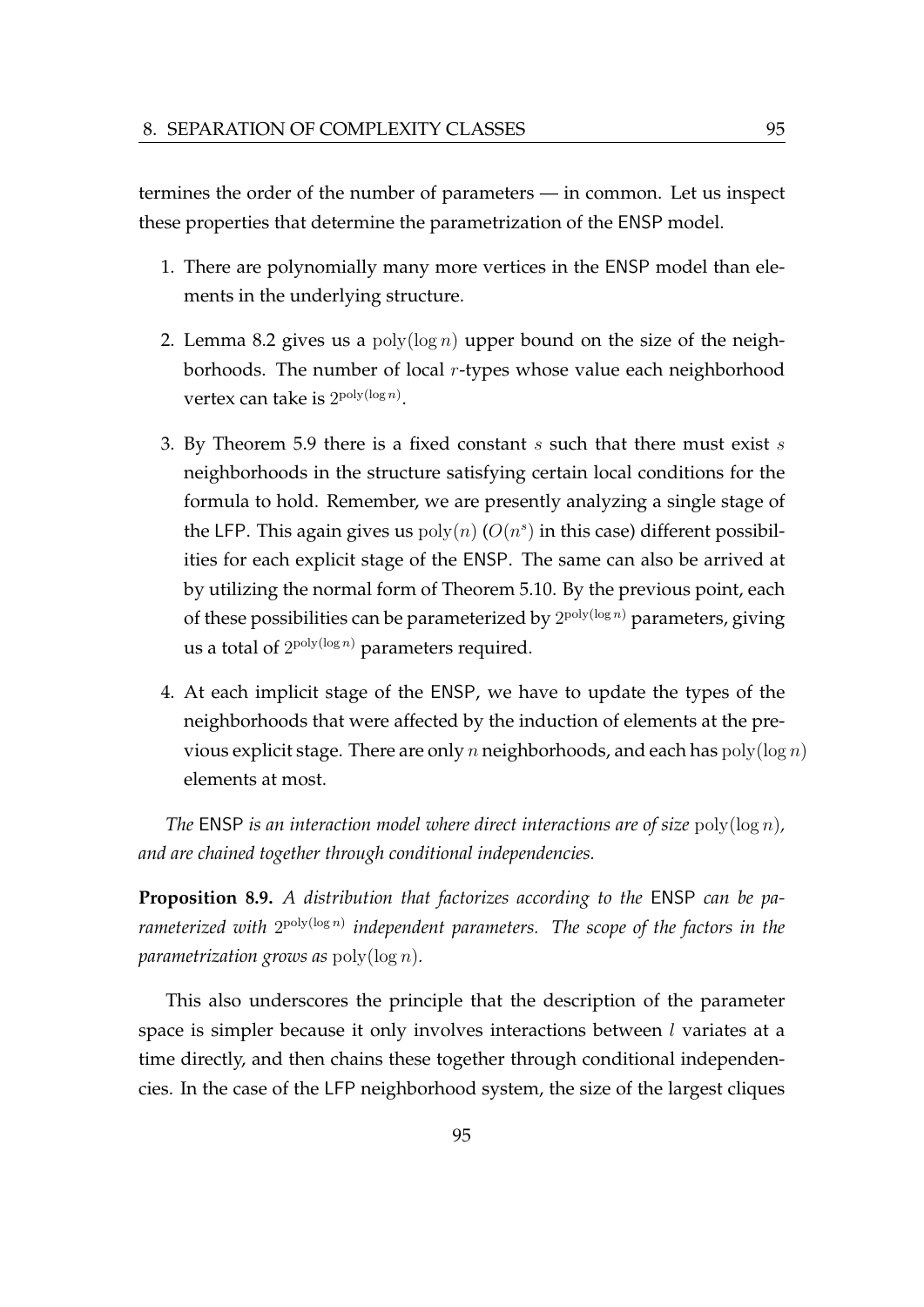are  $poly(\log n)$  for each single run of the LFP. This will not change if we were computing using complex fixed points since the space of k-types is only polynomially larger than the underlying structure.

The crucial property of the distribution of the ENSP is that it admits a recursive factorization. This is what drastically reduces the parameter space required to specify the distribution. It also allows us to parametrize the ENSP by simply specifying potentials on its maximal cliques, which are of size  $poly(\log n)$ .

While the entire distribution obtained by LFP may not factor according to any one ENSP, it is a mixture of distributions each of whom factorizes as per some ENSP. Next, we analyze the features of such a mixture when exponentially many instantiations of it are provided. As the reader may intuit, when such a mixture is asked to provide exponentially many samples, these will show features of scope  $poly(log n)$ . This is simply a statement about the paucity of independent parameters in the component distributions in the mixture.

## **8.5 Separation**

We continue our treatment of range limited  $poly(log n)$ -parametrizations. We will treat the value limited case shortly. The property of the ENSP for range limited models that allows us to analyze the behavior of mixtures is that it is specified by local Gibbs potentials on its cliques. In other words, a variable interacts with the rest of the model only through the cliques that it is part of. These cliques are parametrized by potentials. We may think of the cliques as the building blocks of each ENSP. The cliques are also upper bounded in size by  $poly(\log n)$ . Furthermore, a vertex may be in at most  $O(\log n)$  such cliques. Therefore, a vertex displays collective behavior only of range  $poly(\log n)$ . Thus, the mixture comprises distributions that can be parametrized by a subspace of  $\mathbb{R}^{\text{poly}(\log n)}$ , in contrast to requiring the larger space  $\mathbb{R}^{O(n)}.$  This means that when exponentially many solutions are generated, the features in the mixture will be of size  $poly(\log n)$ , not of size  $O(n)$ .

Next, let us examine the value limited case. In this case, the differences are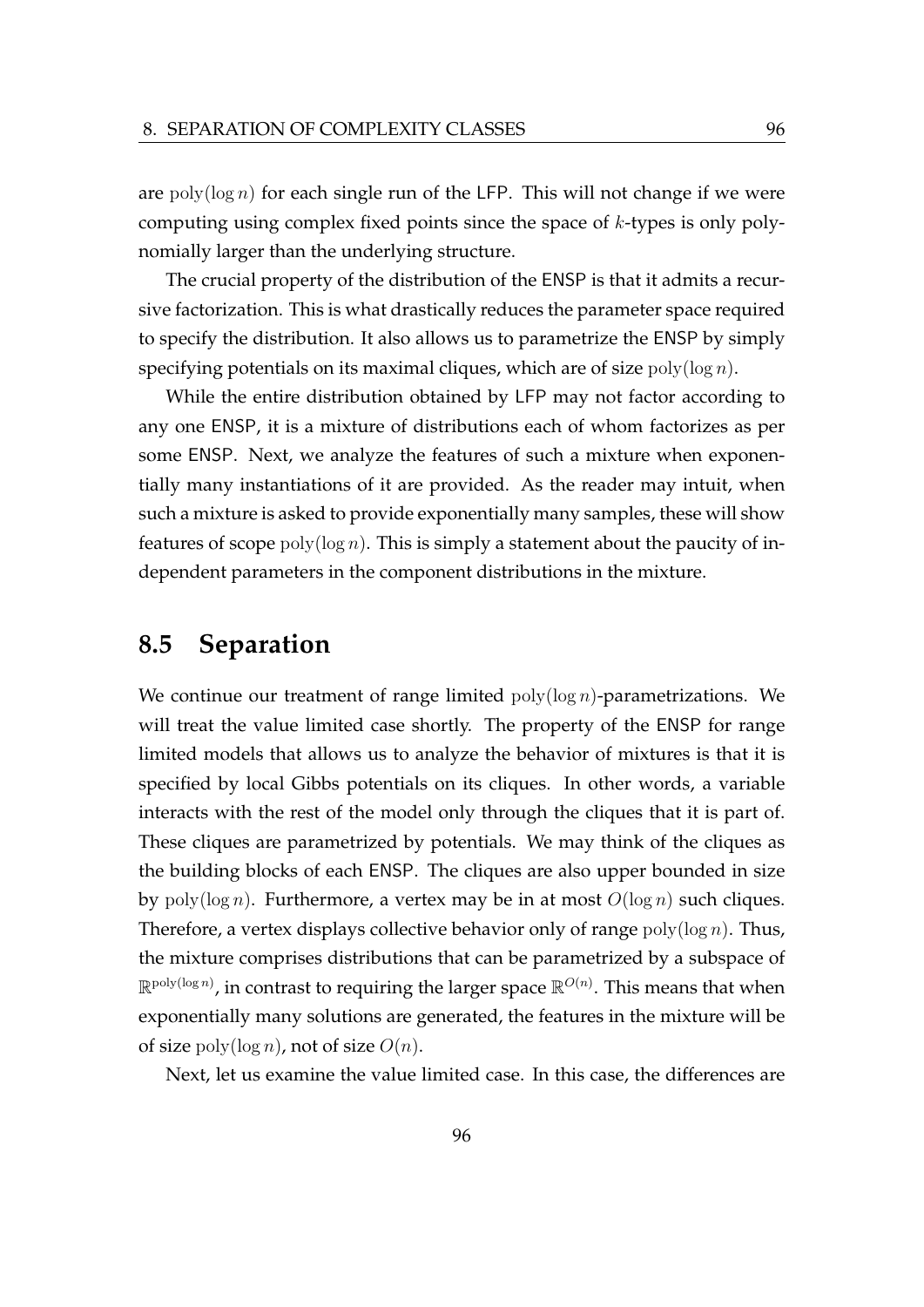#### as follows

- 1. The solutions are generated by complex LFP, as sections of inductive relations of higher arity.
- 2. There are  $O(n)$  interactions at each stage, but the graphical model is parametrizable with only  $2^{\text{poly}(\log n)}$  parameters.
- 3. Since the interactions are  $O(n)$ , the Gibbs potentials are specified over cliques of size  $O(n)$ .
- 4. However, the potentials are parameterized with only  $2^{\mathrm{poly}(\log n)}$  parameters inspite of having  $O(n)$  size. If we think of a potential as a CPD, then the CPDs are wide (have  $O(n)$  columns), but are not very long (have only  $2^{\text{poly}(\log n)}$  rows).

How do we analyze mixtures of such potentials? The idea is as follows. The potentials are already large in their scope  $(O(n))$ . So we will create a single potential over the entire graphical model which will have scope  $poly(n)$  (since the computation terminates in polynomial time). How do we merge various  $O(n)$ potentials into a single  $poly(n)$  sized potential? And what will be the resulting parametrization of this merged potential?

In order to merge the potentials, we observe that they have a certain *sheaflike* property. Namely, since they are CPDs of the same LFP, they must agree on overlaps. This means that two CPDs cannot specify different behavior for the same priors. Remember, these CPDs are nothing but the rules by which the computation proceeds, and these rules are the same for different computations since it is the same LFP that is being used. Thus, the final merged potential will be compatible with each smaller potential on overlaps.

Using this property, we can see that if each of the potentials had  $poly(\log n)$ parametrization, then so must the final merged potential. Once again we see that we cannot instantiate exponentially many solutions from such a limited parametrization and obtain the d1RSB picture which requires ample  $O(n)$  joint distributions.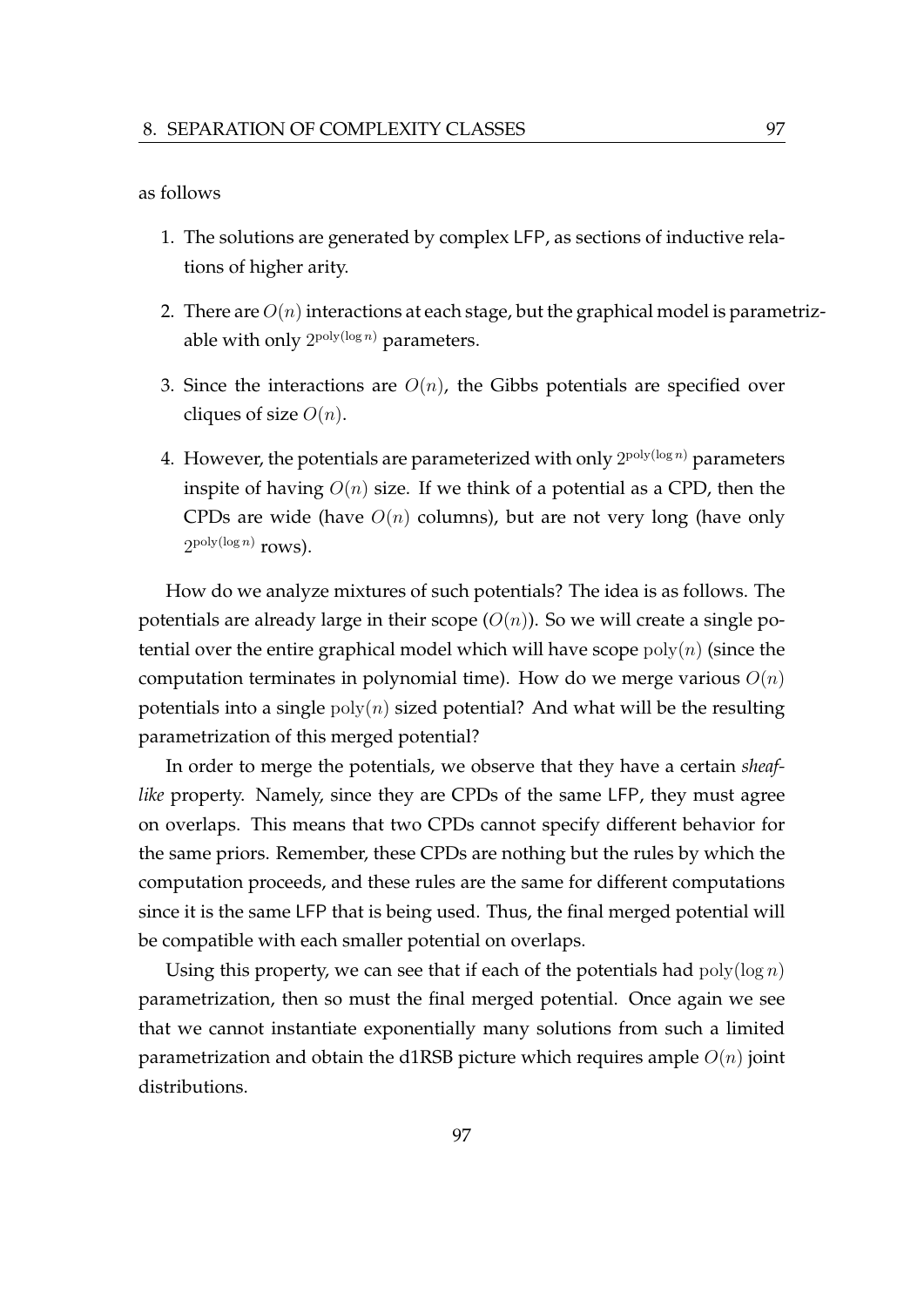This explains why polynomial time algorithms fail when interactions between variable are ample- $O(n)$ , without the possibility of factoring into smaller pieces through conditional independencies. This also puts on rigorous ground the empirical observation that even NP-complete problems are easy in large regimes, and become hard only when the densities of constraints increase above a certain threshold. This threshold is precisely the value where ample irreducible- $O(n)$  interactions first appear in almost all randomly constructed instances.

In case of random  $k$ -SAT in the d1RSB phase, these ample irreducible- $O(n)$ interactions manifest through the appearance of cores which comprise clauses whose variables are coupled so tightly that one has to assign them "simultaneously." Cores arise when a set of  $C = O(n)$  clauses have all their variables also lying in a set of size C. Once clause density is sufficiently high, cores cannot be assigned  $poly(log n)$  at a time, and successive such assignments chained together through conditional independencies. Nor are they value limited since they instantiate in each of the exponentially many clusters in the d1RSB phase. Since cores do not factor through conditional independencies, and are not value limited either, this makes it impossible for polynomial time algorithms to assign their variables correctly. Intuitively, variables in a core are so tightly coupled together that they can only vary jointly, without any conditional independencies between subsets. Furthermore, their variation is ample. In other words, they represent irreducible interactions of size  $O(n)$  which may not be factored any further, and which display the ample joint behavior of a system of  $n$  covariates, which requires  $O(c^n)$  independent parameters to specify. In such cases, parametrization over cliques of size only  $poly(log n)$  is insufficient to specify the joint distribution. Likewise, parametrization over cliques of size  $O(n)$ , but with only  $2^{poly(log n)}$  parameters, is insufficient.

We have shown that in the ENSP for range limited models, the size of the largest such irreducible interactions are  $poly(log n)$ , not  $O(n)$ . Furthermore, since the model is directed, it guarantees us conditional independencies at the level of its largest interactions. More precisely, it guarantees us that there will exist conditional independencies in sets of size larger than the largest cliques in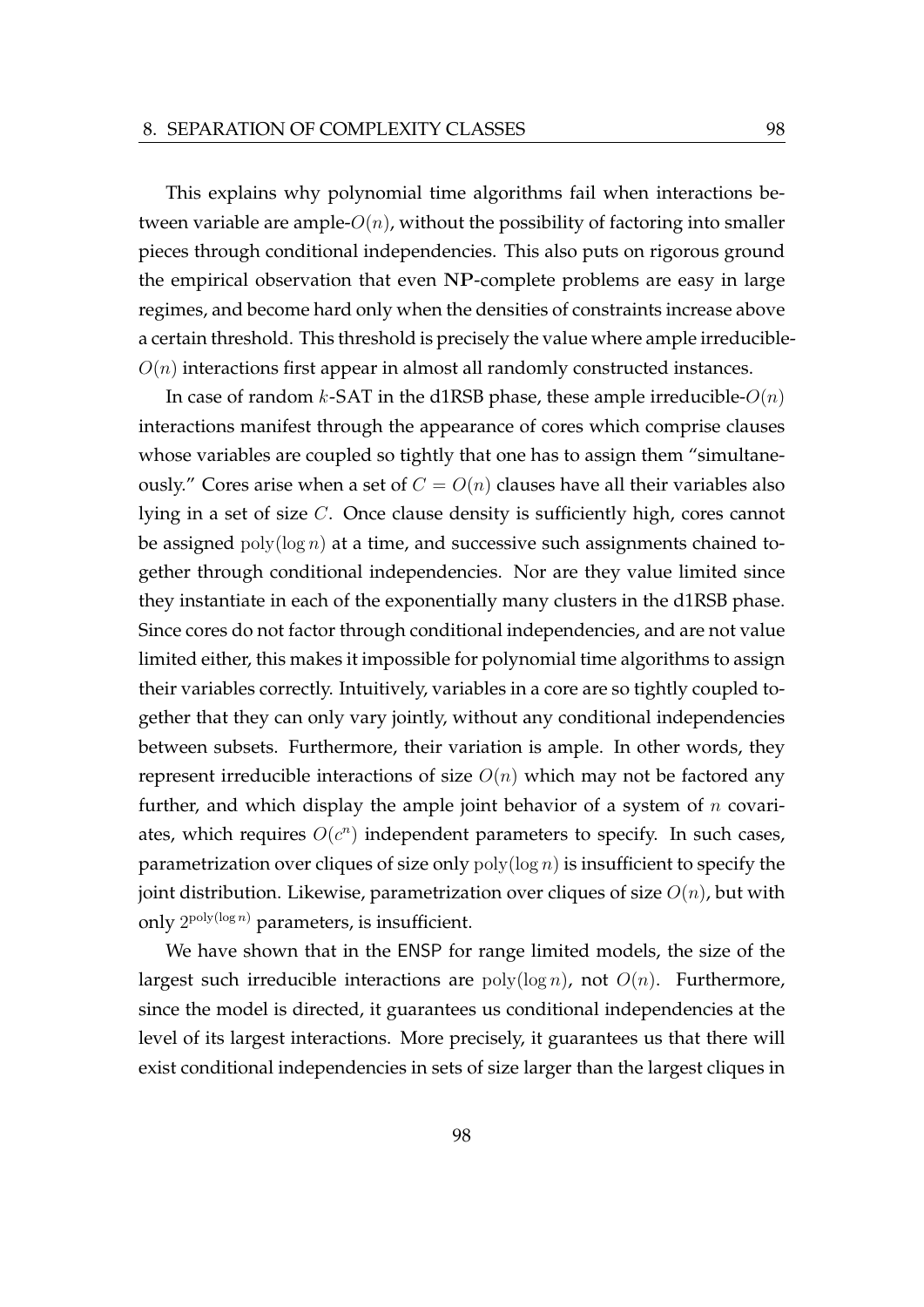its moral graph, which are  $O(\text{poly}(\log n))$ . In other words, there will be independent variation *within* cores when conditioned upon values of intermediate variables that also lie within the core, should the core factorize as per the ENSP. This is illustrated in Fig. 8.2. This is contradictory to the known behaviour of cores for sufficiently high values of  $k$  and clause density in the d1RSB phase. In other words, while the space of solutions generated by LFP has features of size poly(log *n*), the features present in cores in the d1RSB phase have size  $O(n)$ .

*The framework we have constructed allows us to analyze the set of polynomial time algorithms simultaneously, since they can all be captured by some* LFP*, instead of dealing with each individual algorithm separately. It*





At this point, we are ready to state our main theorem.

#### **Theorem 8.10.**  $P \neq NP$ .

*Proof.* Consider the solution space of  $k$ -SAT in the d1RSB phase for  $k > 8$  as recalled in Section. 6.2.1. We know that for high enough values of the clause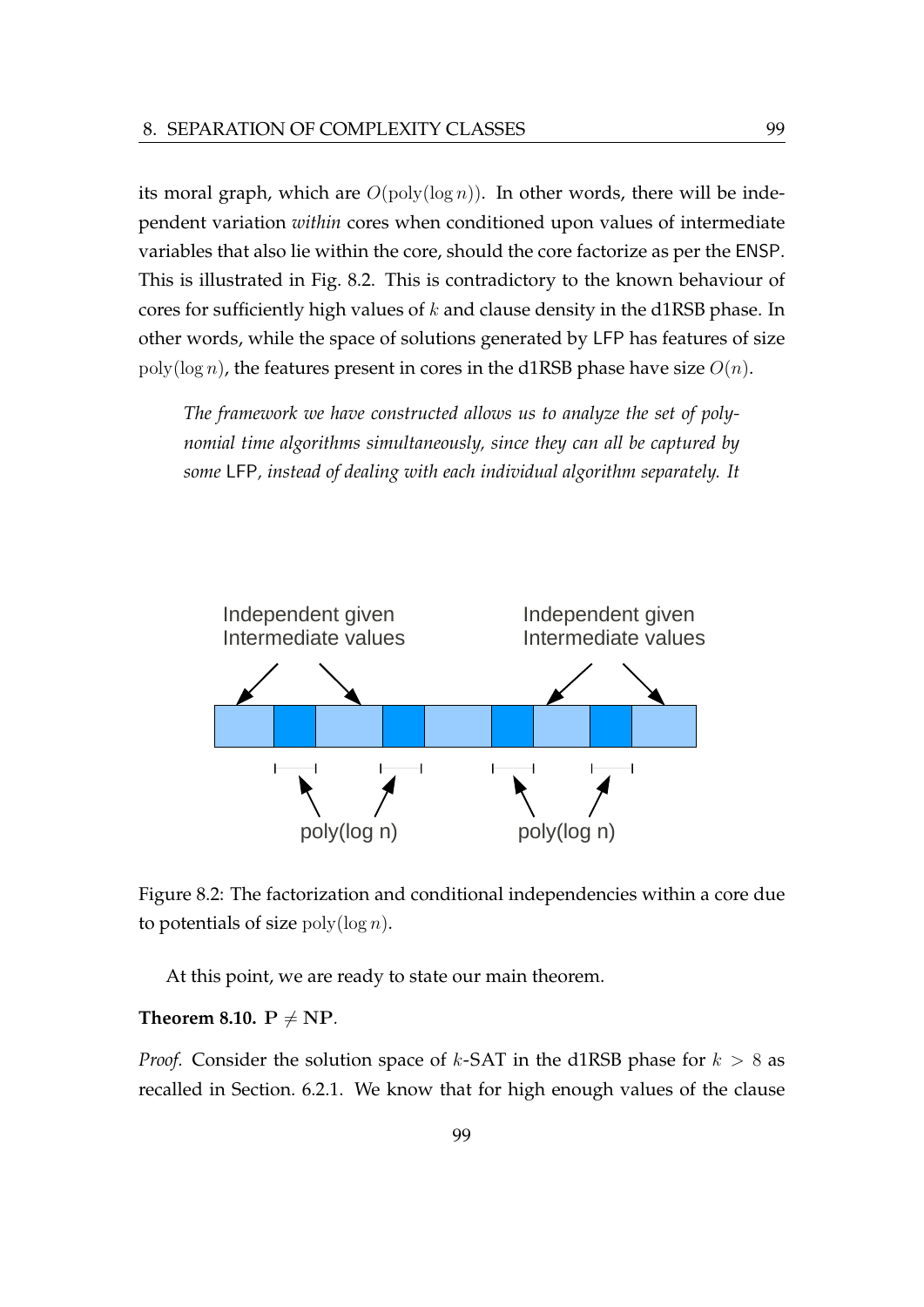density  $\alpha$ , we have  $O(n)$  frozen variables in almost all of the exponentially many clusters. The first observation we make is that since the variables in cores are instantiated in exponentially many clusters, we can preclude value limited  $poly(\log n)$ -parametrization. Let us consider then the situation where these clusters were generated by a purported range limited LFP algorithm for k-SAT that can be parametrized by the ENSP model with clique sizes  $poly(log n)$ . When exponentially many solutions have been generated from distributions having the parametrization of the ENSP model, we will see the effect of conditional independencies beyond range  $poly(log n)$ . Let  $\alpha\beta\gamma$  be a representation of the variables in cliques  $\alpha$ ,  $\beta$  and  $\gamma$ , then given a value of  $\beta$ , we will see independent variation over all their possible conditional values in the variables of  $\alpha$  and γ. If each set of such variables has scope at most  $poly(log n)$ , then this means that we have generated more than exponential in  $\text{poly}(\log n)$  distinct solutions, we will have non-trivial conditional distributions conditioned upon values of  $\beta$ variables. At this point, the conditional independencies ensure that we will see cross terms of the form

$$
\alpha_1 \beta \gamma_1 \qquad \alpha_2 \beta \gamma_2 \qquad \alpha_1 \beta \gamma_2 \qquad \alpha_2 \beta \gamma_1.
$$

Note that since  $O(n)$  variables have to be changed when jumping from one cluster to another, we may even choose our  $poly(log n)$  blocks to be in overlaps of these variables. This would mean that with a  $poly(log n)$  change in frozen variables of one cluster, we would get a solution in another cluster. But we know that in the highly constrained phases of d1RSB, we need  $O(n)$  variable flips to get from one cluster to the next. This gives us the contradiction that we seek.  $\blacksquare$ 

The basic question in analyzing such mixtures is: How many variables do we need to condition upon in order to split the distribution into conditionally independent pieces? The answer is given by (a) the size of the largest cliques and (b) the number of such cliques that a single variable can occur in. In our case, these two give us a  $poly(\log n)$  quantity. When exponentially many solutions have been generated, there will be conditional distributions that exhibit conditional independence between blocks of variates size  $poly(log n)$ . Namely,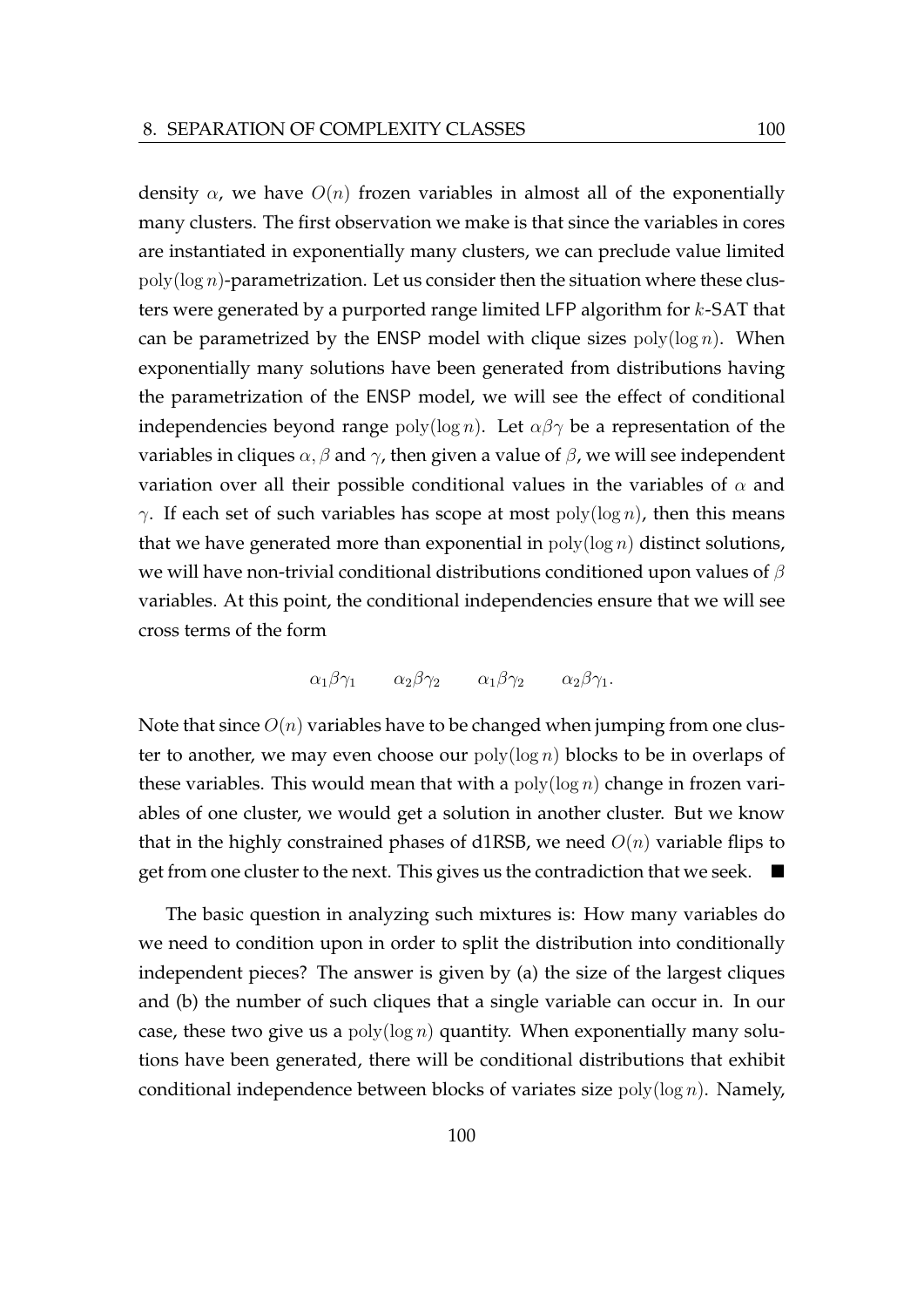there will be no effect of the values of one upon those of the other. This is what prevents the Hamming distance between solutions from being  $O(n)$ . This is shown pictorially in Fig. 8.2.

We may think of such mixtures as possessing only  $c^{\text{poly}(\log n)}$  "channels" to communicate directly with other variables. All long range correlations transmitted in such a distribution must pass through only these many channels. Therefore, exponentially many solutions cannot independently transmit  $O(n)$ correlations (namely, the variables that have to be changed when jumping from one cluster to another). Their correlations must factor through this bottleneck, which gives us conditional independences after range  $poly(\log n)$ . This means that blocks of size larger than this are now varying independently of each other conditioned upon some intermediate variables. This gives us the cross-terms described earlier, and prevents the Hamming distance from being  $O(n)$  on the average over exponentially many solutions. Instead, it must be  $poly(\log n)$ .

We can see that due to the limited parameter space that determines each variable, it can only display a *limited joint behavior*. This behavior is completely determined by  $poly(log n)$  other variates, not by  $O(n)$  other variates. Thus, the "jointness" in this distribution lies at a level  $poly(\log n)$ . This is why when enough solutions have been generated by the LFP, the resulting distribution will start showing features that are at most of size  $\text{poly}(\log n)$ . In other words, there will be solutions that show cross-terms between features whose size is  $\operatorname{poly}(\log n)$ .

It is also useful to consider how many different parametrizations a block of size  $\text{poly}(\log n)$  may have. Each variable may choose  $\text{poly}(\log n)$  partners out of  $O(n)$  to form a potential. It may choose  $O(\log n)$  such potentials. Even coarsely, this means blocks of variables of size  $poly(log n)$  only "see" the rest of the distribution through equivalence classes that grow as  $O(n^{\text{poly}(\log n)}))$ . This quantity would have to grow exponentially with  $n$  in order to display the behavior of the d1RSB phase. Once again we return to the same point — that the jointness of the distribution that a purported LFP algorithm would generate would lie at the  $poly(log n)$  levels of conditional independence, whereas the jointness in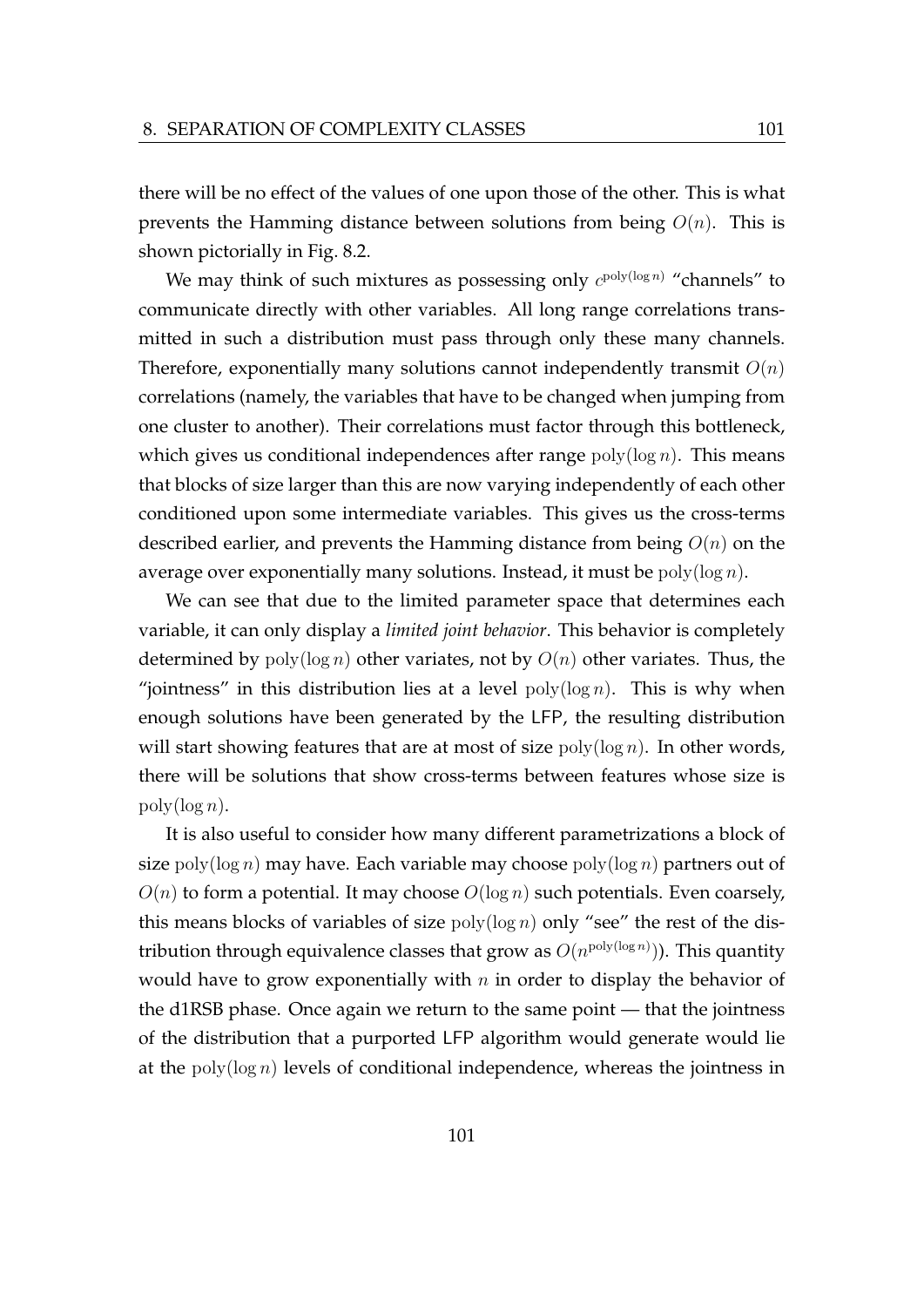the distribution of the d1RSB solution space is truly  $O(n)$ . Namely, there are irreducible interactions of size  $O(n)$  that cannot be expressed as interactions between  $poly(log n)$  variates at a time, and chained together by conditional independencies as would be done by a LFP. This is central to the separation of complexity classes. Hard regimes of NP-complete problems allow  $O(n)$  variates to irreducibly jointly vary, and accounting for such  $O(n)$  jointness that cannot be factored any further is beyond the capability of polynomial time algorithms.

We collect some observations in the following.

*Remark* 8.11*.* The poly(log n) size of features and therefore Hamming distance between solutions tells us that polynomial time algorithms correspond to the RS phase of the 1RSB picture, not to the d1RSB phase.

*Remark* 8.12*.* We can see from the preceding discussion that the number of independent parameters required to specify the distribution of the entire solution space in the d1RSB phase (for  $k > 8$ ) rises as  $c^n, c > 1$ . This is because it takes that many parameters to specify the exponentially many  $O(n)$  variable "jumps" between the clusters. These jumps are independent, and cannot be factored through  $poly(log n)$  sized factors since that would mean conditional independence of pieces of size  $poly(log n)$  and would ensure that the Hamming distance between solutions was of that order.

*Remark* 8.13*.* Note that the central notion is that of the number of independent parameters, not frozen variables. For example, frozen variables would occur even in low dimensional parametrizations in the presence of additional constraints placed by the problem. This is what happens in XORSAT, where the linearity of the problem causes frozen variables to occur. The frozen variables in XORSAT do not arise due to a high dimensional parametrization, but simply because the 2-core percolates [MM09, §18.3]. Each cluster is a linear space tagged on to a solution for the 2-core, which is also why the clusters are all of the same size. Linear spaces always admit a simple description as the linear span of a *basis*, which takes the order of log of the size of the space.

*Remark* 8.14*.* It is tempting to think that there will be such a parametrization whenever the algorithmic procedure used to generate the solutions is stage-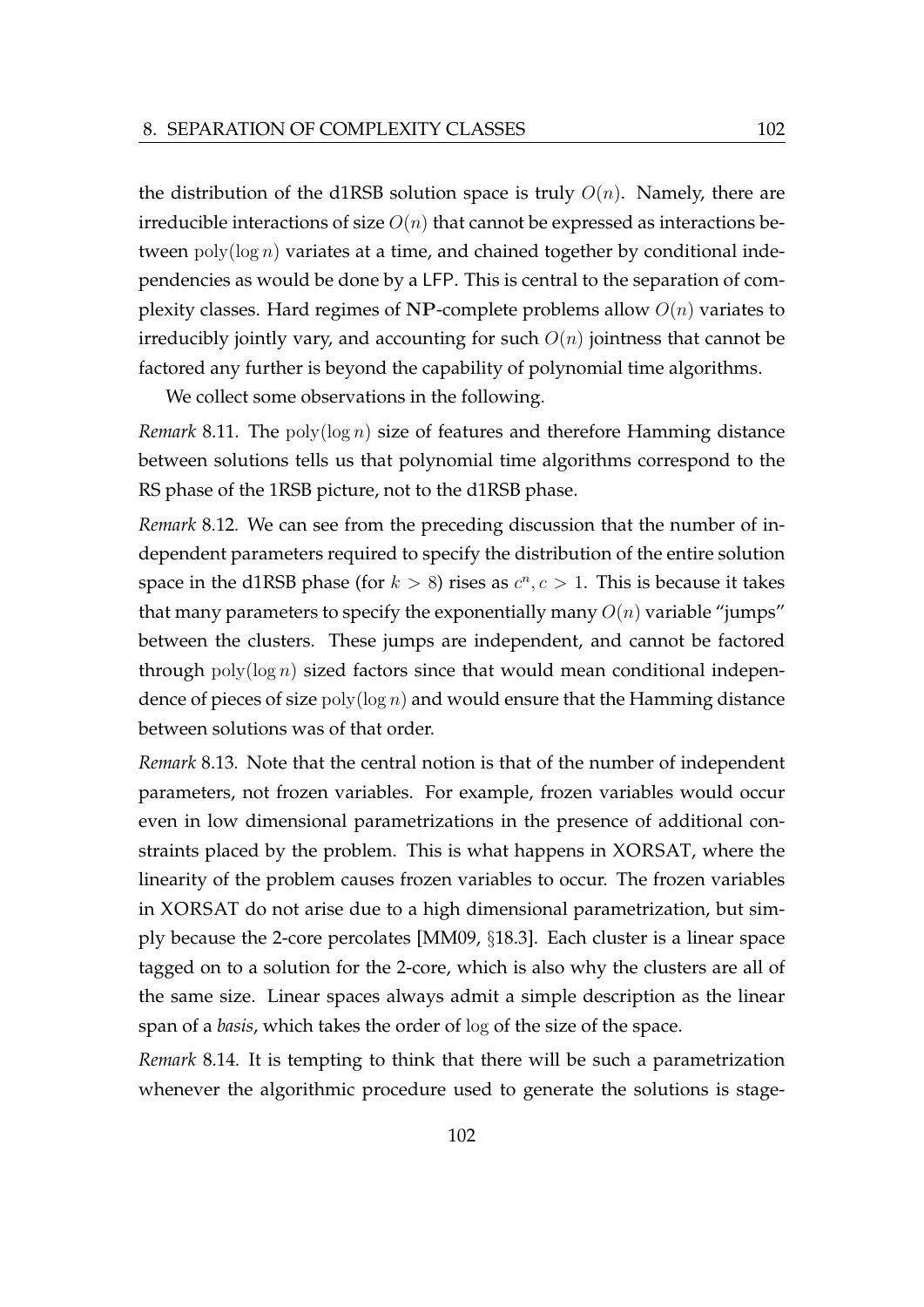wise local. This is not so. We need the added requirement that "mistakes" are not allowed. Namely, we cannot change a decision that has been made. Otherwise, even PFP has the stage-wise bounded local property, but it can give rise to distributions without any conditional independence factorizations whose factors are of size  $poly(\log n)$ . When placed in the ENSP, we see that there is factorization, but over an exponentially larger space, where clique sizes are of exponential size. One might observe that the requirement that we not make any trial and error at all that limits LFP computations in a fundamentally different manner than the locality of information flows. See [Put65] for an interesting related notion of "trial and error predicates" in computability theory.

## **8.6 Some Perspectives**

The following perspectives are reinforced by this work.

- 1. The most natural object of study for constraint satisfaction problems is the *entire* space of solutions. It is this space where the dependencies and independencies that the CSP imposes upon covariates that satisfy it manifest.
- 2. There is an intimate relation between the geometry of the space and its parametrization. Studying the parametrization of the space of solutions is a worthwhile pursuit.
- 3. The view that an algorithm is a means to generate *one* solution is limited in the sense that it is oblivious to the geometry of the space of *all* solutions. It may, of course, be the appropriate approach in many applications. But there are applications where requiring algorithms to generate numerous solutions and approximate with increasing accuracy the entire space of solutions seems more natural.
- 4. Conditional independence over factors of small scope is at the heart of resolving CSPs by means of polynomial time algorithms. In other words, polynomial time algorithms succeed by successively "breaking up" the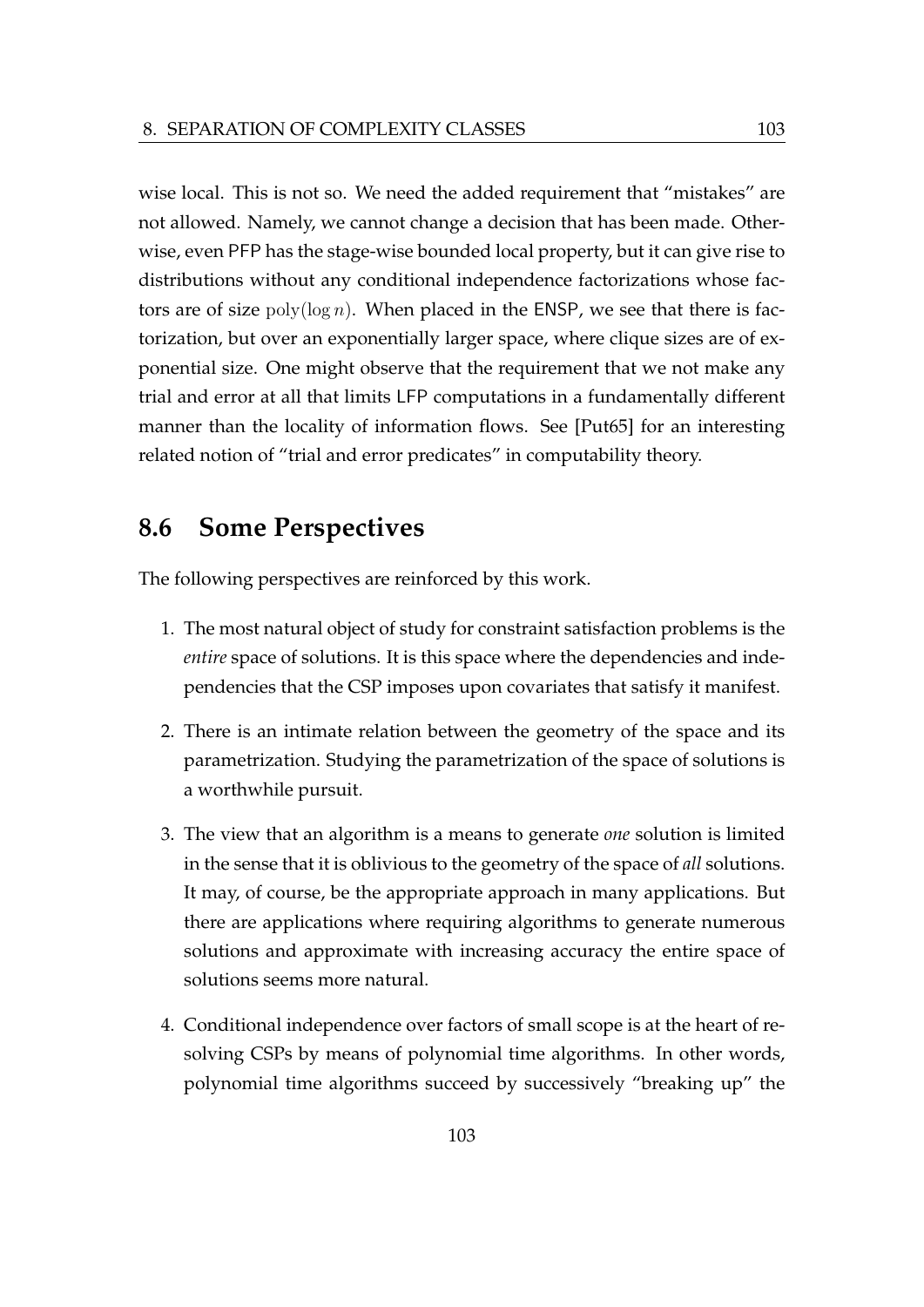problem into smaller subproblems that are joined to each other through conditional independence. Consequently, polynomial time algorithms cannot solve problems in regimes where blocks whose order is the same as the underlying problem instance require simultaneous resolution.

5. Polynomial time algorithms resolve the variables in CSPs in a certain order, and with a certain structure. This structure is important in their study. In order to bring this structure under study, we may have to embed the space of covariates into a larger space (as done by the ENSP).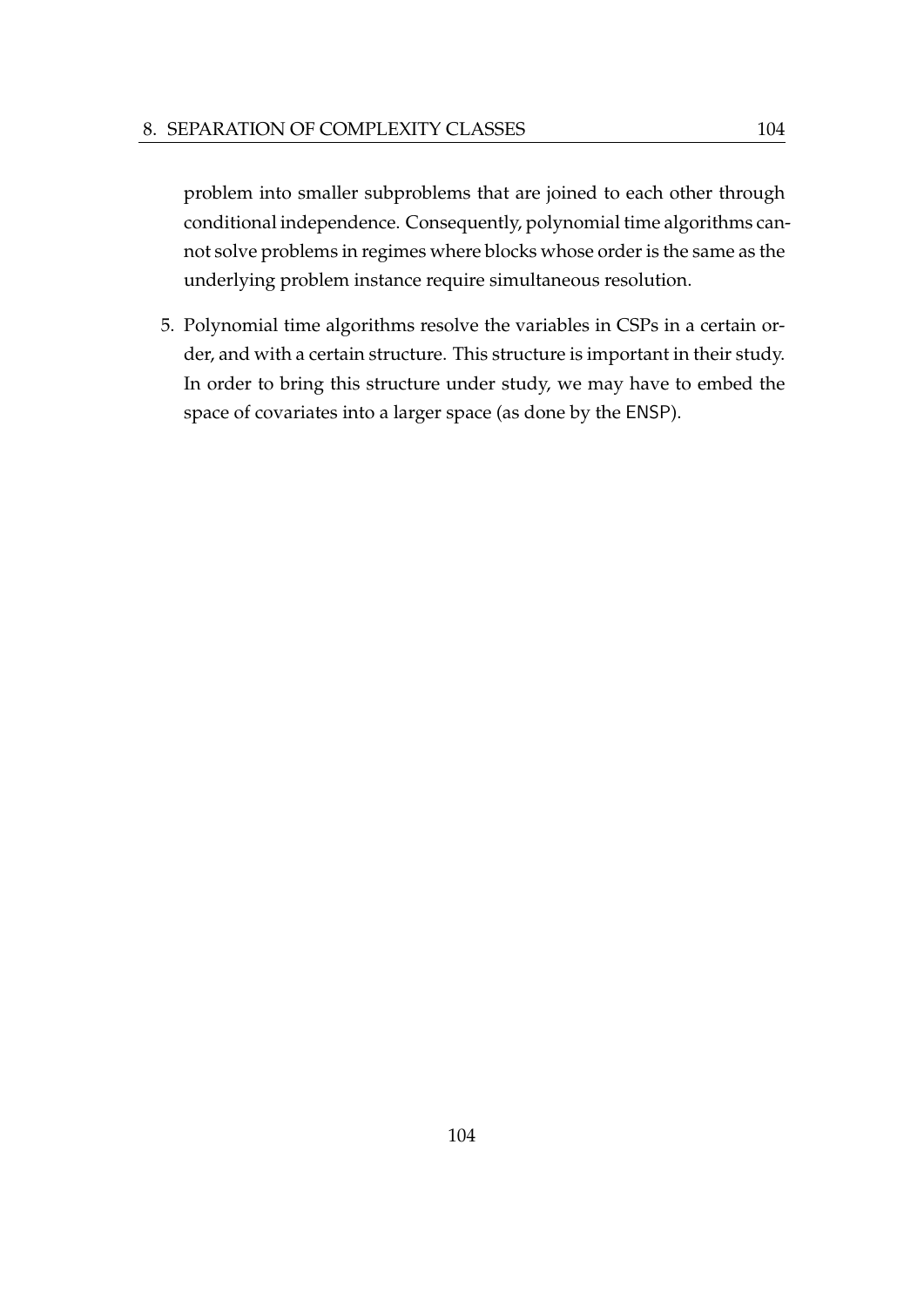## **A. Reduction to a Single** LFP **Operation**

### **A.1 The Transitivity Theorem for** LFP

We now gather a few results that will enable us to cast any LFP into one having just one application of the LFP operator. Since we use this construction to deal with complex fixed points, we reproduce it in this appendix. The presentation here closely follows [EF06, Ch. 8].

The first result, known as the transitivity theorem, tells us that nested fixed points can always be replaced by simultaneous fixed points. Let  $\varphi(\mathbf{x}, X, Y)$  and  $\psi(y, X, Y)$  be first order formulas positive in X and Y. Moreover, assume that no individual variable free in  $\text{LFP}_{y,Y}\psi(y,X,Y)$  gets into the scope of a corresponding quantifier or LFP operator in A.1.

$$
[\mathsf{LFP}_{\mathbf{x},X}\varphi(\mathbf{x},X,[\mathsf{LFP}_{\mathbf{y},Y}\psi(\mathbf{y},X,Y)])]\mathbf{t}
$$
 (A.1)

Then A.1 is equivalent to a formula of the form

$$
\exists (\forall) u [\mathsf{LFP}_{\mathbf{z},Z,\chi}(\mathbf{z},Z)]\mathbf{u},
$$

where  $\chi$  is first order.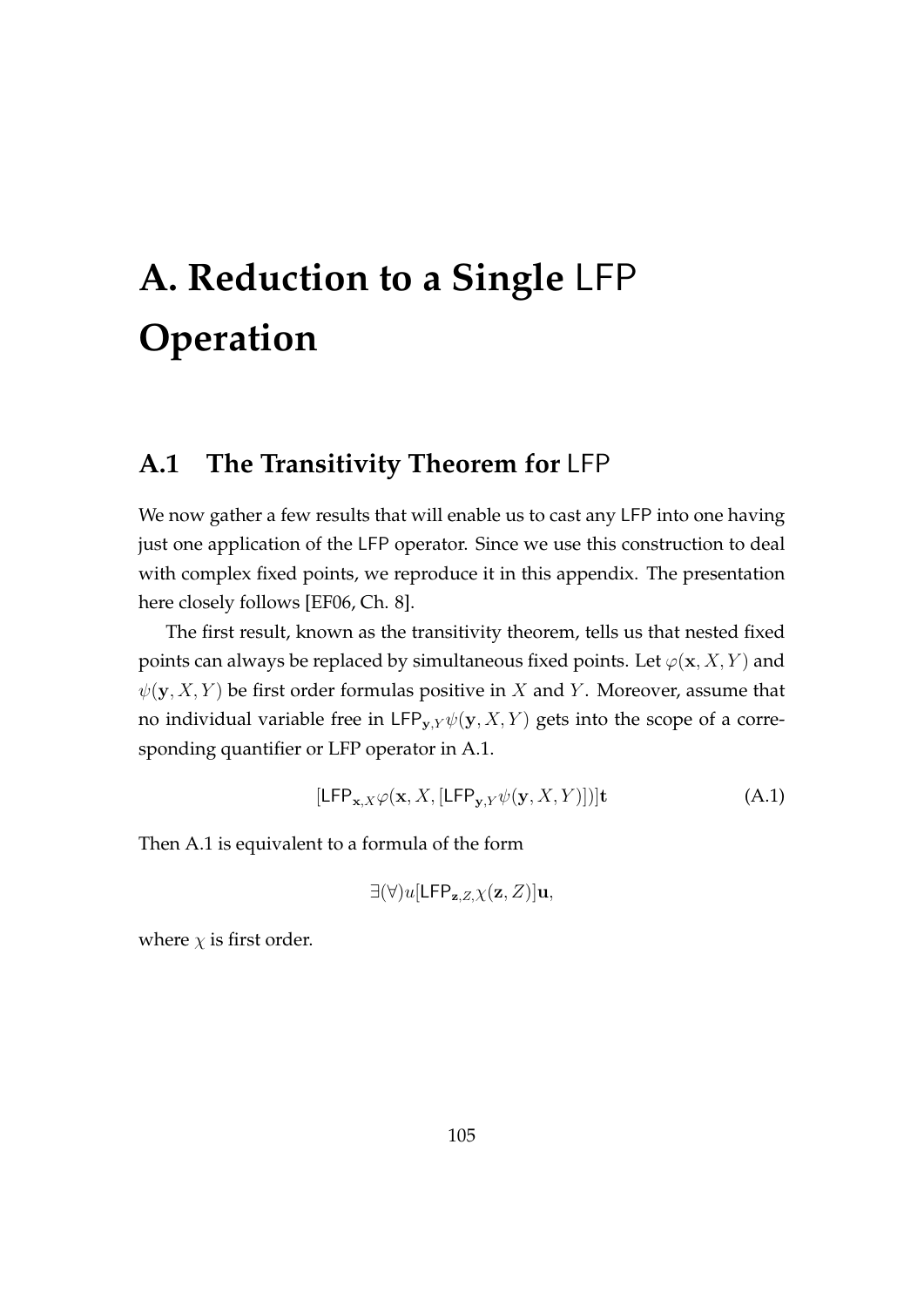### **A.2 Sections and the Simultaneous Induction Lemma for** LFP

Next we deal with simultaneous fixed points. Recall that simultaneous inductions do not increase the expressive power of LFP. The proof utilizes a coding procedure whereby each simultaneous induction is embedded as a section in a single LFP operation of higher arity. First, we introduce the notion of a section.

**Definition A.1.** Let *R* be a relation of arity  $(k+l)$  on *A* and  $a \in A^k$ . Then the a-section of  $R$ , denoted by  $R_{a}$ , is given by

$$
R_{\mathbf{a}} := \{ \mathbf{b} \in A^k | R(\mathbf{b}\mathbf{a}) \}
$$

Next we see how sections can be used to encode multiple simultaneous operators producing relations of lower arity into a single operator producing a relation of higher arity. Let m operators  $F_1, \ldots, F_m$  act as follows:

$$
F_1: (A^{k_1}) \times \cdots \times (A^{k_m}) \to (A^{k_1})
$$
  
\n
$$
F_2: (A^{k_1}) \times \cdots \times (A^{k_m}) \to (A^{k_2})
$$
  
\n
$$
\vdots
$$
  
\n
$$
F_m: (A^{k_1}) \times \cdots \times (A^{k_m}) \to (A^{k_m})
$$
 (A.2)

We wish to embed these operators as sections of a "larger" operator, which is known as their *simultaneous join*.

We will denote a tuple consisting only of  $a$ 's by  $\tilde{a}$ . The length of  $\tilde{a}$  be clear from context.

**Definition A.2.** Let  $F_1, \ldots, F_m$  be operators acting as above. Set

$$
k := \max\{k_1, \ldots, k_m\} + m + 1.
$$

The simultaneous join of  $F_1, \ldots, F_m$ , denoted by  $J(F_1, \ldots, F_m)$ , is an operator acting as

$$
J(F_1, \ldots, F_m) \colon (A^k) \to (A^k)
$$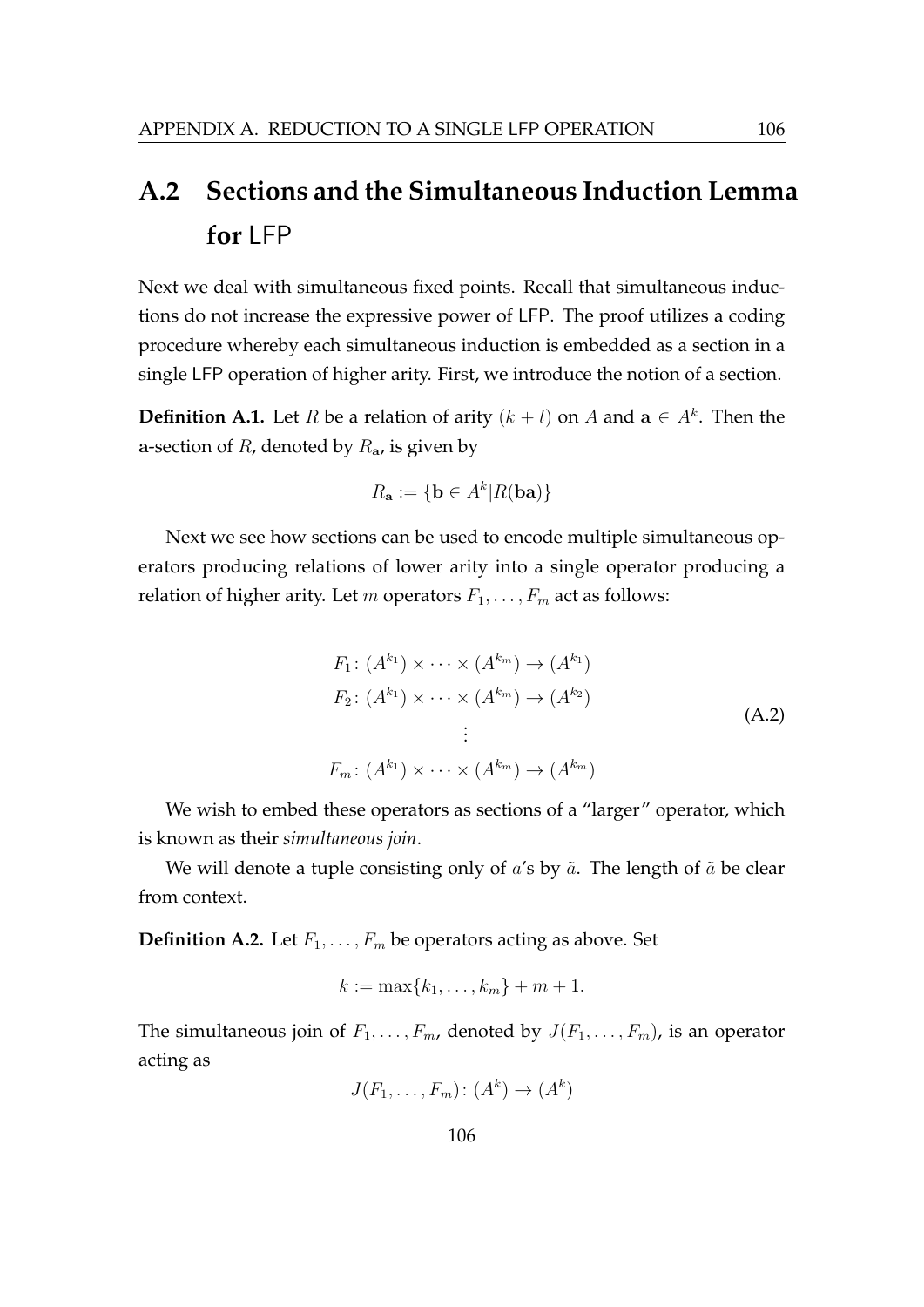such that for any  $a, b \in A$ , the  $\tilde{a}b^i$ -section (where the length of  $\tilde{a}$  here is  $k$  $i + 1$ ) of the  $n<sup>th</sup>$  power of  $J$  is the  $n<sup>th</sup>$  power of the operator  $F_i$ . Concretely, the simultaneous join is given by

$$
J(R) := \bigcup_{a,b \in A, a \neq b} ((F_1(R_{\tilde{a}b^1}, \dots, R_{\tilde{a}b^m}) \times {\tilde{a}b^1}) \cup \cdots
$$

$$
\cdots \cup (F_m(R_{\tilde{a}b^1}, \dots, R_{\tilde{a}b^m}) \times {\tilde{a}b^m}) ). \quad (A.3)
$$

The simultaneous join operator defined above has properties we will need to use. These are collected below.

**Lemma A.3.** *The*  $i^{th}$  power  $J^i$  of the simultaneous join operator satisfies

$$
J^{i} = \bigcup_{a,b \in A, a \neq b} ((F_1^{i} \times {\{\tilde{a}b^{1}\}}) \cup \cdots \cup (F_m^{i} \times {\{\tilde{a}b^{m}\}})).
$$
 (A.4)

The following corollaries are now immediate.

**Corollary A.4.** *The fixed point*  $J^{\infty}$  *of the simultaneous join of operators*  $(F_1, \ldots, F_m)$ exists if and only if their simultaneous fixed point  $(F_1^\infty,\ldots,F_m^\infty)$  exists.

**Corollary A.5.** *The simultaneous join of inductive operators is inductive.*

Finally, we need to show that the simultaneous join can itself be expressed as a LFP computation. We need formulas that will help us define sections of a simultaneous induction. Since the sections are coded using tuples of the form  $a^{k-i+k_i+1}b^i$ , we will need formulas that can express this.

**Definition A.6.** For  $\ell \geq 1$  and  $i = 1, \ldots, \ell$ , the section formulas  $\delta_i^l(x_1, \ldots, x_l, v, w)$ 

$$
\delta_i^l(x_1, \dots, x_l, v, w) := \begin{cases}\n-(v = w) \land (x_1 = \dots = x_\ell = v) & i = 1 \\
-(v = w) \land (x_1 = \dots = x_{\ell-i+1} = v) \land & (A.5) \\
(x_{\ell-i+2} = \dots = w) & i > 1.\n\end{cases}
$$

For distinct  $a, b \in \mathfrak{A}$ ,  $\mathfrak{A} \models \delta_i[\tilde{a}b^jab]$  if and only if  $i = j$ .

Now we are ready to show that simultaneous fixed-point inductions of formulas can be replaced by the fixed point induction of a single formula.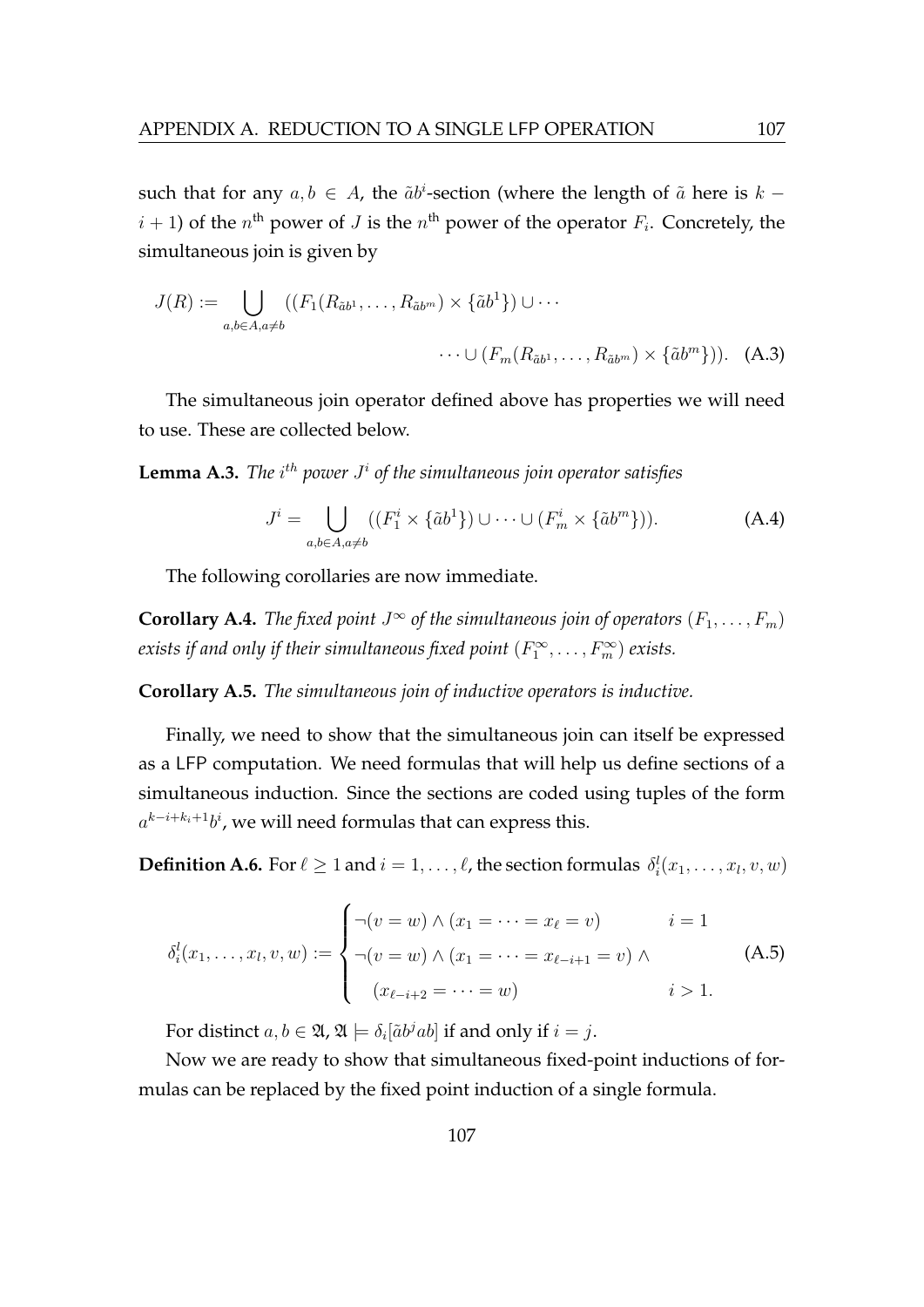#### **Definition A.7.** Let

$$
\varphi_1(R_1,\ldots,R_m,\mathbf{x}_1),\ldots,\varphi_m(R_1,\ldots,R_m,\mathbf{x}_m)
$$

be formulas of LFP. As always, we let  $R_i$  be a  $k_i$ -ary relation and  $\mathbf{x}_i$  be a  $k_i$ -tuple. Furthermore, let  $\varphi_1, \ldots, \varphi_m$  be positive in  $R_1, \ldots, R_m$ . Set  $k := \max\{k_1, \ldots, k_m\}$ +  $m + 1$ . Define a new first order formula  $\chi_J$  having k variables and computing a single  $k$ -ary relation  $Z$  by

$$
\chi_J(Z, z_1, \dots, z_k) := \exists v \exists w (\neg v = w \land \n((\varphi_1(Z_{\tilde{v}w^1}, \dots, Z_{\tilde{v}w^m}, z_1, \dots, z_k) \land \delta_1^k(z_1, \dots, z_k, v, w)) \n\lor (\varphi_2(Z_{\tilde{v}w^1}, \dots, Z_{\tilde{v}w^m}, z_1, \dots, z_k) \land \delta_2^k(z_1, \dots, z_k, v, w)) \n\vdots \n\lor (\varphi_m(Z_{\tilde{v}w^1}, \dots, Z_{\tilde{v}w^m}, z_1, \dots, z_k) \land \delta_m^k(z_1, \dots, z_k, v, w)))) \quad (A.6)
$$

Then, the relation computed by the least fixed point of  $\chi_J$  contains all the individual least fixed points computed by the simultaneous induction as its sections.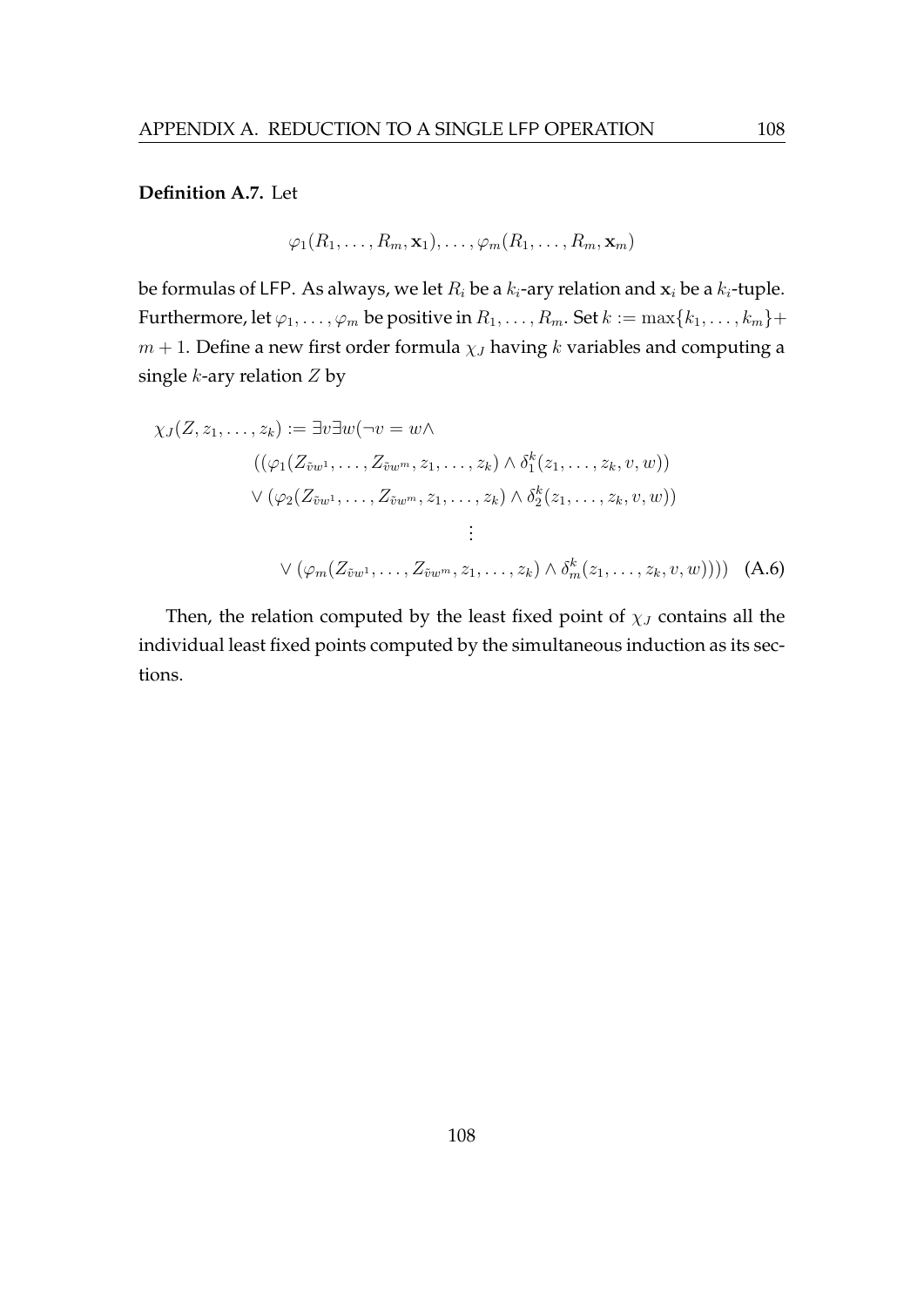# **Bibliography**

| [ACOO8]     | D. Achlioptas and A. Coja-Oghlan. Algorithmic barriers from<br>phase transitions. arXiv:0803.2122v2 [math.CO], 2008.                                                                                                                                             |
|-------------|------------------------------------------------------------------------------------------------------------------------------------------------------------------------------------------------------------------------------------------------------------------|
| [AM00]      | Srinivas M. Aji and Robert J. McEliece. The generalized distribu-<br>tive law. IEEE Trans. Inform. Theory, 46(2):325-343, 2000.                                                                                                                                  |
| [AP04]      | Dimitris Achlioptas and Yuval Peres. The threshold for random k-<br>SAT is $2^k \log 2 - O(k)$ . J. Amer. Math. Soc., 17(4):947–973 (electronic),<br>2004.                                                                                                       |
| [ART06]     | Dimitris Achlioptas and Federico Ricci-Tersenghi. On the solution-<br>space geometry of random constraint satisfaction problems.<br>In<br>STOC'06: Proceedings of the 38th Annual ACM Symposium on The-<br>ory of Computing, pages 130-139. ACM, New York, 2006. |
| $[AV91]$    | Serge Abiteboul and Victor Vianu. Datalog extensions for database<br>queries and updates. J. Comput. Syst. Sci., 43(1):62-124, 1991.                                                                                                                             |
| [AV95]      | Serge Abiteboul and Victor Vianu. Computing with first-order<br>logic. Journal of Computer and System Sciences, 50:309-335, 1995.                                                                                                                                |
| [BDG95]     | José Luis Balcázar, Josep Díaz, and Joaquim Gabarró. Structural<br>complexity. I. Texts in Theoretical Computer Science. An EATCS<br>Series. Springer-Verlag, Berlin, second edition, 1995.                                                                      |
| [ $Bes74$ ] | Julian Besag. Spatial interaction and the statistical analysis of lat-<br>tice systems. J. Roy. Statist. Soc. Ser. B, 36:192-236, 1974. With dis-                                                                                                                |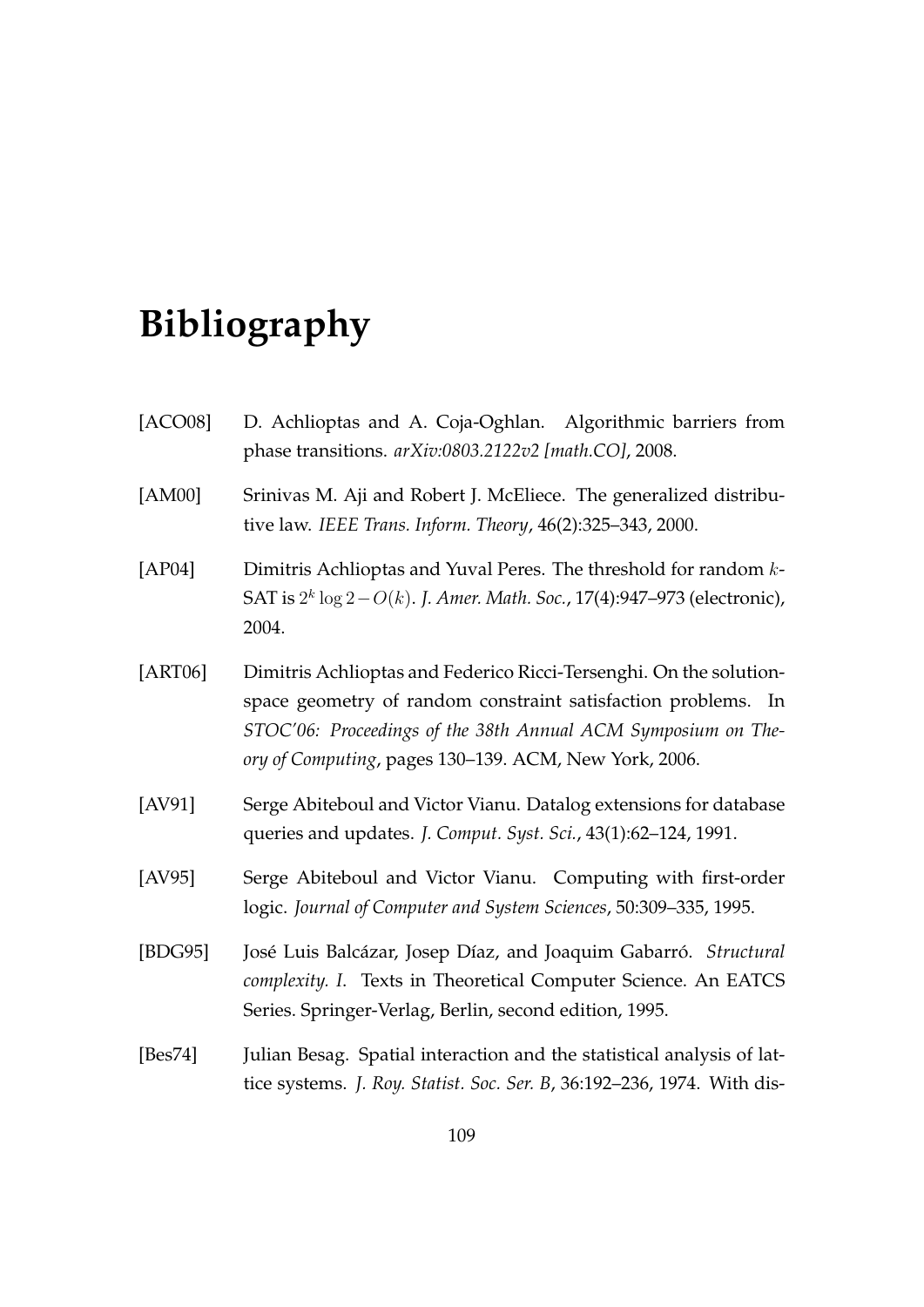cussion by D. R. Cox, A. G. Hawkes, P. Clifford, P. Whittle, K. Ord, R. Mead, J. M. Hammersley, and M. S. Bartlett and with a reply by the author.

- [BGS75] Theodore Baker, John Gill, and Robert Solovay. Relativizations of the  $P = ?NP$  question. *SIAM J. Comput.*, 4(4):431–442, 1975.
- [Bis06] Christopher M. Bishop. *Pattern recognition and machine learning*. Information Science and Statistics. Springer, New York, 2006.
- [BMW00] G Biroli, R Monasson, and M Weigt. A variational description of the ground state structure in random satisfiability problems. *PHYSICAL JOURNAL B*, 568:551–568, 2000.
- [CF86] Ming-Te Chao and John V. Franco. Probabilistic analysis of two heuristics for the 3-satisfiability problem. *SIAM J. Comput.*, 15(4):1106–1118, 1986.
- [CKT91] Peter Cheeseman, Bob Kanefsky, and William M. Taylor. Where the really hard problems are. In *IJCAI*, pages 331–340, 1991.
- [CO09] A. Coja-Oghlan. A better algorithm for random  $k$ -sat. *arXiv:0902.3583v1 [math.CO]*, 2009.
- [Coo71] Stephen A. Cook. The complexity of theorem-proving procedures. In *STOC '71: Proceedings of the third annual ACM symposium on Theory of computing*, pages 151–158, New York, NY, USA, 1971. ACM Press.
- [Coo06] Stephen Cook. The P versus NP problem. In *The millennium prize problems*, pages 87–104. Clay Math. Inst., Cambridge, MA, 2006.
- [Daw79] A. P. Dawid. Conditional independence in statistical theory. *J. Roy. Statist. Soc. Ser. B*, 41(1):1–31, 1979.
- [Daw80] A. Philip Dawid. Conditional independence for statistical operations. *Ann. Statist.*, 8(3):598–617, 1980.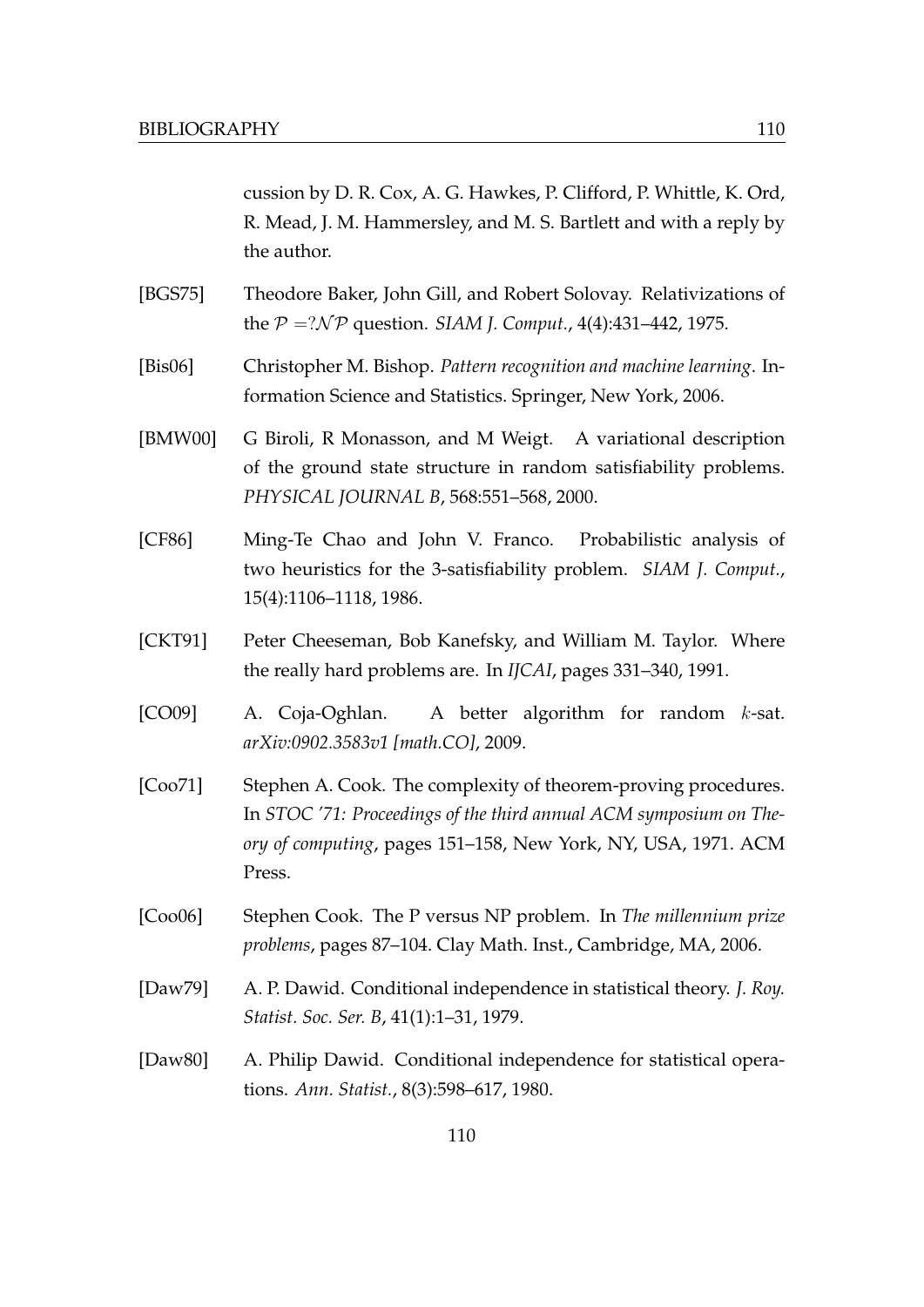- [Deo10] Vinay Deolalikar. A distribution centric approach to constraint satisfaction problems. *Under preparation*, 2010.
- [DLW95] Anuj Dawar, Steven Lindell, and Scott Weinstein. Infinitary logic and inductive definability over finite structures. *Inform. and Comput.*, 119(2):160–175, 1995.
- [DMMZ08] Hervé Daudé, Marc Mézard, Thierry Mora, and Riccardo Zecchina. Pairs of sat-assignments in random boolean formulæ. *Theor. Comput. Sci.*, 393(1-3):260–279, 2008.
- [Dob68] R. L. Dobrushin. The description of a random field by means of conditional probabilities and conditions on its regularity. *Theory Prob. Appl.*, 13:197–224, 1968.
- [Edm65] Jack Edmonds. Minimum partition of a matroid into independents subsets. *Journal of Research of the National Bureau of Standards*, 69:67– 72, 1965.
- [EF06] Heinz-Dieter Ebbinghaus and Jörg Flum. Finite model theory. Springer Monographs in Mathematics. Springer-Verlag, Berlin, enlarged edition, 2006.
- [Fag74] Ronald Fagin. Generalized first-order spectra and polynomialtime recognizable sets. In *Complexity of computation (Proc. SIAM-AMS Sympos. Appl. Math., New York, 1973)*, pages 43–73. SIAM– AMS Proc., Vol. VII. Amer. Math. Soc., Providence, R.I., 1974.
- [Fri99] E. Friedgut. Necessary and sufficient conditions for sharp thresholds and the k-sat problem. *J. Amer. Math. Soc.*, 12(20):1017–1054, 1999.
- [FSV95] Ronald Fagin, Larry J. Stockmeyer, and Moshe Y. Vardi. On monadic np vs. monadic co-np. *Inf. Comput.*, 120(1):78–92, 1995.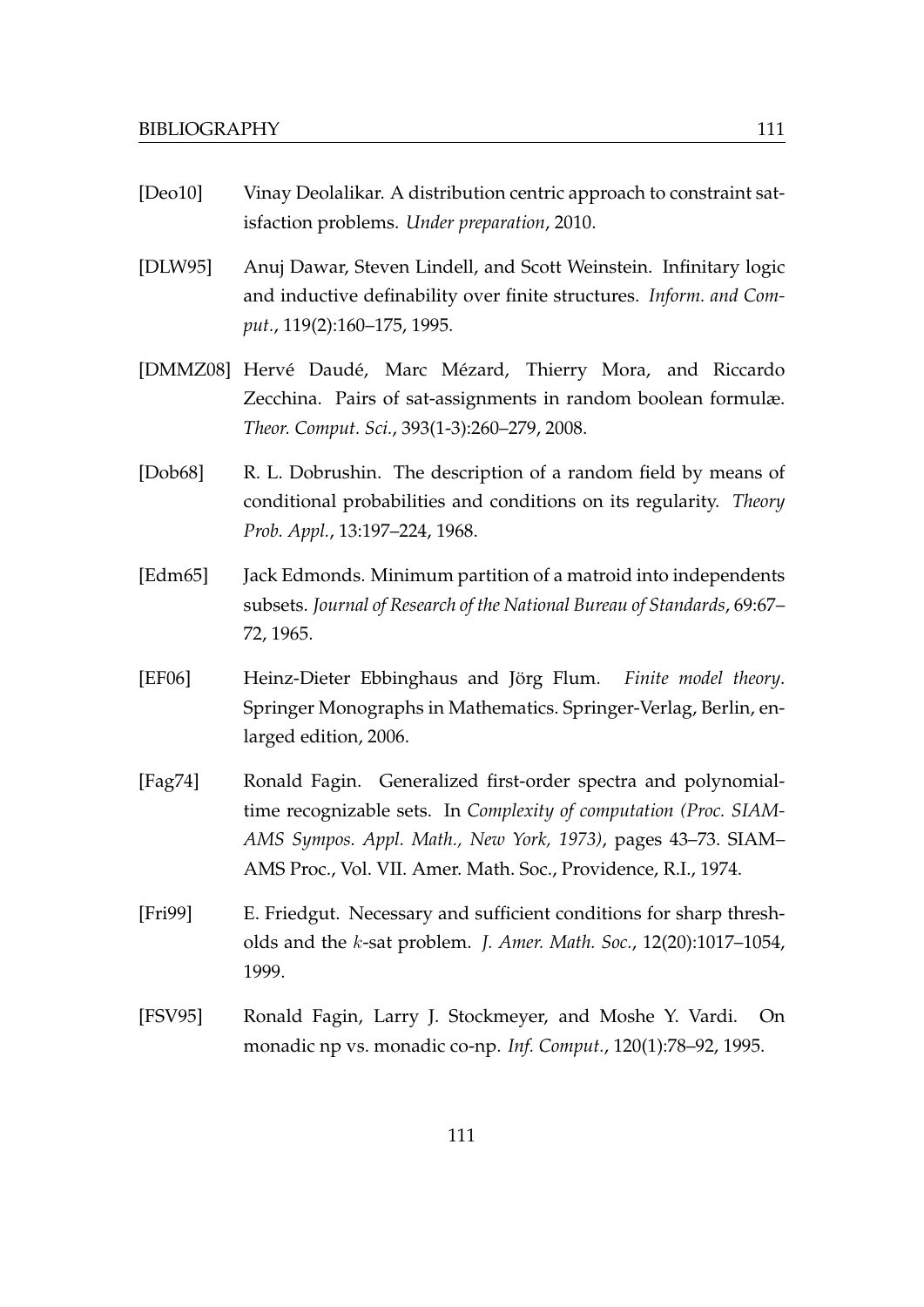| [Gai82] | Haim Gaifman. On local and nonlocal properties. In Proceedings of<br>the Herbrand symposium (Marseilles, 1981), volume 107 of Stud. Logic<br>Found. Math., pages 105-135, Amsterdam, 1982. North-Holland.                             |
|---------|---------------------------------------------------------------------------------------------------------------------------------------------------------------------------------------------------------------------------------------|
| [GG84]  | Stuart Geman and Donald Geman. Stochastic relaxation, gibbs<br>distributions and the bayesian restoration of images. IEEE Trans-<br>actions on Pattern Analysis and Machine Intelligence, 6(6):721–741,<br>November 1984.             |
| [GJ79]  | Michael R. Garey and David S. Johnson. Computers and intractabil-<br>ity. W. H. Freeman and Co., San Francisco, Calif., 1979. A guide<br>to the theory of NP-completeness, A Series of Books in the Mathe-<br>matical Sciences.       |
| [GS00]  | Martin Grohe and Thomas Schwentick. Locality of order-invariant<br>first-order formulas. ACM Trans. Comput. Log., 1(1):112-130, 2000.                                                                                                 |
| [Han65] | William Hanf. Model-theoretic methods in the study of elementary<br>logic. In Theory of Models (Proc. 1963 Internat. Sympos. Berkeley),<br>pages 132-145. North-Holland, Amsterdam, 1965.                                             |
| [HC71]  | J. M. Hammersley and P. Clifford. Markov fields on finite graphs<br>and lattices. 1971.                                                                                                                                               |
| [HH76]  | J. Hartmanis and J. E. Hopcroft. Independence results in computer<br>science. SIGACT News, 8(4):13-24, 1976.                                                                                                                          |
| [Hod93] | Wilfrid Hodges. Model theory, volume 42 of Encyclopedia of Math-<br>ematics and its Applications. Cambridge University Press, Cam-<br>bridge, 1993.                                                                                   |
| [Imm82] | Relational queries computable in polynomial<br>Neil Immerman.<br>time (extended abstract). In STOC '82: Proceedings of the fourteenth<br>annual ACM symposium on Theory of computing, pages 147–152, New<br>York, NY, USA, 1982. ACM. |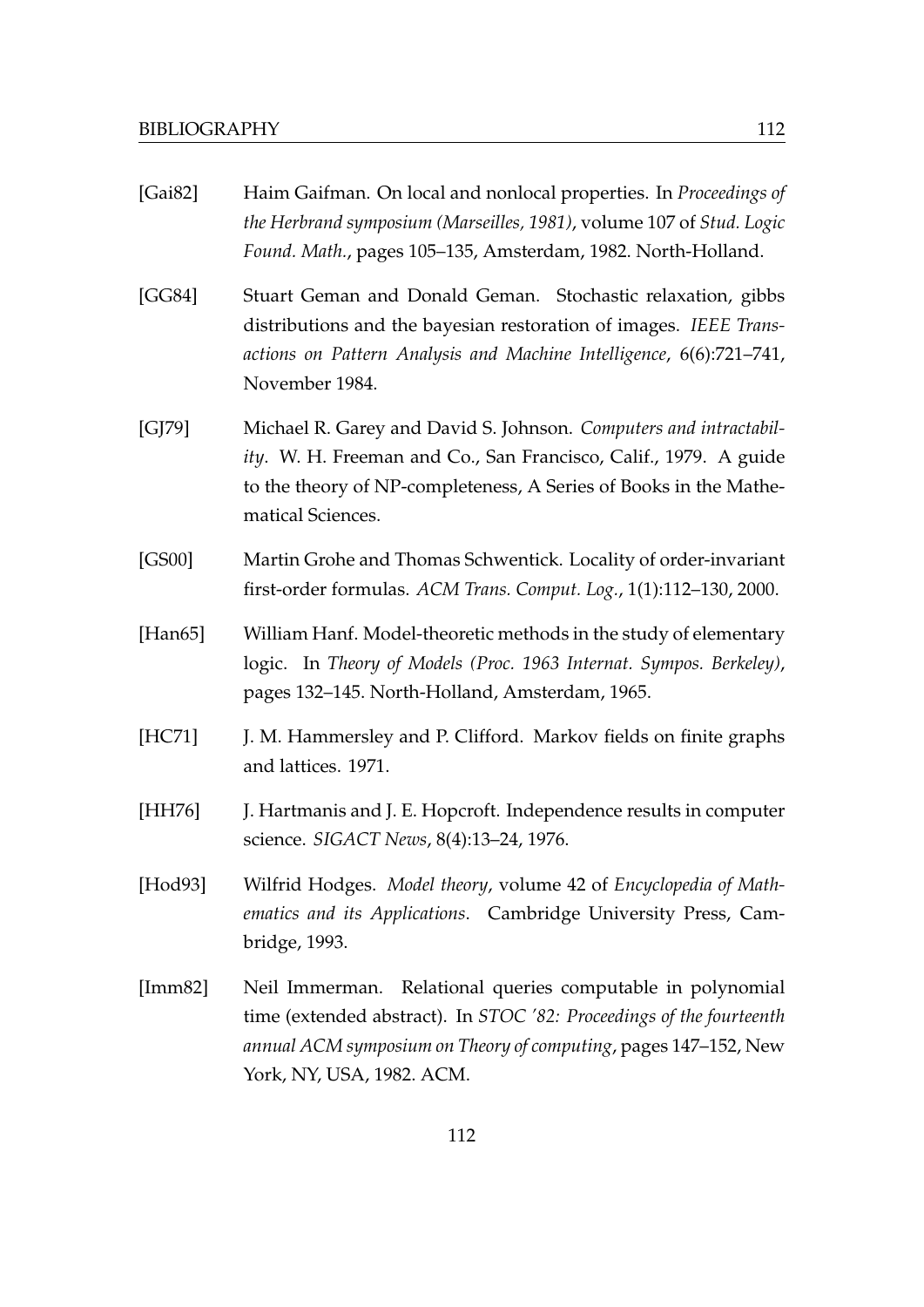| [Imm86]     | Neil Immerman. Relational queries computable in polynomial<br>time. Inform. and Control, 68(1-3):86-104, 1986.                                                                                                                                                                 |
|-------------|--------------------------------------------------------------------------------------------------------------------------------------------------------------------------------------------------------------------------------------------------------------------------------|
| [Imm99]     | Neil Immerman. Descriptive complexity. Graduate Texts in Com-<br>puter Science. Springer-Verlag, New York, 1999.                                                                                                                                                               |
| [ $Kar72$ ] | R. M. Karp. Reducibility among combinatorial problems. In R. E.<br>Miller and J. W. Thatcher, editors, Complexity of Computer Computa-<br>tions, pages 85-103. Plenum Press, 1972.                                                                                             |
| [KF09]      | D. Koller and N. Friedman. Probabilistic Graphical Models: Principles<br>and Techniques. MIT Press, 2009.                                                                                                                                                                      |
| [KFaL98]    | Frank R. Kschischang, Brendan J. Frey, and Hans andrea Loeliger.<br>Factor graphs and the sum-product algorithm. IEEE Transactions<br>on Information Theory, 47:498-519, 1998.                                                                                                 |
|             | [KMRT+06] Florent Krzakala, Andrea Montanari, Federico Ricci-Tersenghi,<br>Guilhem Semerjian, and Lenka Zdeborová. Gibbs states and the<br>set of solutions of random constraint satisfaction problems. CoRR,<br>abs/cond-mat/0612365, 2006.                                   |
|             | [KMRT+07] Florent Krząkała, Andrea Montanari, Federico Ricci-Tersenghi,<br>Guilhem Semerjian, and Lenka Zdeborová. Gibbs states and the<br>set of solutions of random constraint satisfaction problems. Proc.<br>Natl. Acad. Sci. USA, 104(25):10318-10323 (electronic), 2007. |
| [KS80]      | R. Kinderman and J. L. Snell. Markov random fields and their ap-<br>plications. American Mathematical Society, 1:1-142, 1980.                                                                                                                                                  |
| [KS94]      | Scott Kirkpatrick and Bart Selman. Critical behavior in the satisfi-<br>ability of random boolean formulae. <i>Science</i> , 264:1297–1301, 1994.                                                                                                                              |
| [KSC84]     | Harri Kiiveri, T. P. Speed, and J. B. Carlin. Recursive causal models.<br>J. Austral. Math. Soc. Ser. A, 36(1):30–52, 1984.                                                                                                                                                    |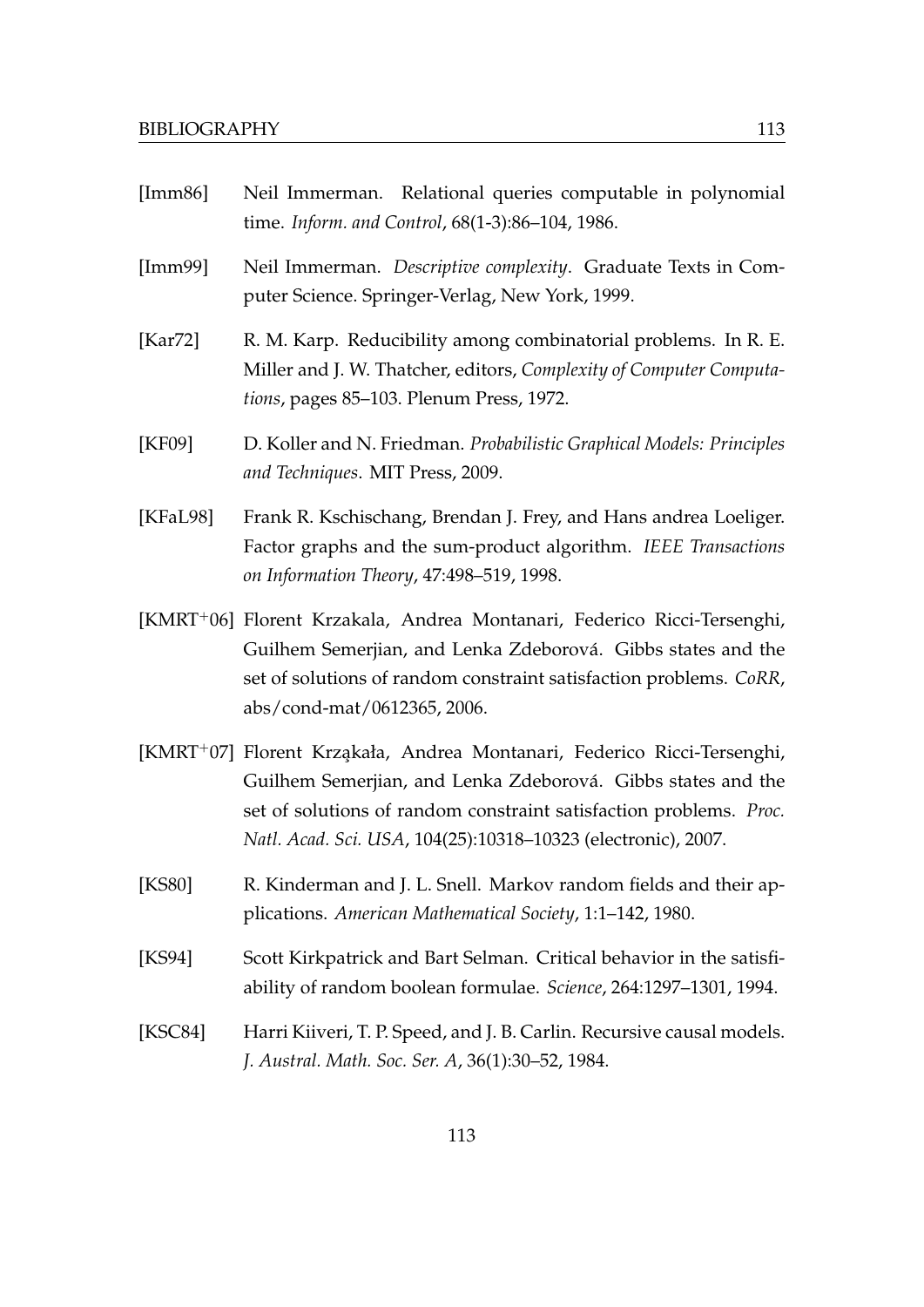- [Lau96] Steffen L. Lauritzen. *Graphical models*, volume 17 of *Oxford Statistical Science Series*. The Clarendon Press Oxford University Press, New York, 1996. Oxford Science Publications.
- [LDLL90] S. L. Lauritzen, A. P. Dawid, B. N. Larsen, and H.-G. Leimer. Independence properties of directed Markov fields. *Networks*, 20(5):491–505, 1990. Special issue on influence diagrams.
- [Lev73] Leonid A. Levin. Universal sequential search problems. *Problems of Information Transmission*, 9(3), 1973.
- [Li09] Stan Z. Li. *Markov random field modeling in image analysis*. Advances in Pattern Recognition. Springer-Verlag London Ltd., London, third edition, 2009. With forewords by Anil K. Jain and Rama Chellappa.
- [Lib04] Leonid Libkin. *Elements of finite model theory*. Texts in Theoretical Computer Science. An EATCS Series. Springer-Verlag, Berlin, 2004.
- [Lin05] S. Lindell. Computing monadic fixed points in linear time on doubly linked data structures. *available online at http://citeseerx.ist.psu.edu/doi=10.1.1.122.1447*, 2005.
- [LR03] Richard Lassaigne and Michel De Rougemont. *Logic and Complexity*. Springer-Verlag, London, 2003.
- [MA02] Cristopher Moore and Dimitris Achlioptas. Random k-sat: Two moments suffice to cross a sharp threshold. *FOCS*, pages 779–788, 2002.
- [MM09] Marc Mézard and Andrea Montanari. *Information*, *physics*, and com*putation*. Oxford Graduate Texts. Oxford University Press, Oxford, 2009.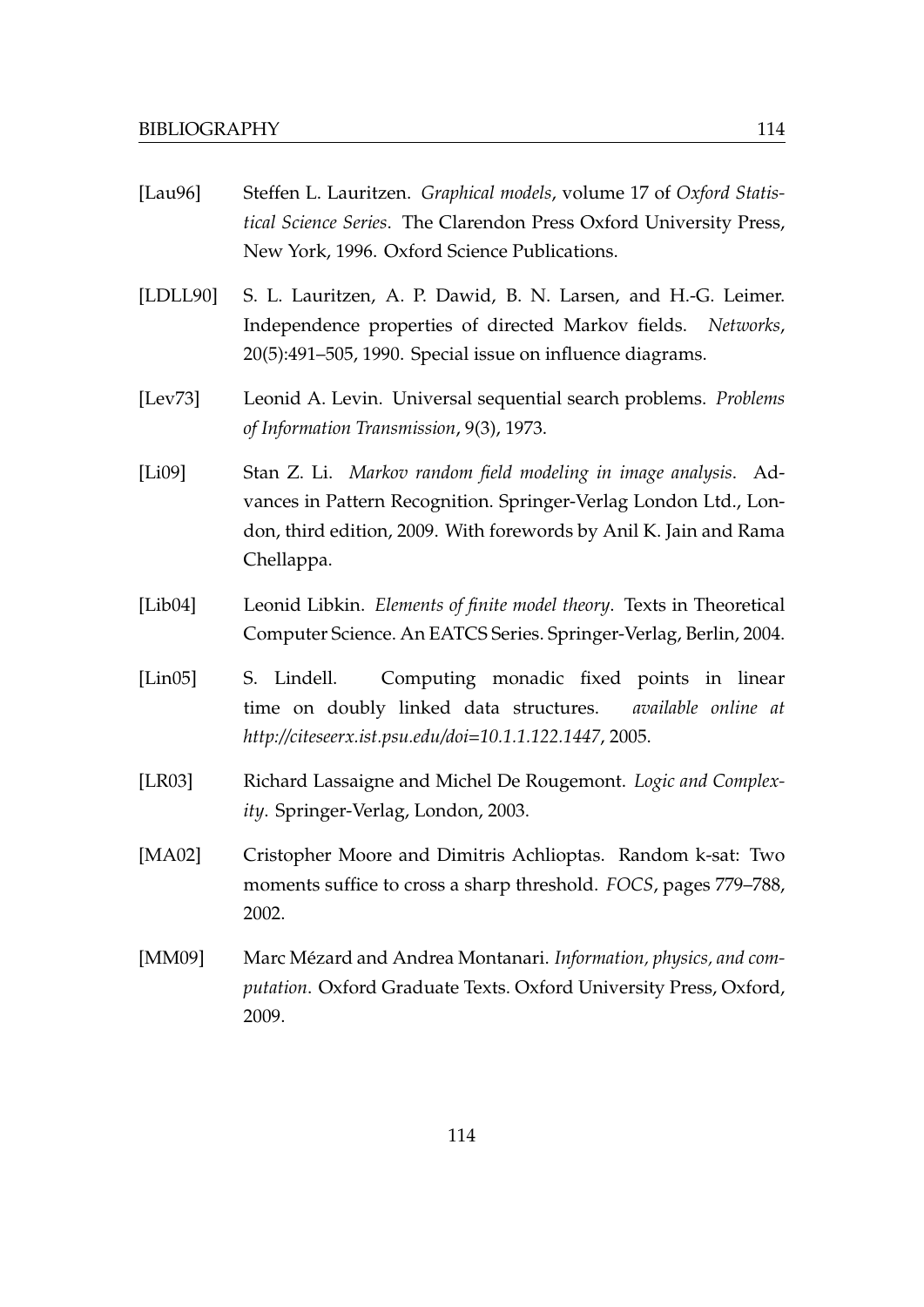- [MMW05] Elitza N. Maneva, Elchanan Mossel, and Martin J. Wainwright. A new look at survey propagation and its generalizations. In *SODA*, pages 1089–1098, 2005.
- [MMW07] Elitza Maneva, Elchanan Mossel, and Martin J. Wainwright. A new look at survey propagation and its generalizations. *J. ACM*, 54(4):Art. 17, 41 pp. (electronic), 2007.
- [MMZ05] M. Mézard, T. Mora, and R. Zecchina. Clustering of solutions in the random satisfiability problem. *Phys. Rev. Lett.*, 94(19):197–205, May 2005.
- [Mos74] Yiannis N. Moschovakis. *Elementary induction on abstract structures*. North-Holland Publishing Co., Amsterdam, 1974. Studies in Logic and the Foundations of Mathematics, Vol. 77.
- [Mou74] John Moussouris. Gibbs and Markov random systems with constraints. *J. Statist. Phys.*, 10:11–33, 1974.
- [MPV87] Marc Mézard, Giorgio Parisi, and Miguel Angel Virasoro. Spin *glass theory and beyond*, volume 9 of *World Scientific Lecture Notes in Physics*. World Scientific Publishing Co. Inc., Teaneck, NJ, 1987.
- [MPZ02] M Mèzard, G Parisi, and R Zecchina. Analytic and Algorithmic Satisfiability Problems. *Science*, 297(August):812–815, 2002.
- [MRTS07] Andrea Montanari, Federico Ricci-Tersenghi, and Guilhem Semerjian. Solving constraint satisfaction problems through belief propagation-guided decimation, Sep 2007.
- [MSL92] David Mitchell, Bart Selman, and Hector Levesque. Hard and easy distributions of sat problems. In *AAAI*, pages 459–465, 1992.
- [MZ97] Rémi Monasson and Riccardo Zecchina. Statistical mechanics of the random k-satisfiability model. *Phys. Rev. E*, 56(2):1357–1370, Aug 1997.